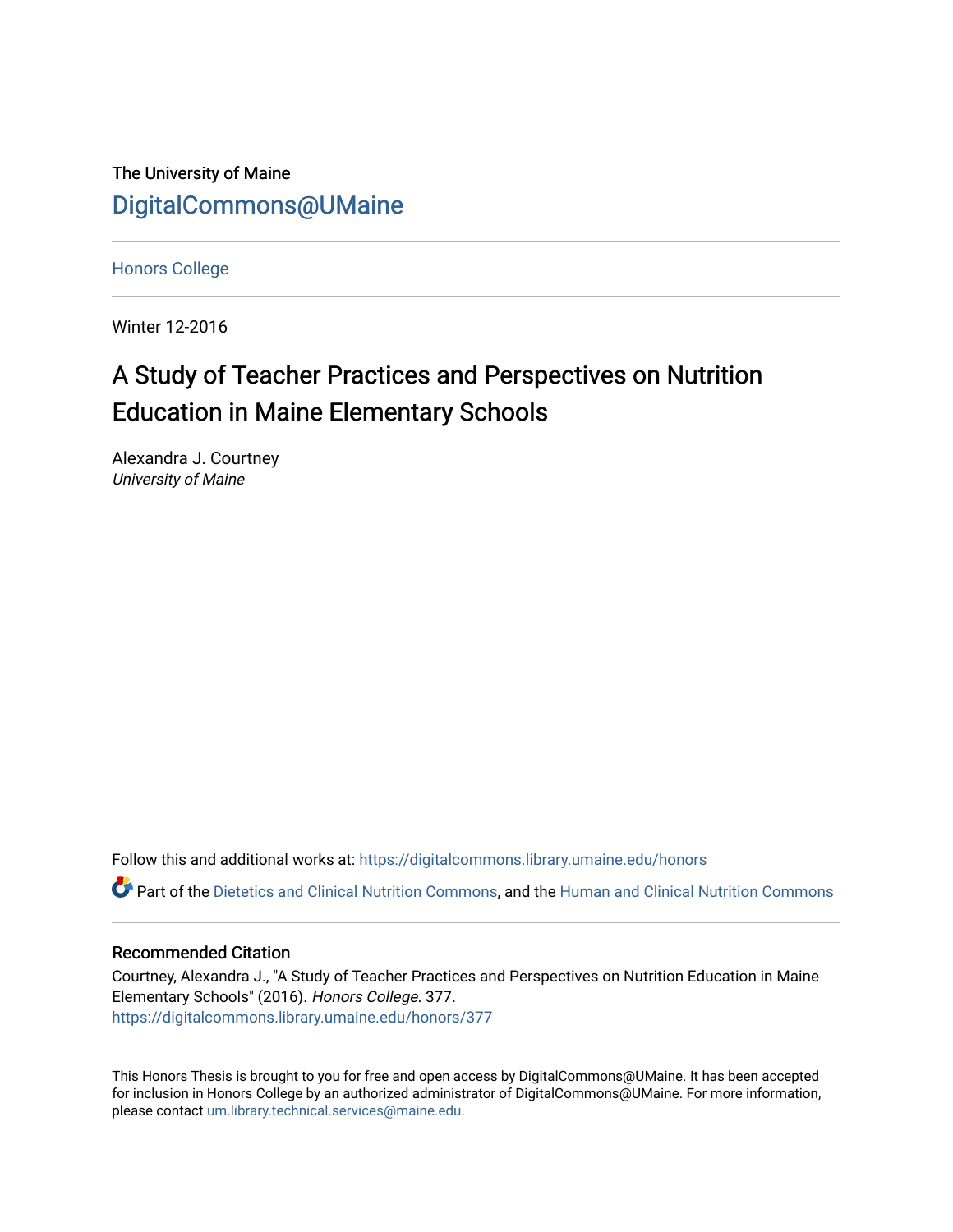## A STUDY OF TEACHER PRACTICES AND PERSPECTIVES ON NUTRITION

# EDUCATION IN MAINE ELEMENTARY SCHOOLS

by

Alexandra J. Courtney

A Thesis Submitted in Partial Fulfillment of the Requirements for a Degree with Honors (Human Nutrition and Dietetics)

The Honors College

University of Maine

December 2016

Advisory Committee:

Katheryn Yerxa, Associate Extension Professor, EFNEP Coordinator, Advisor Jennie Woodard, Instructor of Honors and Women's and Gender Studies Amy Fried, Chair of Political Science, Professor of Political Science Adrienne A. White, Professor of Human Nutrition and Food Science Patrick C. Womac, Assistant Professor of Curriculum, Assessment and Instruction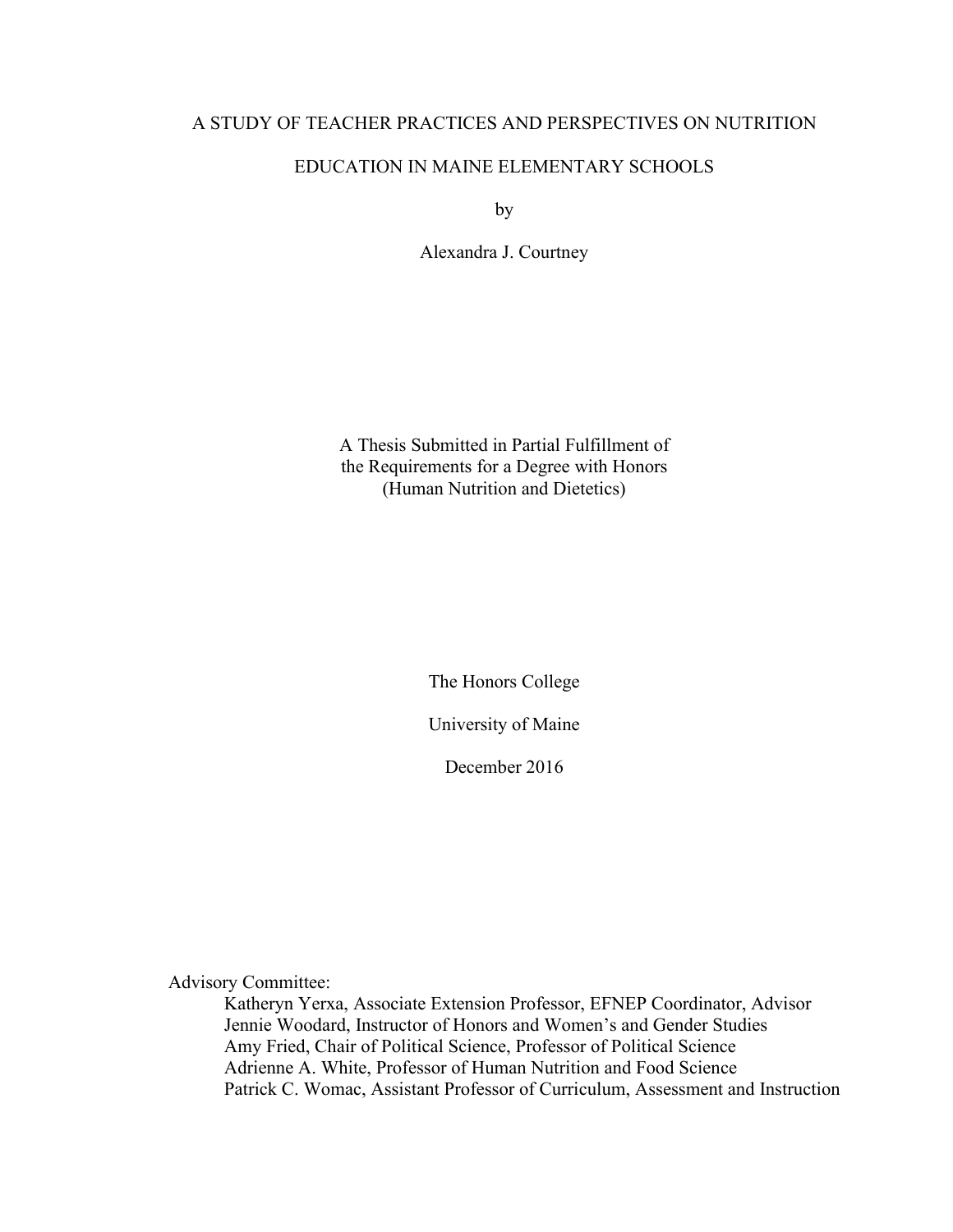ã 2016 Alexandra Courtney

All Rights Reserved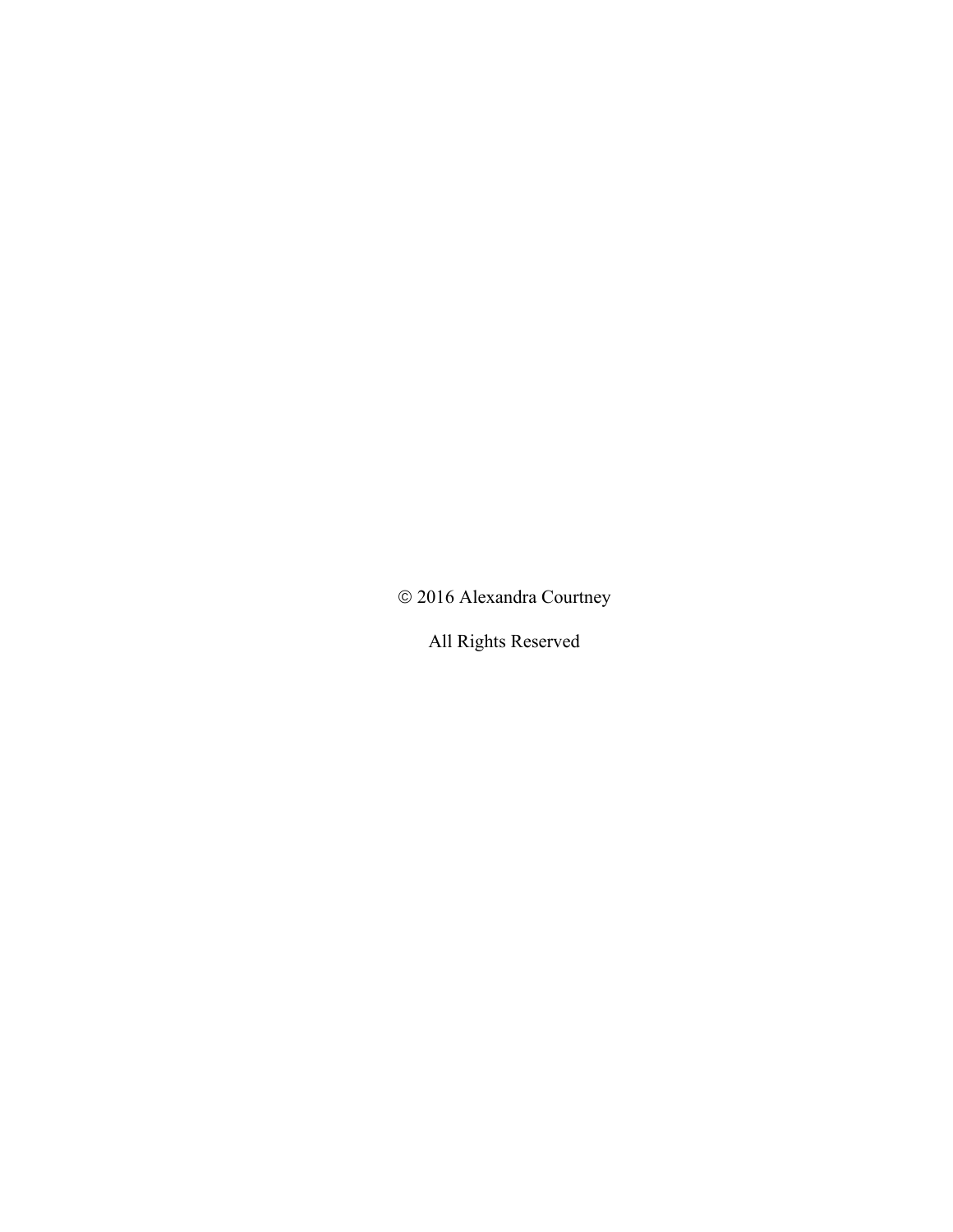#### **ABSTRACT**

The purpose of this study was to identify how multiple influencing factors on nutrition education, relating to professional development, teacher self-efficacy, teacher beliefs, program use, wellness policies, and environmental factors, influence the amount of time elementary educators spend teaching nutrition in their classrooms. The primary tool for data collection was a comprehensive survey developed using Qualtrics software. The survey was distributed to Maine superintendents and principals who were asked to pass the survey along to K-5 teachers. Out of 270 responses collected before the survey end date, 233 were used for statistical analyses. The factors that influenced time teaching nutrition for Maine elementary school teachers were teachers' beliefs surrounding nutrition education in schools, perceived administrative support for nutrition education, student body socioeconomic status, and training in nutrition education.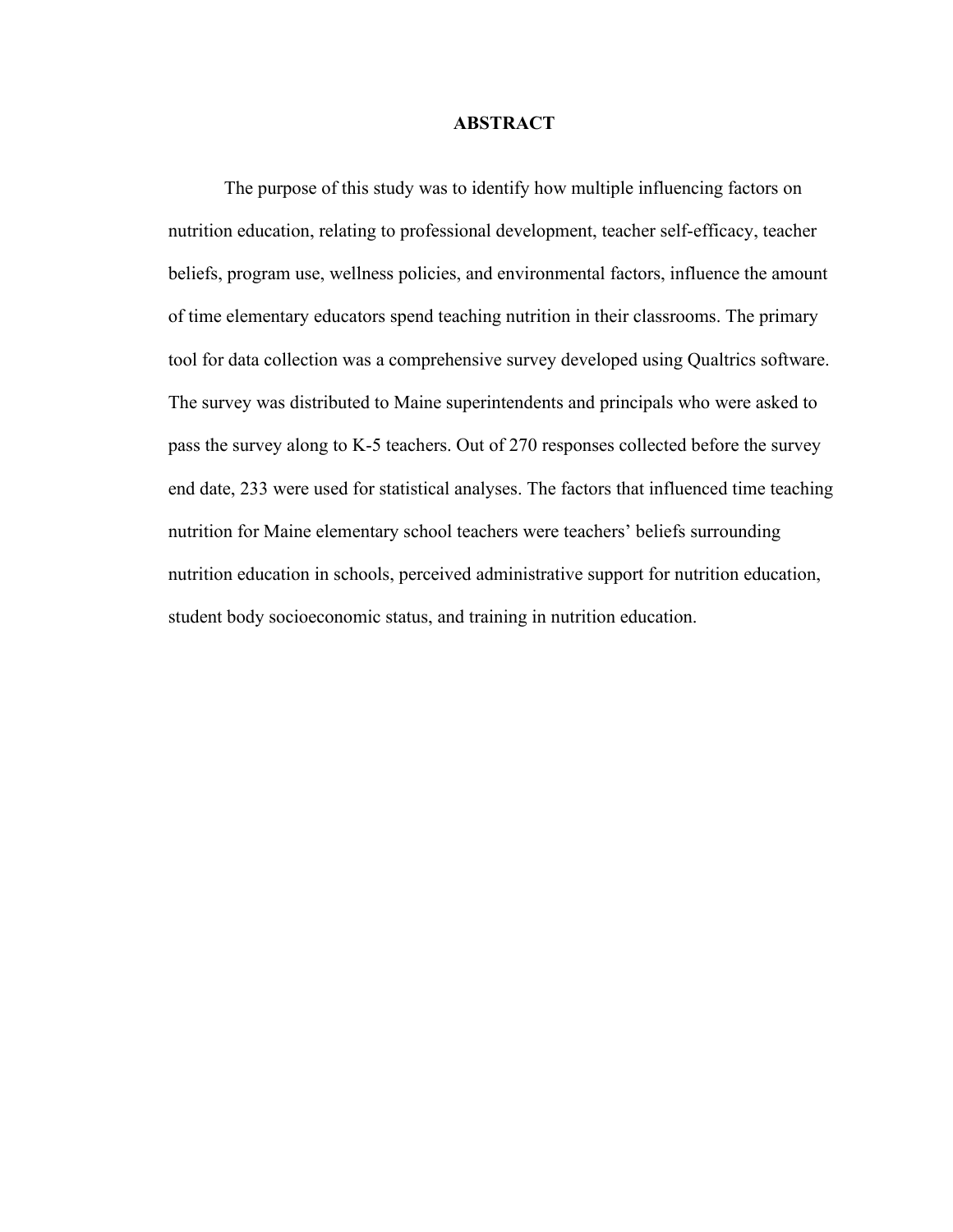### **ACKNOWLEDGEMENTS**

I would like to first thank my Thesis Advisor, Kate Yerxa. without her I would not have completed this undergraduate thesis. Her guidance and continuous support helped me develop new skills and achieve my potential. Thank you to all of my committee members – Amy Fried, Jennie Woodard, Adrienne White, and Patrick Womac – for supporting me through this endeavor and for pushing me to think more critically about my writing. Thank you to Jordan Labouff, who helped me find a thesis advisor and who encouraged me to travel after I graduate. Thank you to Sue Sullivan and the Department of Food Science and Human Nutrition for awarding me with the Bushway Undergraduate Research Fund so that I could hire a statistician. Thank you to Tawyna Knupp for spearheading the data analysis for this research project. Lastly, thank you to all of my friends and family who have supported me over the past four and a half years. None of this would have been possible had you not been there for me every day.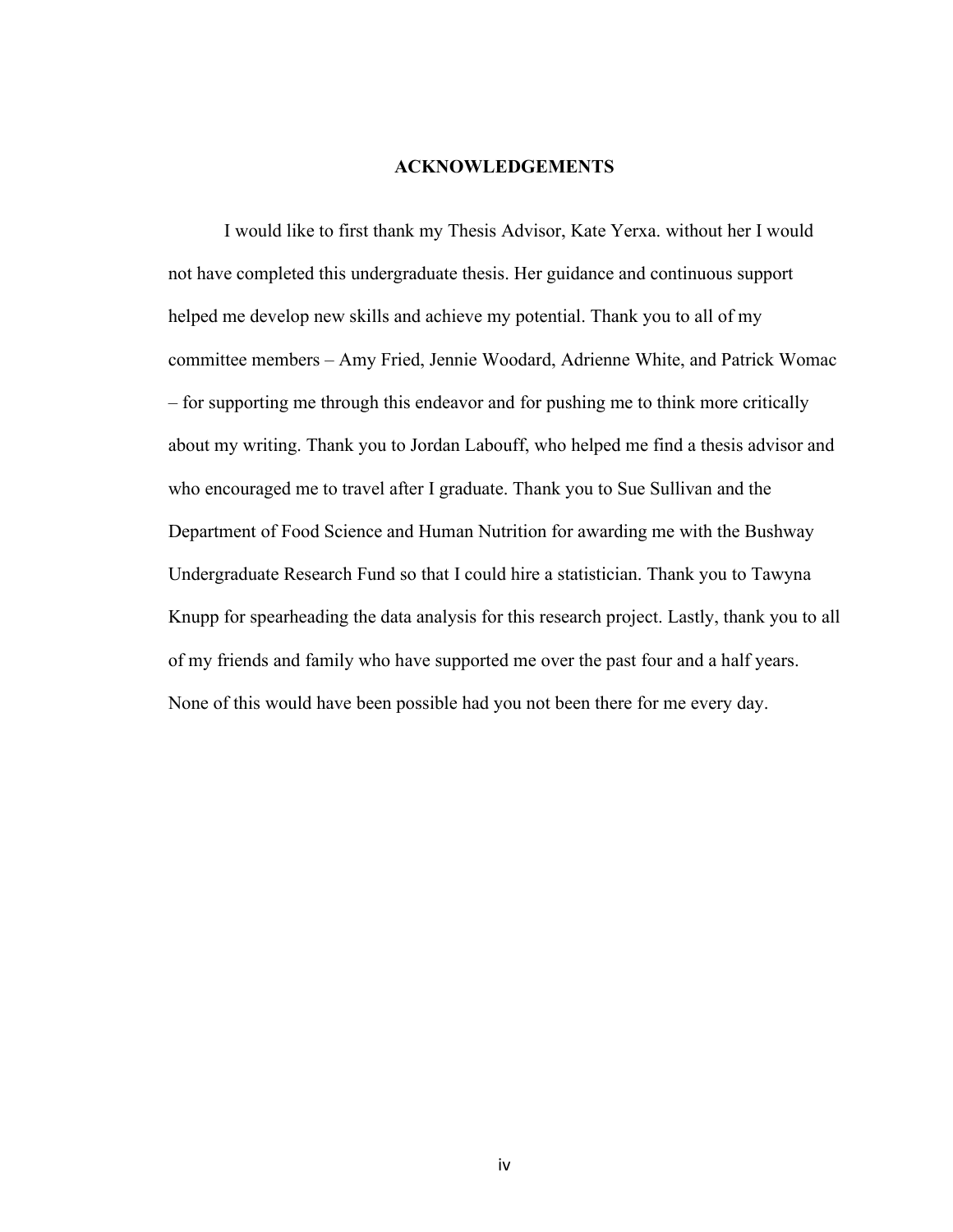| <b>TABLE OF CONTENTS</b> |  |
|--------------------------|--|
|--------------------------|--|

| 1.2.2 University of Maine Cooperative Extension's Eat Well Nutrition Education 3<br>1.9 The Impact of Health Positive Environments on Nutrition Education15 |  |
|-------------------------------------------------------------------------------------------------------------------------------------------------------------|--|
|                                                                                                                                                             |  |
|                                                                                                                                                             |  |
|                                                                                                                                                             |  |
|                                                                                                                                                             |  |
|                                                                                                                                                             |  |
|                                                                                                                                                             |  |
|                                                                                                                                                             |  |
|                                                                                                                                                             |  |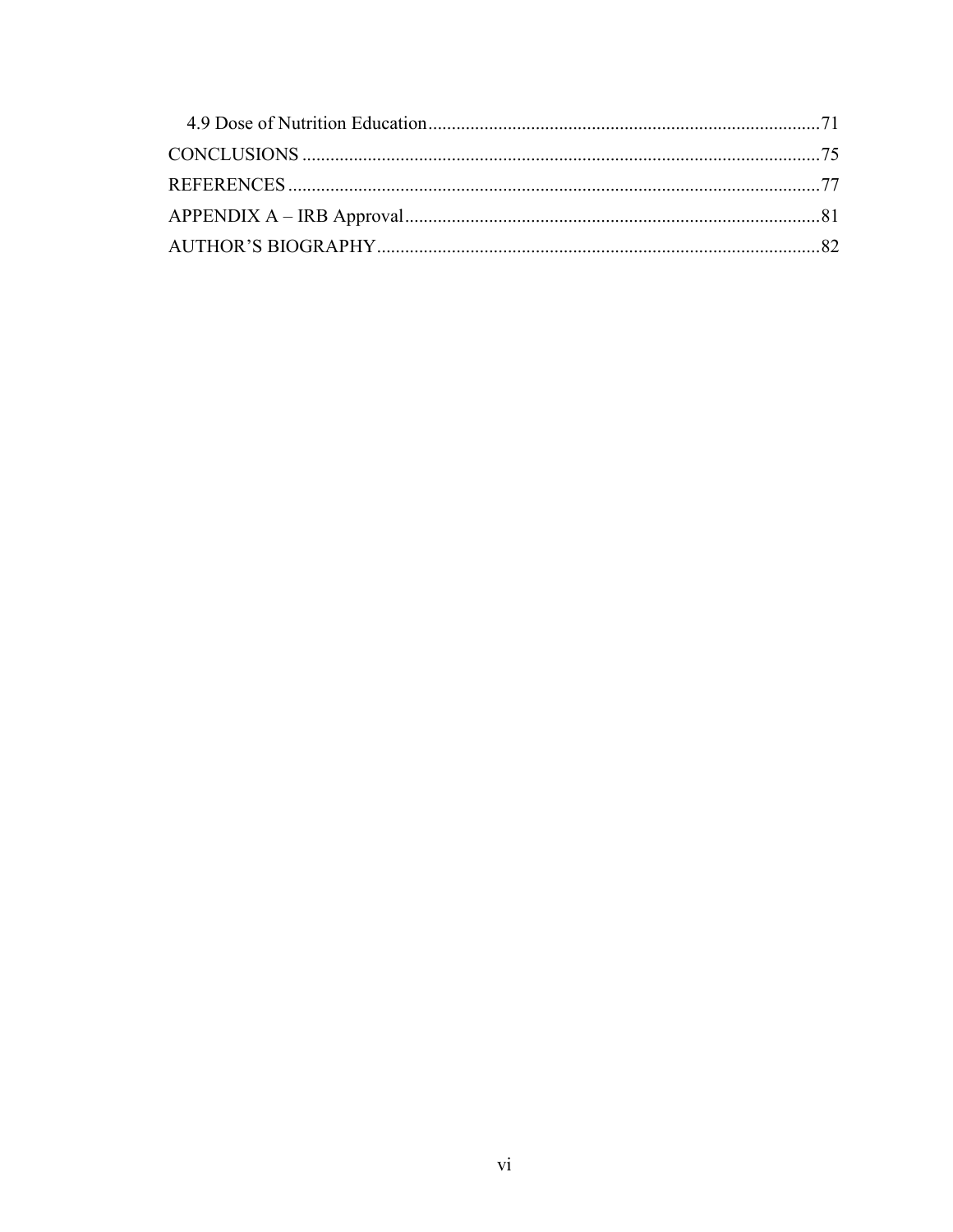# **LIST OF TABLES**

| Table 3.2. Does your school collaborate with any of the programs listed below? Choose                                                                                      |  |
|----------------------------------------------------------------------------------------------------------------------------------------------------------------------------|--|
| Table 3.3. Form of collaboration between school and external nutrition education                                                                                           |  |
| Table 3.4. Support, materials, and training from external nutrition education program                                                                                      |  |
| Table 3.5. Distribution of number of hours for professional training in nutrition education                                                                                |  |
| Table 3.6. What resources do you utilize to help you develop and teach nutrition                                                                                           |  |
| Table 3.7. To what extent do you use the following teaching strategies for nutrition                                                                                       |  |
| Table 3.8. Do you integrate nutrition education into other subject areas? If so, to what<br>extent do you integrate lessons about nutrition into the following subjects?39 |  |
|                                                                                                                                                                            |  |
| Table 3.10. What resources do you use in order to learn more about nutrition?41                                                                                            |  |
| Table 3.11. Teacher perception of resource availability through school for nutrition                                                                                       |  |
| Table 3.12. Should nutrition education be a part of elementary school curriculum?43                                                                                        |  |
| Table 3.13. Is it the teacher's role and responsibility to provide nutrition education to                                                                                  |  |
| Table 3.14. Teacher perception of administrative support and encouragement for nutrition                                                                                   |  |
| Table 3.15. Teacher self-rated confidence level in nutrition knowledge. 45                                                                                                 |  |
| Table 3.16. Provision of staff training from school regarding nutrition education46                                                                                        |  |
| Table 3.17. Distribution of the number of hours of training teachers received in the past                                                                                  |  |
| Table 2.18. De vou heve the following policies readily evailable to vou at your school? 47                                                                                 |  |

Table 3.18. Do you have the following policies readily available to you at your school?47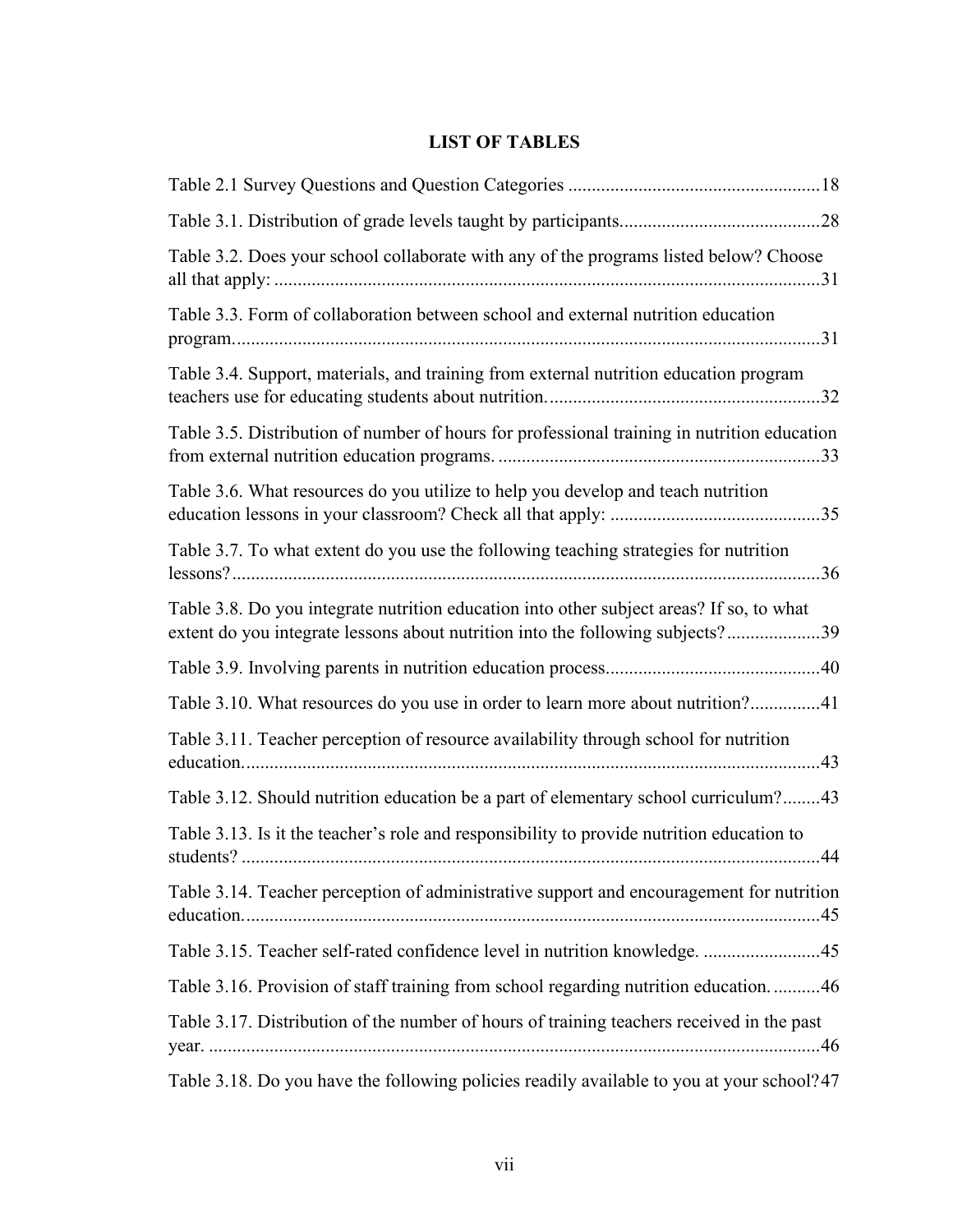| Table 3.19. In what ways and to what extent is your school environment supportive or<br>conducive to making healthy choices, including eating nutritiously? Check all that apply:<br>49 |
|-----------------------------------------------------------------------------------------------------------------------------------------------------------------------------------------|
| Table 3.20. This past school year (2015-2016) estimate the number of hours you or a<br>community nutrition educator provided nutrition education to your students. 51                   |
|                                                                                                                                                                                         |
| Table 3.22. TTN of teachers in comparison with teacher belief in role and responsibility                                                                                                |
| Table 3.23. TTN of teachers in comparison with teacher belief in role and responsibility                                                                                                |
| Table 3.24. TTN of teachers in comparison with teacher belief in role and responsibility                                                                                                |
| Table 3.25. TTN in comparison with teacher belief that nutrition education should be a                                                                                                  |
| Table 3.26. TTN in comparison with teacher belief that nutrition education should be a                                                                                                  |
| Table 3.27. TTN in comparison with teacher belief that nutrition education should be a                                                                                                  |
| Table 3.28. TTN of teachers in comparison with perceived administrative support,                                                                                                        |
| Table 3.29. TTN of teachers in comparison with perceived administrative support, Welch<br>ANOVA                                                                                         |
| Table 3.30. TTN of teachers in comparison with perceived administrative support,                                                                                                        |
| Table 3.31. TTN of teachers in comparison with level of confidence in nutrition                                                                                                         |
| Table 3.32. TTN of teachers in comparison with level of confidence in nutrition                                                                                                         |
| Table 3.33. TTN of teachers in comparison with level of confidence in nutrition                                                                                                         |
| Table 3.34. TTN of teachers in comparison with school free and reduced priced meals                                                                                                     |
| Table 3.35. TTN of teachers in comparison with school free and reduced priced meals                                                                                                     |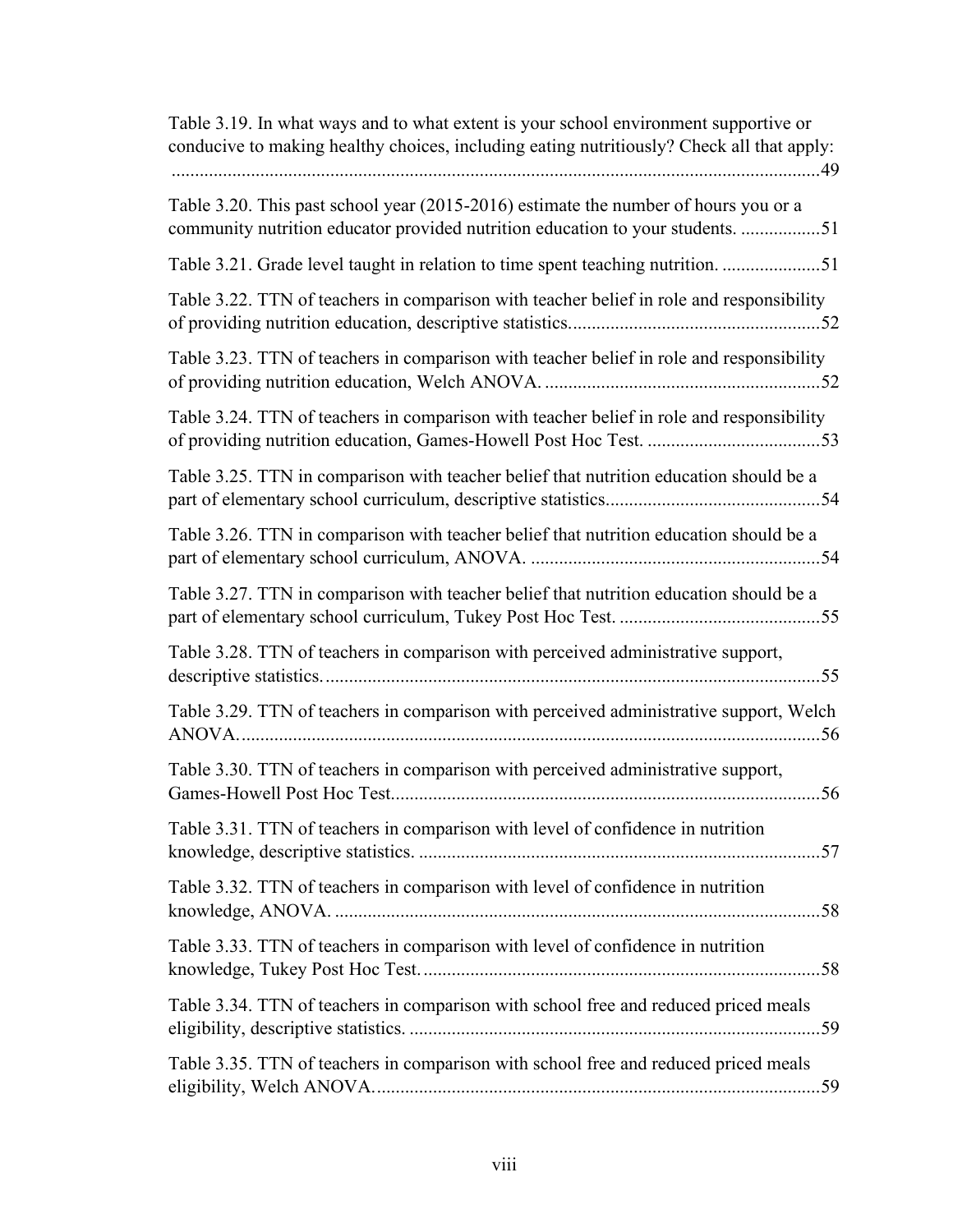| Table 3.36. TTN of teachers in comparison with school free and reduced priced meals                                                                                               |
|-----------------------------------------------------------------------------------------------------------------------------------------------------------------------------------|
| Table 3.37. Amount of time community educators provide nutrition education in<br>comparison to school eligibility levels for free and reduced price lunch, Unpaired T-test.<br>60 |
| Table 3.38. Amount of time classroom teachers provide nutrition education in<br>comparison to the amount of professional training received through their school in                |
| Table 3.39. Amount of time classroom teachers provided nutrition education in<br>comparison with the amount of professional training received through an external                 |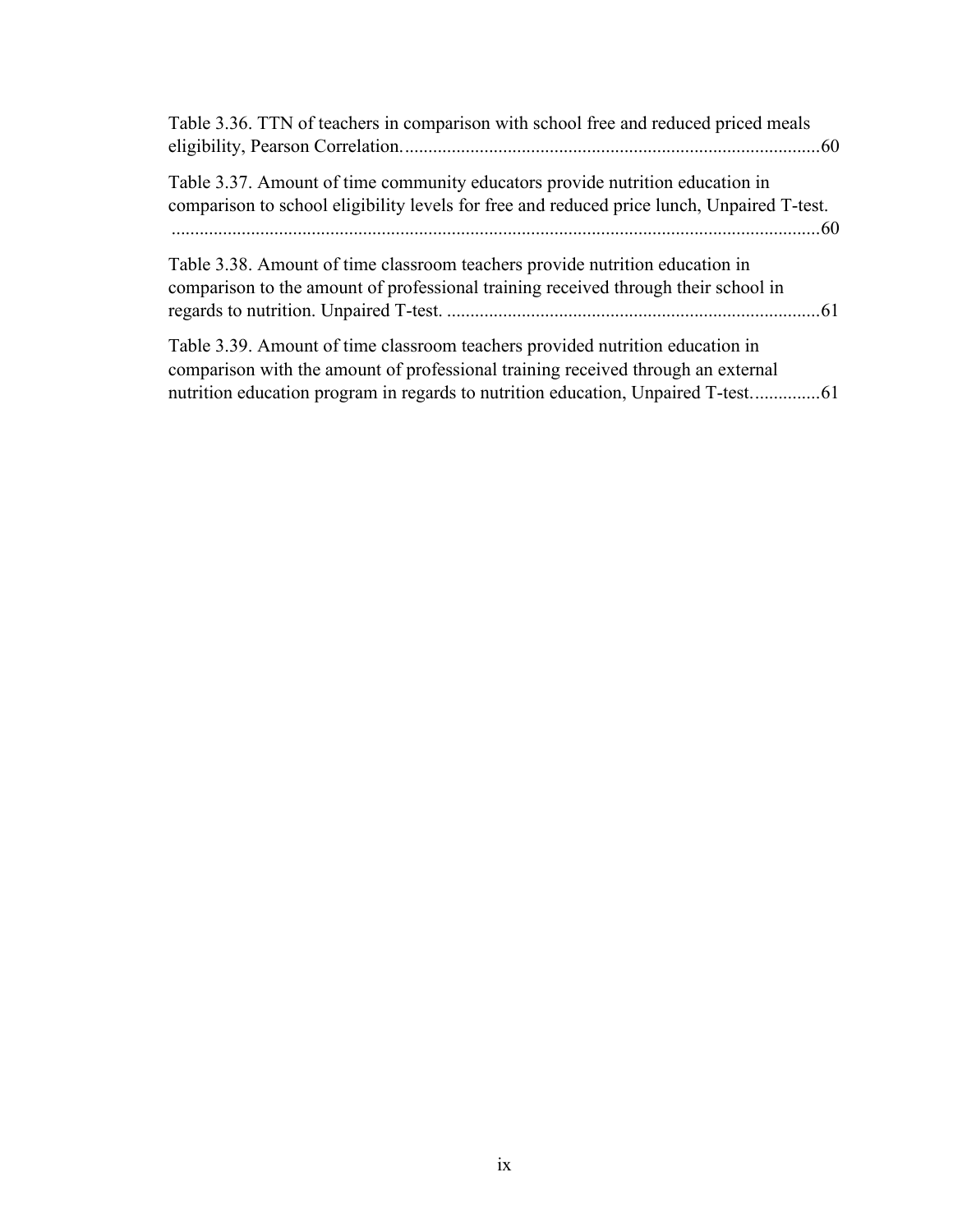# **LIST OF FIGURES**

| Figure 3.1. Distribution of number of years participants have taught elementary school.29 |  |
|-------------------------------------------------------------------------------------------|--|
| Figure 3.2. Distribution of participant school's student eligibility for free and reduced |  |
| Figure 3.3. Common barriers to providing nutrition education in elementary school         |  |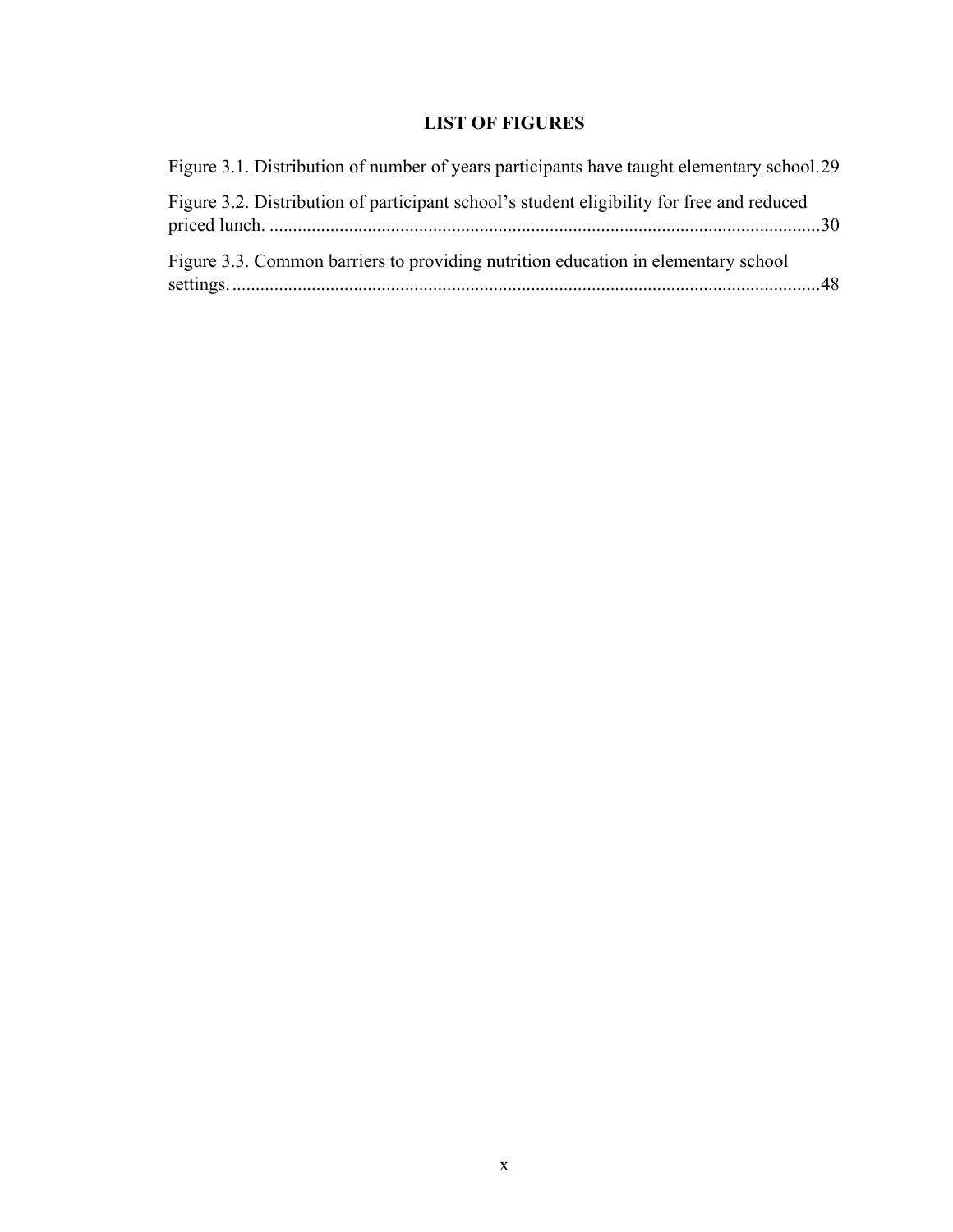#### **INTRODUCTION**

Teaching children at an early age how to adopt healthy eating habits through nutrition education is an important component of the work schools can do to combat childhood obesity. <sup>1</sup> According to the Centers for Disease Control and Prevention (CDC), childhood obesity has doubled over the past 30 years, and in 2012, nearly one-third of children in the United States were overweight or obese. Childhood obesity is a significant health concern, as it can lead to a variety of health issues in adulthood, such as diabetes, heart disease, bone and joint disorders, and cancer later in life. 2

Children's health is influenced by their socioeconomic status and home environment, but because children spend the majority of their time at school, habits that lead to poor health may also be perpetuated by the school environment.<sup>3</sup> In fact, schools provide students with 19-50% of their daily food intake,<sup>3</sup> so school food options and availability can have a substantial impact on a child's diet and overall health.

Adequate nutrition education provided through schools has the potential to benefit student's health and eating habits. According to the National Center for Education Statistics on average, teachers provided around 13 hours per year of nutrition education in the late 1990s. <sup>4</sup> The reported average from over 20 years ago falls far below the recommended yearly amount of nutrition education of 50 hours, which is the amount needed to incite not just a greater knowledge of nutrition, but also behavior change surrounding nutritional habits.<sup>5,6</sup>

There are multiple factors that may affect the amount of time teachers spend educating their students about nutrition. These influencing factors include the availability of external nutrition programming, student body socioeconomic status, teacher

xi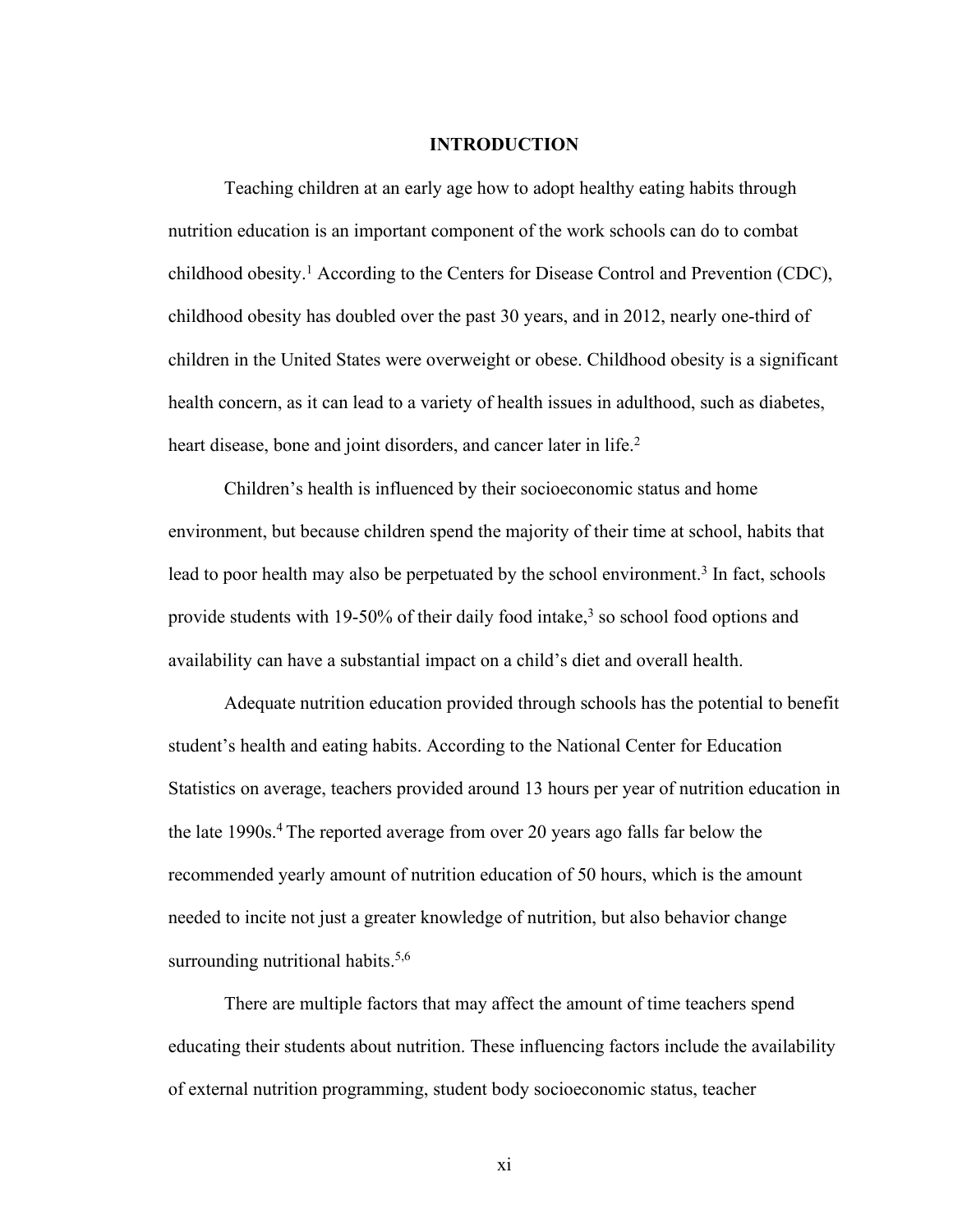perspectives on nutrition education, resources available to teachers for implementing nutrition education, teacher self-efficacy, training opportunities for teachers regarding nutrition education, school wellness policies, and the school health environment.<sup>7-27</sup>

Although there is data available on the amount of nutrition education provided in schools in relation to multiple influencing factors, there is no data available on the state of nutrition education in Maine elementary schools. The purpose of this study is to determine how the multiple influencing factors of nutrition education, relating to professional development, student body socioeconomic status, teacher self-efficacy, teacher beliefs, program use, wellness policies, and environmental factors influence the amount of time Maine elementary educators spend teaching nutrition in their classrooms.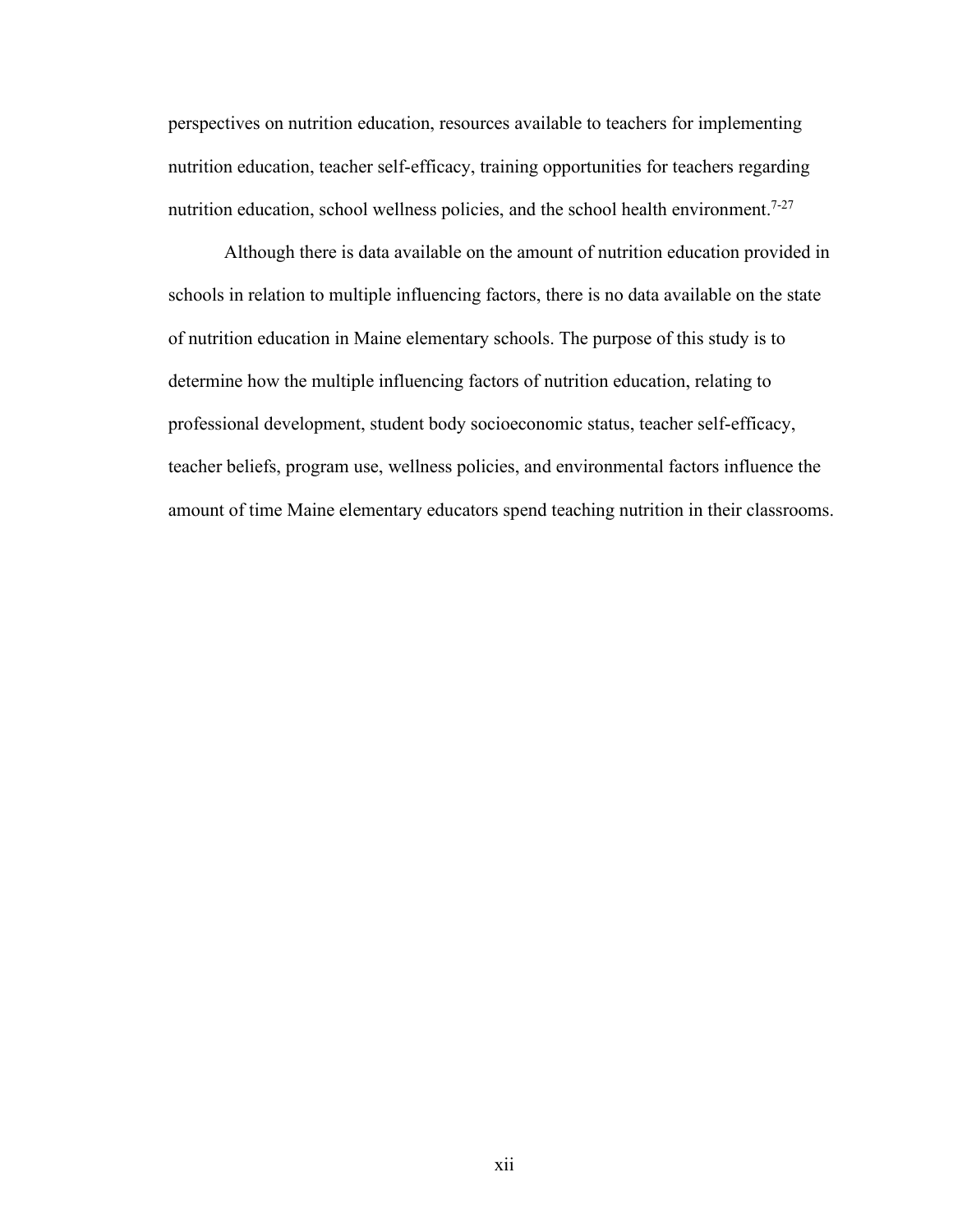#### **CHAPTER 1**

#### **LITERATURE REVIEW**

#### **1.1 Defining Nutrition Education**

Isobel Contento, professor of Nutrition and Education and Columbia University, defines nutrition education as "any combination of educational strategies, accompanied by environmental supports, designed to facilitate voluntary adoption of food choices and other food and nutrition related behaviors conducive to health and well-being; nutrition education is delivered through multiple venues and involves activities at the individual, community, and policy levels."6 There are many factors that affect the quality of and amount of exposure to nutrition education provided in elementary school settings. These influencing factors have been identified as the school student body socioeconomic status, nutrition education resource availability and acquisition, teacher self-efficacy and training, and administrative support.<sup>7-27</sup>

Because of the structure of most Maine elementary schools where a single teacher covers all subjects for the same classroom of students, Maine elementary teachers may be more likely to provide nutrition education in their classrooms in comparison to secondary school teachers. Secondary school teachers tend to be responsible for teaching specific subjects to multiple classes of students, and therefore nutrition education in Maine secondary schools may be more likely to be taught in health classes as a separate subject.<sup>28</sup>

Although nutrition is not currently included in the Common Core education standards, the Centers For Disease Control and Prevention developed the School Health Guidelines To Promote Healthy Eating And Physical Activity, which includes guidelines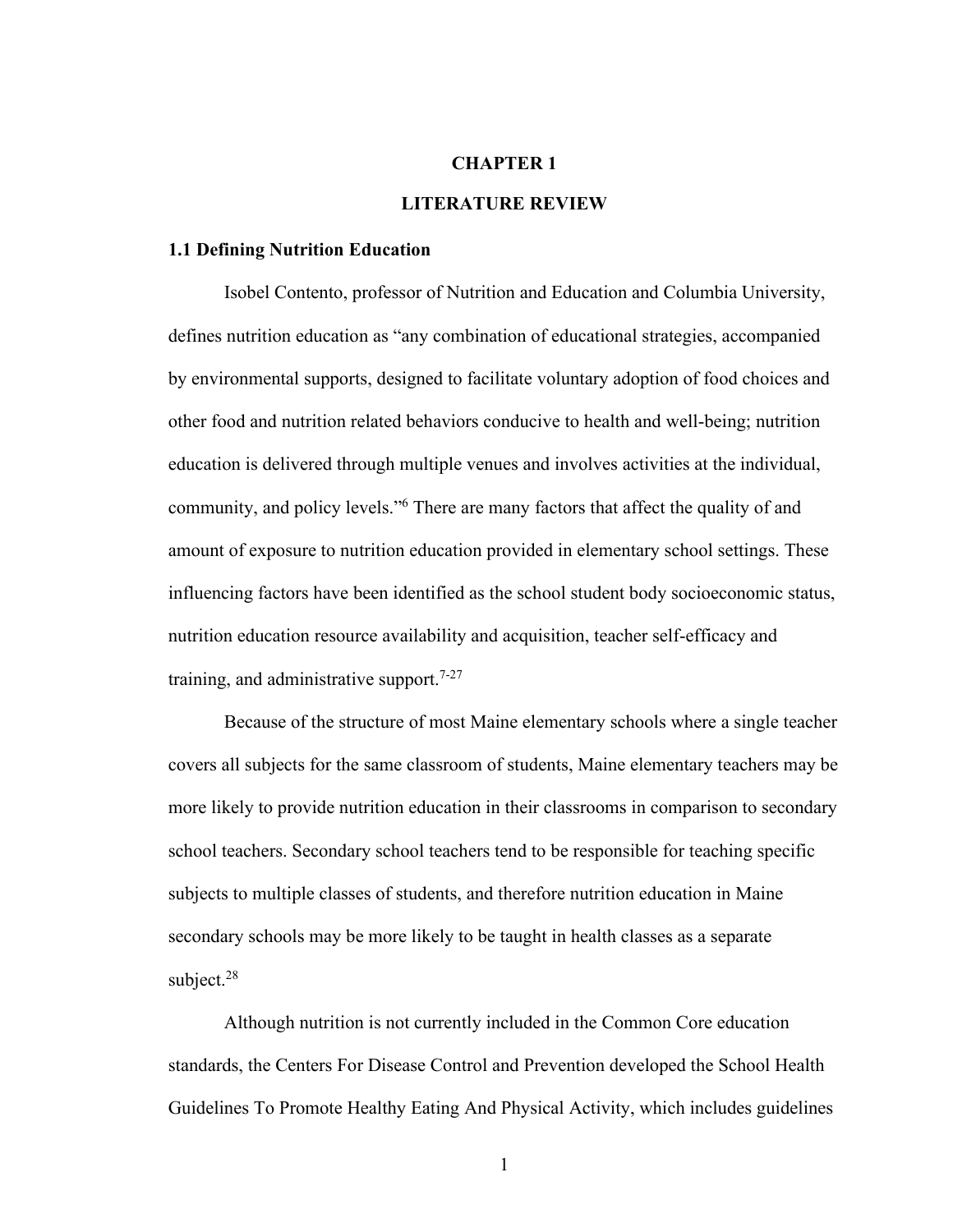for nutrition education.29 Through these guidelines the CDC calls for school to provide comprehensive health education that focuses on improving knowledge and attitudes necessary for adopting and maintaining habits of healthy eating and physical activity. The CDC stresses the importance of nutrition education because it contributes greatly to students' abilities to choose healthy foods and to eat balanced diets over both short- and long-term timeframes.

In Maine, similar guidelines regarding nutrition education are outlined by the Maine Department of Education (DOE).<sup>30</sup> Through the Nutrition and Foodservice Guidelines, the Maine DOE recommends that schools include nutrition education as a part of the curriculum in coordination with school food service programs. The Maine DOE specifies that nutrition concepts should be taught to students of all ages, using United States Department of Agriculture (USDA) resources such as MyPlate, and parental participation in the educational process. These guidelines also specify that teachers who provide nutrition education should be provided with professional training in nutrition concepts and strategies for teaching nutrition.<sup>30</sup>

#### **1.2 Nutrition Education Programs in Maine**

In addition to direct delivery of nutrition education by classroom teachers, there are several national and local community nutrition education programs in Maine that seek to deliver nutrition education to the elementary school-aged target audience. There are a wide variety of nutrition education programs available to Maine schools. Some programs are exclusively available to schools where 50% of students are eligible for free or reduced-priced meals, such as the Eat Well Nutrition Program and Supplemental Nutrition Assistance Program Education (SNAP-Ed).<sup>31,32</sup> Some are available regionally,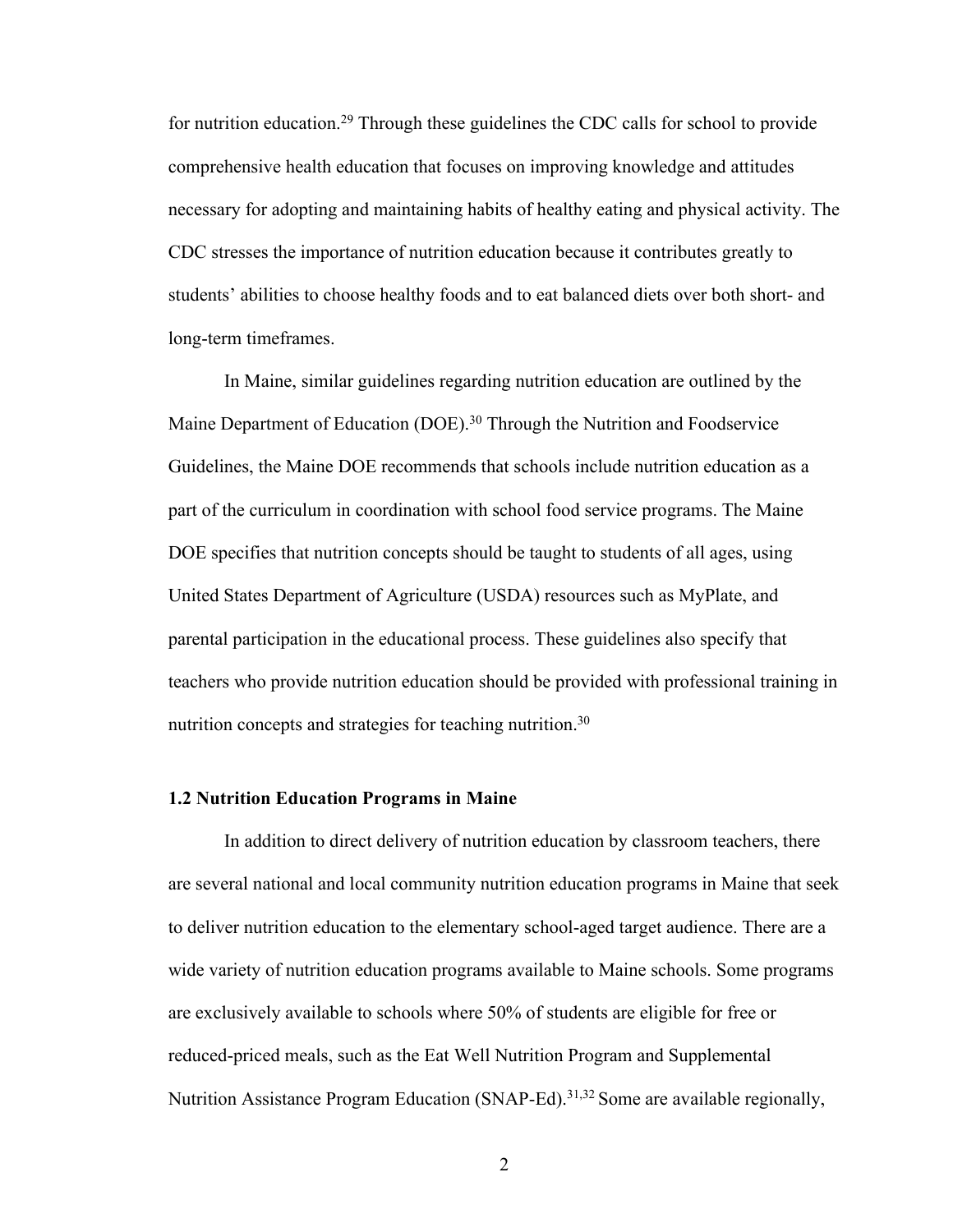while others make resources available to all schools, regardless of student body economic characteristics or location.

#### **1.2.1 Maine SNAP-Ed**

The Supplemental Nutrition Assistance Program (SNAP), which is funded through USDA Food and Nutrition Services (FNS), has specific programming to provide nutrition education to Americans who qualify for food assistance programs, called SNAP-Ed. Although SNAP-Ed serves all life stages, the program reaches children of low-income households through schools and communities where at least 50% of the students are eligible for free or reduced-priced meals. In Maine this program is currently implemented by the University of New England, providing nutrition education programming to students in school environments. <sup>33</sup> Maine SNAP-Ed implements nutrition programming in schools through the use of nutrition educators who have educational backgrounds in nutrition or public health, and use evidence-based curricula such as Pick A Better Snack, Nutrition To Grow On, and EatFit, as a part of their educational interventions. 34

# **1.2.2 University of Maine Cooperative Extension's Eat Well Nutrition Education Program**

The Expanded Food and Nutrition Program (EFNEP) is federally funded through the National Institute of Food and Agriculture (NIFA) under the USDA. EFNEP is implemented in Maine through the University of Maine's Cooperative Extension and is known as the Eat Well Nutrition Education Program and currently operates in eight counties in Maine. <sup>31</sup> Nationally, EFNEP is legislated to employ paraprofessional educators from the communities where the education is delivered. The paraprofessionals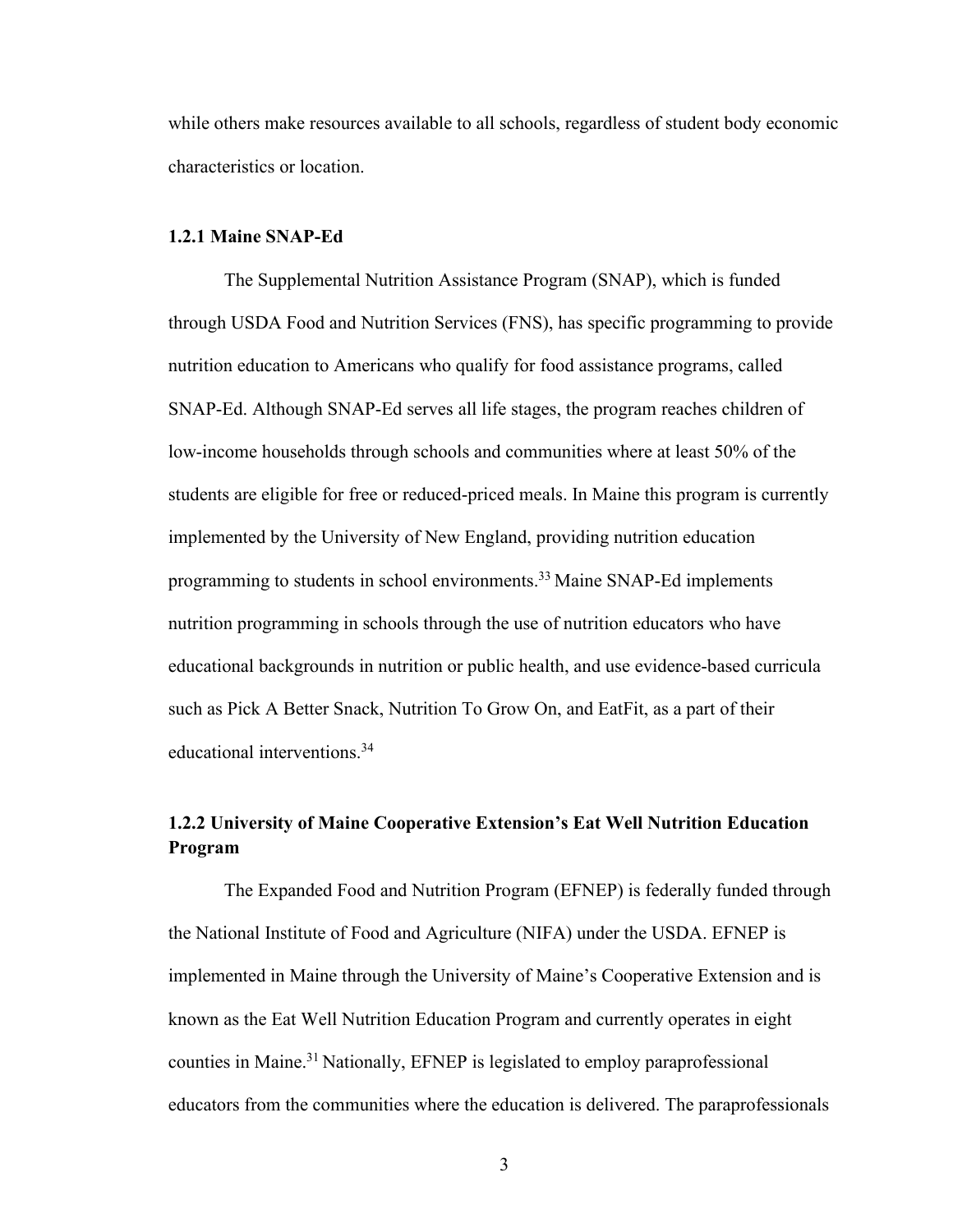are trained in a variety of skills, including how to deliver nutrition education consisting of basic nutrition concepts, shopping healthfully on a budget, planning and preparing meals, storing food, food safety, and physical activity.<sup>35</sup> Trained paraprofessionals teach these nutrition concepts to low-income adult community members and youth. In this way, nutrition educators learn skills they can utilize to save money and eat healthy while relating personally to the people they teach. In all states, EFNEP is implemented solely through Land Grant Institutions.36

#### **1.2.3 Maine FoodCorps**

FoodCorps is a national program partially grant-funded through AmeriCorps, making all FoodCorps volunteers AmeriCorps service members. <sup>37</sup> FoodCorps volunteers work in school settings to teach students about growing, preparing, and eating healthy foods so that they become more mindful about what they eat and where their food is coming from.38 In Maine, The University of Maine is the host organization for the FoodCorps. Maine currently has 12 service members working statewide at Cooperative Extension county offices, schools, farms, and public health coalitions.<sup>39</sup>

#### **1.2.4 Focus On Agriculture in Rural Maine Schools**

Focus on Agriculture in Rural Maine Schools, otherwise known as F.A.R.M.S, is a Maine program based solely in Lincoln County. F.A.R.M.S educators in schools and at the F.A.R.M.S kitchen in Damariscotta teach students about healthy eating, cooking, and the role of local farms in providing healthy foods. Additionally, through establishing gardens at partner schools, F.A.R.M.S teaches students how to plant, care for, and harvest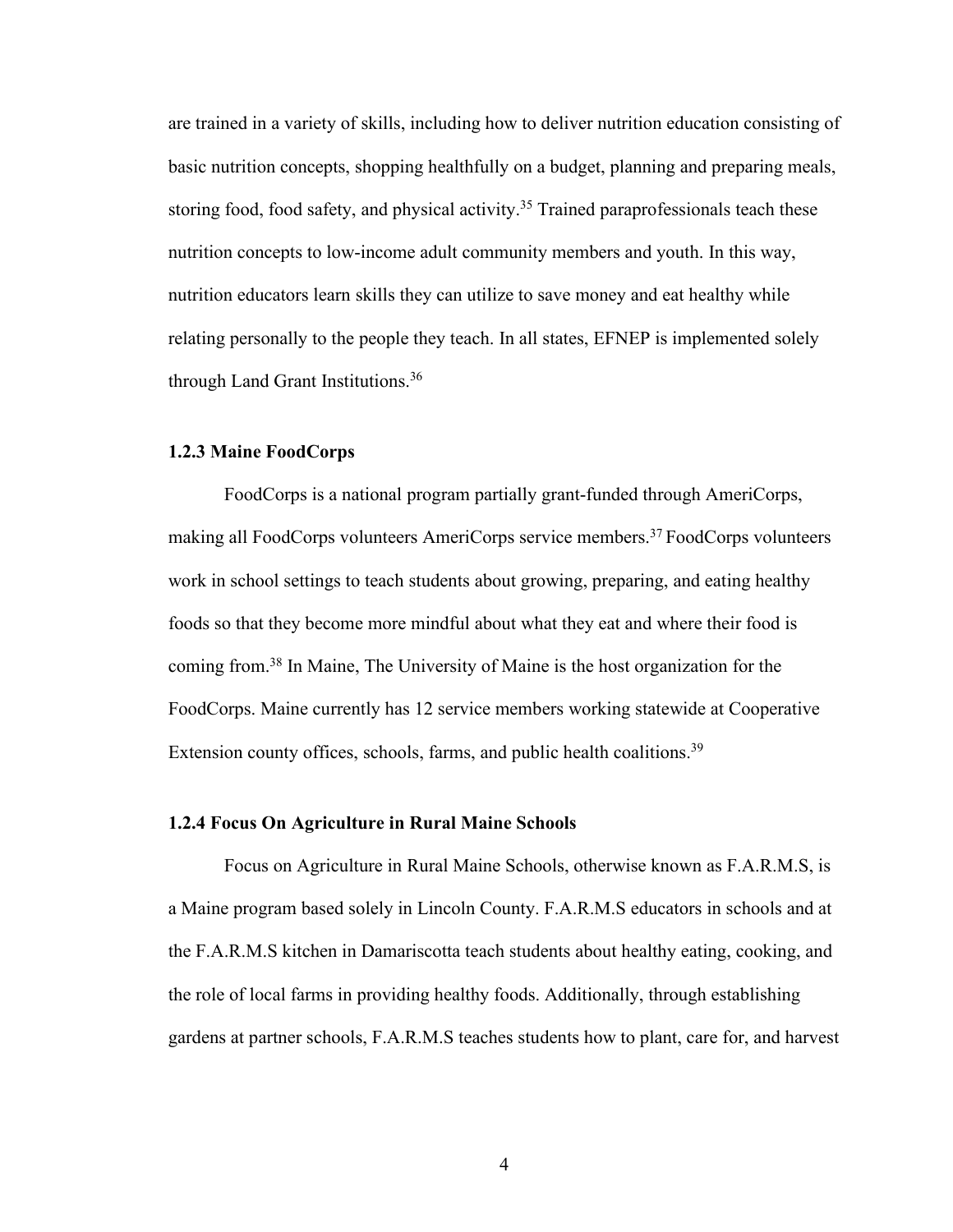vegetables.40 The program is unique because their nutrition education is hands-on for students, providing a true "farm to school" experience for those involved.

#### **1.2.5 Alliance for a Healthier Generation**

Alliance for a Healthier Generation is a national organization that works in school settings, after-school programs, juvenile justice environments, businesses, and doctors' offices to teach American youth about healthy eating and physical activity. By providing schools with assessment tools to analyze their health programs and initiatives, Alliance can help schools develop action plans to guide each individual school toward their target health and wellness goals. When schools sign up to participate in Alliance for a Healthier Generation, they gain access to a resource database, rich with teaching materials, educational videos and websites, and nutrition curricula. Schools are also granted access to training materials for school health leaders to learn new strategies and ideas for improving the overall health of their schools. Although Alliance is not state funded or supported, there are about 300 schools in Maine that partner with Alliance, serving over  $100,000$  Maine students.<sup>41</sup>

# **1.2.6 Team Nutrition**

Team Nutrition is a national program funded through the USDA FNS. Team Nutrition works to improve students' health by providing training to child nutrition professionals, increasing nutrition education for children, and by supporting schools in developing health-positive environments.42 Team Nutrition provides nutrition education through food service programs, classroom and childcare activities, school-wide activities, community events, and social media. Only schools that participate in the National School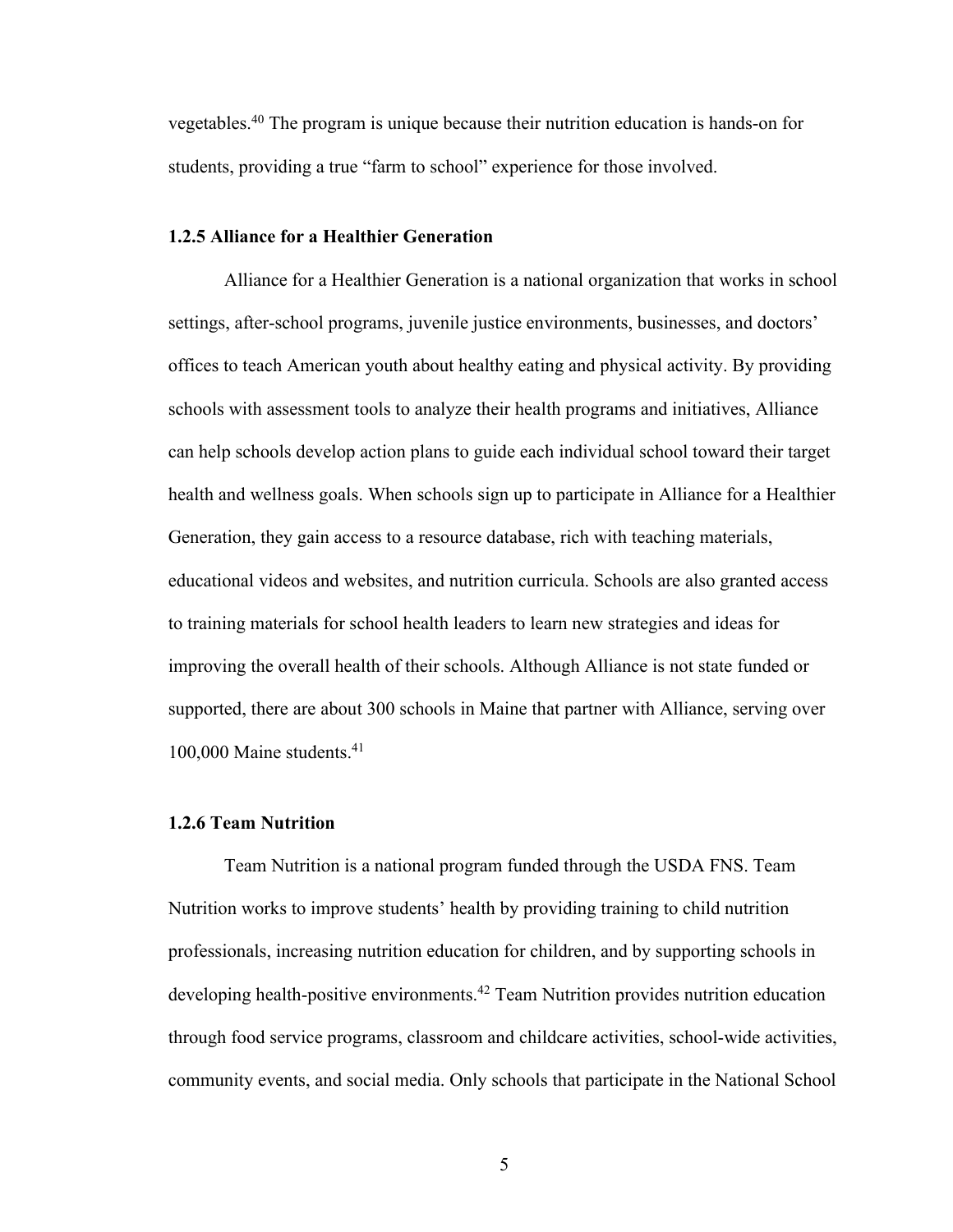Lunch Program can apply to be Team Nutrition Schools, and in Maine, Team Nutrition is implemented through the Maine Department of Education Child Nutrition Services.<sup>42</sup>

#### **1.2.7 Fuel Up to Play 60**

Fuel Up to Play 60 is implemented by the National Dairy Council. In Maine this program is implemented through the Maine Dairy and Nutrition Council. The program is free for schools to participate in and is not limited to low-income schools. Fuel Up to Play 60 provides funding for schools to enhance their nutrition and physical activity initiatives and to get staff, students, parents, and the community involved in the movement. Schools can apply for educational grants for up to \$4000, and since Fuel Up To Play 60 was established in 2011, 97 school-based projects in Maine have received funding. <sup>43</sup> There are over 73,000 schools nationwide that participate in this programming, <sup>44</sup> including 530 Maine schools. 43

## **1.2.8 Let's Go! 5-2-1-0**

Let's Go! 5-2-1-0 is a Maine obesity prevention program of the Barbara Bush Children's Hospital at Maine Medical Center. Let's Go! 5-2-1-0 not only works with schools, but has also been adopted by hundreds of businesses, community programs, and healthcare providers across Maine. There are 214 Maine schools that utilize Let's Go! 5- 2-1-0 programming, making up 28% of their total outreach. <sup>45</sup> This programming is provided in the form of toolkits, specific to each program environment, which detail steps for implementing the health education with a focus on creating health-positive school, work and home environments.<sup>46</sup>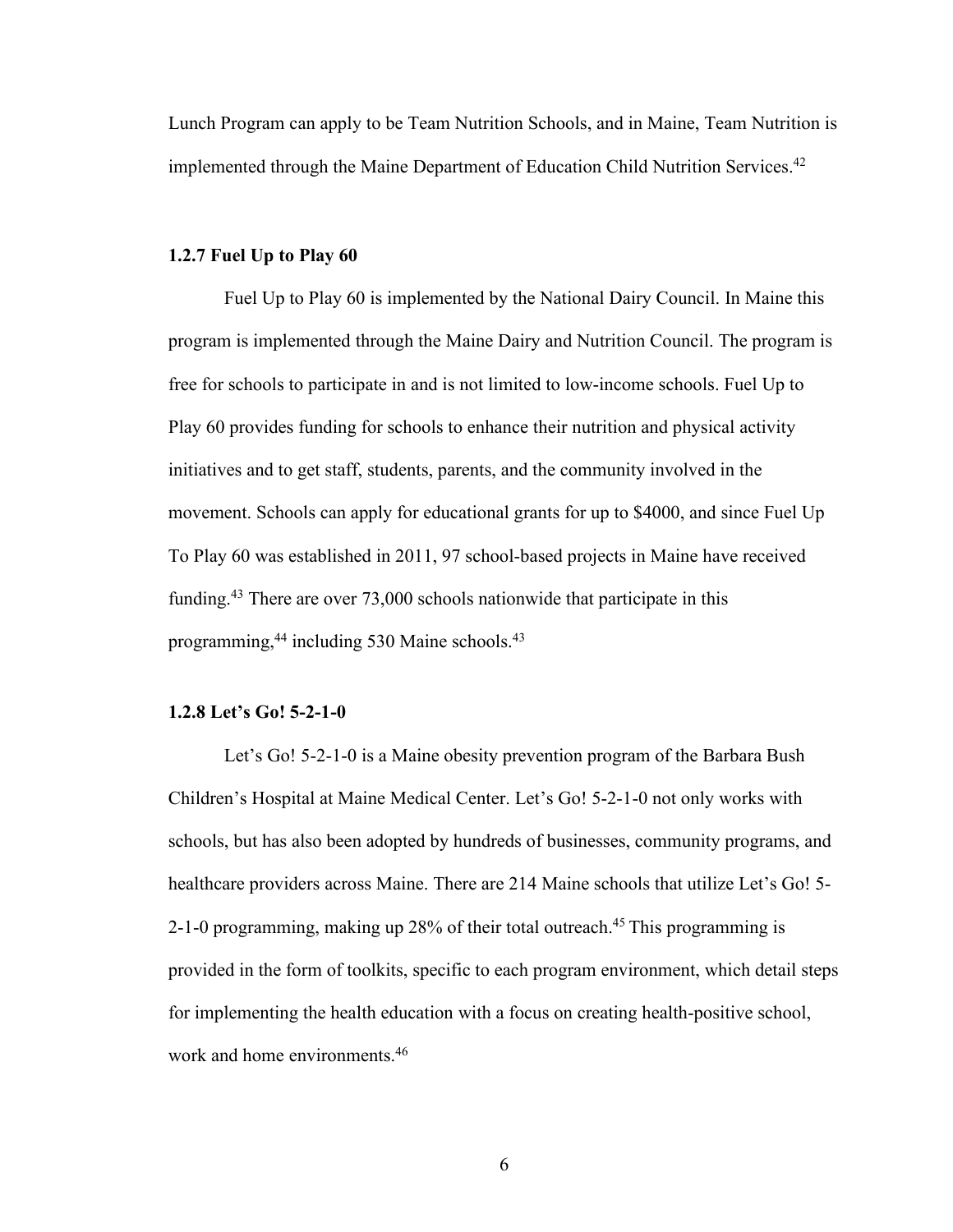#### **1.3 Nutrition Education Methods and Resources**

Elementary school teachers provide nutrition education to their students using a variety of methods and resources.<sup>7-12</sup> These methods are grounded in behavior change theory so that lessons can be structured to target and incite specific behavior changes in relation to healthy eating. <sup>7</sup> If nutrition education methods are not grounded in behavior change theory, instead primarily focusing on relaying nutrition information, the education will not be as effective.<sup>7</sup> In order to provide the type of dynamic education Contento describes, teachers should utilize a variety of tools, such as classroom discussions, collaborative group work, lectures, taste-testing parties, snack preparation, worksheets, magazines, and curriculum guides.<sup>8-11</sup> The use of a variety of teaching methods and materials indicates that there are a variety of ways to teach nutrition to students. Teachers tend to use multiple types of resources available to them.

Teachers may be more likely to combine teaching nutrition concepts with other subjects in order to save classroom time. In a statewide Minnesota needs assessment about perceptions and practices of teachers surrounding nutrition education, Stang and colleagues found that 56% of teachers used a combination of teaching nutrition as a separate, discrete subject and integrating nutrition concepts into other subjects.<sup>12</sup> Twenty percent of teachers in this study, however, only integrated nutrition into other subjects, and 23% of teachers solely taught nutrition as a separate subject. <sup>12</sup> Findings from this study mirror results from other research. For example, in a study on teacher-led nutrition education in New York state, Watts and colleagues found that 28% of teachers taught nutrition as a separate subject and 62% of teachers integrated nutrition into science lessons. <sup>8</sup> In total, results from multiple surveys on teacher perspectives and practices on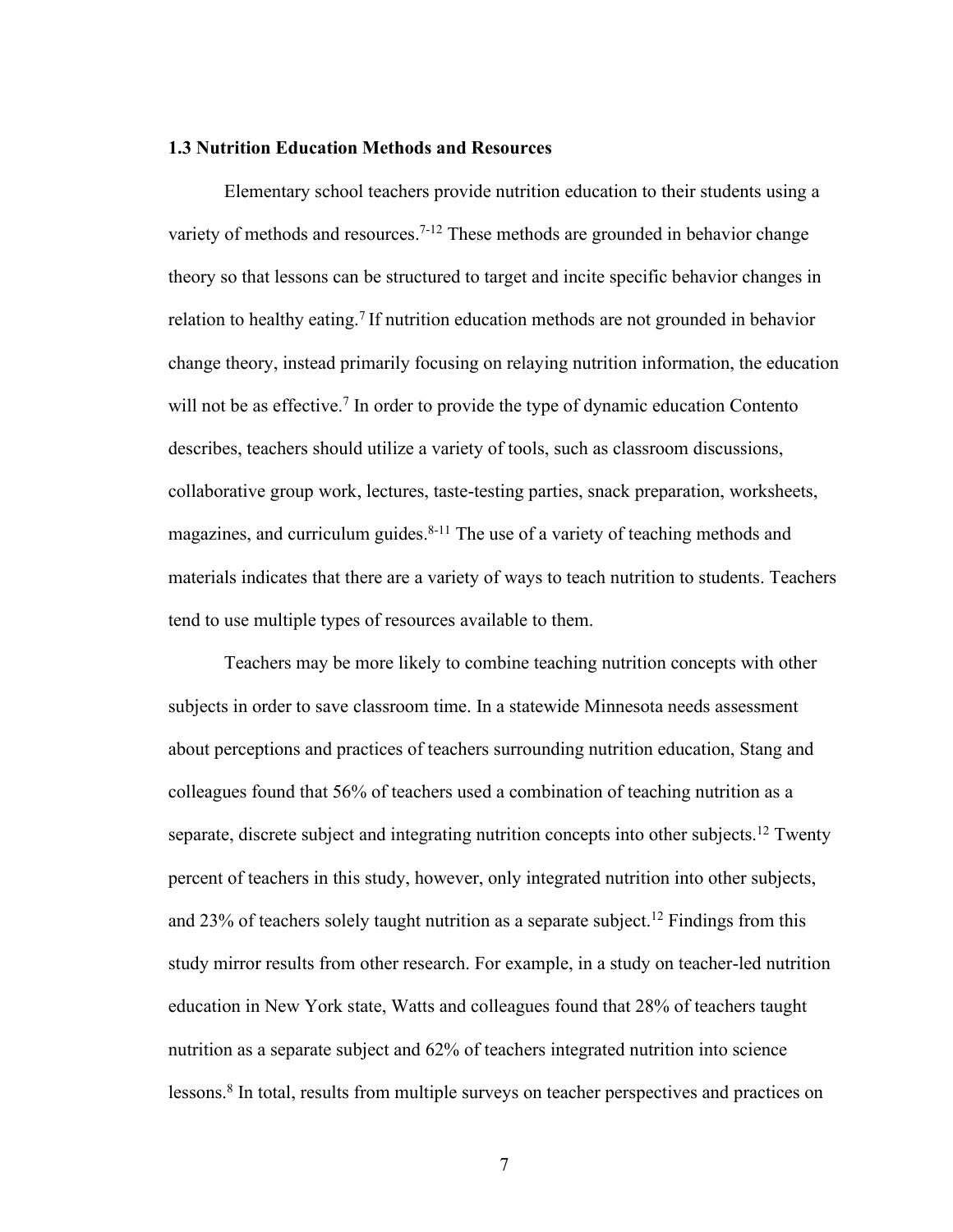nutrition education, results for teachers integrating nutrition into other subjects ranged from 30-72%, with science and health predominating as the subjects most frequently used to teach nutrition. 8,10-12

Elementary educators occasionally have the option of teaching nutrition to students themselves or using a community educator to teach nutrition. Programs that provide nutrition educators to teach in schools in Maine include EFNEP, SNAP-Ed, and F.A.R.M.S. Stang and colleagues found that teachers were more likely to use community nutrition educators provided through external nutrition education programs than to seek out help in planning nutrition education lesson and activities. <sup>12</sup> In an evaluation of the Integrated Nutrition Project, an elementary school-based nutrition education program that focused on increasing students consumption of fresh fruits and vegetables and whole grains, Auld and colleagues describe how schools participating in the Integrated Nutrition Project used "Special Resources Teachers" (SRTs) in tandem with Public Health Nutritionists (PHNs) to provide nutrition education to students.<sup>13</sup> SRTs are professionals who have experience in classroom teaching and hands-on activity development. In the Integrated Nutrition Project, SRTs were used to alleviate time constraints for teaching and planning lessons and barriers around nutrition knowledge base from primary classroom teachers. <sup>13</sup> Auld and colleagues found that although this method of nutrition education was costly and difficult to maintain, teachers who previously had SRTs teach nutrition in their classrooms were more likely to provide nutrition education after the SRT-facilitated programming had ended.<sup>13</sup>

With nutrition education, teachers also make attempts to include parents in the educational process. Stang and colleagues found that 45% of teachers surveyed reported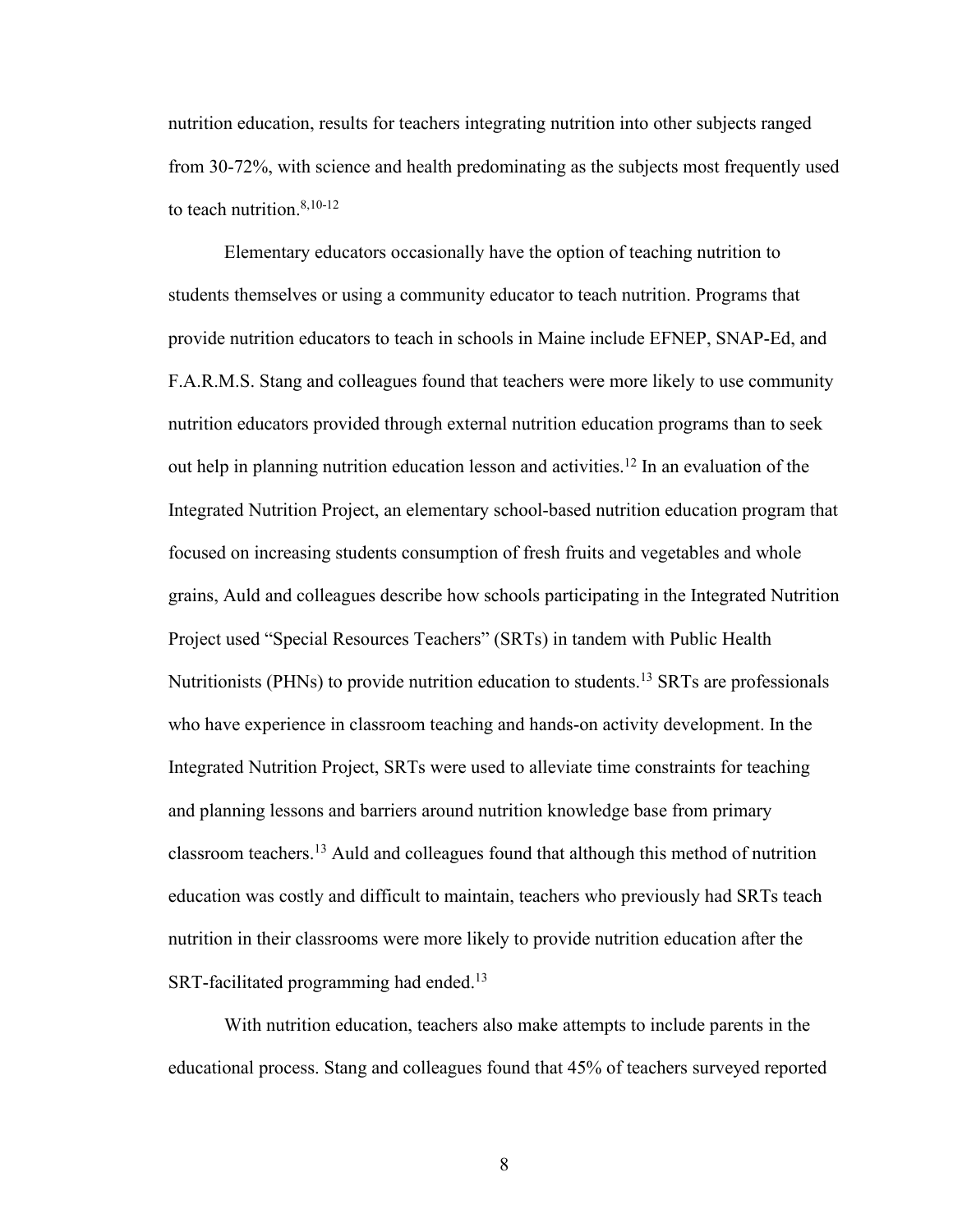that they tried to involve parents in the nutrition education process, however only three percent of those teachers reported that parents actually participated and expressed interest in helping with nutrition education. <sup>12</sup> It is clear that parental involvement in nutrition education is difficult to garner. However, schools with well-developed nutrition programming tend to have more parent involvement and awareness of the school's nutrition education programming.<sup>9</sup> In a process evaluation of the Team Nutrition pilot implementation, Levine and colleagues found that a strong Team Nutrition program, which included reaching out to parents through school and community events, take-home materials, and the media, over 90% of parents stated that they knew about Team Nutrition activities their children were participating in.<sup>9</sup>

#### **1.4 The Teachers' Perspectives on Nutrition Education**

Overall, elementary school teachers believe that nutrition education should be included in their school's curriculum and that their role in providing nutrition education is critical, as teachers are often looked to as role models for students.<sup>10,12,14-16</sup> The Theory of Reasoned Action assumes that behaviors are the result of behavioral intentions, the intention to perform a certain behavior, which results directly from a person's belief that performing the specific behavior will yield a specific result. <sup>17</sup> For teachers, before dedicating time and energy into teaching specific subjects, they must believe that the subject is important and of value to their students. Recent and older studies both illustrate that the value teachers place on nutrition education has not changed. Researchers have discovered that 93 to 98% of teachers agree that nutrition education should be a part of elementary school curriculum. 10,12,15,16 For example, in a qualitative study about teacher perspectives regarding nutrition education, Hall and colleagues found that teachers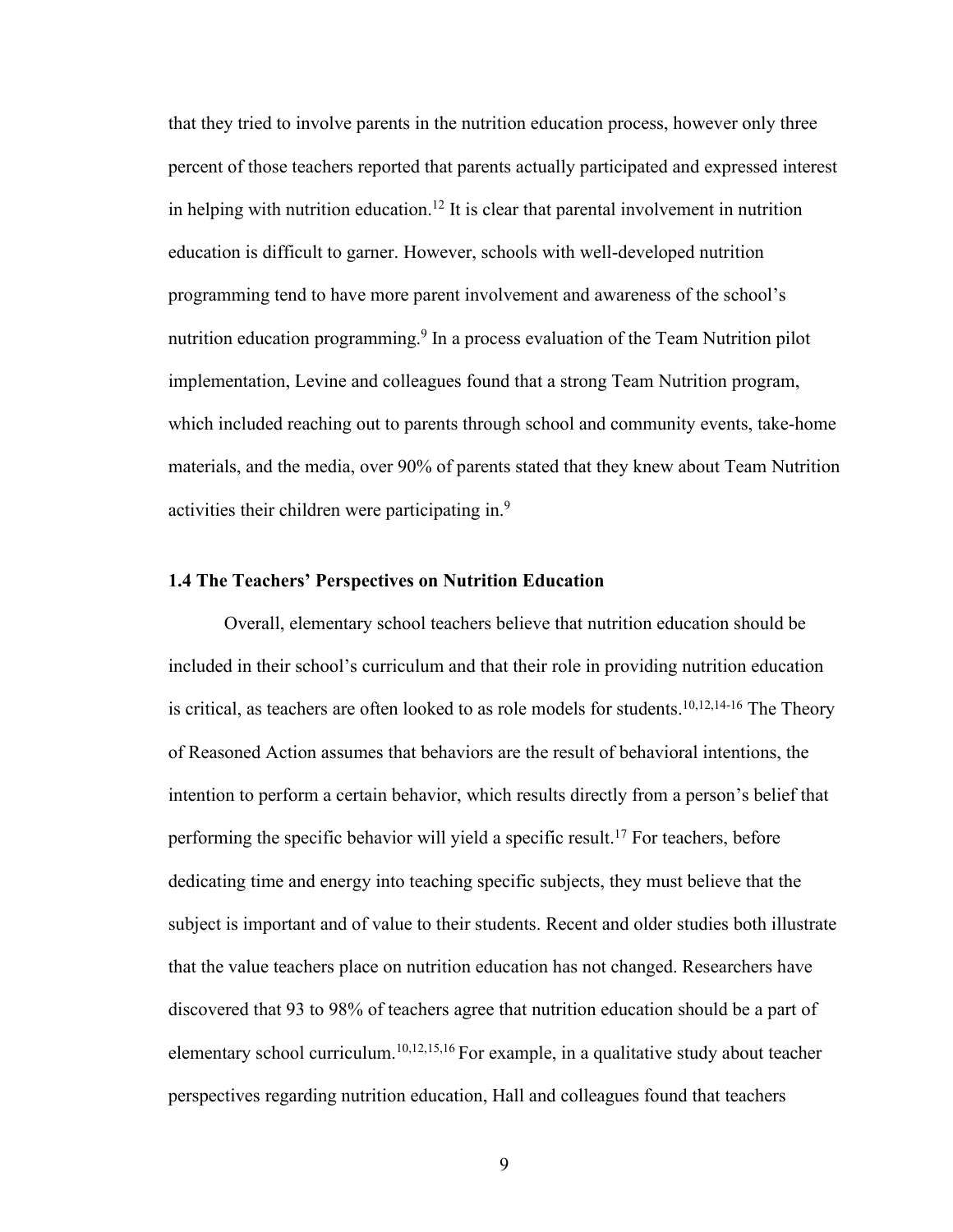thought that it was important that nutrition education was taught to young students because of the impact it could have on their future health.<sup>14</sup> Teachers agreed that it was important for the foundations of health to be built at a young age so that students could make healthier choices later in life. Additionally, teachers surveyed felt responsible for providing this education to their students.<sup>14</sup>

#### **1.5 Nutrition Education Self-Efficacy and Teacher Training**

Elementary teachers may be more likely to provide nutrition education in their classrooms if they are confident in their knowledge of nutrition and have received some form of training for teaching nutrition. According to Bandura, self-efficacy is defined as, "people's belief about their capabilities to produce designated levels of performance that exercise influence over events that affect their lives".<sup>18</sup> Self-efficacy beliefs determine how people feel, think, motivate themselves and behave. In a survey-based analysis of teacher training, time spent teaching nutrition, and self-efficacy in nutrition, Britten and Lai hypothesized that teacher training in nutrition will only affect time spent teaching nutrition if training focuses on increasing teacher self-efficacy in nutrition.<sup>19</sup> Britten and Lai's findings supported their hypothesis. Teachers surveyed had greater reported selfefficacy with increased knowledge of nutritional concepts, and time teaching nutrition was affected by both self-efficacy and amount of training. <sup>19</sup> Britten and Lai concluded that improving teacher self-efficacy must be the focus of professional development in nutrition education for training to affect the amount of time educators spend teaching nutrition.<sup>19</sup> Similarly, in an assessment of nutrition education in Ohio elementary schools, Norton and colleagues found that teachers surveyed were more likely to teach nutrition in their classrooms if they had some professional training in teaching nutrition, had taught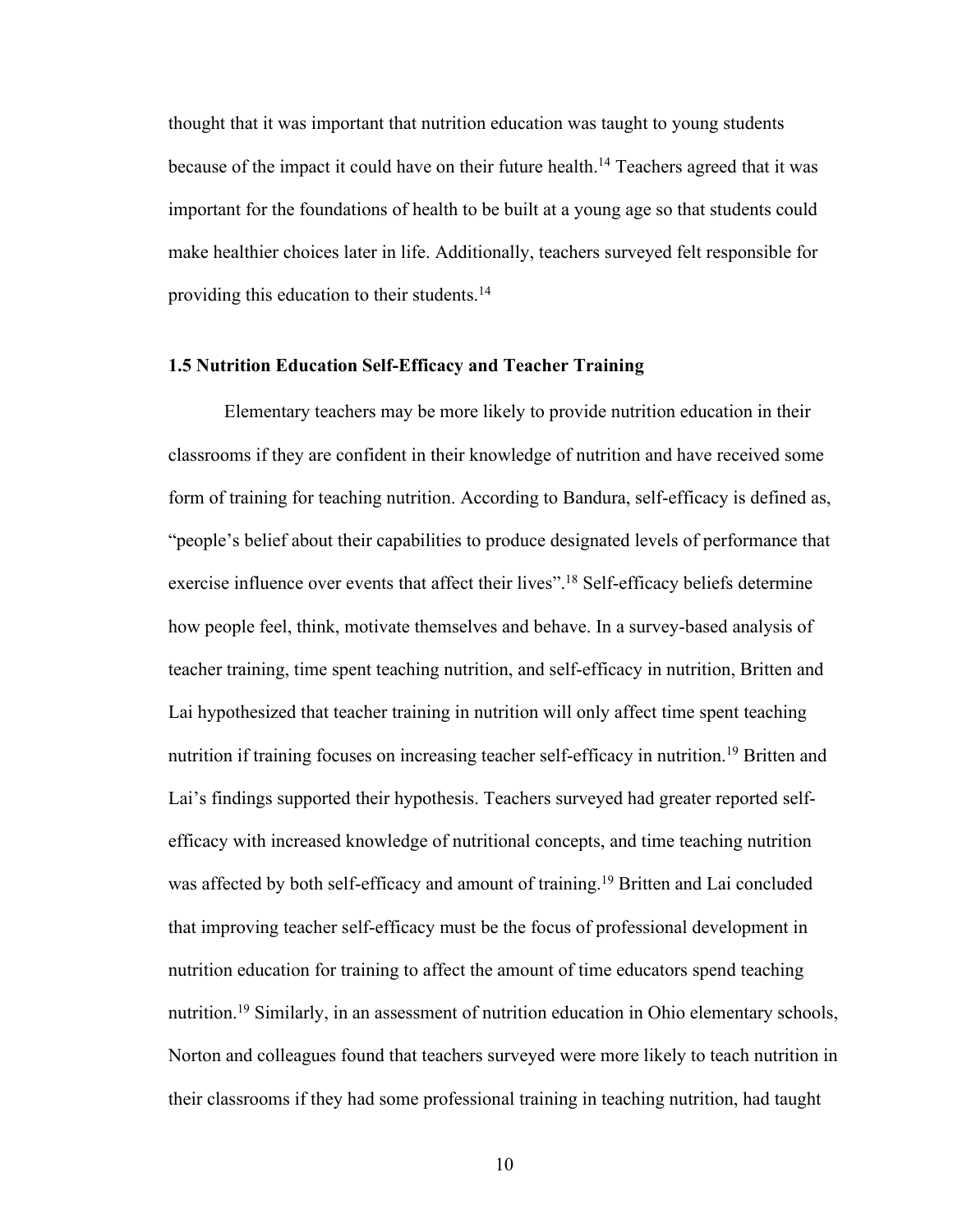nutrition before, or had access to materials to plan and execute nutrition lessons.<sup>11</sup> This indicates that teachers who had training or previous experience in nutrition education may have had greater self-efficacy for teaching nutrition, leading them to teach nutrition more frequently.

According to past research, self-efficacy may have an exceptional impact on how much time educators spend teaching nutrition.<sup>10,16,19,20</sup> This statement is supported by the findings of Brenowitz and Tuttle, who developed and tested a Nutrition-Teaching Self-Efficacy Scale (NTSES).<sup>20</sup> More specifically, in testing the NTSES, the researchers found that higher levels of self-efficacy were correlated with greater time spent teaching nutrition. Outcomes from the NTSES indicated that teachers who taught more than 11 hours of nutrition during the school year scored higher on the self-efficacy subscale than teachers who taught fewer than 10 hours of nutrition. <sup>20</sup> Like Britten and Lai, Brenowitz concluded that professional development for teachers in regards to nutrition education should focus on increasing teacher self-efficacy rather than simply providing training on nutrition content. 19,20

### **1.6 Dose of Nutrition Education**

The amount of nutrition education elementary school teachers provide to their students may vary depending on the school's student body socioeconomic status and resource availability, but overall, even teachers who provide comparatively high doses of nutrition education fall far below USDA and Academy of Nutrition and Dietetics (AND) recommendations. The AND recommends that students receive 50 or more hours of nutrition education over the course of the year, in order to adequately facilitate behavior change. <sup>21</sup> However, a 2000 survey through the United States Department of Education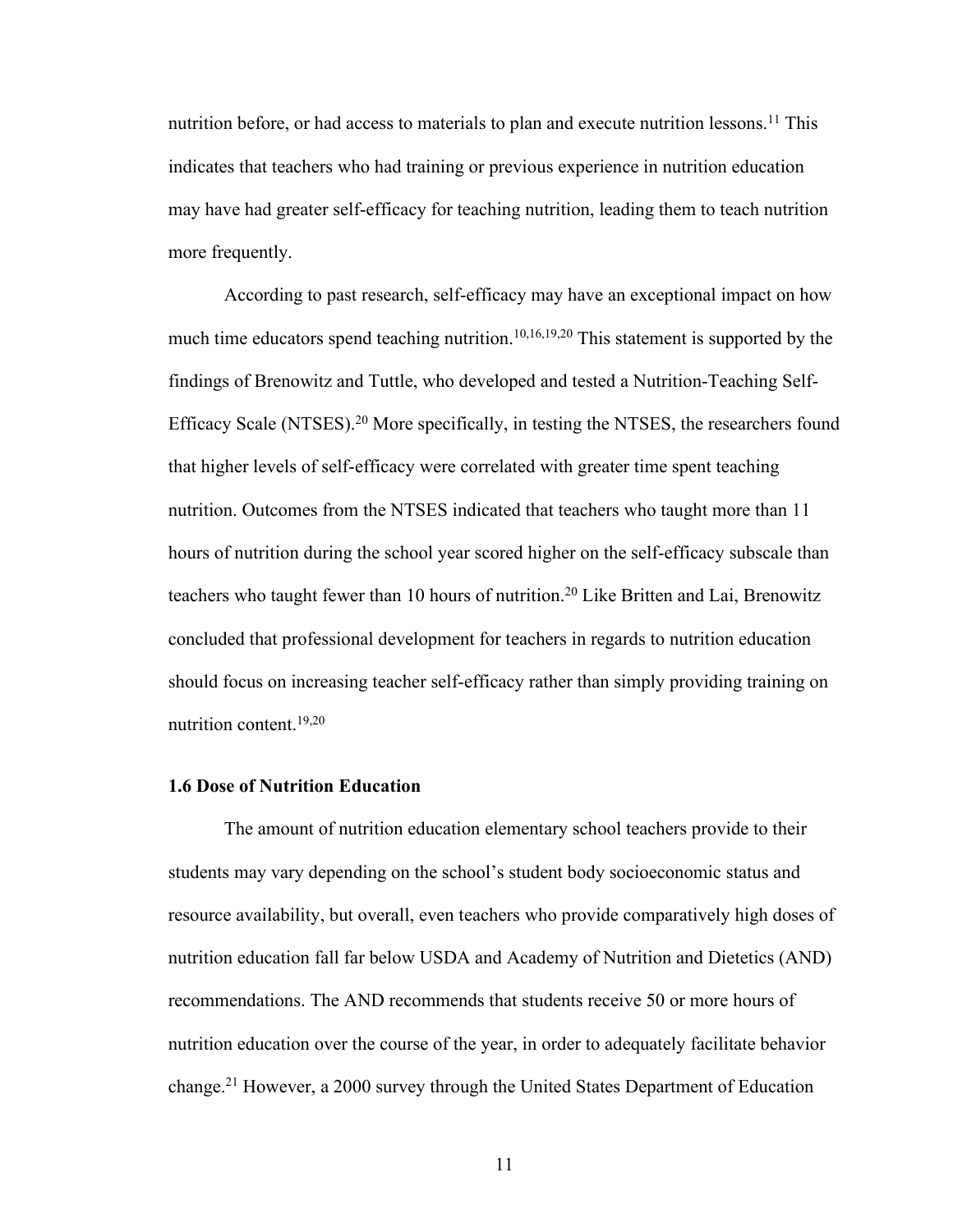found that on average, elementary school teachers spent only around 13 hours each year teaching nutrition. <sup>21</sup> Over the past twenty years, studies commonly found that the vast majority of teachers taught nutrition in their classrooms, but only a small percentage of teachers taught more than 10 hours of nutrition in a given school year.<sup>10-12,20</sup> In a needs assessment for teaching nutrition education in a Connecticut urban school district, Perez-Escamilla and colleagues, 56% of teachers surveyed reported teaching some nutrition, and out of the teachers who taught nutrition, 11% taught for an hour or less each year, and the majority of teachers reported teaching between two and fifteen hours per year.<sup>10</sup> Similarly, Brenowitz and Tuttle found that 67.5% of teachers surveyed taught some nutrition, but the majority of those who taught nutrition reported teaching less than 10 hours of nutrition per year.<sup>20</sup> For Stang and colleagues, 79% of teachers reported teaching some nutrition, but 83.6% of those who taught nutrition, taught less than 15 hours per year. <sup>12</sup> Lastly, Norton and colleagues found that 82% of teachers surveyed reported teaching some nutrition, but 51% of those who taught nutrition taught less than 10 hours per year, and 67% of these respondents only taught nutrition during one quarter of the school year.<sup>11</sup>

According to Contento, the amount of nutrition education necessary to change someone's knowledge level is 15 hours, but in order to cause changes in behavior students need to be exposed to 50 hours or more of nutrition education.<sup>7,8</sup> It is clear that even teachers who provide comparatively high amounts of nutrition education may not be teaching enough in their classrooms to affect short- and/or long-term behavior change.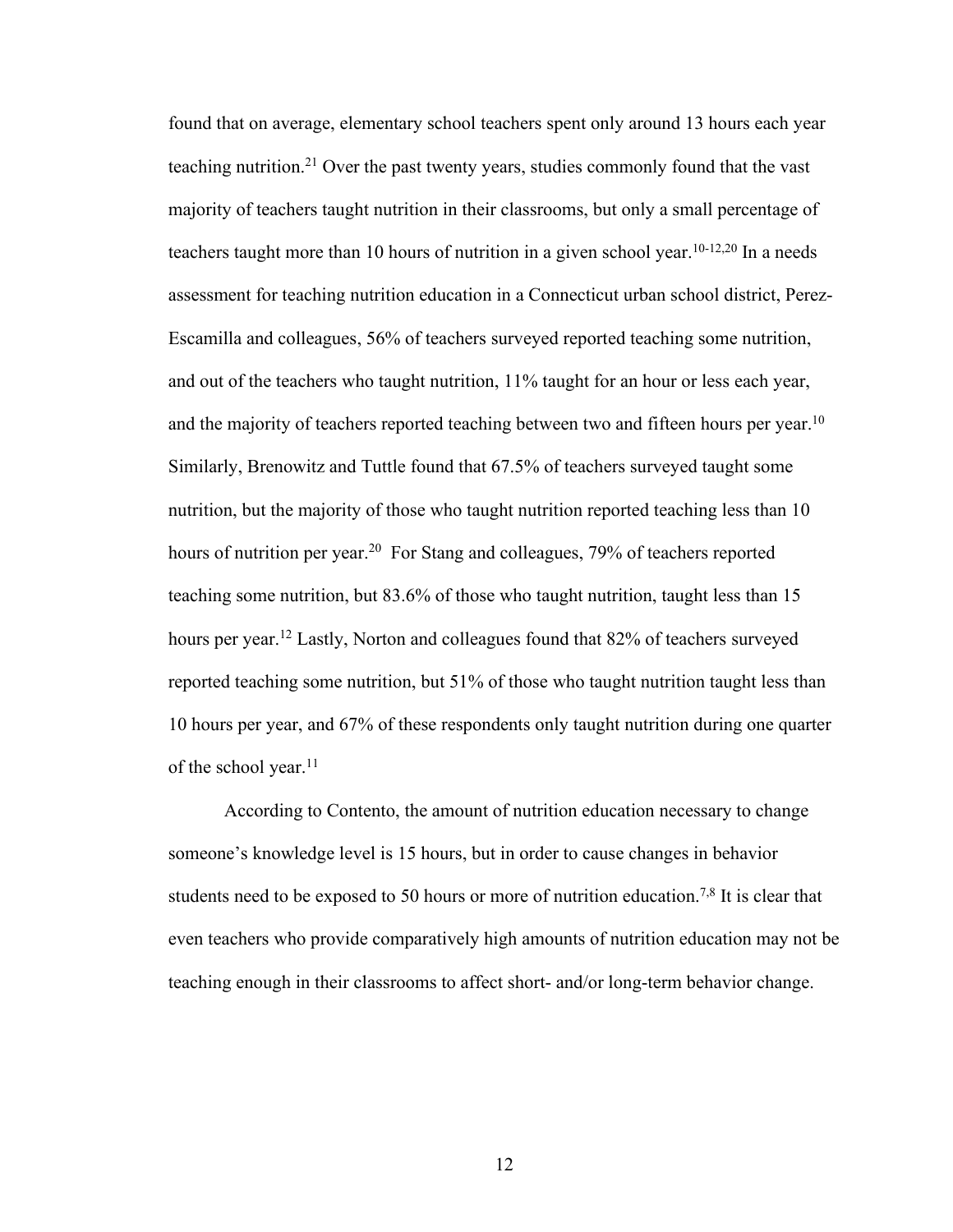#### **1.7 School Wellness Policies in Relation to Nutrition Education**

Wellness policies have been examined as potential paths to increasing the amount of nutrition education taught in elementary schools. In 2004, and again in 2010, Congress passed the Child Nutrition and Women, Infants, and Children (WIC) Reauthorization Act, which required schools participating in the National School Lunch Program (NSLP), administered through the USDA, to develop and enforce school wellness policies. $8,21$ Wellness policies must include goals for nutrition education, physical activity, and school-based wellness activities.<sup>8,21</sup> The state of Maine works to reinforce the national standards for school wellness policies by providing policy assessment tools and development guidelines for public school educators.<sup>22</sup>

Briggs and colleagues suggest that school wellness policies provide opportunities for schools to assess and identify comprehensive school health needs.<sup>21</sup> This means that wellness policies not only address nutrition education, but should provide guidelines for all school-health related topics, such as quality of school lunches, health services for students, and physical activity initiatives. These policies, however, cannot be useful to schools unless they are well developed, fully implemented, are referenced and updated frequently, and are communicated to all school faculty and staff. <sup>8</sup> Having the administrative support in place to reinforce wellness policies is crucial for policies to have any influence over the amount of nutrition education teachers provide.

Another barrier to wellness policies influencing teacher practices and perspectives surrounding nutrition education is the possibility that teachers may not believe that it is their role to inforce the policies or provide nutrition education.<sup>16</sup> In a survey-based study to determine the practices and perceptions of all elementary school staff members in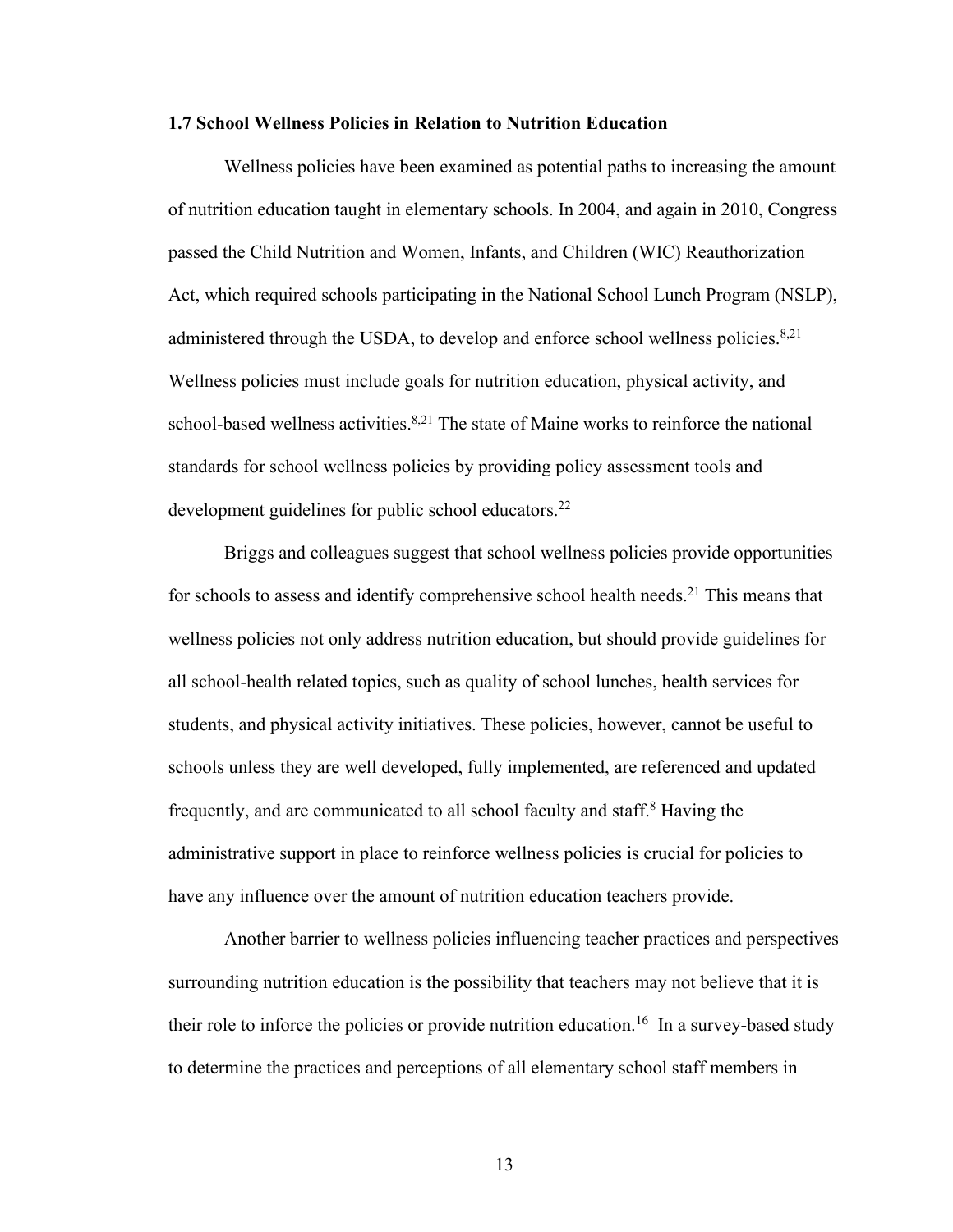regard to nutrition education, Lambert and Carr found that from the teachers surveyed, the majority did not believe that it was the teacher's role to enforce school wellness policy guidelines. <sup>16</sup> Additionally, only 19.4% of teachers agreed that school wellness policies have an effect on increasing nutrition competencies in lesson plans. 16

Although past research has found wellness policies to be relatively ineffective at increasing the amount of nutrition education provided in elementary schools, guidelines on nutrition education are included in school wellness policies as required by federal law.<sup>3,23</sup> In a national review of school wellness policies, Moag-Stahlberg and colleagues found that specific guidelines for classroom nutrition education were included in 79% of policies assessed. Additionally, 43% of policies assessed included goals for teacher training and professional development for nutrition education. 23

Lastly, researchers found that teachers will provide nutrition education to students without the presence or knowledge of school wellness policies.<sup>12</sup> Stang and colleagues conducted a statewide needs assessment in Minnesota of teacher practices and perspectives surrounding nutrition education. Stang and colleagues found that there were many teachers who provided nutrition education to their students, even if it was not required by their school.<sup>12</sup> These results indicate that teachers felt teaching nutrition was an important part of their job, regardless of its presence in school wellness policies. 12

### **1.8 Barriers to Nutrition Education Programming**

Researchers have found that the barriers elementary school teachers face when providing nutrition education are synonymous, regardless of location or grade level taught.12 In a Minnesota assessment of teacher practices and perceptions surrounding nutrition education, Stang and colleagues found that the lack of classroom, professional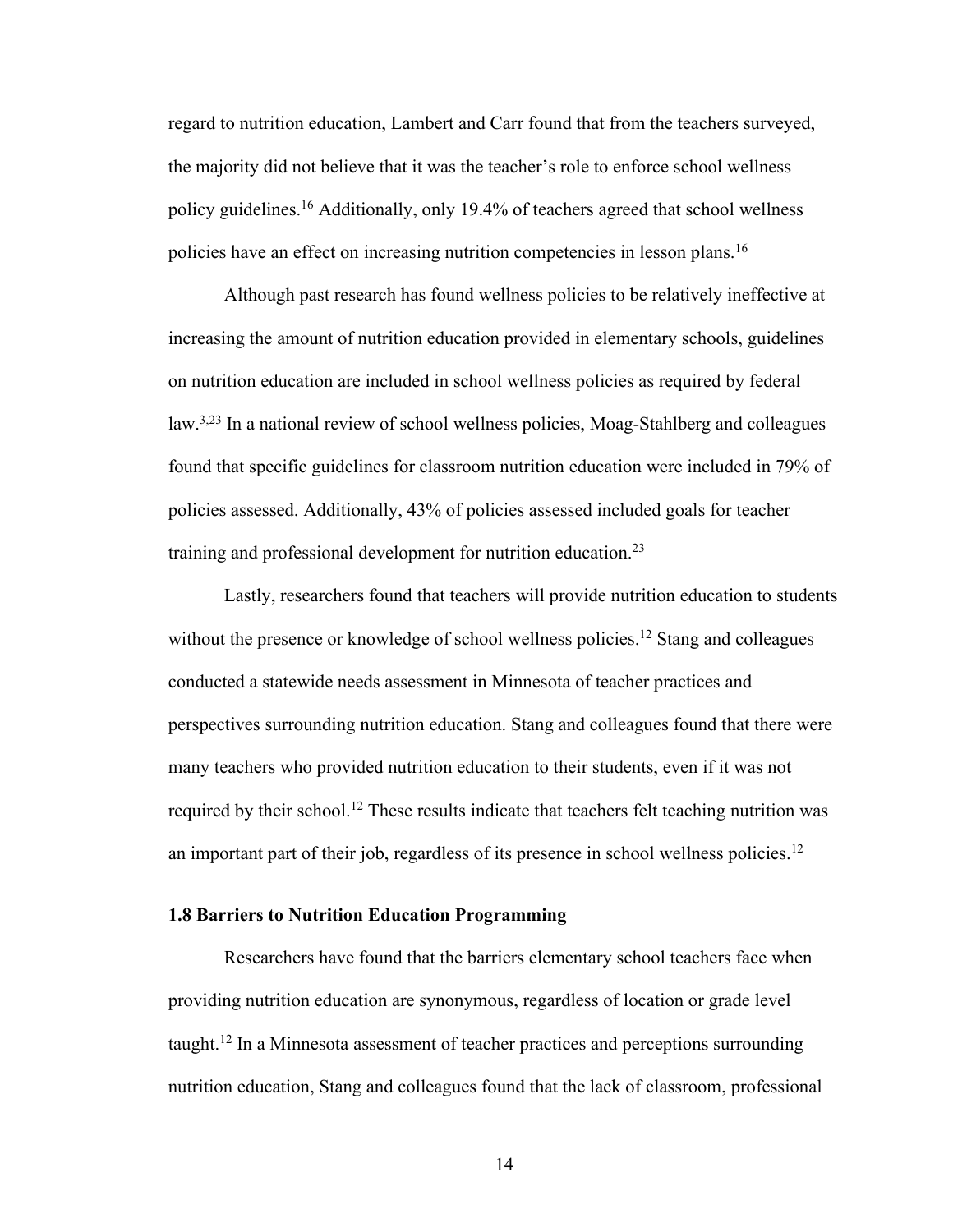development opportunities, and educational materials were the three greatest barriers to providing nutrition education to students.12 These results were concurrent with other studies. In an assessment of the Team Nutrition Pilot Program, Levine and colleagues found that teachers often cited a lack of training resources and lesson planning and implementation time as the greatest barriers to providing nutrition education. <sup>9</sup> In a needs assessment of nutrition education in Connecticut, Perez-Escamilla also found that even though teachers were highly interested in teaching nutrition, they lacked the time and resources to do so, <sup>10</sup> and in a similar assessment done in Arkansas and Idaho, Lambert and Carr found that teachers did not believe that they had enough class time to include nutrition competencies in the curriculum.<sup>16</sup> Finally, in an assessment of a school nutrition program using Special Resource Teachers, Auld and colleagues found that the greatest barriers teachers faced when it came to providing nutrition education were time, money for teaching materials, equipment, and a lack of additional staff to help present lessons.<sup>13</sup>

Other barriers to providing nutrition education cited by elementary educators included not having access to useful curriculum materials, <sup>8</sup> not having enough administrative support, <sup>8</sup> a lack of national nutrition education guidelines that can be used to develop lessons and activities,  $2<sup>1</sup>$  and the perceived lack of resources by teachers, even if resources were available. 11,13

#### **1.9 The Impact of Health Positive Environments on Nutrition Education**

Health positive environments in schools may help to strengthen nutrition education efforts and encourage students to make more nutritious choices. Especially in children ages six to eleven, eating habits are increasingly impacted by environmental factors outside the home. <sup>3</sup> Because school meals can make up anywhere between 19 to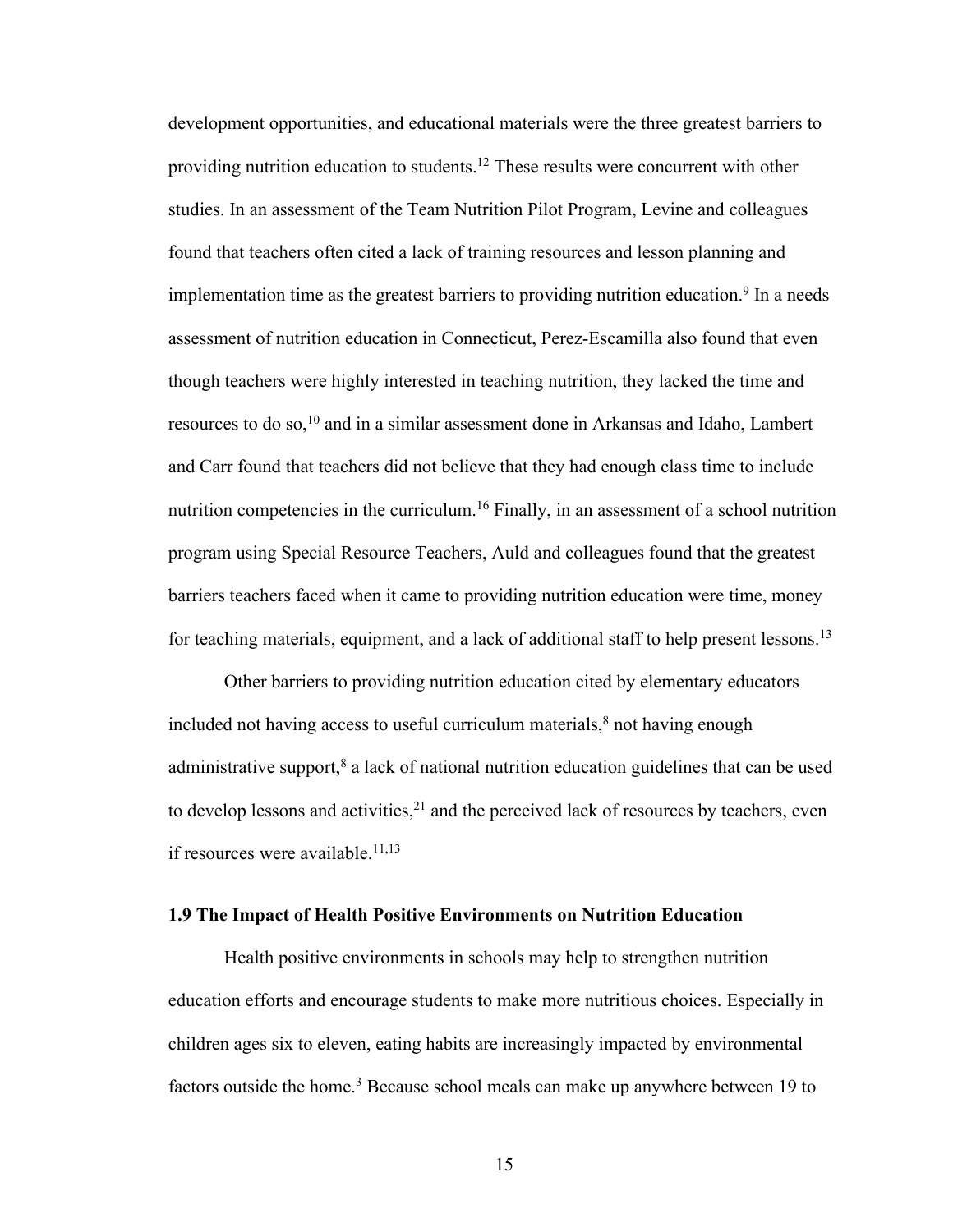50% of students' total daily calorie intake3, making the food provided by schools and the environments in which students eat critically important to children's food choices.

School health environments can also vary depending on the average socioeconomic status of students attending the school<sup>25</sup>. In an assessment of the relationship between school socioeconomic variances, school food and beverage environment, and state competitive food laws, Taber and colleagues found that schools in areas of high-socioeconomic status tended to sell greater quantities of healthy and nonhealthy items than schools in low-socioeconomic areas.<sup>25</sup> This means that students in schools of low socioeconomic status had less food and diversity of food choices available to them. Additionally, although school food laws were effective in low-income schools, schools with strict food laws in place to limit the availability of unhealthy foods did not necessarily have increases in healthy food choices available.<sup>25</sup>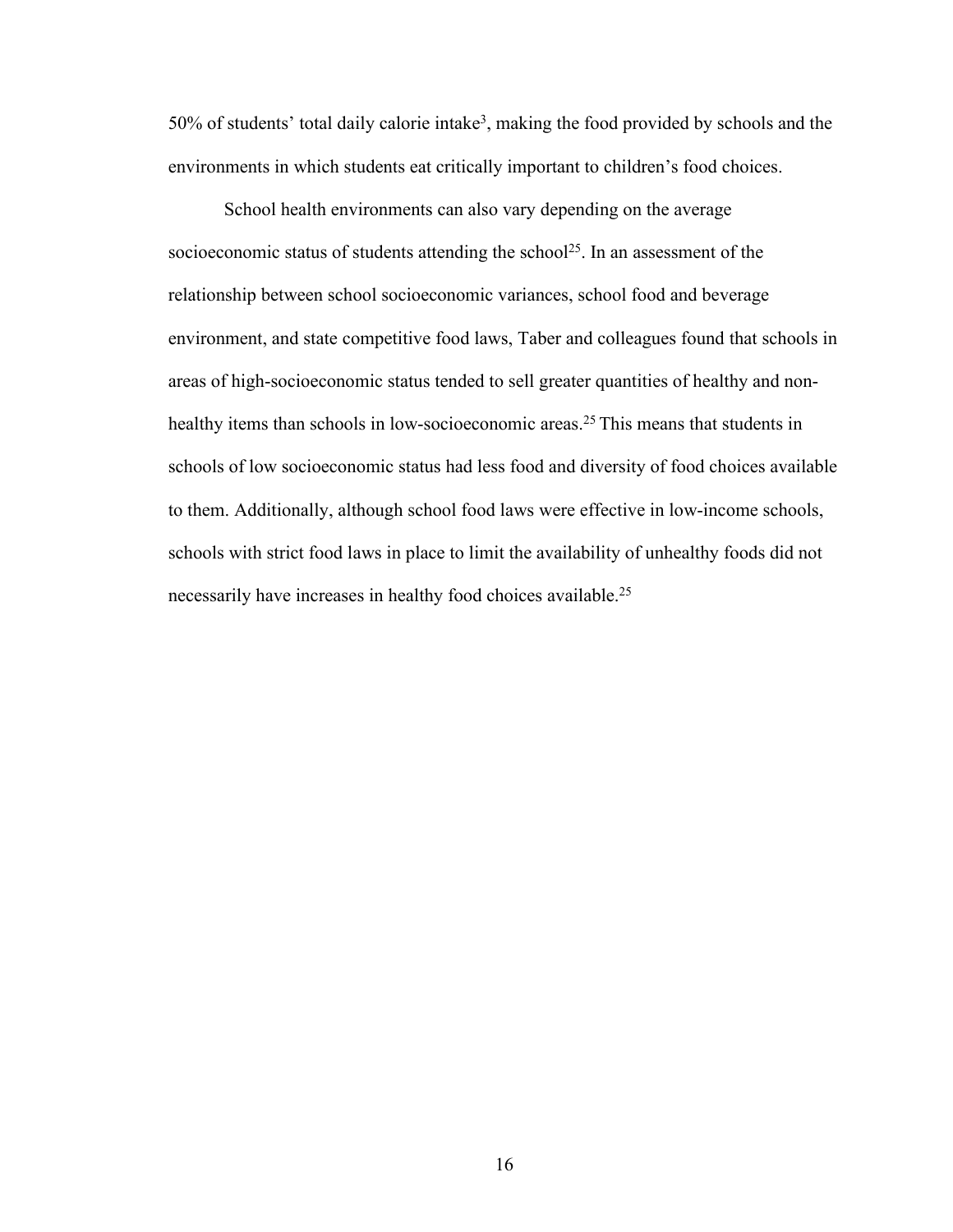# **CHAPTER 2 METHODS**

#### **2.1 Institutional Approval**

The University of Maine Institutional Review Board (IRB) for the Protection of Human Subjects approved this research project as exempt from further review in July 2016. Multiple revisions were made to the research proposal until the survey questions and data collection methods ensured participant confidentiality.

#### **2.2 Survey Instrument**

The survey was created and distributed using Qualtrics software. The survey consisted of 26 questions used to evaluate the factors influencing the amount of time teachers spent educating their students on nutrition competencies. The survey questions were designed to gather data based on seven content areas: 1) collaboration with external nutrition education programs, 2) nutrition education resources and methods, 3) teacher perspectives on nutrition education, 4) self-efficacy and professional training, 5) school wellness policies, 6) environmental factors, and 7) barriers to nutrition education. Basic demographic information was collected as well, so that factors such as socioeconomic status, grade level taught and years of elementary teaching experience could be compared to the seven content areas.

The survey tool for this research was developed based upon past research using similar surveys which assessed teachers' practices and perspectives on nutrition education. Survey questions were adapted from the Nutrition Education Practices Survey For Teachers and Foodservice Directors (NEP)<sup>9</sup>, and the Nutrition Teaching Self-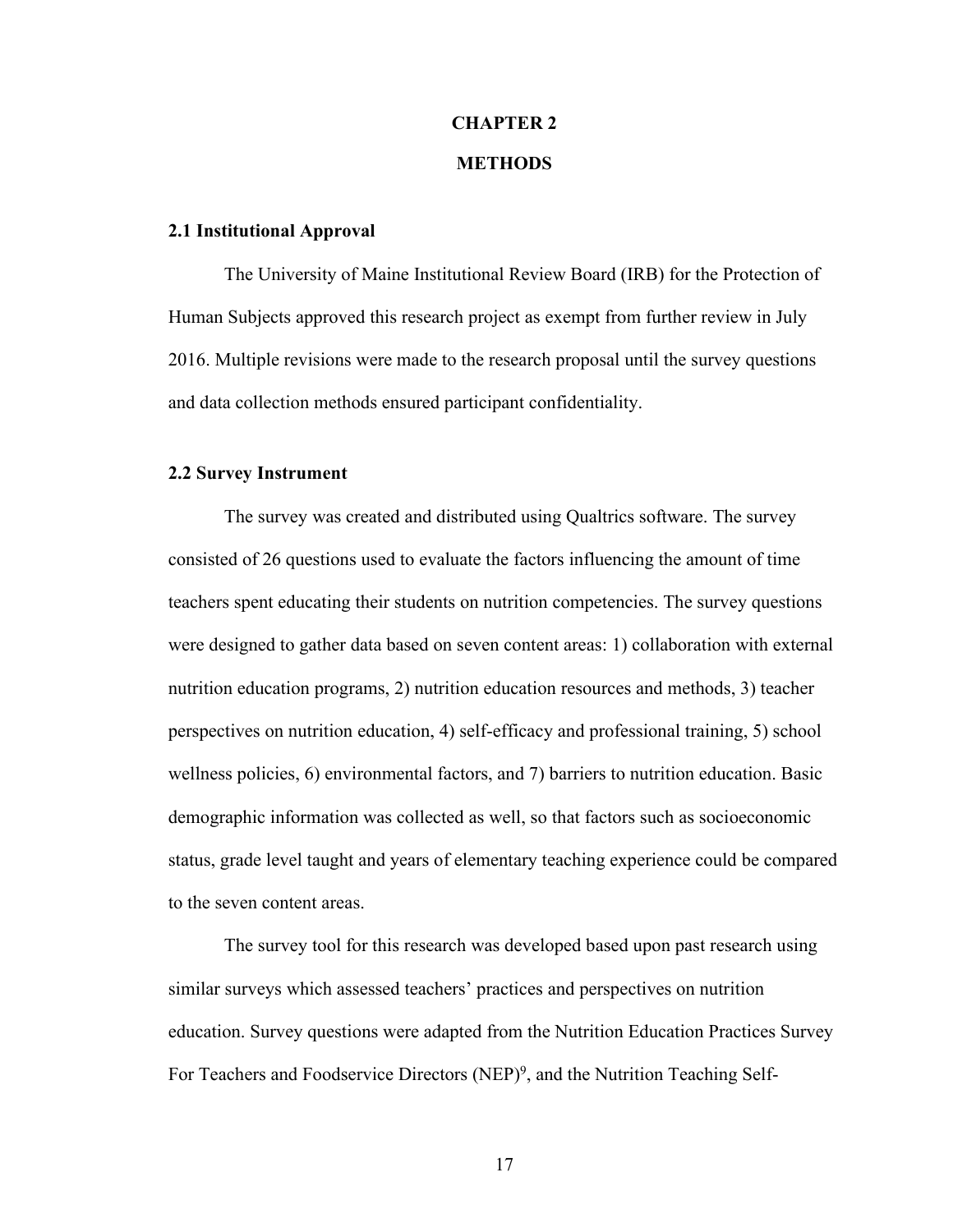Efficacy Scale developed by Brenowitz and Tuttle. <sup>13</sup> Survey questions were also adapted from survey-based research topics and conclusions from a variety of studies.<sup>3,8-26</sup> Prior to full dissemination, the survey was piloted with a convenience sample of 10 local elementary teachers in July of 2016. Feedback from the pilot survey population was used to make final edits to the survey instrument.

| <b>Topic</b>                             | <b>Survey Questions</b>                                                                                                                                             | <b>Response Type</b>                           |
|------------------------------------------|---------------------------------------------------------------------------------------------------------------------------------------------------------------------|------------------------------------------------|
| Demographic Information                  | What grade level do you<br>teach?10-12,16,20<br>- Kindergarten<br>- First grade<br>- Second grade<br>- Third grade<br>- Fourth grade<br>- Fifth grade               | Multiple Choice                                |
|                                          | How many years have you<br>been teaching elementary<br>education? <sup>11,12,20</sup><br>- Less than 5<br>$-5-10$<br>$-11-15$<br>$-16-20$<br>- Greater than 20      | Multiple Choice, multiple<br>responses allowed |
|                                          | What is the name of the<br>school you currently teach<br>at?                                                                                                        | Open Answer                                    |
|                                          | What is the town/city in<br>which you currently teach?                                                                                                              | Open Answer                                    |
| <b>External Program</b><br>Collaboration | Does your school collaborate<br>with any of the programs<br>listed below? <sup>10</sup><br>- My school does not<br>collaborate with external<br>nutrition education | Multiple Choice,<br>multiple responses allowed |

Table 2.1 Survey Questions and Question Categories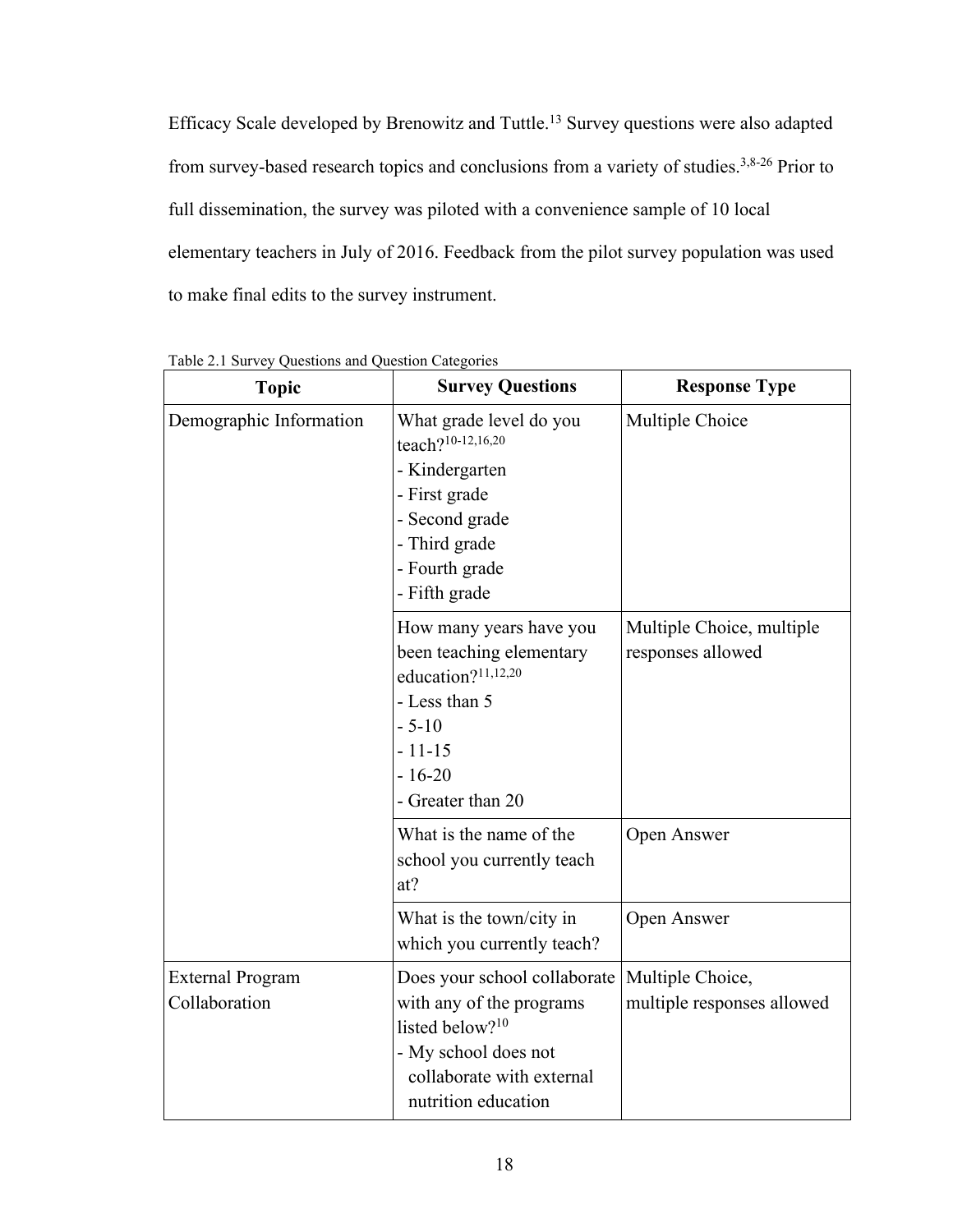| <b>Topic</b> | <b>Survey Questions</b>                                                                                                                                                                                                                                                                                 | <b>Response Type</b>                           |
|--------------|---------------------------------------------------------------------------------------------------------------------------------------------------------------------------------------------------------------------------------------------------------------------------------------------------------|------------------------------------------------|
|              | programs<br>- Maine SNAP-Ed Program<br>- Cooperative Extension's<br>Eat Well Program<br>- Maine FoodCorps<br>$-$ F.A.R.M.S<br>- Alliance For A Healthier<br>Generation<br>- Team Nutrition<br>- Fuel Up To Play 60<br>- Let's Go 5-2-1-0<br>- Other<br>- Not Sure                                       |                                                |
|              | What is/was the form of<br>collaboration between your<br>school and the nutrition<br>education program?<br>- Nutrition educator from<br>program teaches in school<br>classrooms<br>- Program provides teachers<br>with resources or teaching<br>materials<br>- A combination of the above<br>- Not sure | Multiple Choice                                |
|              | This past school year (2015-<br>2016), estimate the amount<br>of time a nutrition educator<br>from a community program<br>taught nutrition education in<br>your classroom? <sup>13</sup>                                                                                                                | Sliding Bar<br>$-0$ to 30                      |
|              | What support, materials, or<br>training did you receive from<br>an external program or<br>organization for educating<br>your students about<br>nutrition? <sup>11</sup>                                                                                                                                 | Multiple Choice, multiple<br>responses allowed |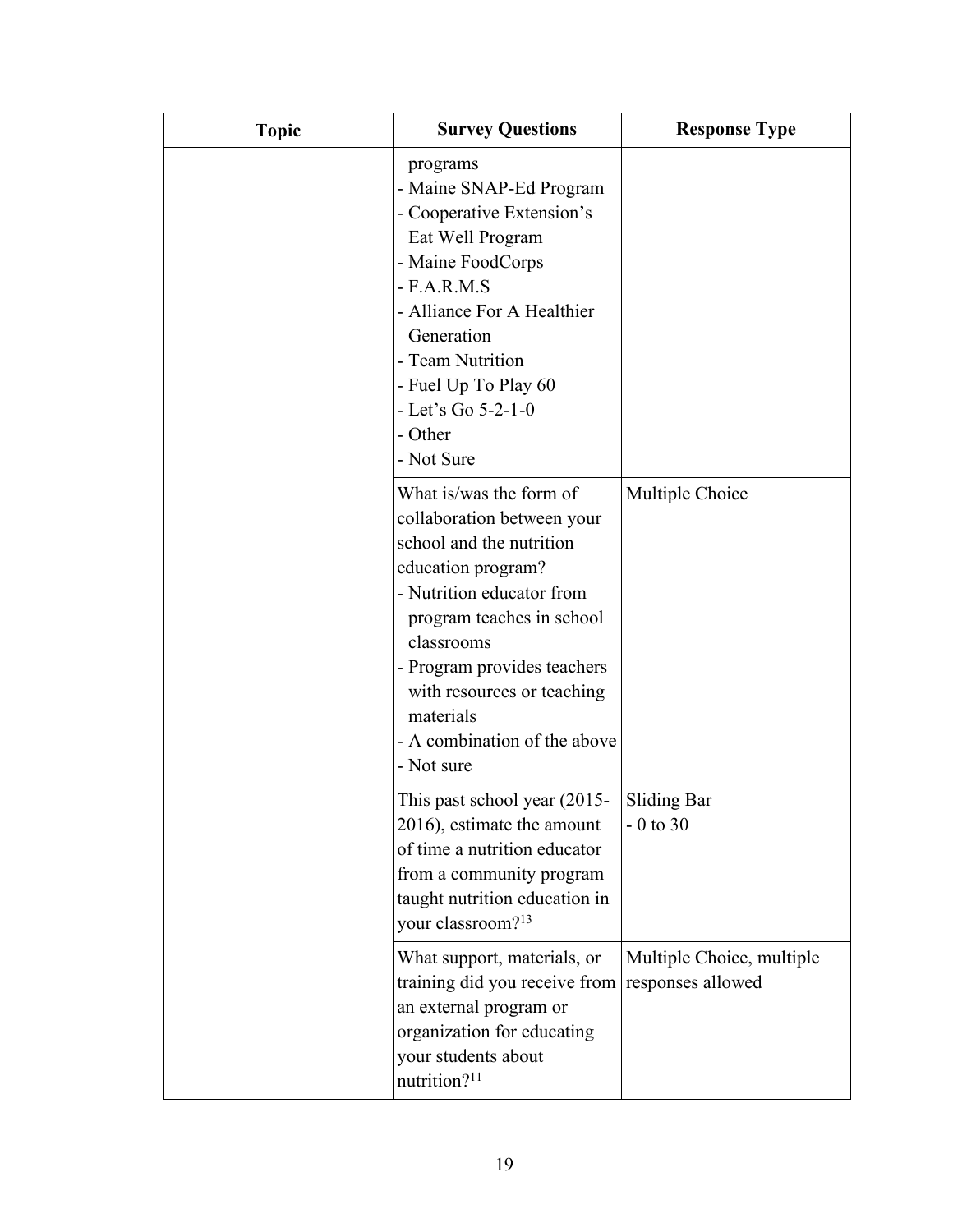| <b>Topic</b>                                        | <b>Survey Questions</b>                                                                                                                                                                                                                                                                                                                                                                                                                     | <b>Response Type</b>                                                                                                 |
|-----------------------------------------------------|---------------------------------------------------------------------------------------------------------------------------------------------------------------------------------------------------------------------------------------------------------------------------------------------------------------------------------------------------------------------------------------------------------------------------------------------|----------------------------------------------------------------------------------------------------------------------|
|                                                     | - Staff training and education<br>- Worksheets, handouts,<br>activities, etc.<br>- Manual, guide, or textbook<br>- Online resources<br>- None of the above<br>- Other:                                                                                                                                                                                                                                                                      |                                                                                                                      |
|                                                     | If you have received in-<br>person training from an<br>external nutrition education<br>program or organization,<br>how many hours of training<br>have you received in the past<br>year?<br>- 1 hour per year<br>- 2 hours per year<br>- 3 hours per year<br>- 4 hours per year<br>- over 4 hours per year                                                                                                                                   | Multiple choice                                                                                                      |
| Nutrition Education<br><b>Resources and Methods</b> | What resources do you<br>utilize to help you develop<br>and teach nutrition in your<br>classroom? $8,9$<br>- Worksheets<br>- Handouts<br>- In-person staff training<br>- Online staff training<br>resources (websites, videos,<br>or manuals)<br>- Physical textbooks,<br>curricula, or manuals<br>- Newsletters, magazines, or<br>pamphlets<br>- Manipulative or laboratory<br>materials<br>- Computer software<br>- Audio and visual aids | Likert-type rating scale for<br>each option<br>- Not at all<br>- Small extent<br>- Moderate extent<br>- Great extent |
|                                                     | (films, videotapes, or                                                                                                                                                                                                                                                                                                                                                                                                                      |                                                                                                                      |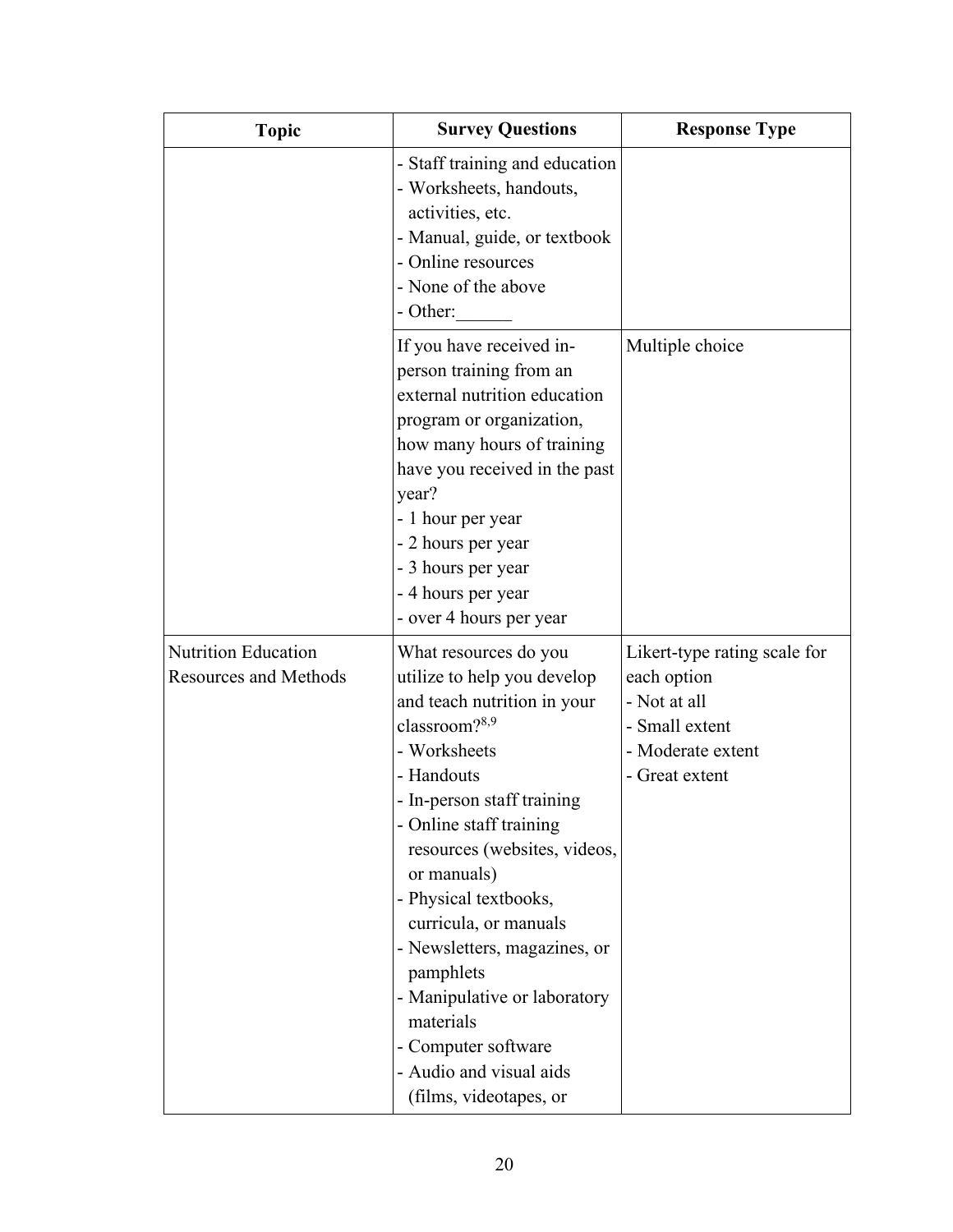| <b>Topic</b> | <b>Survey Questions</b>                                                                                                                                                                                                                                                                                                                                                                                                                              | <b>Response Type</b>                                                                                                 |
|--------------|------------------------------------------------------------------------------------------------------------------------------------------------------------------------------------------------------------------------------------------------------------------------------------------------------------------------------------------------------------------------------------------------------------------------------------------------------|----------------------------------------------------------------------------------------------------------------------|
|              | posters)<br>- Other:                                                                                                                                                                                                                                                                                                                                                                                                                                 |                                                                                                                      |
|              | To what extent do you use<br>the following teaching<br>strategies for nutrition<br>lessons? $8,11,26$<br>- Active discussion<br>- Collaborative or<br>cooperative work<br>- Computers or other<br>advanced technology<br>- Demonstrations<br>- Field trips<br>- Guest speakers<br>- Hands-on learning<br>- Lecturing<br>- Media presentations<br>- Role playing<br>- Special events (e.g., fairs,<br>plays)<br>- Student projects<br>- Team teaching | Likert-type rating scale for<br>each option<br>- Not at all<br>- Small extent<br>- Moderate extent<br>- Great extent |
|              | - School gardens<br>- Other:                                                                                                                                                                                                                                                                                                                                                                                                                         |                                                                                                                      |
|              | Do you integrate nutrition<br>education into other subject<br>areas? If so, to what extent<br>do you integrate lessons<br>about nutrition into the<br>following subjects? $8,11,12$<br>- Health and physical<br>education<br>- History and social studies<br>- Math<br>- Reading and language arts<br>- Science<br>- Other:                                                                                                                          | Likert-type rating scale for<br>each option<br>- Not at all<br>- Small extent<br>- Moderate extent<br>- Great extent |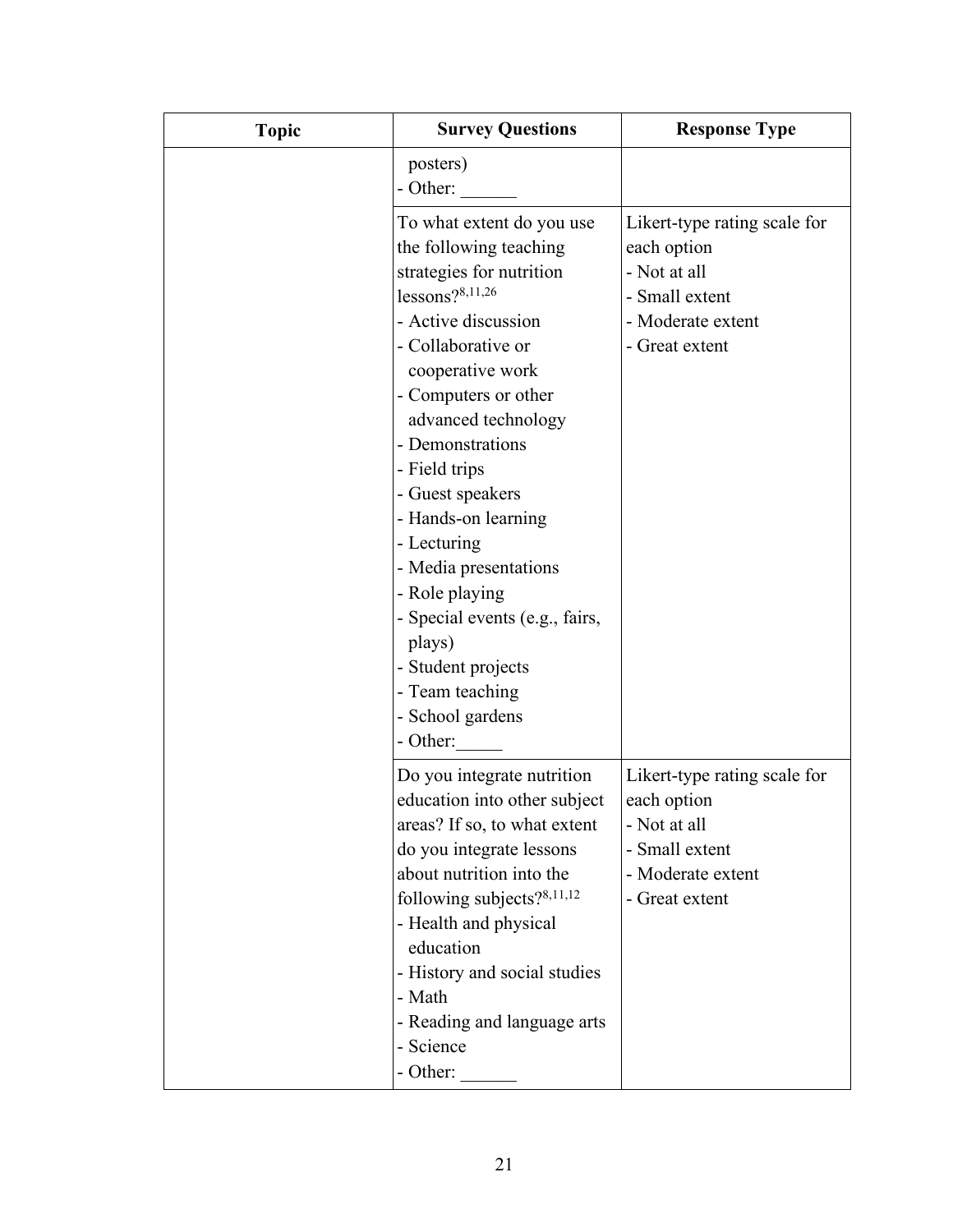| <b>Topic</b>                                        | <b>Survey Questions</b>                                                                                                                                                                                                                                                                                        | <b>Response Type</b>                                                                                                 |
|-----------------------------------------------------|----------------------------------------------------------------------------------------------------------------------------------------------------------------------------------------------------------------------------------------------------------------------------------------------------------------|----------------------------------------------------------------------------------------------------------------------|
|                                                     | Do you make active attempts<br>to involve parents in the<br>nutrition education<br>process?9,12,16                                                                                                                                                                                                             | Likert-type rating scale<br>- Not at all<br>- Small extent<br>- Moderate extent<br>- Great extent                    |
|                                                     | What resources do you use<br>in order to learn more about<br>nutrition? <sup>16,19</sup><br>- MyPlate or Nutrition.gov<br>online resources<br>- Magazines<br>- Blogs and websites<br>- Nutrition textbooks<br>- Learning materials<br>provided by a nutrition<br>education program<br>- Other, please specify: | Likert-type rating scale for<br>each option<br>- Not at all<br>- Small extent<br>- Moderate extent<br>- Great extent |
|                                                     | Do you feel that resources<br>are available to you through<br>your school for educating<br>their students about<br>nutrition? <sup>11,16</sup>                                                                                                                                                                 | Likert-type rating scale<br>- Not at all<br>- Small extent<br>- Moderate extent<br>- Great extent                    |
| The Teachers' Perspective<br>on Nutrition Education | Do you agree that nutrition<br>education should be a part of<br>elementary school<br>curriculum? $14,16,19$                                                                                                                                                                                                    | Likert-type rating scale<br>- Not at all<br>- Small extent<br>Moderate extent<br>- Great extent                      |
|                                                     | Do you believe that it is the<br>teacher's role and<br>responsibility to provide<br>nutrition education to<br>students?10,11,16,19                                                                                                                                                                             | Likert-type rating scale<br>- Not at all<br>- Small extent<br>- Moderate extent<br>- Great extent                    |
|                                                     | Do you feel that your<br>school's administration is<br>encouraging and supportive<br>of nutrition education in the<br>classroom setting? <sup>16</sup>                                                                                                                                                         | Likert-type rating scale<br>- Not at all<br>- Small extent<br>- Moderate extent                                      |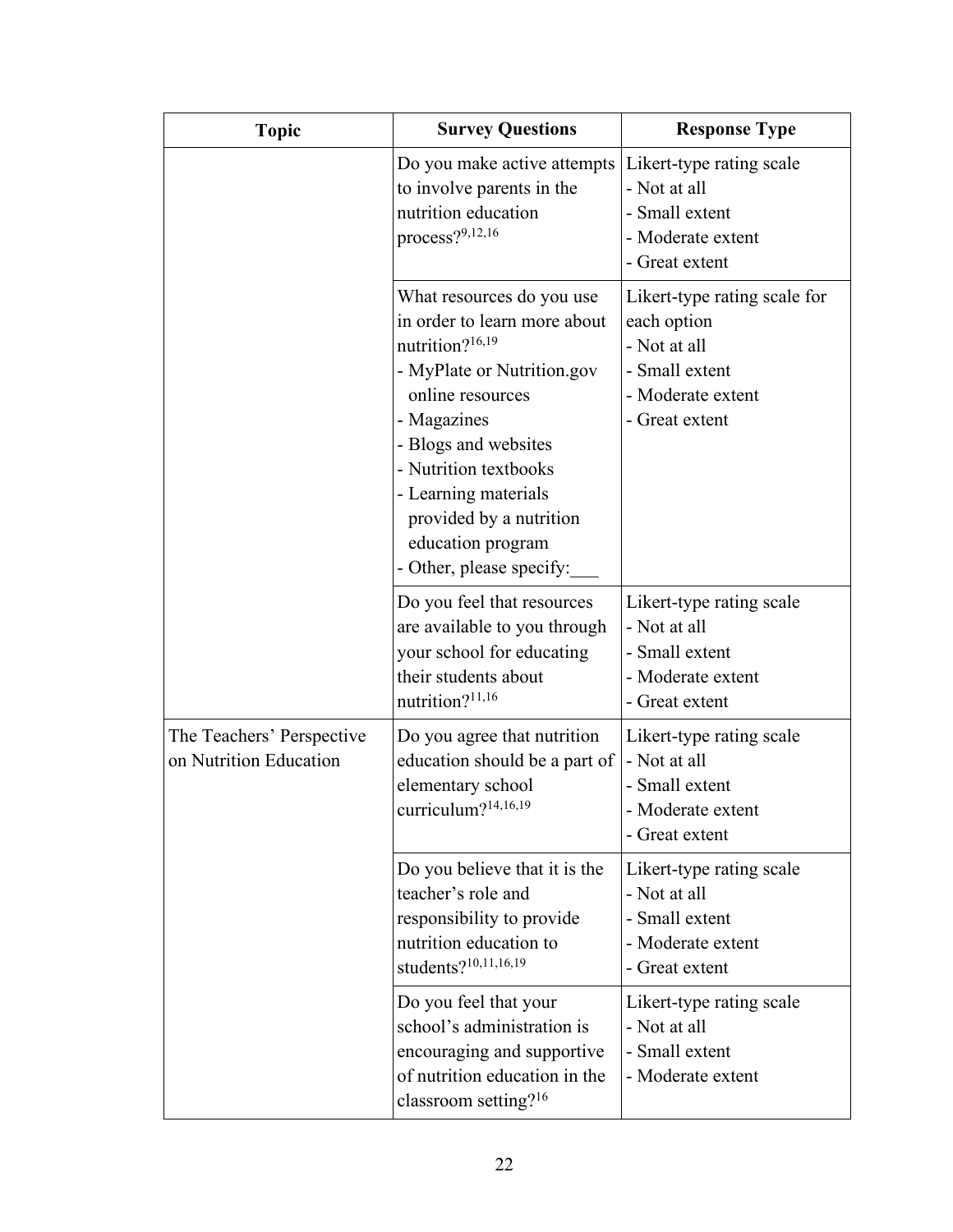| <b>Topic</b>               | <b>Survey Questions</b>                                                                                                                                                                                                                                      | <b>Response Type</b>                                                                                                             |
|----------------------------|--------------------------------------------------------------------------------------------------------------------------------------------------------------------------------------------------------------------------------------------------------------|----------------------------------------------------------------------------------------------------------------------------------|
|                            |                                                                                                                                                                                                                                                              | - Great extent                                                                                                                   |
| Self-Efficacy and Training | How confident are you in<br>your knowledge of<br>nutrition?10,16,19,20                                                                                                                                                                                       | Likert-type rating scale<br>- Very confident<br>- Somewhat confident<br>- Neutral<br>- Somewhat not confident<br>- Not confident |
|                            | Have you received staff<br>training from your school<br>that addresses nutrition<br>education?9,11-13,16,19,20                                                                                                                                               | Multiple choice<br>- Yes<br>$-$ No                                                                                               |
|                            | How many hours of training<br>have you received in the past<br>year? <sup>19</sup><br>- 1 hour<br>- 2 hours<br>- 3 hours<br>- 4 hours<br>- Over 4 hours                                                                                                      | Multiple choice                                                                                                                  |
|                            | If you have received in-<br>person training from an<br>external nutrition education<br>program or organization,<br>how many hours of training<br>have you received in the past<br>year?<br>- 1 hour<br>- 2 hours<br>- 3 hours<br>- 4 hours<br>- Over 4 hours | Multiple choice                                                                                                                  |
|                            | What do you think would<br>help you to improve your<br>confidence in your<br>knowledge of and ability to<br>teach nutrition? <sup>14</sup>                                                                                                                   | Open answer                                                                                                                      |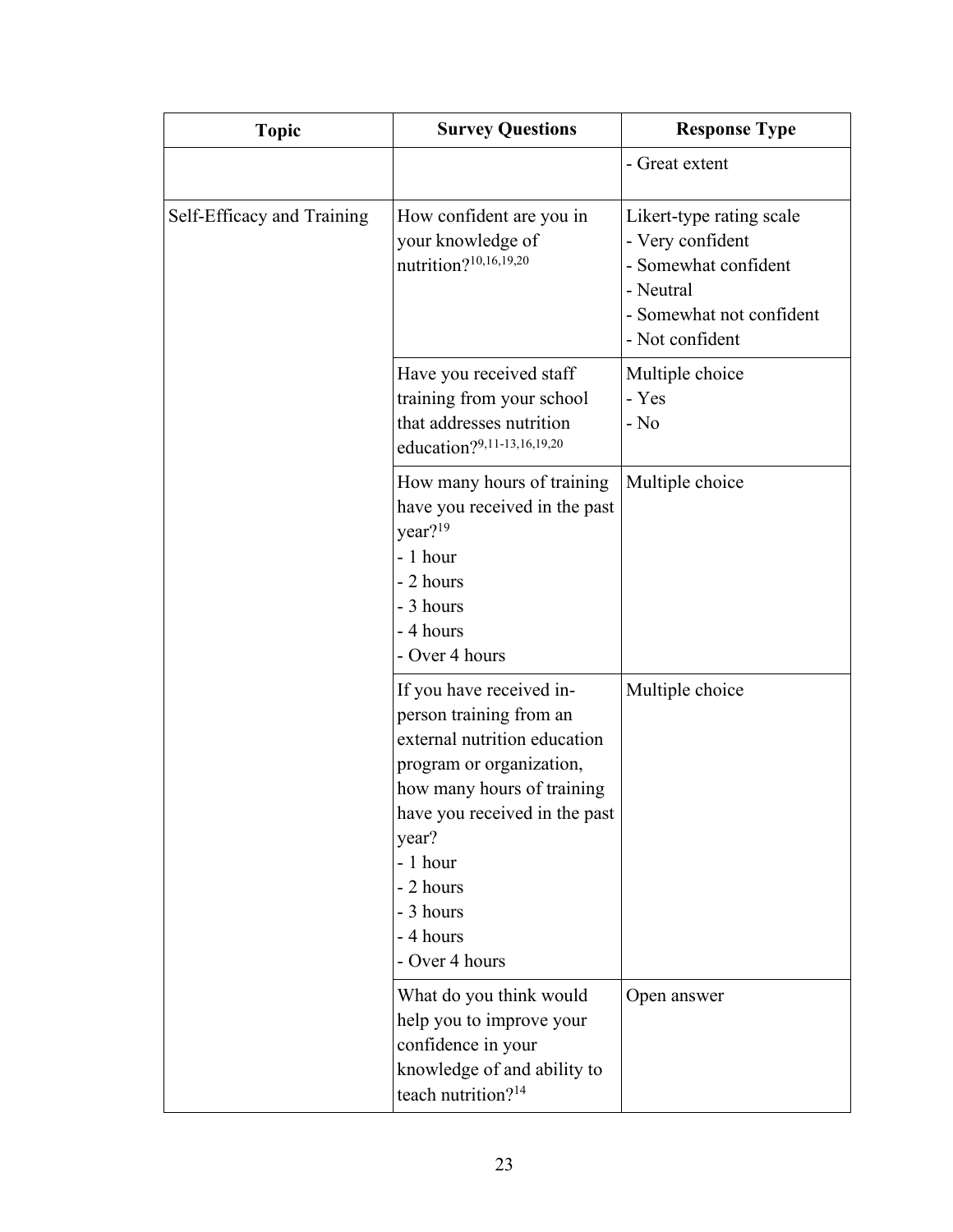| <b>Topic</b>                              | <b>Survey Questions</b>                                                                                                                                                                                                                                              | <b>Response Type</b>                                              |
|-------------------------------------------|----------------------------------------------------------------------------------------------------------------------------------------------------------------------------------------------------------------------------------------------------------------------|-------------------------------------------------------------------|
| Dose of Nutrition Education               | This past school year (2015-<br>2016), estimate the number<br>of hours you provided direct<br>nutrition education to your<br>students. 8,11,12,16,19,26,27                                                                                                           | Sliding bar<br>$-0$ to 30                                         |
|                                           | This past school year (2015-<br>2016), estimate the number<br>of hours that a nutrition<br>educator from a community<br>program provided nutrition<br>education to your<br>students. <sup>9,11</sup>                                                                 | Sliding bar<br>$-0$ to 30                                         |
| <b>School Wellness Policies</b>           | Do you have the following<br>policies readily available to<br>you at your school?23,24<br>- School or district wellness<br>policy<br>- Healthy Fundraising Policy<br>- Healthy school celebration<br>policy<br>- Healthy snack policy<br>- Other, please<br>specify: | Multiple choice for each<br>option<br>- Yes<br>$-$ No<br>- Unsure |
| <b>Barriers to Nutrition</b><br>Education | What barriers have you<br>encountered that have made<br>it difficult to teach nutrition<br>to your students?9,10,12,14                                                                                                                                               | Open answer                                                       |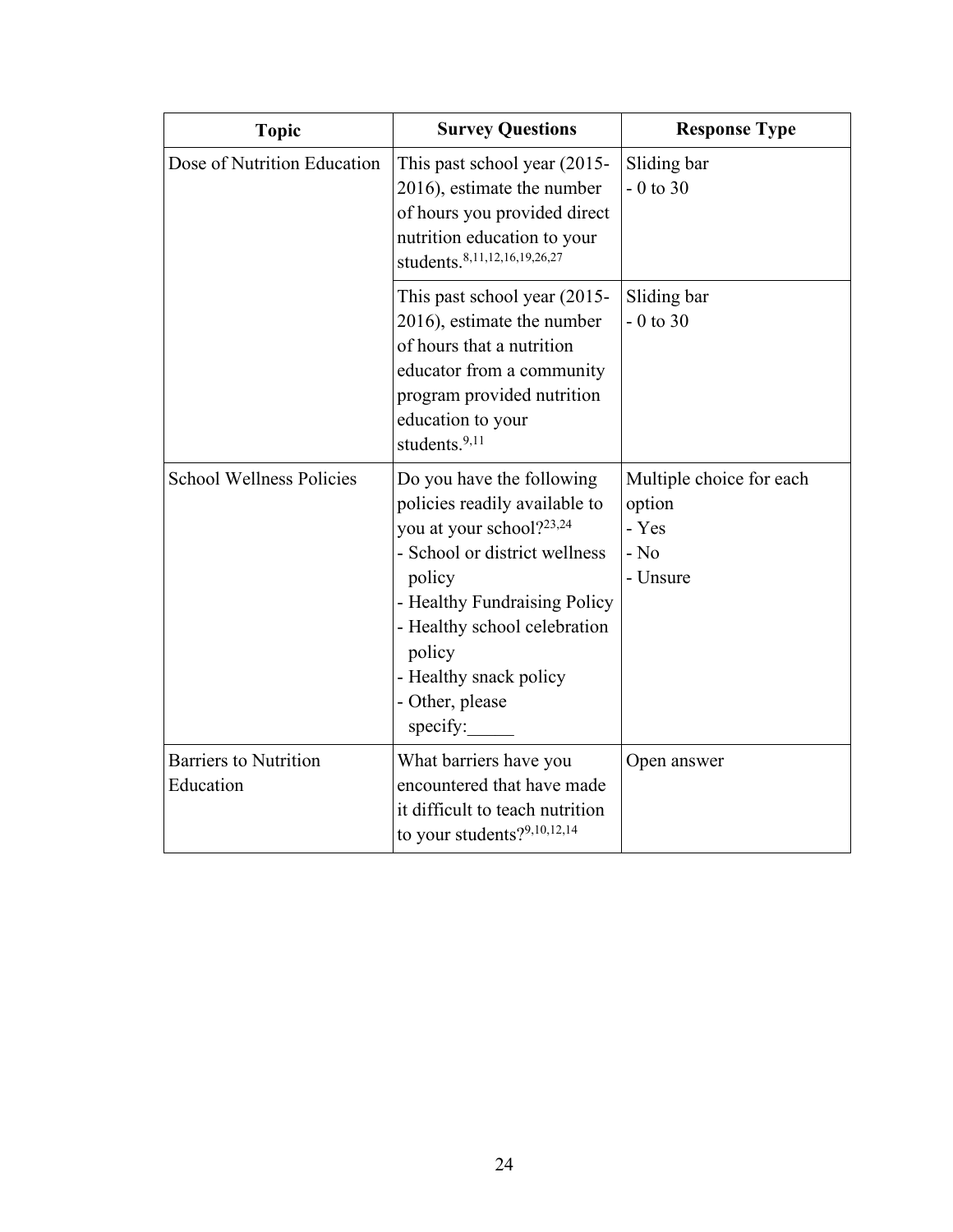| <b>Topic</b>              | <b>Survey Questions</b>       | <b>Response Type</b>         |
|---------------------------|-------------------------------|------------------------------|
| School Health Environment | In what ways and to what      | Likert-type rating scale for |
|                           | extent is your school         | each option                  |
|                           | environment supportive or     | - Not at all                 |
|                           | conducive to making healthy   | - Small extent               |
|                           | choices, including eating     | - Moderate extent            |
|                           | nutritiously? $3,25$          | - Great extent               |
|                           | - Providing healthy options,  |                              |
|                           | such as a salad bar, for all  |                              |
|                           | students at lunch time.       |                              |
|                           | - Positive health             |                              |
|                           | advertisements in hallways    |                              |
|                           | and classrooms.               |                              |
|                           | - Time set aside for snack    |                              |
|                           | time with enforced rules on   |                              |
|                           | bringing healthy snacks.      |                              |
|                           | - 20-30 minutes set aside for |                              |
|                           | physical activity during the  |                              |
|                           | school day.                   |                              |
|                           | - Processed-snack-food        |                              |
|                           | vending machines.             |                              |
|                           | - Soda or sugar-sweetened     |                              |
|                           | beverage vending              |                              |
|                           | machines.                     |                              |
|                           | - Other environmental         |                              |
|                           | factors:                      |                              |

# **2.3 Data Collection**

A contact list of 149 Maine superintendents was compiled from superintendent contact information available on the Maine School Superintendents Association website. Surveys were distributed to superintendents via Qualtrics using an email detailing the goals and objectives of the study on September 14, 2016. Superintendents were asked to distribute the survey to two elementary school teachers from each grade level K-5, or to school principals, who could then distribute the survey to the requested population of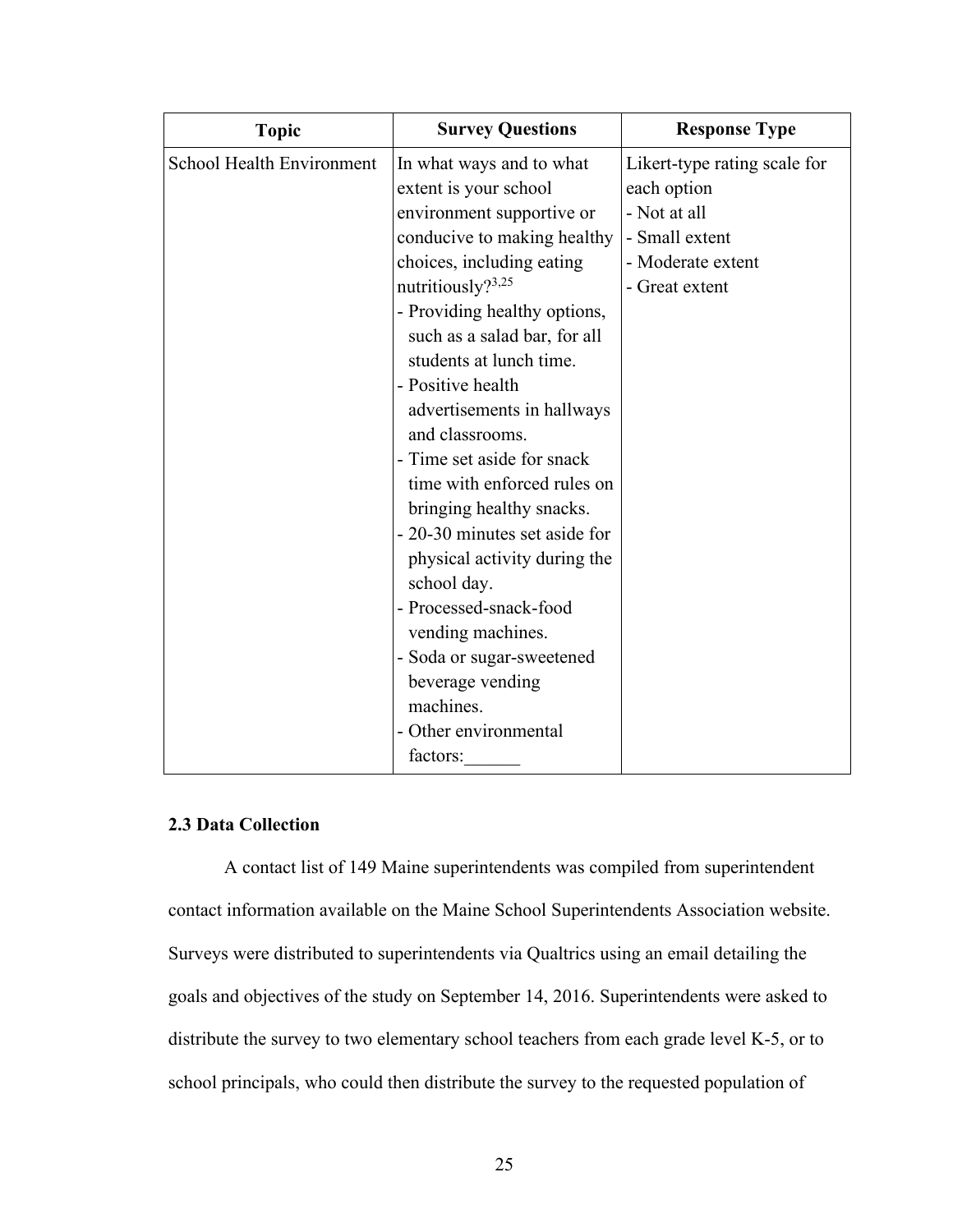elementary teachers. After two weeks, the survey was then distributed to 245 school principals whose teachers had not yet completed the survey. The survey was re-sent to all school principals in a final email noting that the survey participation time period would end in five days. The survey was never distributed directly to teachers due to the administrative hierarchy of school systems and the ease of sending the survey to administrators, rather than teachers. In total, 270 responses were collected by the survey end date of October 14, 2016.

Participants were eligible to take the survey if they were a Maine elementary school teacher, educating in grades kindergarten through fifth grade. After survey completion participants were given the opportunity to provide their contact information in order to be entered in a drawing for one of eight \$25 Walmart gift cards. Winners were chosen at random from the list of teachers who provided contact information using a true random number generator from random.org.

#### **2.4 Statistical Analysis**

Survey data was downloaded from Qualtrics into Excel software for data cleaning and preliminary analysis. The data was cleaned by removing 42 of the 270 records which were coded as incomplete by Qualtrics. Survey responses were marked as complete if contact information was provided after survey completion. Because survey respondents did not have to complete all questions to finish the survey, some respondents may have skipped questions, leading to a lower response rate for certain questions, even though Qualtrics coded their survey responses as complete.

26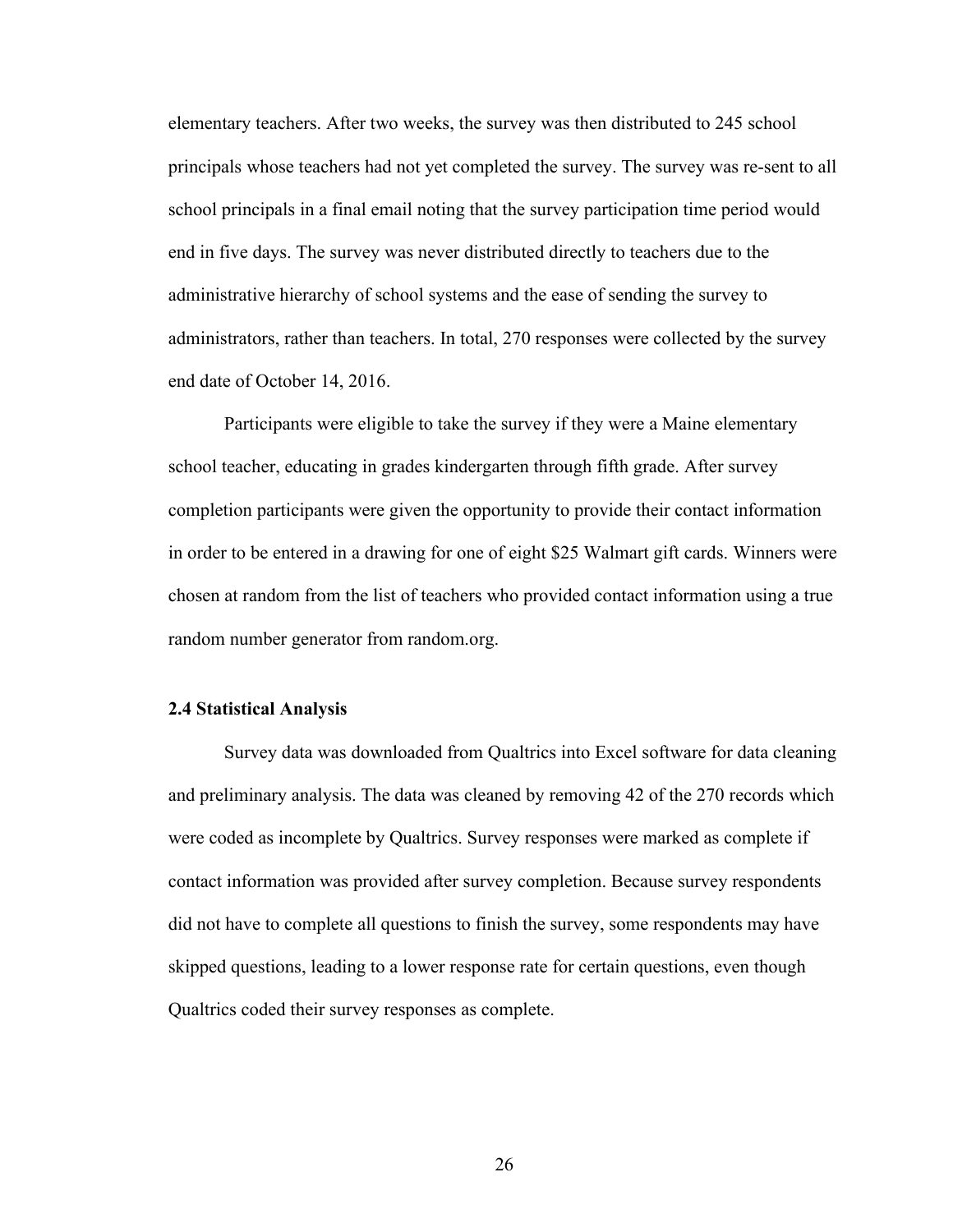For further analysis, each possible response for survey items were assigned numerical values. For example, response options for Likert-type scale questions were coded as: not at all = 0, small extent = 1, moderate extent = 2, and great extent = 4.

All single-question statistical analyses were completed by the statistician using SAS 9.4. Cross-analyses of questions were completed using IBM SPSS Statistics (version 24) and Microsoft Excel (15.24). One-way analysis of variance (ANOVA) and consecutive post hoc analyses were conducted using SPSS in order to test for significant differences in time teachers spent providing nutrition education in relation to multiple influencing factors.

Unpaired, two-tailed t-tests were conducted using Excel to test for statistically significant differences in the amount of time teachers spent providing nutrition education in relation to binary response-type questions.

A word cloud was used for open-response-type questions to distinguish similarities between written responses.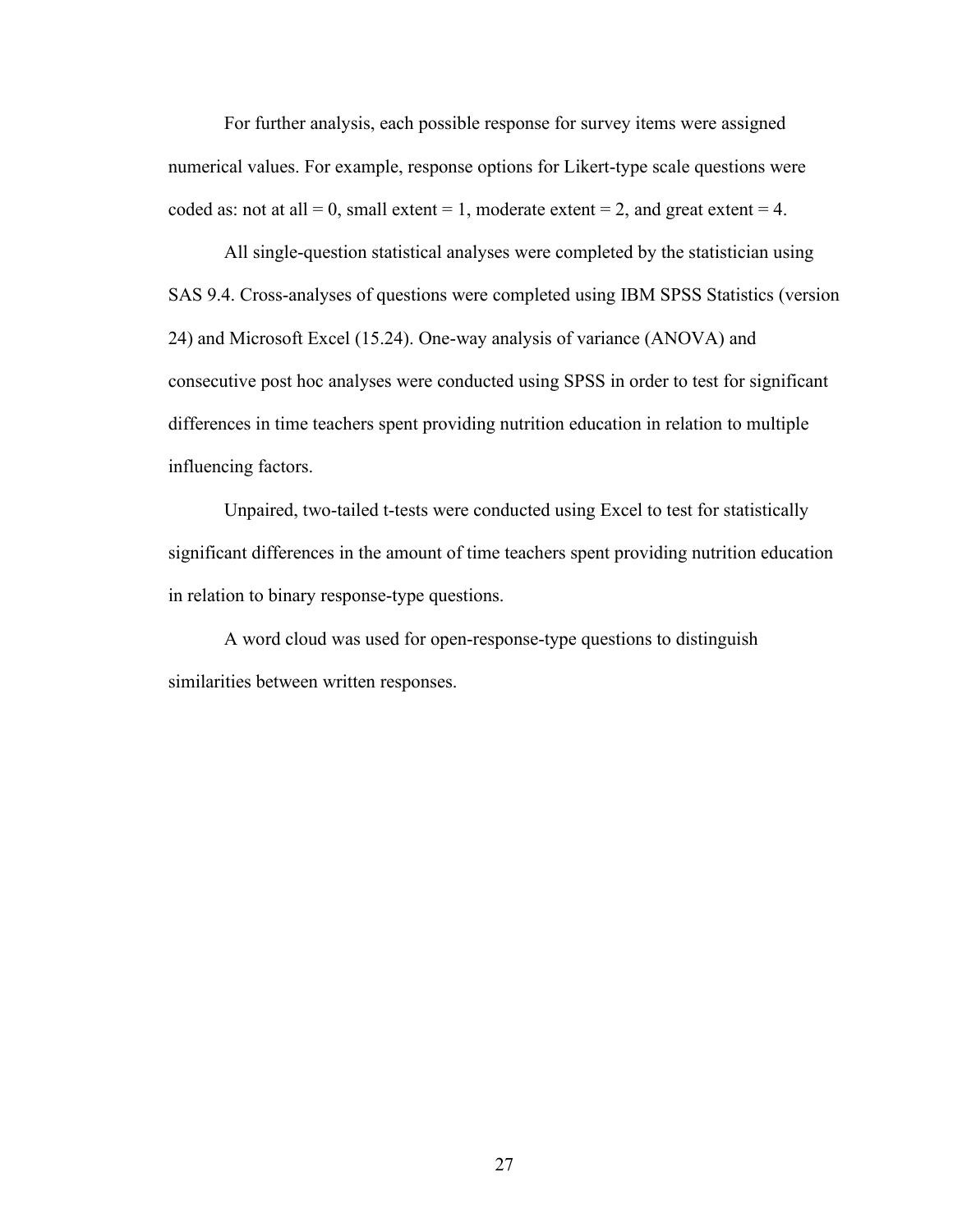### **CHAPTER 3**

## **RESULTS**

#### **3.1 Survey Respondent Demographics**

|                | <b>Recoded Responses with Frequencies</b> |         |
|----------------|-------------------------------------------|---------|
| Grade          | Frequency                                 | Percent |
| KG             | 54                                        | 23.68   |
|                | 51                                        | 22.37   |
| $\mathfrak{D}$ | 54                                        | 23.68   |
| 3              | 43                                        | 18.86   |
| 4              | 50                                        | 21.93   |
| 5              | 39                                        | 17.11   |
| No response    | 13                                        | 5.70    |
| Total          | 304                                       |         |

Table 3.1. Distribution of grade levels taught by participants.

NOTE: Some participants (n=31) taught multiple grades, therefore the total frequency is greater than the sample size.

Of those participants who provided a grade level, 23.68% (n=54) taught kindergarten, 22.37% (n=51) taught first grade, 23.68% (n=54) taught second grade, 18.86% (n=43) taught third grade, 21.93% (n=50) taught fourth grade, and 17.11% (n=39) taught fifth grade (table 3.1). Thirteen participants did not provide a grade level.

To account for the 31 teachers who taught multiple grade levels, binary-coded fields for each grade level were created. This made it so that participants who taught multiple grade levels, even though they only responded to the survey once, were statistically representative of each grade level they taught for the preliminary analysis on distribution of grade levels taught (Table 3.1).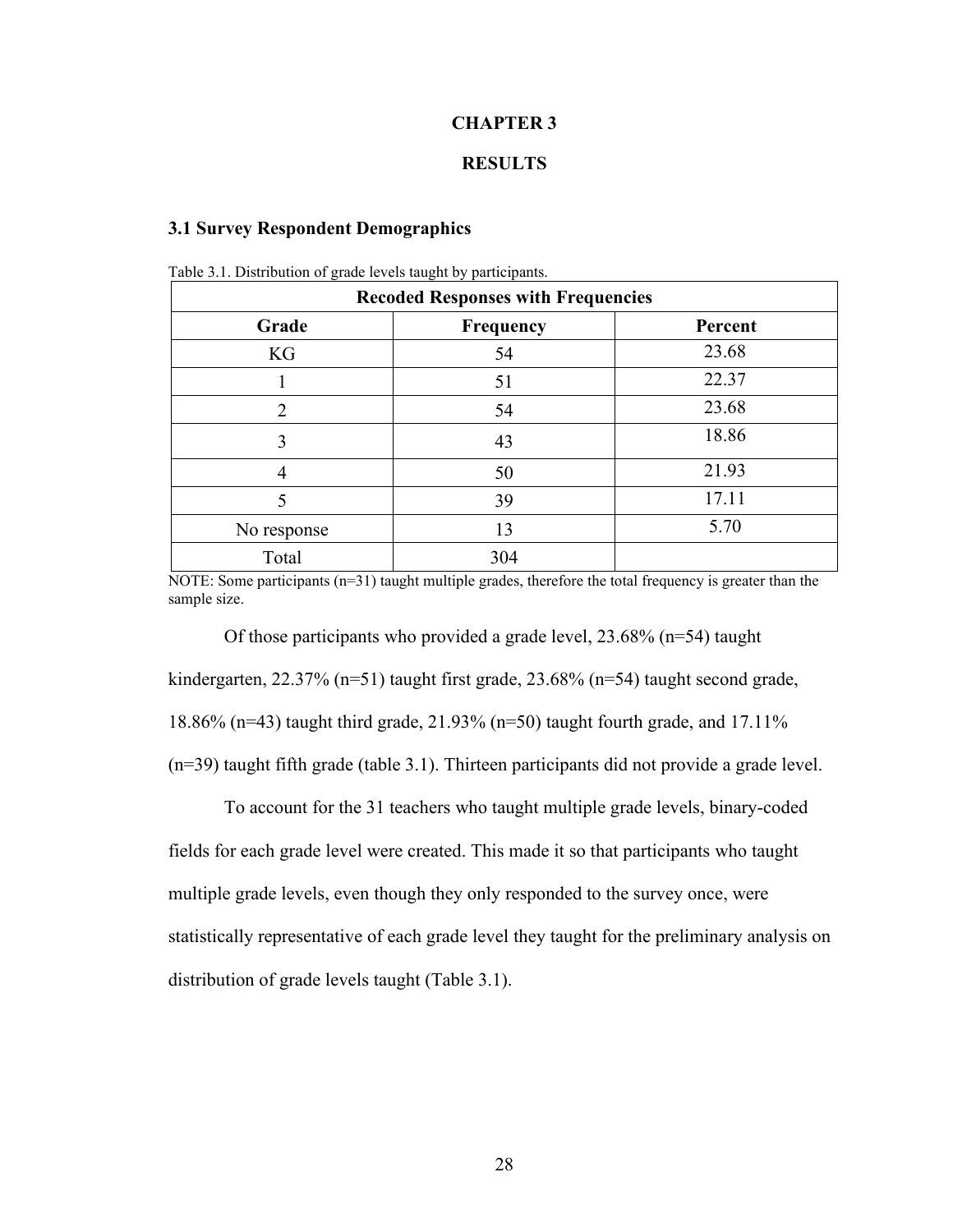

Figure 3.1. Distribution of number of years participants have taught elementary school.

Of the participants who provided a response for the number of years they had been teaching elementary school, n=42 (18.83%) had been teaching for less than 5 years, n=45 (20.18%) had taught between 5 and 10 years, n=31 (13.90%) had taught between 11 and 15 years, n=34 (15.25%) had taught between 16 and 20 years, and n=71 (31.84%) had taught elementary school for greater than 20 years (Figure 3.1).

Number of years teaching elementary school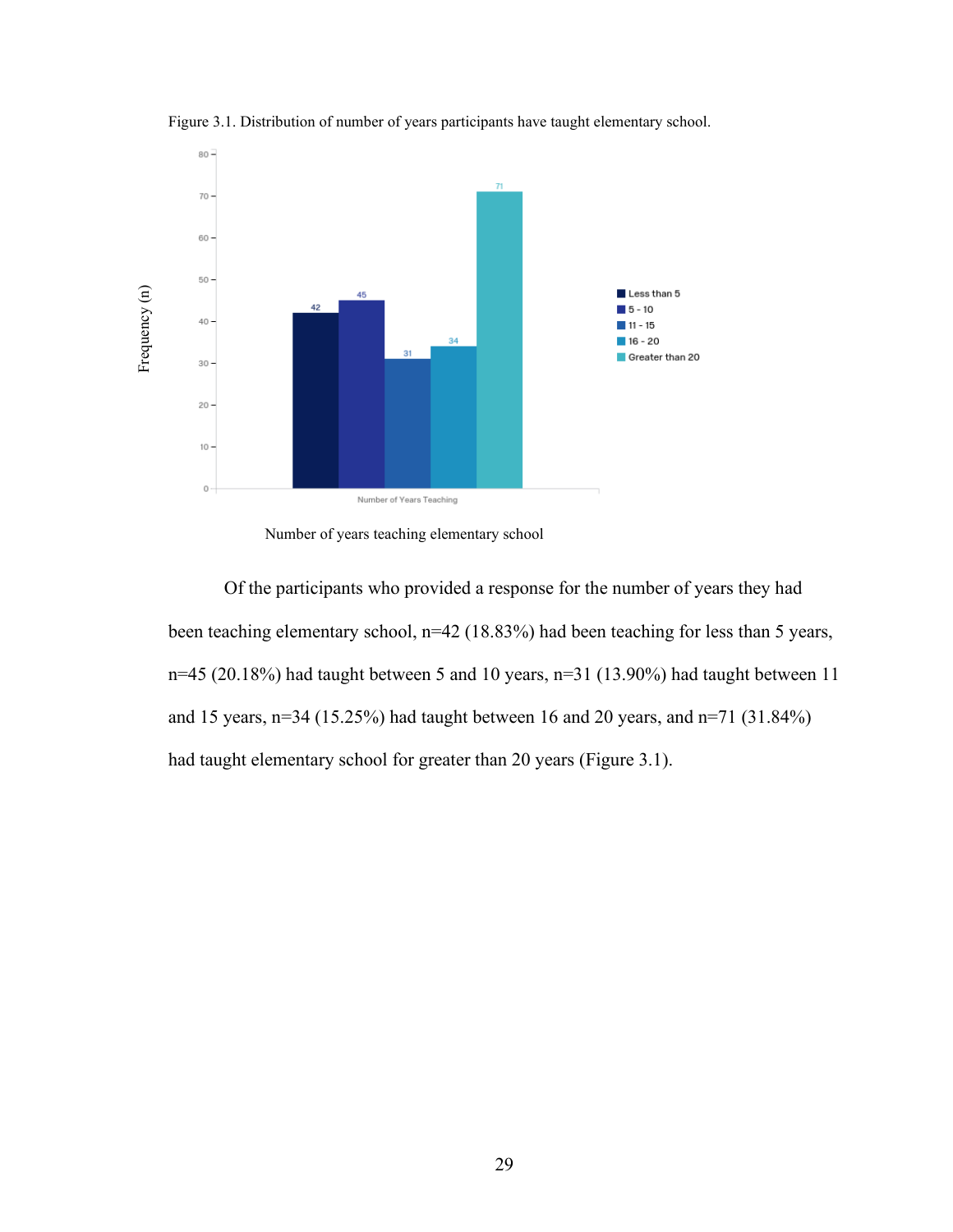

Figure 3.2. Distribution of participant school's student eligibility for free and reduced priced lunch.

Out of the 228 complete surveys, 219 respondents entered a response for the name of the school at which they taught. From this, state statistics for student body free and reduced price meals eligibility were calculated. In total 59% (n=130) of schools where respondents taught had 50% or more students who were eligible for free or reduced price meals. The remaining 41% (n=89) of school where respondents taught had fewer than 50% of students eligible for free or reduced price meals.

Statewide, 54.4% (n=339) of K-12 public schools have greater than 50% of their students eligible for free or reduced price meals. The remaining 45.6% (n=284) K-12 public schools in Maine have fewer than 50% of their students eligible for free or reduced price meals (Figure 3.2).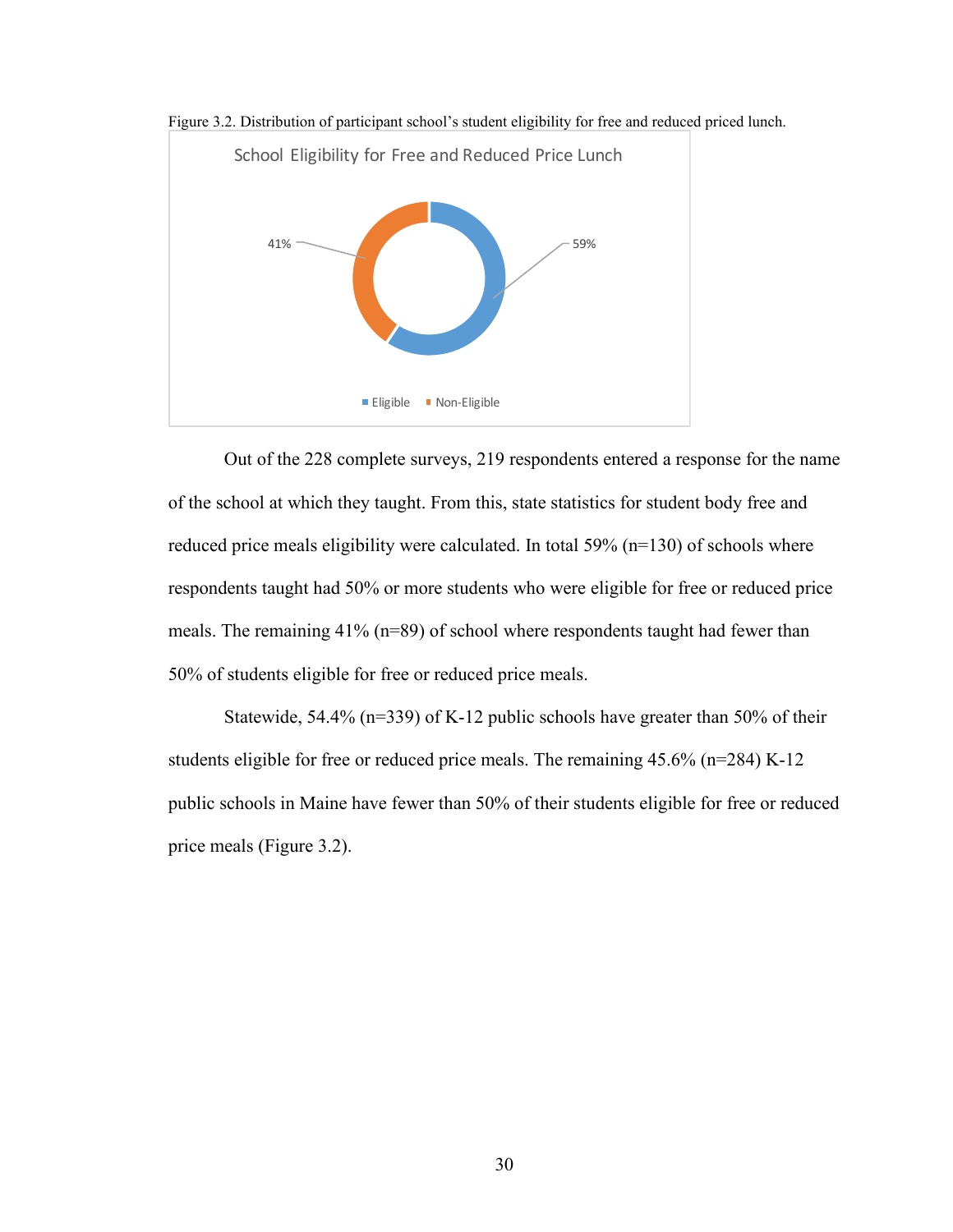# **3.2 External Program Collaboration**

| <b>External Nutrition Education Programs</b>                                    | Frequency (n)  | Percent |
|---------------------------------------------------------------------------------|----------------|---------|
| My school does not collaborate with external<br>nutrition education programs    | 10             | 4.48    |
| Maine SNAP-Ed Program                                                           | 39             | 17.49   |
| Cooperative Extensions Eat Well Program<br>13                                   |                | 5.83    |
| Maine FoodCorps                                                                 | 11<br>4.93     |         |
| F.A.R.M.S.                                                                      | $\overline{2}$ | 0.90    |
| Alliance for a Healthier Generation                                             |                | 0.45    |
| <b>Team Nutrition</b>                                                           | 3              | 1.35    |
| Fuel Up to Play 60                                                              | 14             | 6.28    |
| Let's Go! $5-2-1-0$                                                             | 104            | 46.64   |
| I am unsure which program(s) are used; I am<br>unsure if there is collaboration | 87             | 39.01   |
| Other                                                                           | 39             | 17.49   |
| Total                                                                           | 323            |         |

Table 3.2. Does your school collaborate with any of the programs listed below? Choose all that apply:

For this question respondents had the option of choosing multiple programs. The most-used program was Let's Go 5-2-1-0! with 46.64% (n=104) of respondents affirming its use. Thrity-nine percent (n=87) of respondents, though, replied that they were unsure which programs their school collaborates with, or were unsure if there was any collaboration (Table 3.2).

| Table 9.9. Form of conabolation between school and external humition culcation brogram.                 |                  |         |                                             |         |
|---------------------------------------------------------------------------------------------------------|------------------|---------|---------------------------------------------|---------|
| What is/was the form of<br>collaboration between your<br>school and the nutrition<br>education program? | Frequency<br>(n) | Percent | Cumulative   Cumulative<br><b>Frequency</b> | Percent |

Table 3.3. Form of collaboration between school and external nutrition education program.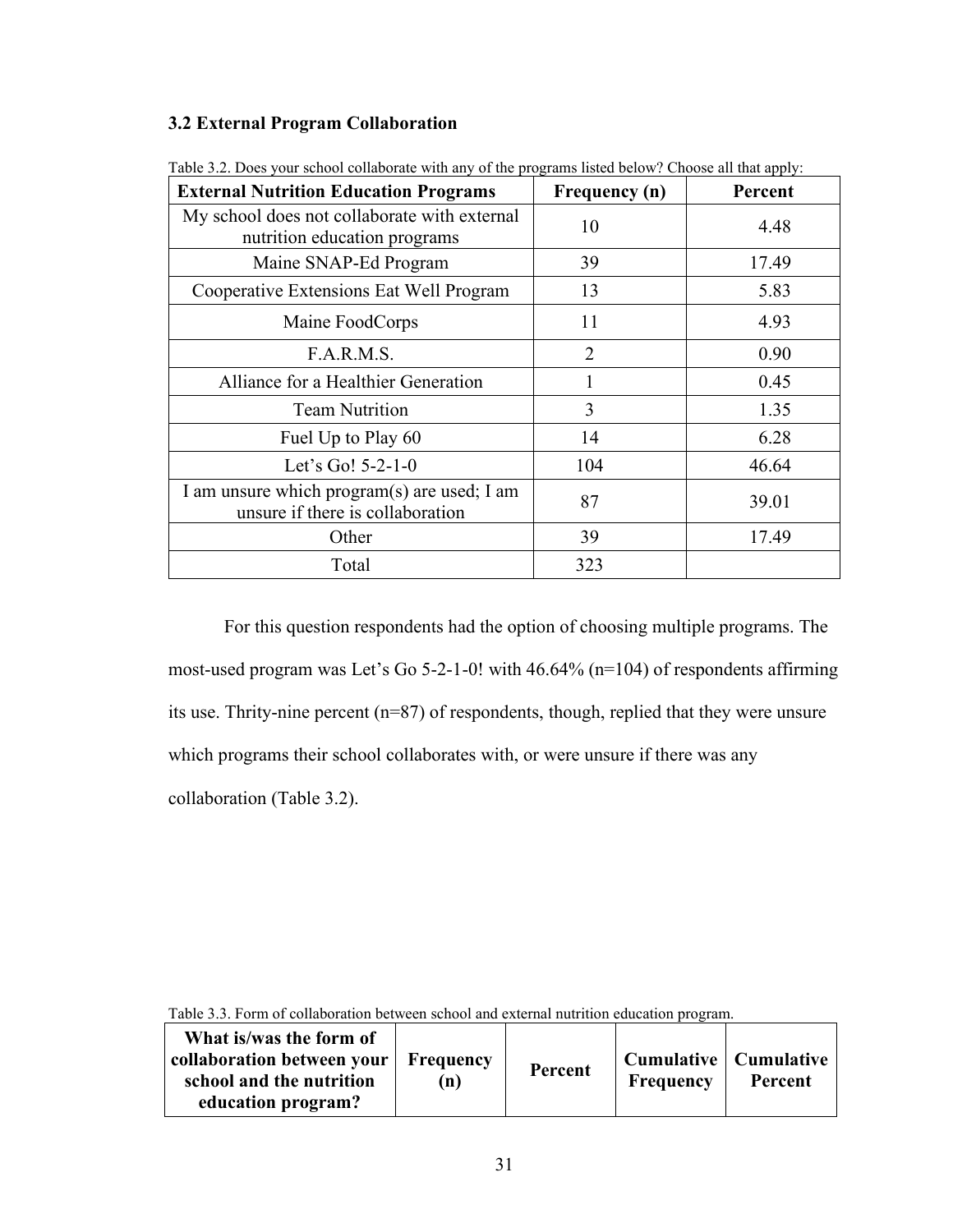| What is/was the form of<br>collaboration between your<br>school and the nutrition<br>education program? | <b>Frequency</b><br>(n) | Percent | <b>Cumulative</b><br><b>Frequency</b> | <b>Cumulative</b><br>Percent |
|---------------------------------------------------------------------------------------------------------|-------------------------|---------|---------------------------------------|------------------------------|
| No Response                                                                                             | 10                      | 4.48    | 10                                    | 4.48                         |
| Nutrition educator from<br>program teaches in school<br>classrooms                                      | 41                      | 18.39   | 51                                    | 22.87                        |
| Program provides teachers<br>with resources or teaching<br>materials                                    | 36                      | 16.14   | 87                                    | 39.01                        |
| A combination of the above<br>options                                                                   | 40                      | 17.94   | 127                                   | 56.95                        |
| I am unsure                                                                                             | 96                      | 43.05   | 223                                   | 100.00                       |
| Total                                                                                                   | 223                     |         |                                       |                              |

 Of the responses provided for the form of collaboration schools had with any external nutrition education programs, 43.05% (n=96) of respondents were unsure about the form of collaboration between their school and the nutrition education program (Table 3.3).

Table 3.4. Support, materials, and training from external nutrition education program teachers use for educating students about nutrition.

| What support, materials, or training have<br>you received from an external nutrition<br>education program or organization for<br>educating your students about nutrition? | <b>Frequency</b> (n) | <b>Percent</b> |
|---------------------------------------------------------------------------------------------------------------------------------------------------------------------------|----------------------|----------------|
| No response                                                                                                                                                               |                      | 31.84          |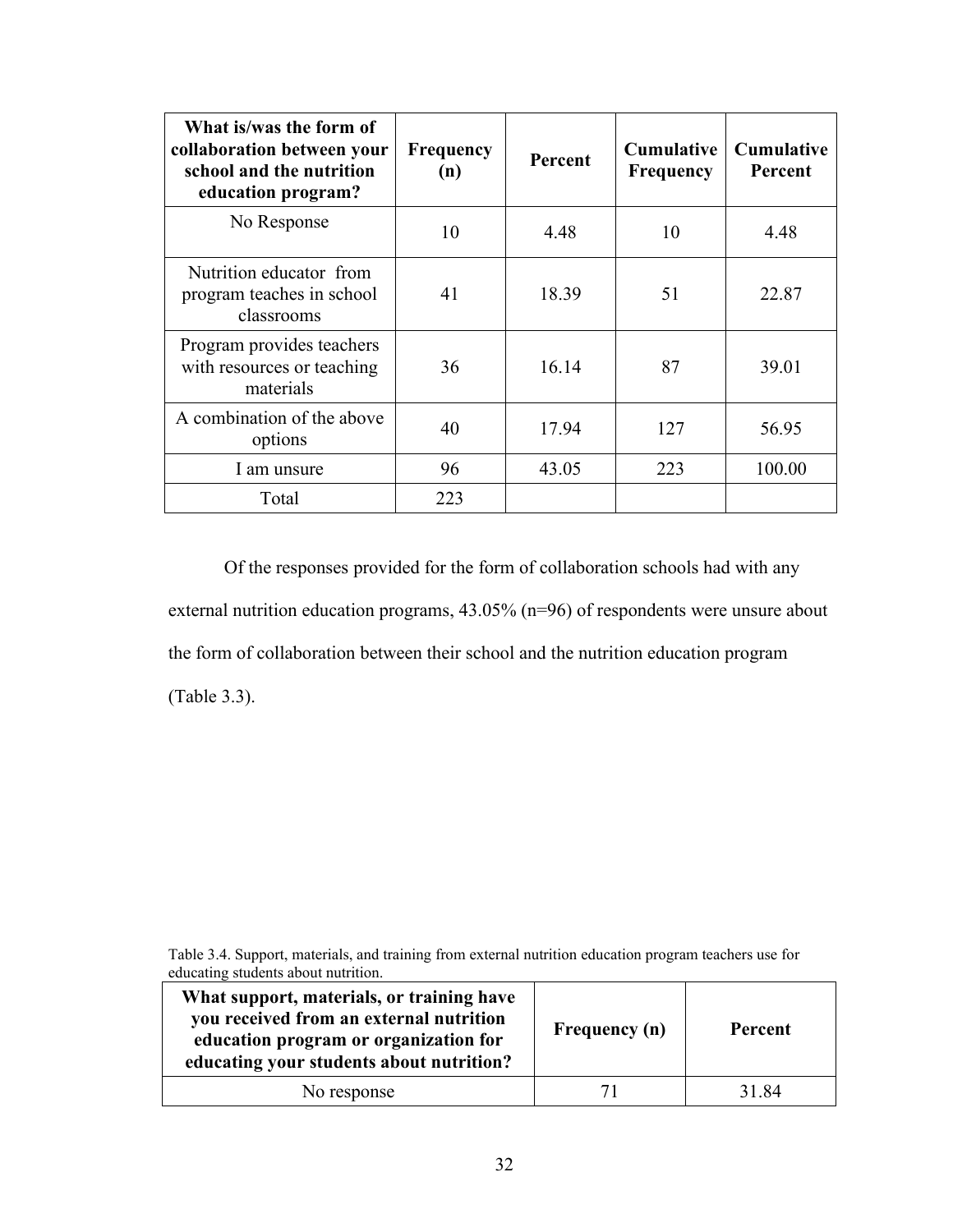| What support, materials, or training have<br>you received from an external nutrition<br>education program or organization for<br>educating your students about nutrition? | Frequency (n) | Percent |
|---------------------------------------------------------------------------------------------------------------------------------------------------------------------------|---------------|---------|
| Staff training and education                                                                                                                                              | 39            | 17.49   |
| Worksheets, handouts, activities, etc.                                                                                                                                    | 88            | 39.46   |
| Manual, guide, or textbook                                                                                                                                                | 43            | 19.28   |
| Online resources                                                                                                                                                          | 64            | 28.7    |
| None of the above                                                                                                                                                         | $\Omega$      | 0       |
| Other                                                                                                                                                                     | 15            | 6.73    |
| Total                                                                                                                                                                     | 320           |         |

Approximately 39% (n=88) of respondents reported receiving worksheets, handouts, and activities from external nutrition education programs for educating their students about nutrition. Another 28.7% (n=64) reported receiving online resources for external nutrition education programs for educating students about nutrition. These were the most commonly provided resources from external nutrition education programs (Table 3.4).

Table 3.5. Distribution of number of hours for professional training in nutrition education from external nutrition education programs.

| If you have received in-person<br>training from an external<br>nutrition education program or<br>organization, how many hours of<br>training have you received in the<br>past year? | Frequency<br>(n) | Percent | Frequency | Cumulative   Cumulative<br>Percent |
|-------------------------------------------------------------------------------------------------------------------------------------------------------------------------------------|------------------|---------|-----------|------------------------------------|
| No response                                                                                                                                                                         | 199              | 89.24   | 199       | 89.24                              |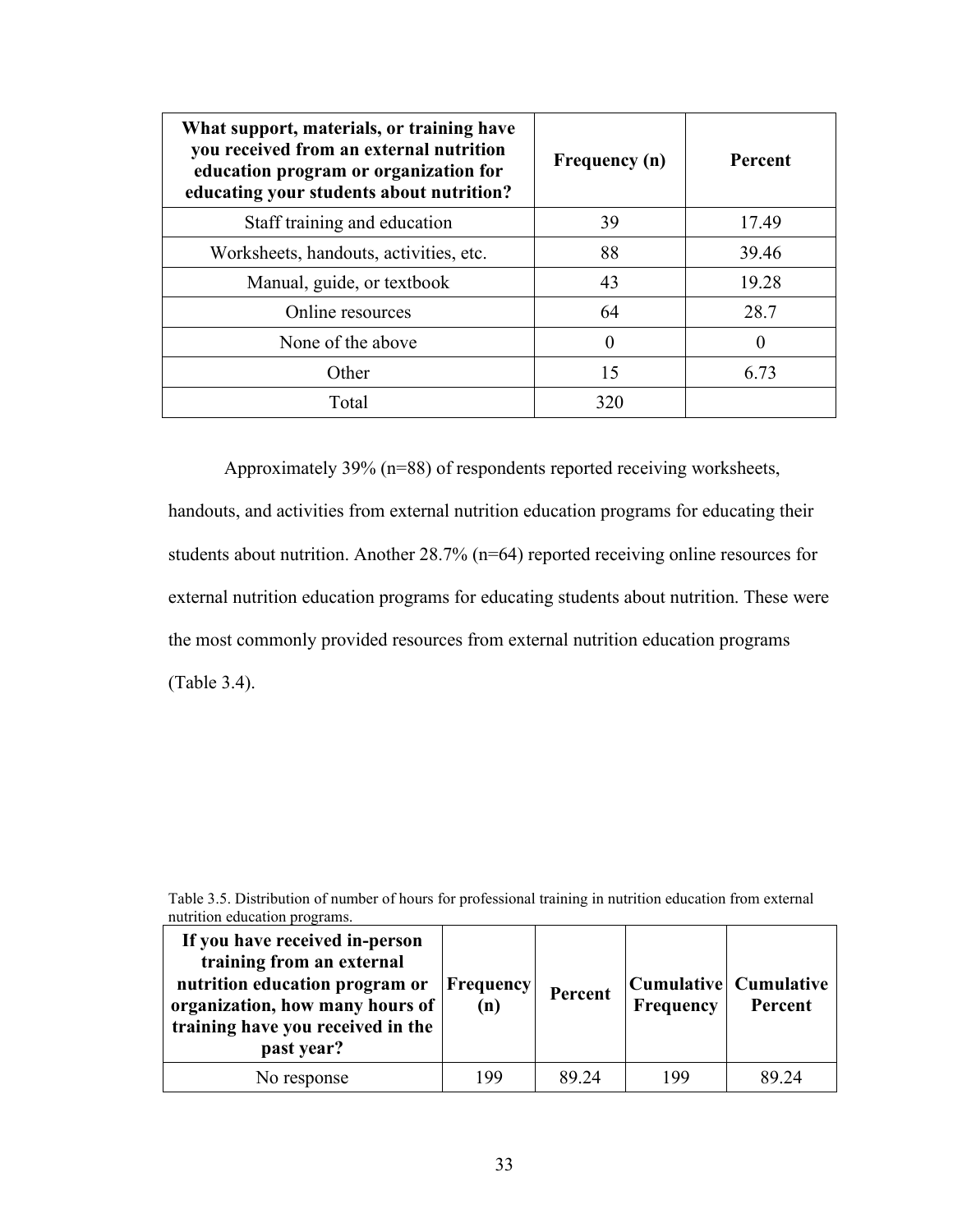| If you have received in-person<br>training from an external<br>nutrition education program or<br>organization, how many hours of<br>training have you received in the<br>past year? | <b>Frequency</b><br>(n)     | Percent | <b>Frequency</b> | <b>Cumulative</b> Cumulative<br>Percent |
|-------------------------------------------------------------------------------------------------------------------------------------------------------------------------------------|-----------------------------|---------|------------------|-----------------------------------------|
| 1 hour                                                                                                                                                                              | 15                          | 6.73    | 214              | 95.96                                   |
| 2 hours                                                                                                                                                                             | 5                           | 2.24    | 219              | 98.21                                   |
| 3 hours                                                                                                                                                                             |                             | 0.45    | 220              | 98.65                                   |
| 4 hours                                                                                                                                                                             |                             | 0.45    | 221              | 99.10                                   |
| More than 4 hours                                                                                                                                                                   | $\mathcal{D}_{\mathcal{L}}$ | 0.90    | 223              | 100                                     |
| Total                                                                                                                                                                               | 223                         |         |                  |                                         |

Of the 17.49% (n=39) of respondents who reported receiving staff training and education from external nutrition education programs, 38.46% (n=15) reported receiving only 1 hour of training. Out of the total population of survey respondents, this means that 6.73% (n=15) had received 1 hour of training in nutrition education from an external nutrition education program, and that only 4% (n=9) of respondents had received more than 1 hour of training from an external nutrition education program (Table 3.5).

#### **3.3 Resources and Methods**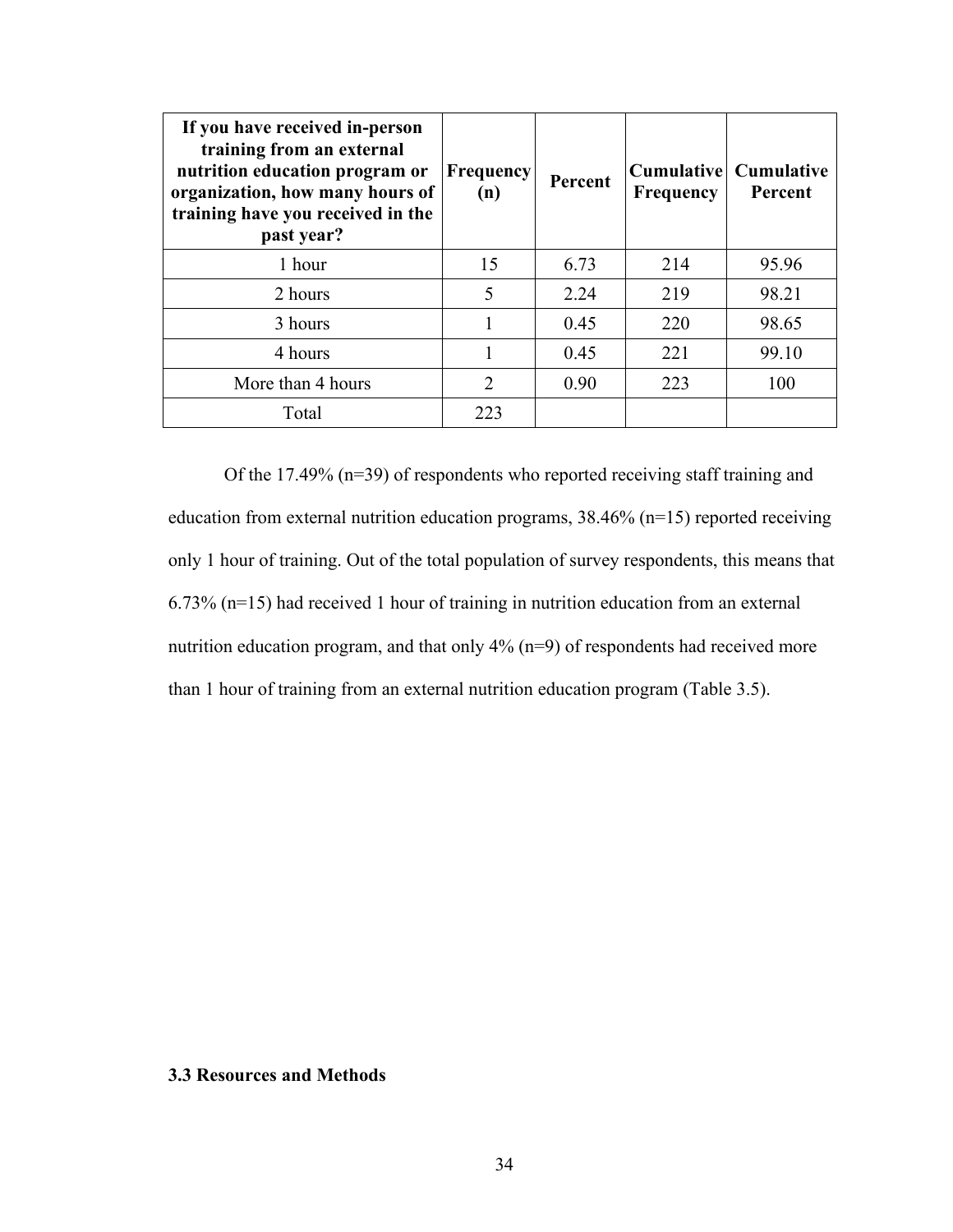| <b>Resources</b>                                                     | <b>Blank</b> | Not at all   |    | <b>Small extent</b> |    |
|----------------------------------------------------------------------|--------------|--------------|----|---------------------|----|
|                                                                      | n            | Percent      | n  | Percent             | n  |
| Worksheets                                                           | 75           | 29.05%       | 43 | 53.38%              | 79 |
| Handouts                                                             | 78           | 22.76%       | 33 | 57.24%              | 83 |
| In-person staff training                                             | 91           | 62.12%       | 82 | 23.48%              | 31 |
| Online staff training<br>resources (websites,<br>videos, or manuals) | 90           | 54.14%       | 72 | 34.59%              | 46 |
| Physical textbooks,<br>curricula, or manuals                         | 88           | 64.44%       | 87 | 25.19%              | 34 |
| Newsletters, magazines, or<br>pamphlets                              | 79           | 36.81%       | 53 | 50.00%              | 72 |
| Manipulative or laboratory<br>materials                              | 89           | 61.94%       | 83 | 22.39%              | 30 |
| Computer software                                                    | 89           | 91<br>67.91% |    | 24.63%              | 33 |
| Audio and visual aids<br>(films, videotapes, or<br>posters)          | 74           | 32.21%       | 48 | 49.66%              | 74 |
| Other                                                                | 193          | 50.00%       | 15 | 3.33%               |    |

Table 3.6. What resources do you utilize to help you develop and teach nutrition education lessons in your classroom? Check all that apply:

Table 3.6. Continued.

| <b>Moderate extent</b><br><b>List of Resources</b><br>Freat extent |
|--------------------------------------------------------------------|
|--------------------------------------------------------------------|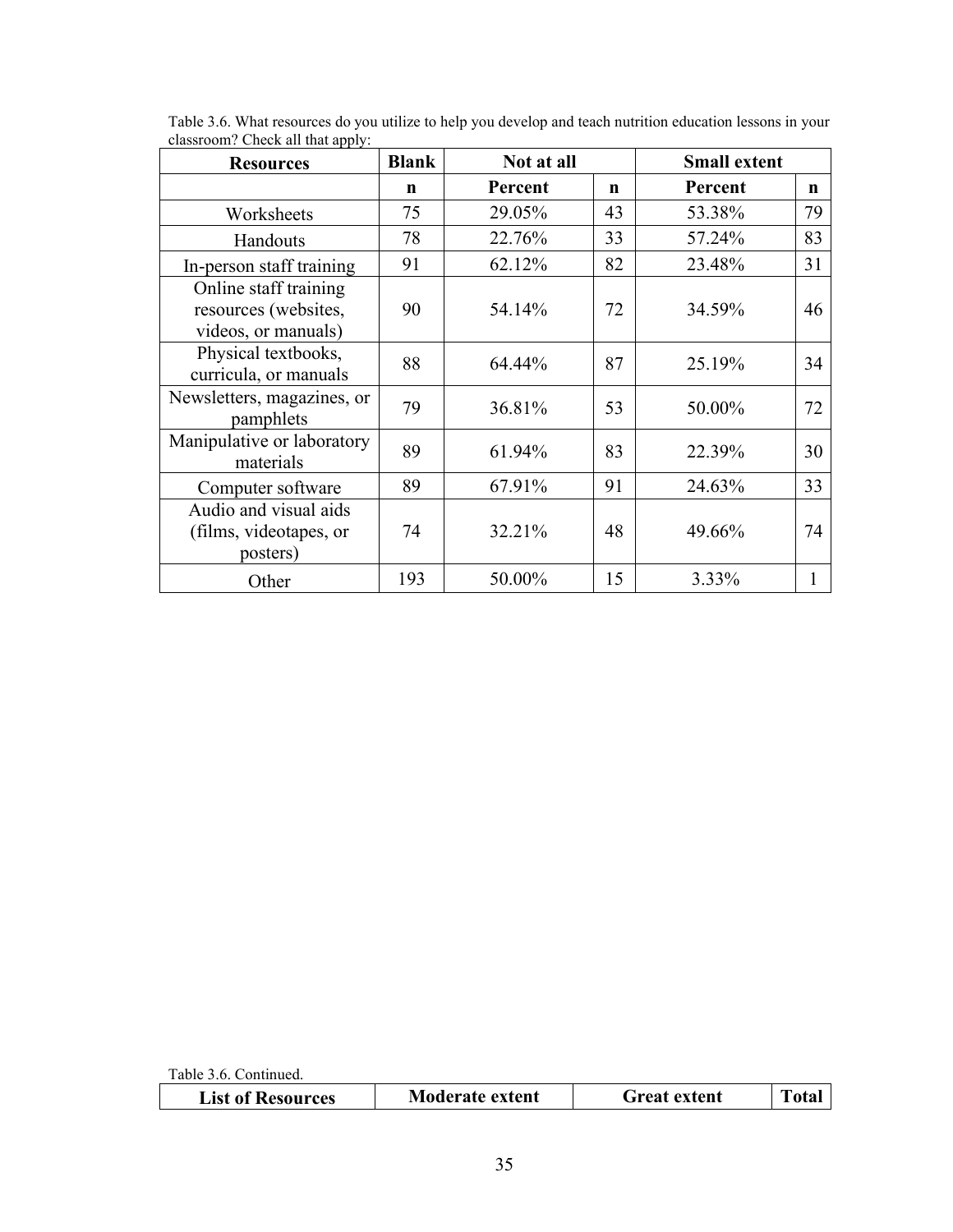|                                                                      | Percent | $\mathbf n$ | Percent  | n              |     |
|----------------------------------------------------------------------|---------|-------------|----------|----------------|-----|
| Worksheets                                                           | 16.22%  | 24          | 1.35%    | $\overline{2}$ | 148 |
| Handouts                                                             | 17.24%  | 25          | 2.76%    | 4              | 145 |
| In-person staff training                                             | 9.85%   | 13          | 4.55%    | 6              | 132 |
| Online staff training<br>resources (websites,<br>videos, or manuals) | 9.77%   | 13          | 1.50%    | $\overline{2}$ | 133 |
| Physical textbooks,<br>curricula, or manuals                         | 8.89%   | 12          | 1.48%    | $\overline{2}$ | 135 |
| Newsletters, magazines,<br>or pamphlets                              | 13.19%  | 19          | $0.00\%$ | $\theta$       | 144 |
| Manipulative or<br>laboratory materials                              | 12.69%  | 17          | 2.99%    | 4              | 134 |
| Computer software                                                    | 5.97%   | 8           | 1.49%    | $\overline{2}$ | 134 |
| Audio and visual aids<br>(films, videotapes, or<br>posters)          | 14.77%  | 22          | 3.36%    | 5              | 149 |
| Other                                                                | 20.00%  | 6           | 26.67%   | 8              | 30  |

The resources used least by teachers to develop and teach nutrition education lessons included computer software, manipulative or laboratory materials, textbooks, curricula, and manuals, and in-person staff training. There were no resources that stood out as the most-used resources (Table 3.6).

Table 3.7. To what extent do you use the following teaching strategies for nutrition lessons?

| <b>Teaching Strategies</b> | <b>Blank</b> | Not at all | <b>Small extent</b> |
|----------------------------|--------------|------------|---------------------|
|----------------------------|--------------|------------|---------------------|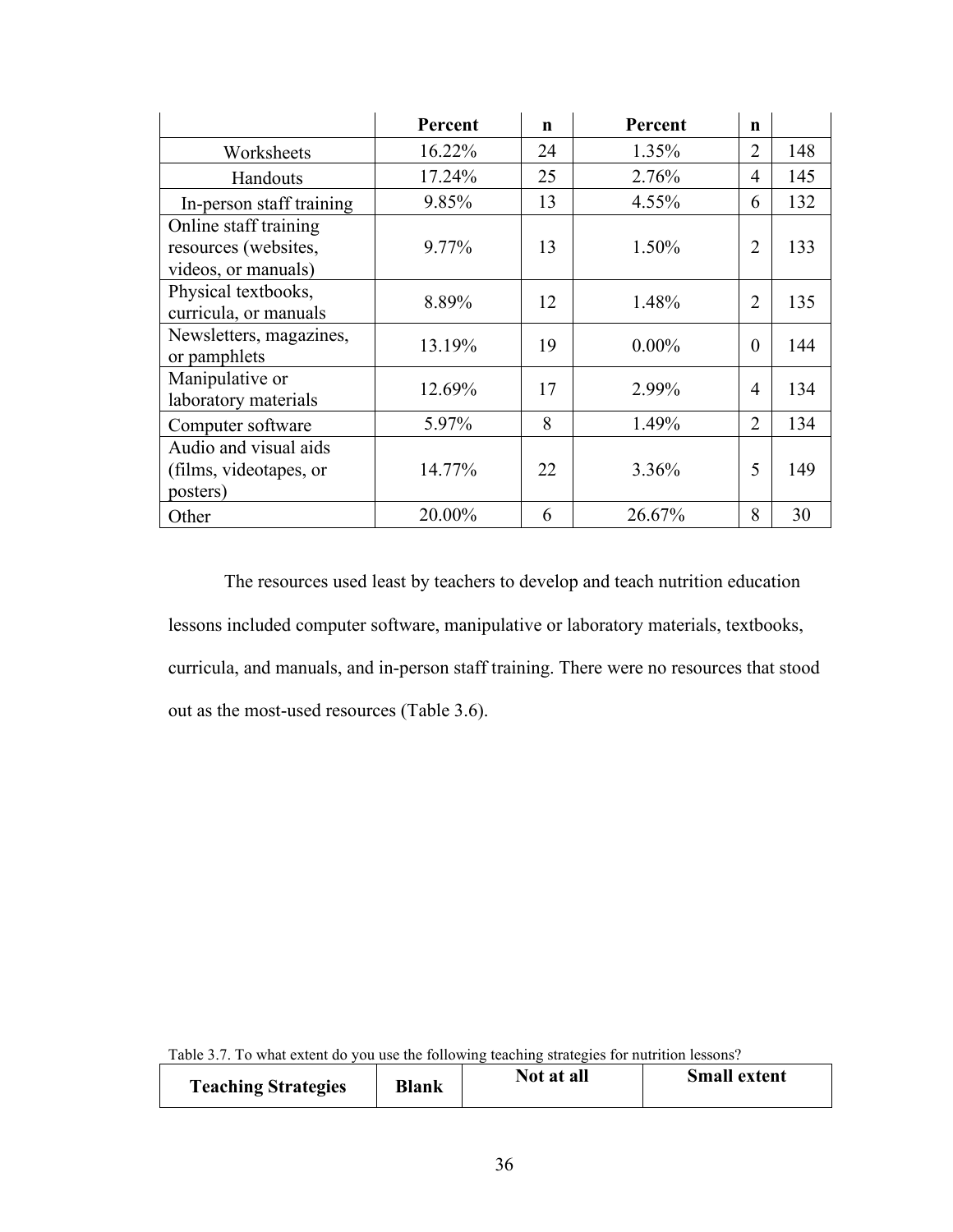|                                           | $\mathbf n$ | Percentage | $\mathbf n$ | Percentage | $\mathbf n$    |
|-------------------------------------------|-------------|------------|-------------|------------|----------------|
| Active discussion                         | 61          | 3.70%      | 6           | 33.33%     | 54             |
| Collaborative or<br>cooperative work      | 82          | 31.21%     | 44          | 31.91%     | 45             |
| Computers or other<br>advanced technology | 80          | 48.95%     | 70          | 38.46%     | 55             |
| Demonstrations                            | 80          | 33.57%     | 48          | 40.56%     | 58             |
| Field trips                               | 87          | 69.85%     | 95          | 24.26%     | 33             |
| Guest speakers                            | 82          | 51.77%     | 73          | 30.50%     | 43             |
| Hands-on learning                         | 77          | 28.77%     | 42          | 39.04%     | 57             |
| Lecturing                                 | 83          | 40.71%     | 57          | 48.57%     | 68             |
| Media presentations                       | 83          | 50.71%     | 71          | 37.86%     | 53             |
| Role playing                              | 88          | 60.74%     | 82          | 30.37%     | 41             |
| Special events (e.g., fairs,<br>plays)    | 85          | 65.94%     | 91          | 25.36%     | 35             |
| Student projects                          | 85          | 62.32%     | 86          | 30.43%     | 42             |
| Team teaching                             | 86          | 78.83%     | 108         | 15.33%     | 21             |
| School gardens                            | 74          | 47.65%     | 71          | 34.90%     | 52             |
| Other strategies                          | 198         | 80.00%     | 20          | 8.00%      | $\overline{2}$ |

Table 3.7. Continued.

| <b>Teaching Strategies</b> | <b>Moderate extent</b> |  | <b>Great extent</b> |  | Total |
|----------------------------|------------------------|--|---------------------|--|-------|
|                            | Percentage             |  | Percentage          |  |       |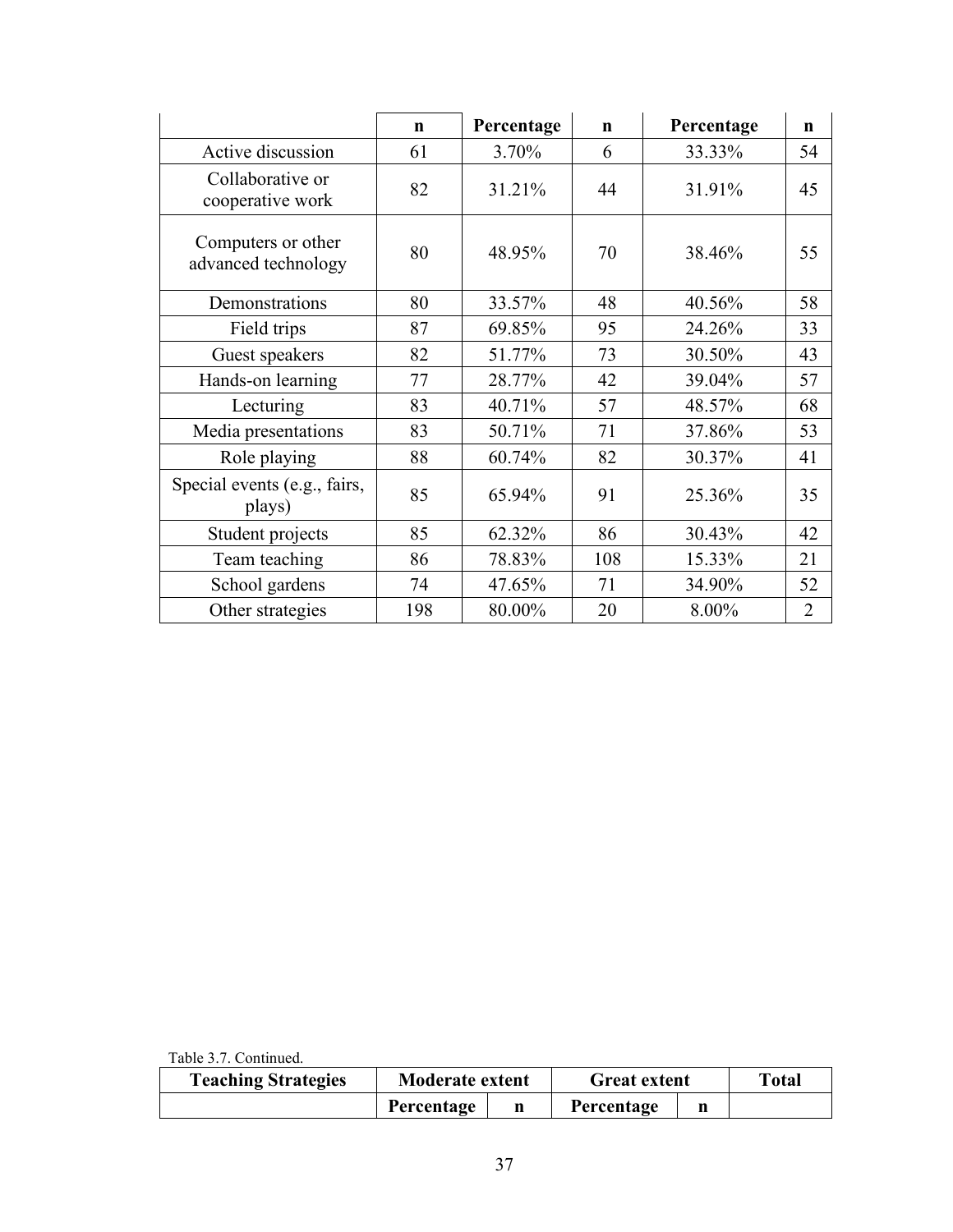| Active discussion                         | 38.89% | 63             | 24.07%   | 39             | 162 |
|-------------------------------------------|--------|----------------|----------|----------------|-----|
| Collaborative or<br>cooperative work      | 31.21% | 44             | 5.67%    | 8              | 141 |
| Computers or other<br>advanced technology | 10.49% | 15             | 2.10%    | 3              | 143 |
| Demonstrations                            | 19.58% | 28             | 6.29%    | 9              | 143 |
| Field trips                               | 5.15%  | $\tau$         | 0.74%    | 1              | 136 |
| Guest speakers                            | 14.89% | 21             | 2.84%    | $\overline{4}$ | 141 |
| Hands-on learning                         | 23.97% | 35             | 8.22%    | 12             | 146 |
| Lecturing                                 | 9.29%  | 13             | 1.43%    | $\overline{2}$ | 140 |
| Media presentations                       | 8.57%  | 12             | 2.86%    | $\overline{4}$ | 140 |
| Role playing                              | 8.89%  | 12             | $0.00\%$ | $\theta$       | 135 |
| Special events (e.g., fairs,<br>plays)    | 7.25%  | 10             | 1.45%    | $\overline{2}$ | 138 |
| Student projects                          | 6.52%  | 9              | 0.72%    | 1              | 138 |
| Team teaching                             | 5.11%  | $\overline{7}$ | 0.73%    | 1              | 137 |
| School gardens                            | 11.41% | 17             | 6.04%    | 9              | 149 |
| Other strategies                          | 4.00%  | $\mathbf{1}$   | 8.00%    | $\overline{2}$ | 25  |

The teaching strategies used least by teachers to provide nutrition education included computers and advanced technology, field trips, and guest speakers, role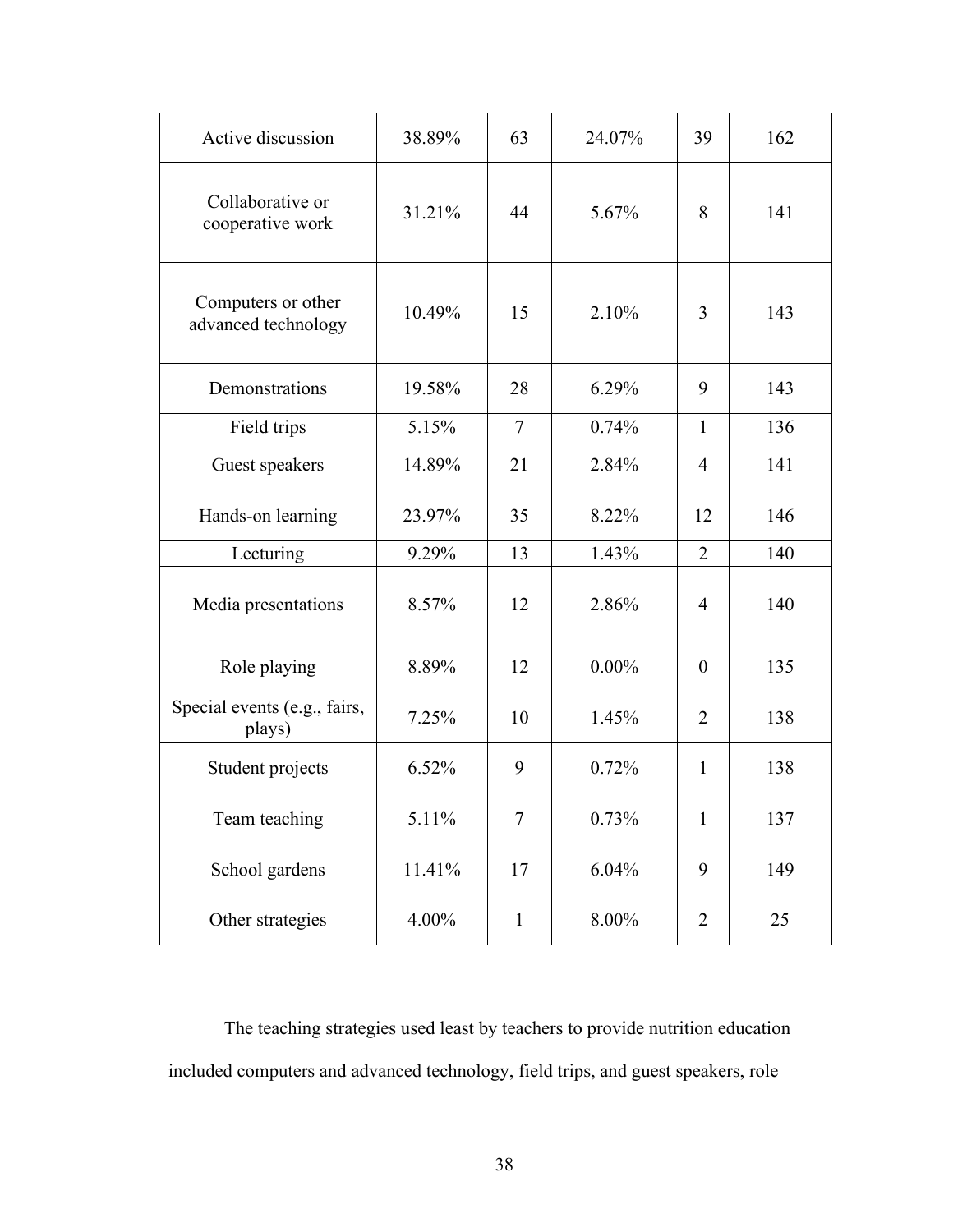playing, special events, team teaching, and student projects. The strategies used most were active discussion, hands-on learning, and collaborative work (Table 3.7).

| <b>Subject Area</b>              | <b>Blank</b> | Not at all |             | <b>Small extent</b> |    |
|----------------------------------|--------------|------------|-------------|---------------------|----|
|                                  |              | Percentage | $\mathbf n$ | Percentage          | n  |
| Health and physical<br>education | 76           | 21.09%     | 31          | 33.33%              | 49 |
| History and social studies       | 83           | 55.00%     | 77          | 37.86%              | 53 |
| Math                             | 84           | 48.20%     | 67          | 42.45%              | 59 |
| Reading and language arts        | 76           | 21.77%     | 32          | 51.70%              | 76 |
| Science                          | 74           | 20.81%     | 31          | 42.95%              | 64 |
| Other, please specify:           | 204          | 78.95%     | 15          | 5.26%               | 1  |

Table 3.8. Do you integrate nutrition education into other subject areas? If so, to what extent do you integrate lessons about nutrition into the following subjects?

Table 3.8. Continued.

| <b>Subject Area</b> | <b>Moderate extent</b> |   | <b>Great extent</b> |   | <b>Total</b> |
|---------------------|------------------------|---|---------------------|---|--------------|
|                     | Percentage             | n | Percentage          | n |              |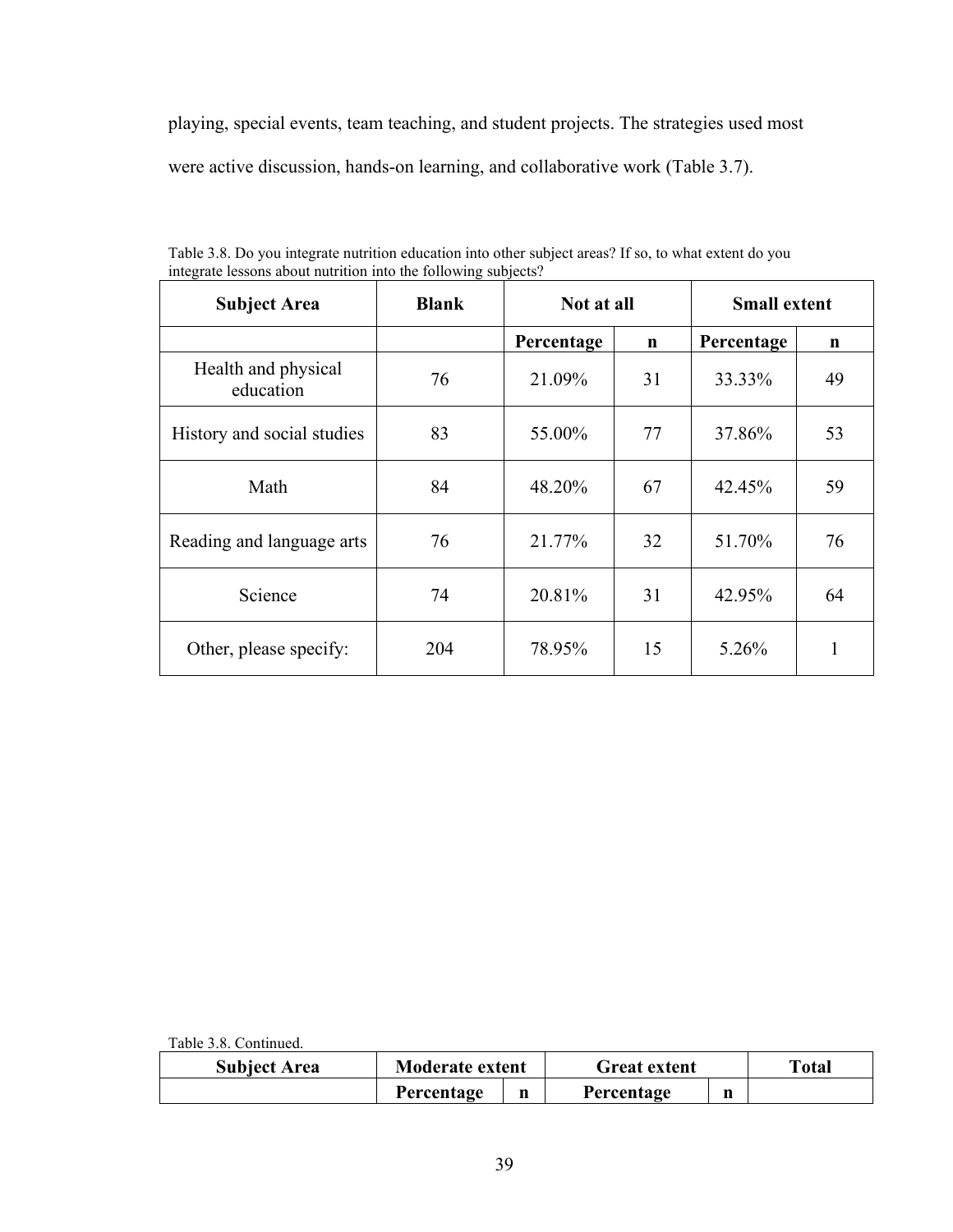| Health and physical<br>education | 27.21%   | 40               | 18.37% | 27 | 147 |
|----------------------------------|----------|------------------|--------|----|-----|
| History and social studies       | 6.43%    | 9                | 0.71%  | -1 | 140 |
| Math                             | 8.63%    | 12               | 0.72%  | 1  | 139 |
| Reading and language arts        | 24.49%   | 36               | 2.04%  | 3  | 147 |
| Science                          | 28.86%   | 43               | 7.38%  | 11 | 149 |
| Other, please specify:           | $0.00\%$ | $\boldsymbol{0}$ | 15.79% | 3  | 19  |

The subject areas that nutrition education was most frequently integrated with included science and health and physical education. The subject areas that nutrition education was least frequently integrated with included history, social studies and mathematics (Table 3.8).

| Do you make active<br>attempts to involve<br>parents in the nutrition<br>education process? | Frequency<br>(n) | Percent | <b>Cumulative</b><br><b>Frequency</b> | <b>Cumulative</b><br>Percent |
|---------------------------------------------------------------------------------------------|------------------|---------|---------------------------------------|------------------------------|
| Not at all                                                                                  | 76               | 34.08   | 76                                    | 34.08                        |
| Small extent                                                                                | 121              | 54.26   | 197                                   | 88.34                        |
| Moderate extent                                                                             | 23               | 10.31   | 220                                   | 98.65                        |
| Great extent                                                                                | 3                | 1.35    | 223                                   | 100.00                       |
| Total                                                                                       | 223              |         |                                       |                              |

Table 3.9. Involving parents in nutrition education process.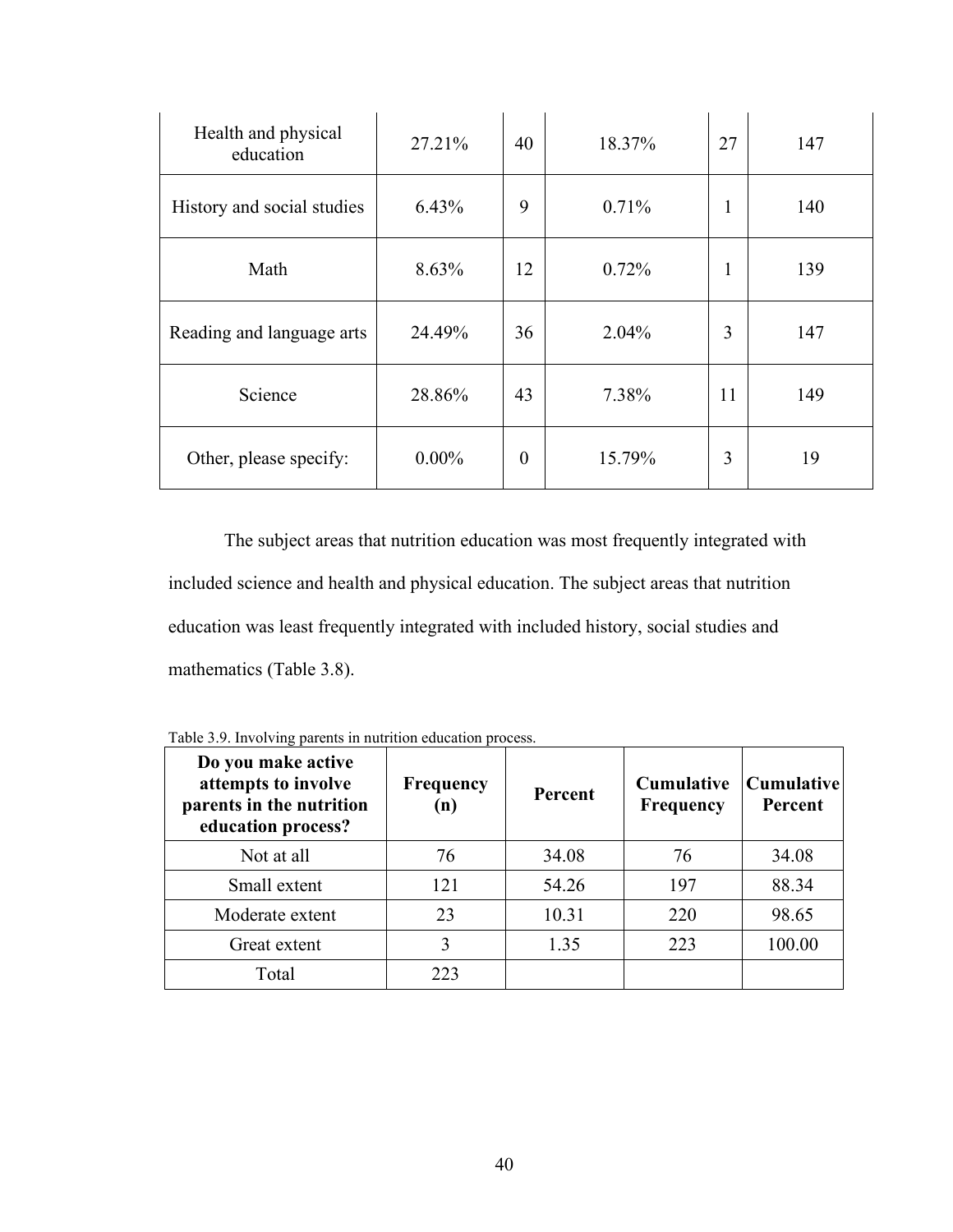Eighty-eight percent (n=197) of respondents replied that they made active attempts to involve parents in the nutrition education process to either a "small extent" or "not at all" (Table 3.9).

| <b>Resources</b>                                                   | <b>Blank</b> | Not at all |             | <b>Small extent</b> |
|--------------------------------------------------------------------|--------------|------------|-------------|---------------------|
|                                                                    | $\mathbf n$  | Percentage | $\mathbf n$ | Percentage          |
| MyPlate or Nutrition.gov<br>online resources                       | 31           | 37.50%     | 72          | 31.77%              |
| Magazines                                                          | 35           | 45.21%     | 85          | 39.36%              |
| Blogs and websites                                                 | 30           | 38.86%     | 75          | 36.27%              |
| <b>Nutrition textbooks</b>                                         | 39           | 75.54%     | 139         | 15.22%              |
| Learning materials<br>provided by a nutrition<br>education program | 28           | 34.87%     | 68          | 37.44%              |
| Other, please specify:                                             | 182          | 78.05%     | 32          | 4.88%               |

Table 3.10. What resources do you use in order to learn more about nutrition?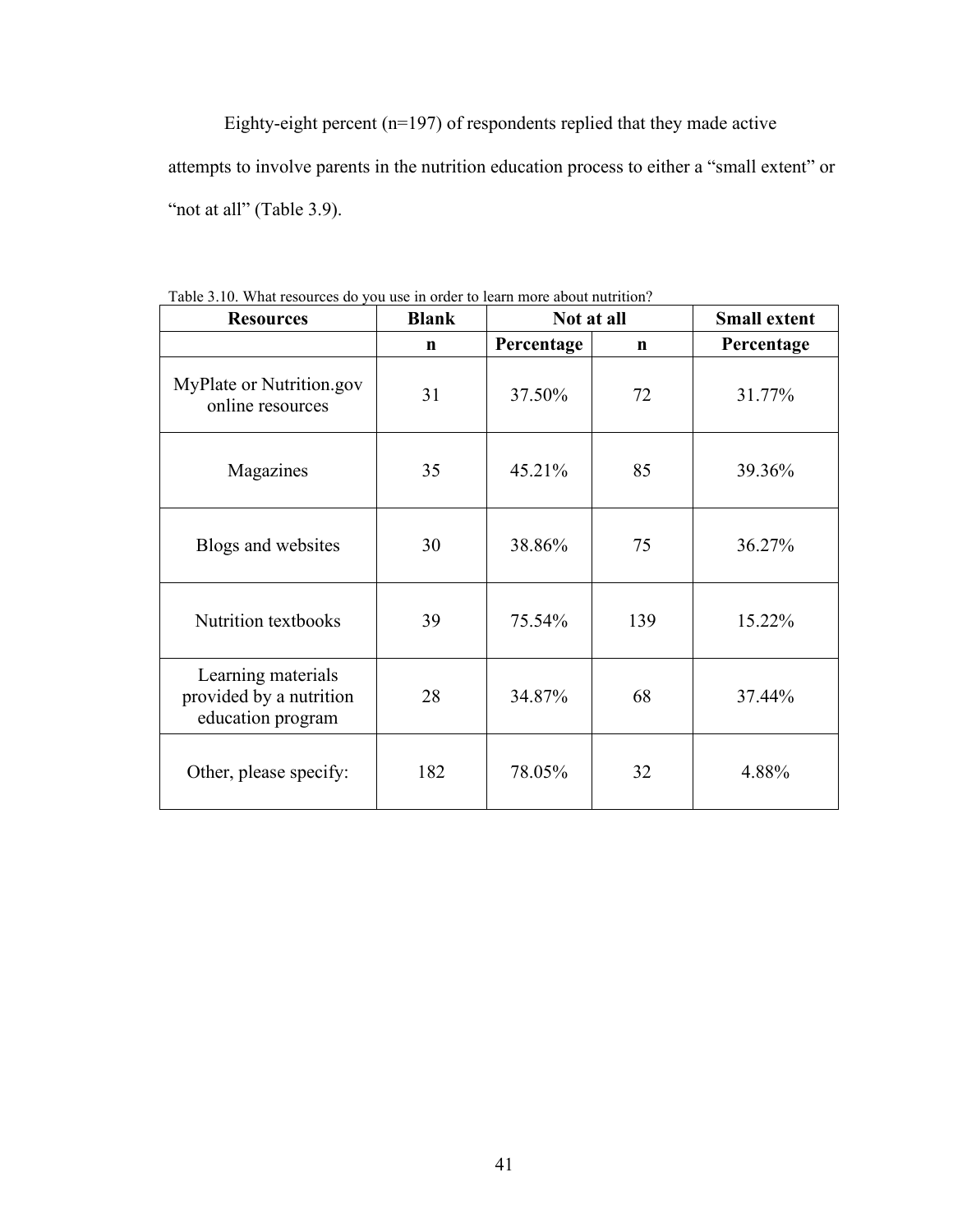| <b>Resources</b>                                                            | <b>Small</b><br><b>Extent</b> | <b>Moderate extent</b> |                | <b>Great extent</b> | <b>Total</b>   |     |
|-----------------------------------------------------------------------------|-------------------------------|------------------------|----------------|---------------------|----------------|-----|
|                                                                             | $\mathbf n$                   | Percentage             | $\mathbf n$    | Percentage          | $\mathbf n$    |     |
| MyPlate or<br>Nutrition.gov<br>online<br>resources                          | 61                            | 26.04%                 | 50             | 4.69%               | 9              | 192 |
| Magazines                                                                   | 74                            | 13.30%                 | 25             | 2.13%               | $\overline{4}$ | 188 |
| Blogs and<br>websites                                                       | 70                            | 18.13%                 | 35             | 6.74%               | 13             | 193 |
| Nutrition<br>textbooks                                                      | 28                            | 7.61%                  | 14             | 1.63%               | 3              | 184 |
| Learning<br>materials<br>provided by<br>a nutrition<br>education<br>program | 73                            | 21.03%                 | 41             | 6.67%               | 13             | 195 |
| Other, please<br>specify:                                                   | $\overline{2}$                | 4.88%                  | $\overline{2}$ | 12.20%              | 5              | 41  |

Table 3.10. Continued.

The resources that teachers used the least to learn about nutrition included nutrition textbooks and magazines. Teachers most frequently used MyPlate or Nutrition.gov online resources or learning materials provided by a nutrition education program to learn more about nutrition (Table 3.10).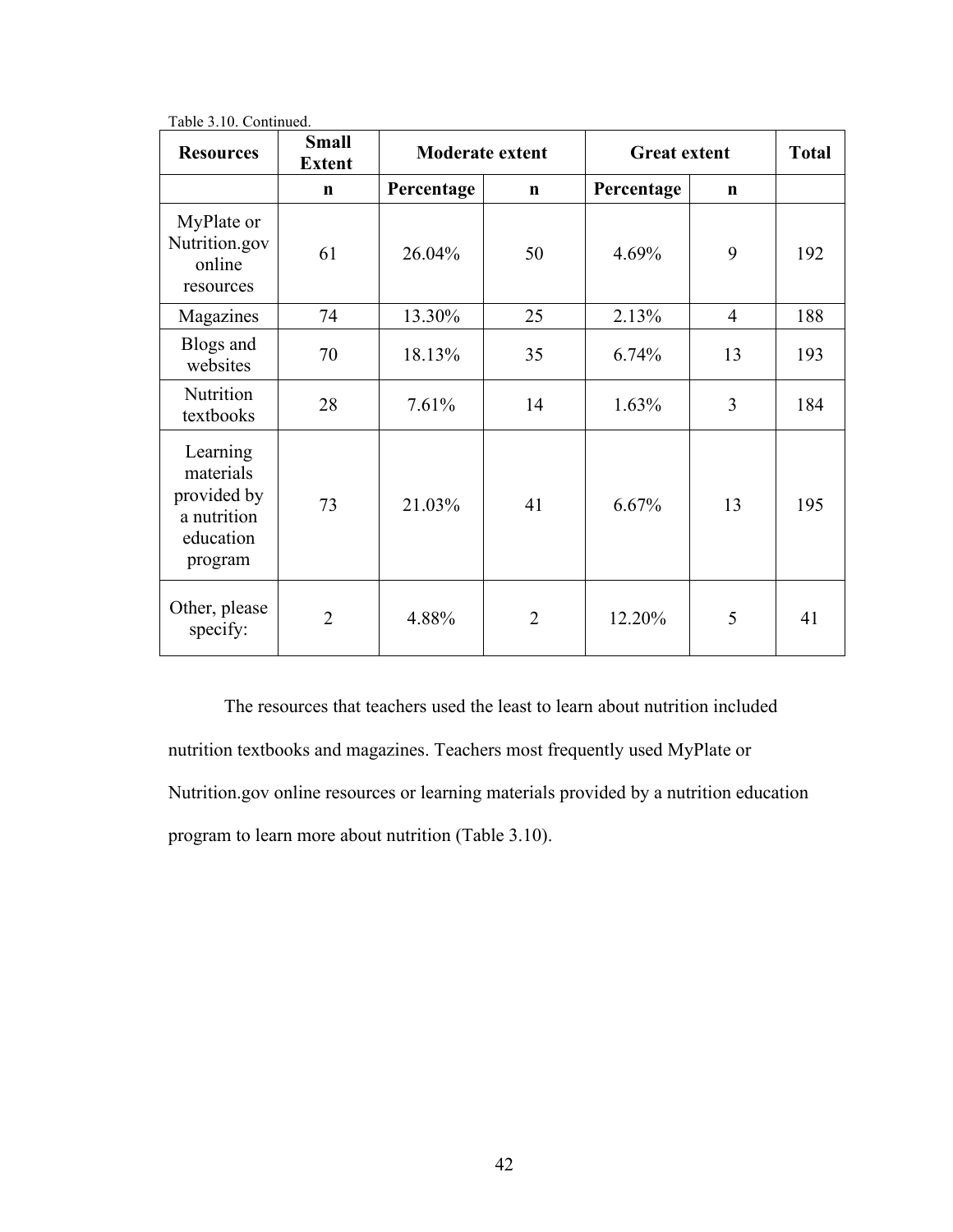| Do you feel that resources<br>are available to you<br>through your school for<br>educating your students<br>about nutrition? | Frequency<br>(n) | Percent | <b>Cumulative</b><br><b>Frequency</b> | <b>Cumulative</b><br>Percent |
|------------------------------------------------------------------------------------------------------------------------------|------------------|---------|---------------------------------------|------------------------------|
| No response                                                                                                                  | 2                | 0.90    | 2                                     | 0.90                         |
| Not at all                                                                                                                   | 40               | 17.94   | 42                                    | 18.83                        |
| Small extent                                                                                                                 | 90               | 40.36   | 132                                   | 59.19                        |
| Moderate extent                                                                                                              | 73               | 32.74   | 205                                   | 91.93                        |
| Great extent                                                                                                                 | 18               | 8.07    | 223                                   | 100.00                       |
| Total                                                                                                                        | 223              |         |                                       |                              |

Table 3.11. Teacher perception of resource availability through school for nutrition education.

Seventy-three percent (n=163) of respondents reported that their school provided the necessary resources to help teachers educate students about nutrition to either a small or moderate extent (Table 3.11).

## **3.4 Teacher Perspectives On Nutrition Education**

| Do you agree that nutrition<br>education should be a part<br>of elementary school<br>curriculum? | Frequency<br>(n) | Percent | <b>Cumulative</b><br><b>Frequency</b> | <b>Cumulative</b><br>Percent |
|--------------------------------------------------------------------------------------------------|------------------|---------|---------------------------------------|------------------------------|
| Not at all                                                                                       |                  | 0.45    |                                       | 0.45                         |
| Small extent                                                                                     | 31               | 13.90   | 32                                    | 14.35                        |
| Moderate extent                                                                                  | 110              | 49.33   | 142                                   | 63.68                        |
| Great extent                                                                                     | 81               | 36.32   | 223                                   | 100.00                       |
| Total                                                                                            | 223              |         |                                       |                              |

Table 3.12. Should nutrition education be a part of elementary school curriculum?

 Out of the respondents who rated their belief that nutrition education should be a part of elementary school curriculum, 49.33% (n=110) of respondents agreed that nutrition education should be a part of elementary school curriculum to a moderate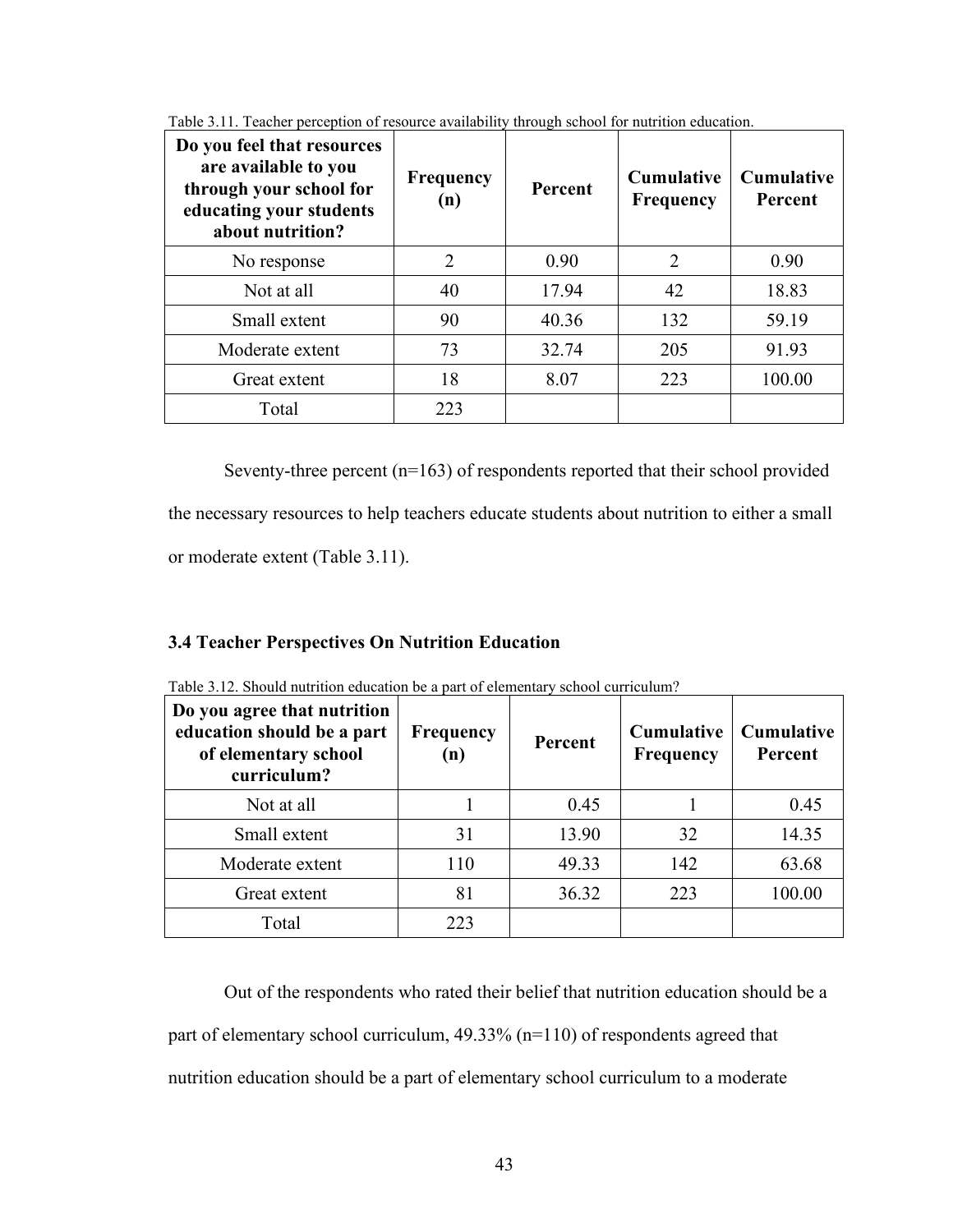extent. Another 36.32% (n=81) of respondents answered "great extent." In total, 85.65% (n=191) of teachers agreed that nutrition education should be a part of elementary school curriculum to a moderate or great extent (Table 3.12).

| Do you believe that it is the<br>teacher's role and<br>responsibility to provide<br>nutrition education to<br>students? | <b>Frequency</b><br>(n) | Percent | <b>Cumulative</b><br><b>Frequency</b> | <b>Cumulative</b><br>Percent |
|-------------------------------------------------------------------------------------------------------------------------|-------------------------|---------|---------------------------------------|------------------------------|
| No response                                                                                                             |                         | 0.45    |                                       | 0.45                         |
| Not at all                                                                                                              | 10                      | 4.48    | 11                                    | 4.93                         |
| Small extent                                                                                                            | 96                      | 43.05   | 107                                   | 47.98                        |
| Moderate extent                                                                                                         | 94                      | 42.15   | 201                                   | 90.13                        |
| Great extent                                                                                                            | 22                      | 9.87    | 223                                   | 100.00                       |
| Total                                                                                                                   | 223                     |         |                                       |                              |

Table 3.13. Is it the teacher's role and responsibility to provide nutrition education to students?

Out of the respondents who rated their belief about the teachers' roles and responsibilities for providing nutrition education, 85.20% (n=190) of teachers answered that they believed that nutrition education was the teacher's role and responsibility to a small or moderate extent, with only 9.87% (n=22) of teachers answering that nutrition education was the teacher's responsibility to a great extent (Table 3.13).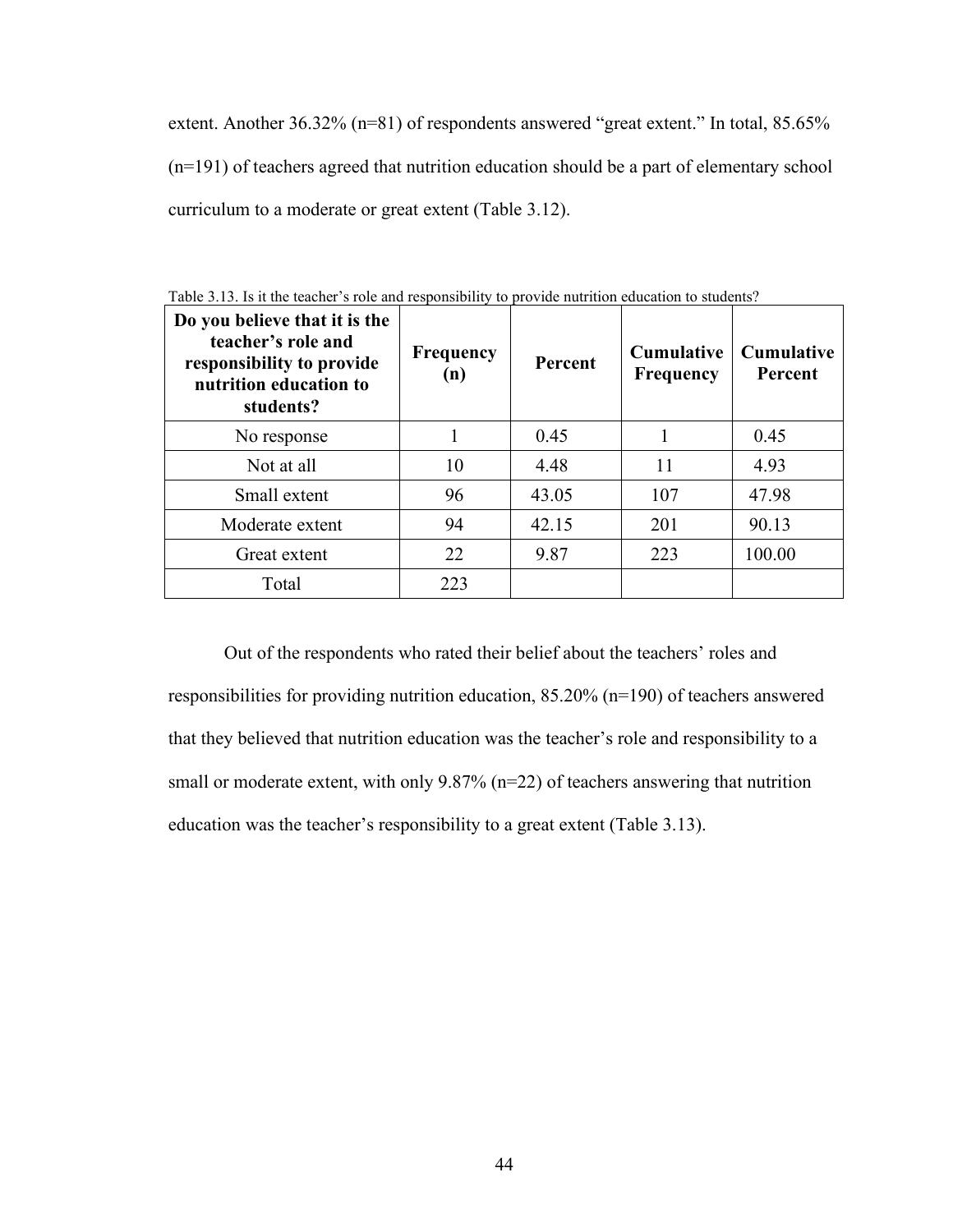| Do you feel that your<br>school's administration is<br>encouraging and supportive<br>of nutrition education in the<br>classroom setting? | <b>Frequency</b><br>(n) | <b>Percent</b> | <b>Cumulative</b><br><b>Frequency</b> | <b>Cumulative</b><br>Percent |
|------------------------------------------------------------------------------------------------------------------------------------------|-------------------------|----------------|---------------------------------------|------------------------------|
| No response                                                                                                                              | 3                       | 1.35           | 3                                     | 1.35                         |
| Not at all                                                                                                                               | 19                      | 8.52           | 22                                    | 9.87                         |
| Small extent                                                                                                                             | 77                      | 34.53          | 99                                    | 44.39                        |
| Moderate extent                                                                                                                          | 85                      | 38.12          | 184                                   | 82.51                        |
| Great extent                                                                                                                             | 39                      | 17.49          | 223                                   | 100.00                       |
| Total                                                                                                                                    | 223                     |                |                                       |                              |

Table 3.14. Teacher perception of administrative support and encouragement for nutrition education.

 Response distribution for level of perceived administrative support for nutrition education mirrors the response distribution for administrative resource provision in that 72.65% (n=162) of respondents reported that they felt that their school's administration was supportive of nutrition education in the classroom setting to either a small or moderate extent (Table 3.14).

# **3.5 Self Efficacy and Training**

| How confident are you in<br>your knowledge of<br>nutrition? | <b>Frequency</b><br>(n) | <b>Percent</b> | <b>Cumulative</b><br><b>Frequency</b> | <b>Cumulative</b><br>Percent |
|-------------------------------------------------------------|-------------------------|----------------|---------------------------------------|------------------------------|
| Very confident                                              | 58                      | 26.01          | 58                                    | 26.01                        |
| Somewhat confident                                          | 115                     | 51.57          | 173                                   | 77.58                        |
| Neutral                                                     | 41                      | 18.39          | 214                                   | 95.96                        |
| Somewhat not confident                                      | 8                       | 3.59           | 222                                   | 99.55                        |
| Not confident                                               |                         | 0.45           | 223                                   | 100.00                       |
| Total                                                       | 223                     |                |                                       |                              |

Table 3.15. Teacher self-rated confidence level in nutrition knowledge.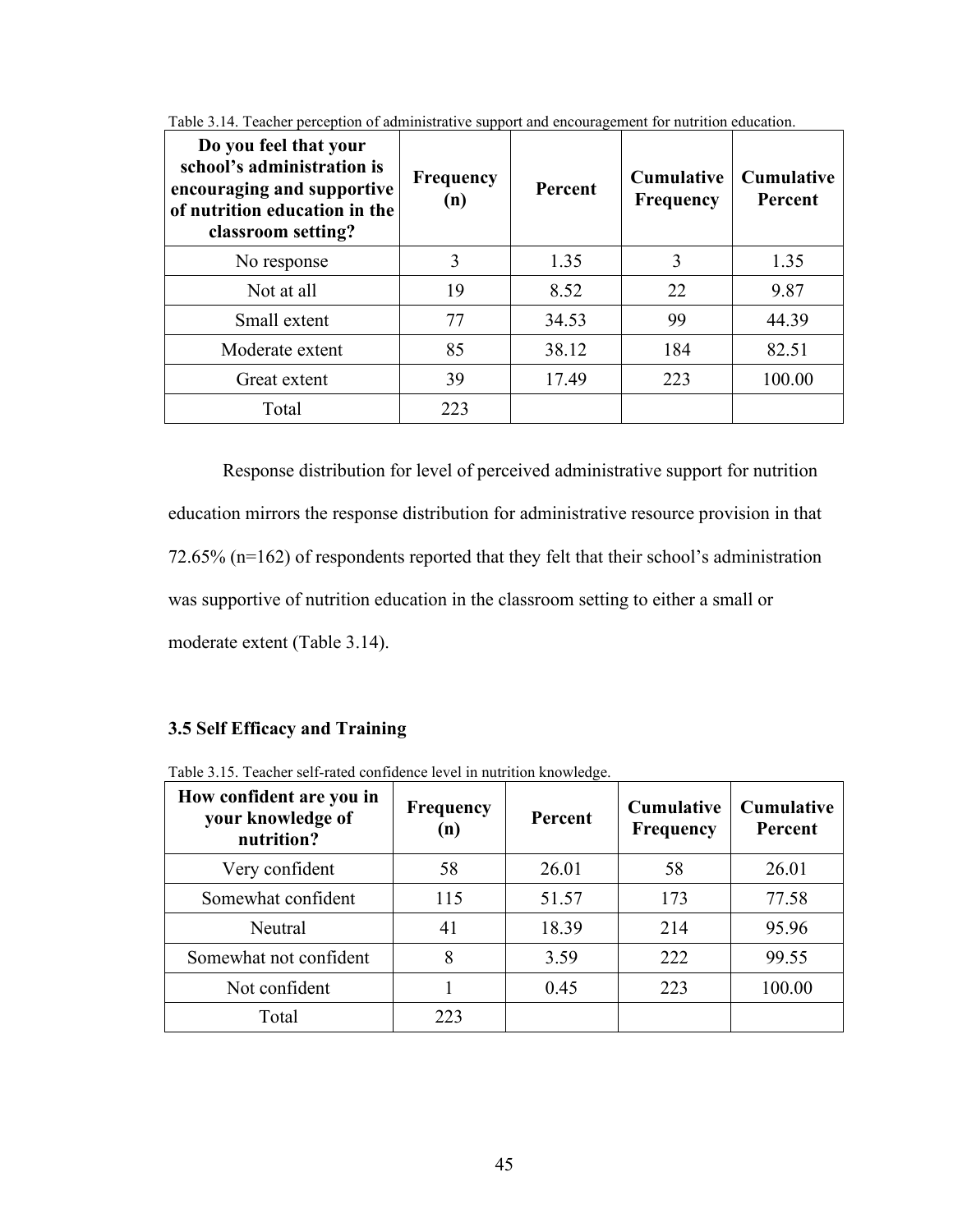About 77.58% (n=173) of respondents reported being either very confident or somewhat confident in their knowledge of nutrition. Only 4% (n=9) of respondents reported being somewhat not confident or not confident in their knowledge of nutrition (Table 3.15).

| Have you received staff<br>training from your school<br>that addresses nutrition<br>education? | <b>Frequency</b><br>(n) | Percent | <b>Cumulative</b><br><b>Frequency</b> | <b>Cumulative</b><br>Percent |
|------------------------------------------------------------------------------------------------|-------------------------|---------|---------------------------------------|------------------------------|
| Yes                                                                                            | 29                      | 13.00   | 29                                    | 13.00                        |
| No                                                                                             | 194                     | 87.00   | 223                                   | 100.00                       |
| Total                                                                                          | 223                     |         |                                       |                              |

Table 3.16. Provision of staff training from school regarding nutrition education.

Eighty-seven percent (n=194) of respondents reported not receiving any training from their school that addressed nutrition education. Only 13% (n=29) of respondents reported receiving training form their school that addressed nutrition education (Table 3.16).

| How many hours of<br>training have you received<br>in the past year? | <b>Frequency</b><br>(n) | Percent | <b>Cumulative</b><br><b>Frequency</b> | Cumulative<br>Percent |
|----------------------------------------------------------------------|-------------------------|---------|---------------------------------------|-----------------------|
| No response                                                          | 194                     | 87.00   | 194                                   | 87.00                 |
| 1 hour                                                               | 19                      | 8.52    | 213                                   | 95.52                 |
| 2 hours                                                              | 8                       | 3.59    | 221                                   | 99.10                 |
| 3 hours                                                              | $\overline{2}$          | 0.90    | 223                                   | 100.00                |
| 4 hours                                                              | $\Omega$                | 0.00    | 223                                   | 100.00                |
| More than 4 hours                                                    | $\theta$                | 0.00    | 223                                   | 100.00                |
| Total                                                                | 223                     |         |                                       |                       |

Table 3.17. Distribution of the number of hours of training teachers received in the past year.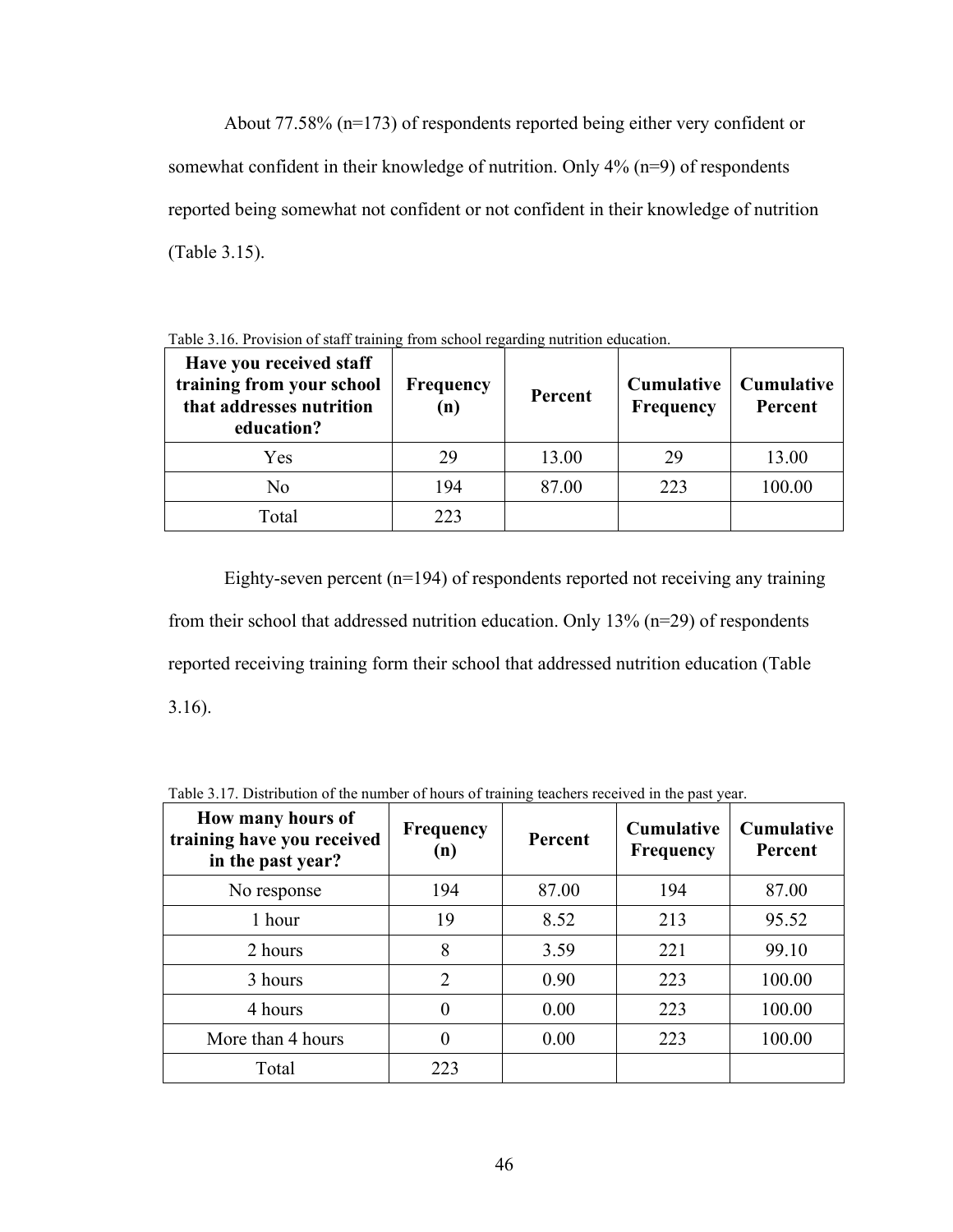Of the 13% (n=29) of respondents who reported receiving training for nutrition education through their school, 65% (n=19) reported receiving only 1 hour of training. Participants who answered that they had not received training did not have the option of providing a response for the number of hours of training received (Table 3.17).

# **3.7 School Wellness Policies**

| <b>Policy</b>                                      | <b>Blank</b> | <b>Yes</b> |     | No         |    |
|----------------------------------------------------|--------------|------------|-----|------------|----|
|                                                    |              | Percentage | n   | Percentage | n  |
| School or district<br><b>Wellness Policy</b>       | 5            | 73.39%     | 160 | 4.59%      | 10 |
| <b>Healthy Fundraising</b><br>Policy               | 19           | 13.73%     | 28  | 26.47%     | 54 |
| <b>Healthy School</b><br><b>Celebration Policy</b> | 10           | 36.15%     | 77  | 23.94%     | 51 |
| <b>Healthy Snack Policy</b>                        | 6            | 53.00%     | 115 | 23.50%     | 51 |
| Other, please specify                              | 193          | 10.00%     | 3   | 20.00%     | 6  |

Table 3.18. Do you have the following policies readily available to you at your school?

Table 3.18. Continued.

| Question                                           | <b>Unsure</b> |     | <b>Total</b> |
|----------------------------------------------------|---------------|-----|--------------|
|                                                    | Percentage    | n   |              |
| School or district<br><b>Wellness Policy</b>       | 22.02%        | 48  | 218          |
| <b>Healthy Fundraising</b><br>Policy               | 59.80%        | 122 | 204          |
| <b>Healthy School</b><br><b>Celebration Policy</b> | 39.91%        | 85  | 213          |
| <b>Healthy Snack Policy</b>                        | 23.50%        | 51  | 217          |
| Other, please specify                              | 70.00%        | 21  | 30           |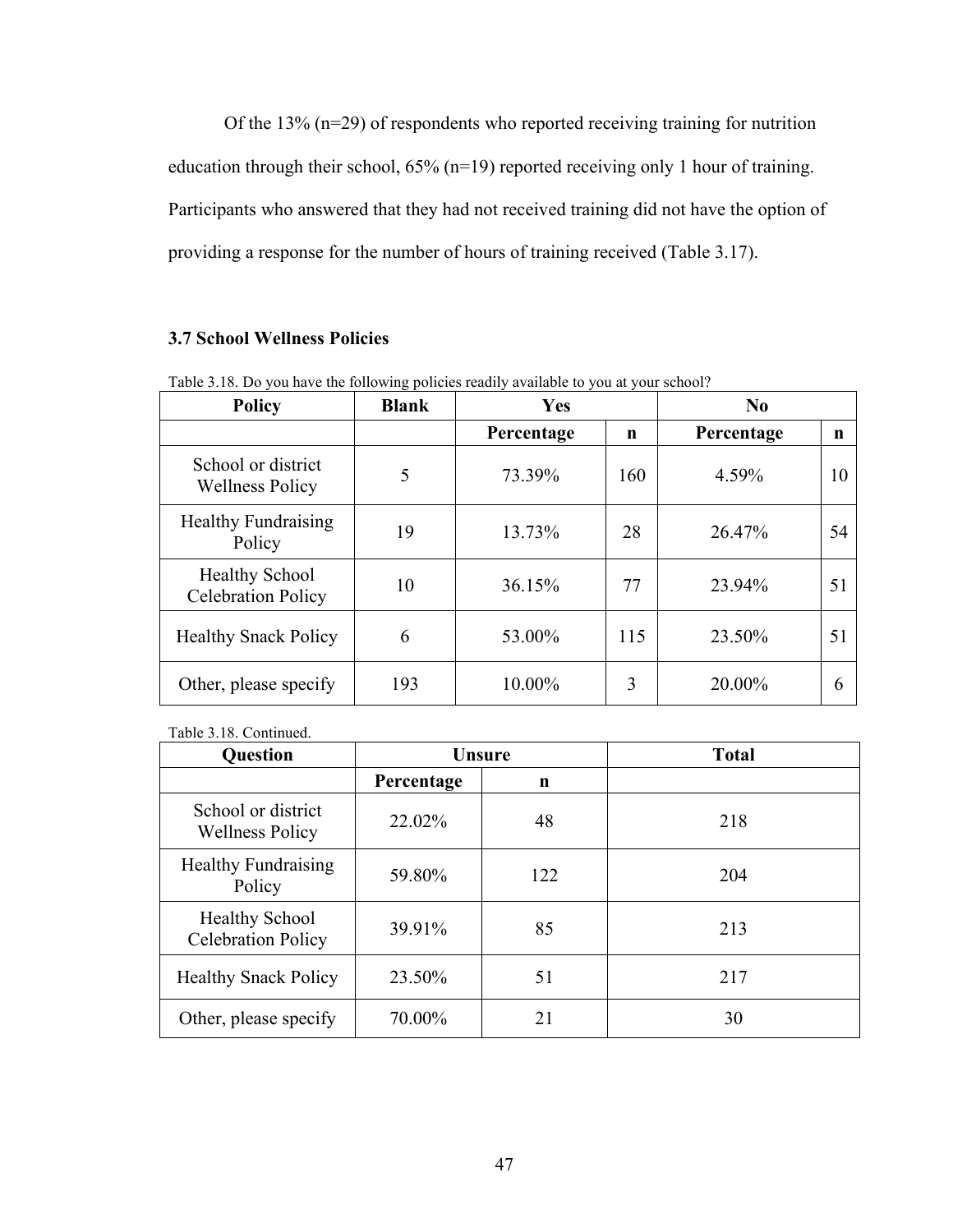A majority of respondents (73.39%, n=160) replied that their school had a school wellness or district wellness policy, and 53% (n=115) of respondents also reported having healthy snack policies at their schools. Teachers were more unsure if their school had other policies, such as healthy fundraising policies and healthy school celebration policies (Table 3.18).

## **3.8 Barriers to Nutrition Education**

Figure 3.3. Common barriers to providing nutrition education in elementary school settings.



The most common barrier teachers faced when providing nutrition education to their students was time, either for working nutrition education into the curriculum or for preparing for nutrition lessons. Sixty-two percent (n=115) of participants cited time as a primary barrier to providing nutrition education (Figure 3.3).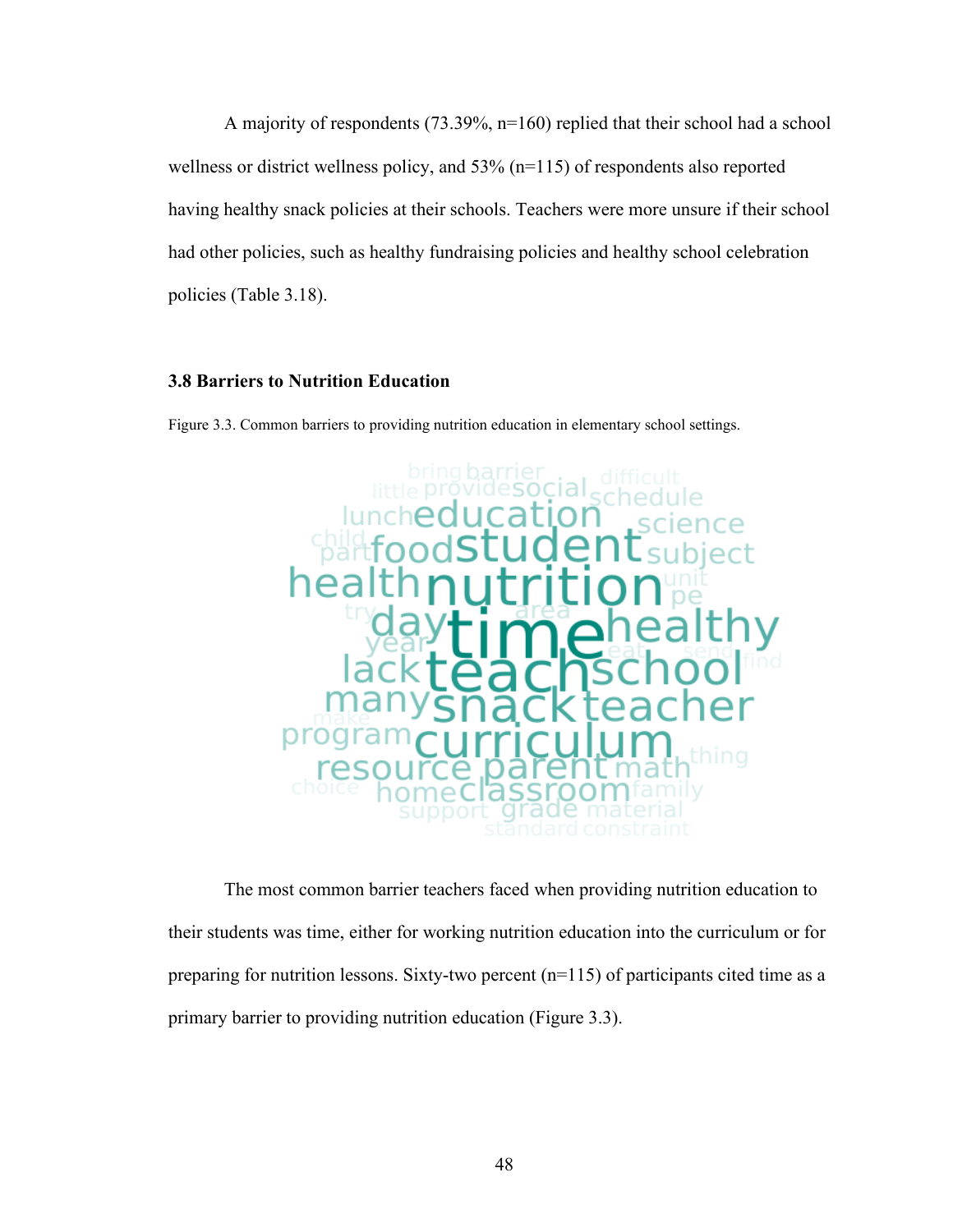# **3.9 School Health Environment**

Table 3.19. In what ways and to what extent is your school environment supportive or conducive to making healthy choices, including eating nutritiously? Check all that apply:

| <b>Environmental Supports</b>                                                         | <b>Blank</b>   | Not at all |             | <b>Small extent</b> |             |
|---------------------------------------------------------------------------------------|----------------|------------|-------------|---------------------|-------------|
|                                                                                       |                | Percentage | $\mathbf n$ | Percentage          | $\mathbf n$ |
| Providing healthy options,<br>such as a salad bar, for all<br>students at lunch time  | 1              | 9.01%      | 20          | 16.67%              | 37          |
| Positive/health<br>advertisements in<br>hallways and classrooms                       | $\overline{4}$ | 17.35%     | 38          | 45.21%              | 99          |
| Time set aside for snack<br>time with enforced rules<br>on bringing healthy<br>snacks | 5              | 22.48%     | 49          | 37.61%              | 82          |
| 20-30 minutes set aside<br>for physical activity<br>during the school day             | $\overline{2}$ | 2.71%      | 6           | 14.93%              | 33          |
| Processed-snack food<br>vending machines                                              | 6              | 88.02%     | 191         | 6.91%               | 15          |
| Soda or sugar-sweetened<br>beverage vending<br>machines                               | 6              | 81.57%     | 177         | 13.82%              | 30          |
| Other environmental<br>factors:                                                       | 199            | 75.00%     | 18          | $0.00\%$            | $\theta$    |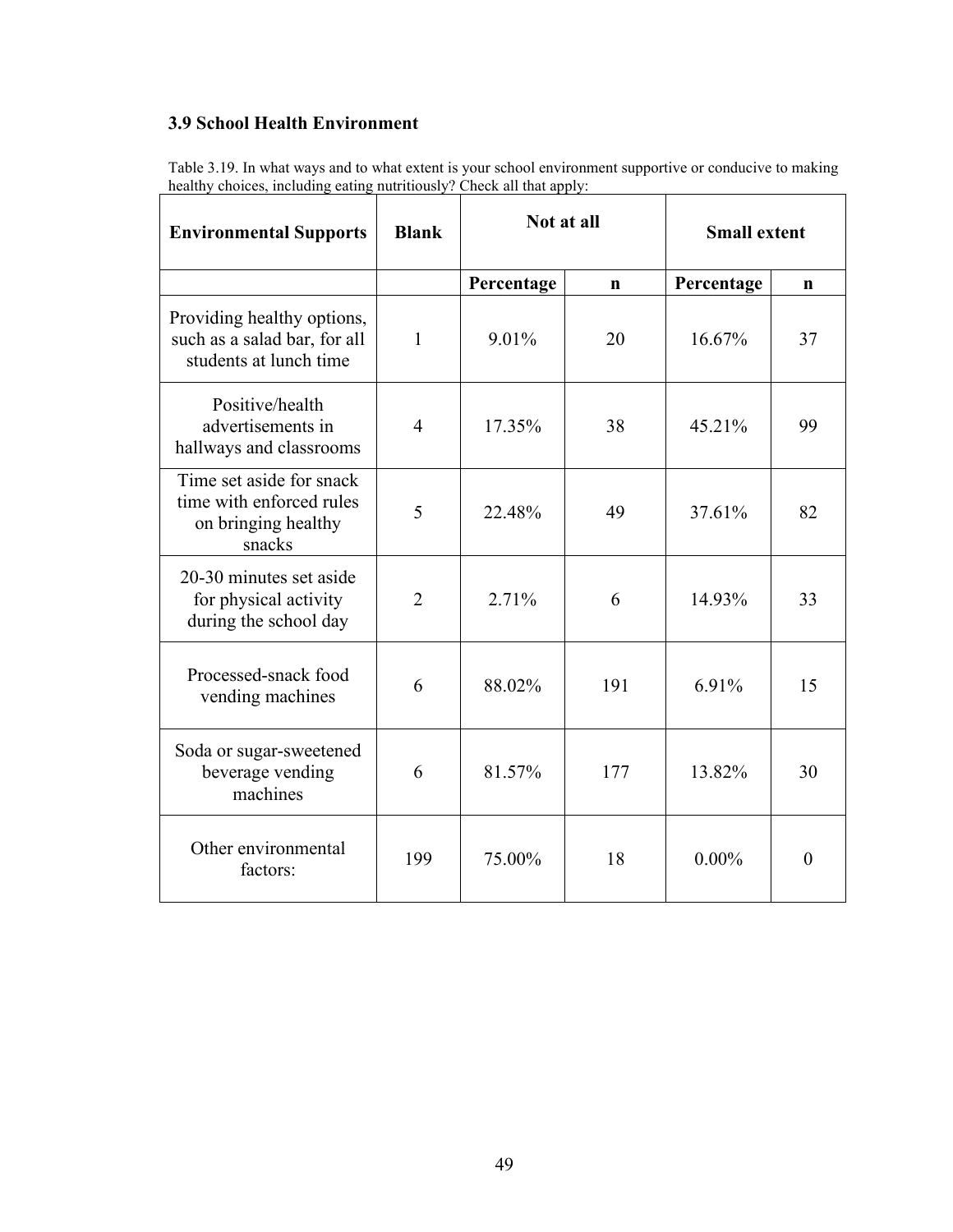| <b>Environmental</b><br><b>Supports</b>                                                    | <b>Moderate extent</b> |             | <b>Great extent</b> |     | <b>Total</b> |
|--------------------------------------------------------------------------------------------|------------------------|-------------|---------------------|-----|--------------|
|                                                                                            | Percentage             | $\mathbf n$ | Percentage          | n   |              |
| Providing healthy<br>options, such as a<br>salad bar, for all<br>students at lunch<br>time | 24.77%                 | 55          | 49.55%              | 110 | 222          |
| Positive/health<br>advertisements in<br>hallways and<br>classrooms                         | 23.29%                 | 51          | 14.16%              | 31  | 219          |
| Time set aside for<br>snack time with<br>enforced rules on<br>bringing healthy<br>snacks   | 22.02%                 | 48          | 17.89%              | 39  | 218          |
| 20-30 minutes set<br>aside for physical<br>activity during the<br>school day               | 30.32%                 | 67          | 52.04%              | 115 | 221          |

Table 3.19. Continued.

Eighty-eight percent (n=191) and 81.57% (n=177) of respondents reported that their schools did not have processed snack food or sugar-sweetened beverage vending machines, respectively. Another 45.21% (n=99) of respondents reported that their schools had positive/health advertisements in hallways and classrooms, and 37.61% (n=82) reported that to a small extent their schools set aside snack time with enforced rules. Approximately half of respondents (52.04%, n=115) reported that their schools set aside 20-30 minutes per day for physical activity to a great extent, and another 49.55% (n=110) reported that their schools provided healthy options, such as salad bars, for students at lunch time to a great extent (Table 3.19).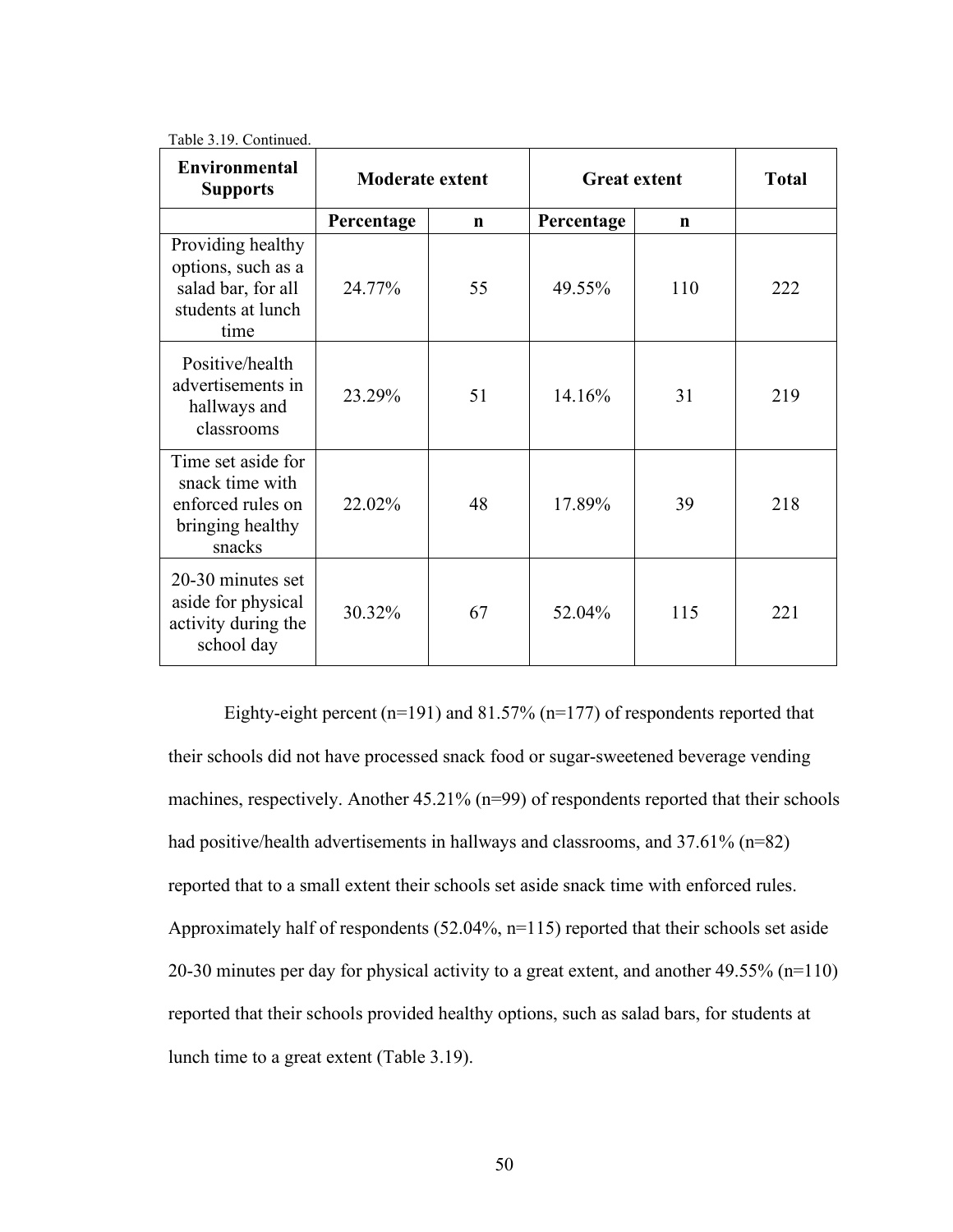#### **3.10 Dose of Nutrition Education Cross Analysis**

| <b>Education</b> | <b>Frequency</b> | Mean  | <b>Standard</b>  | <b>Minimum</b> | Median | <b>Maximum</b> |
|------------------|------------------|-------|------------------|----------------|--------|----------------|
| Provider         | (n)              | hrs.) | <b>Deviation</b> |                |        |                |
| Classroom        | 174              | 6.26  | 6.11             | 0              |        | 30             |
| Teacher          |                  |       |                  |                |        |                |
| Community        | 129              | 5.50  | 5.62             | 0              |        | 30             |
| Nutrition        |                  |       |                  |                |        |                |
| Educator         |                  |       |                  |                |        |                |
| Total            | 303              |       |                  |                |        |                |

Table 3.20. This past school year (2015-2016) estimate the number of hours you or a community nutrition educator provided nutrition education to your students.

 Out of the 228 complete responses, 174 respondents provided an answer for the amount of time they spend teaching nutrition (TTN) in the classroom, and 129 respondents provided an answer for the amount of time a community nutrition educator spends teaching in the classroom. These respondent populations were not separate populations in that respondents were capable of providing answers for the number of hours they spent teaching and the number of hours a community educator spent teaching.

 There was no significant difference between time spent teaching nutrition education for classroom teachers and community nutrition educators, (*p*=0.33). Although the difference between the time spent teaching nutrition for classroom teachers and community nutrition educators was not statistically significant, it was more common for teachers to provide nutrition education rather than community nutrition educators (Table 3.20).

Table 3.21. Grade level taught in relation to time spent teaching nutrition.

| Grade<br><b>Level</b> | Mean<br>Hrs.)<br>гисан | עפ |
|-----------------------|------------------------|----|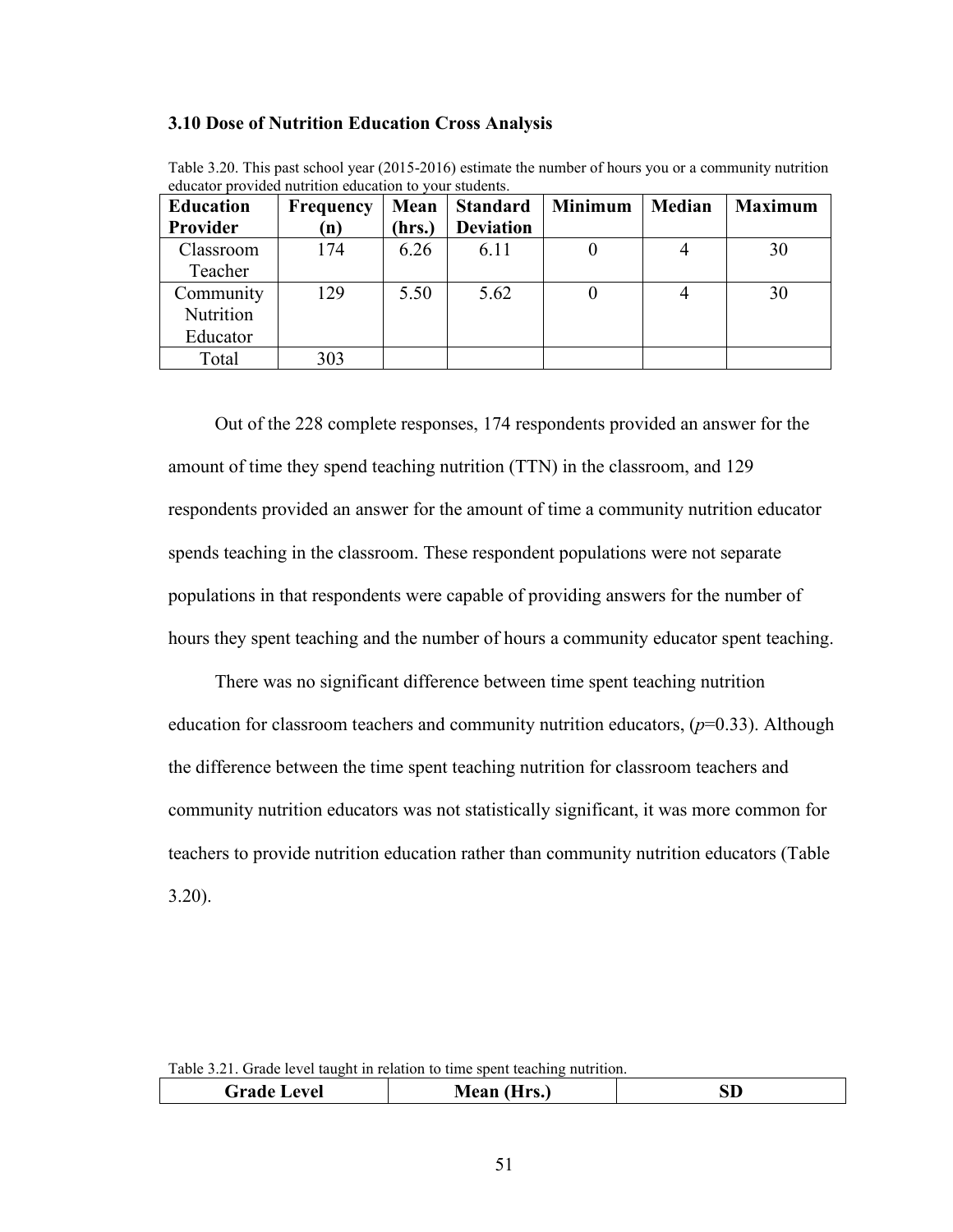| Kindergarten | 4.64 | 5.36 |
|--------------|------|------|
| First        | 4.12 | 5.64 |
| Second       | 4.15 | 5.30 |
| Third        | 3.70 | 4.77 |
| Fourth       | 3.97 | 5.94 |
| Fifth        | 4.09 | 6.34 |

The mean difference in hours between time teaching for kindergarten and third grade, which had the highest and lowest averages for time teaching, respectively, was  $-0.94$ , and was not significant ( $p=0.52$ ), therefore the differences between time spent teaching nutrition for each grade level was not statistically significant (Table 3.21).

Table 3.22. TTN of teachers in comparison with teacher belief in role and responsibility of providing nutrition education, descriptive statistics.

| Do you believe that it is the<br>teacher's role and responsibility<br>to provide nutrition education<br>to students? | Frequency (n) | Mean (hrs.) | <b>SD</b> |
|----------------------------------------------------------------------------------------------------------------------|---------------|-------------|-----------|
| Not at all                                                                                                           |               | 2.40        | 3.21      |
| Small extent                                                                                                         | 70            | 4.30        | 4.60      |
| Moderate extent                                                                                                      | 79            | 7.29        | 6.31      |
| Great extent                                                                                                         | 19            | 10.21       | 7.94      |
| Total                                                                                                                | 73            | 6.26        | 6.13      |

The amount of time teachers spent educating their students about nutrition increased steadily as teacher's belief that it was their role and responsibility to provide nutrition education increased, from "not at all"  $(n=5, 2.4 \pm 3.21)$ , "small extent"  $(n=70, 1.5 \pm 3.21)$ 4.3  $\pm$  4.6), "moderate extent" ( $n=79, 7.29 \pm 6.31$ ), and "great extent" ( $n=19, 10.21 \pm 1.6$ ) 7.94) (Table 3.22).

Table 3.23. TTN of teachers in comparison with teacher belief in role and responsibility of providing nutrition education, Welch ANOVA.

|  | $\sqrt{2}$ | I M<br>di∡ | ÷ю |
|--|------------|------------|----|
|  |            |            |    |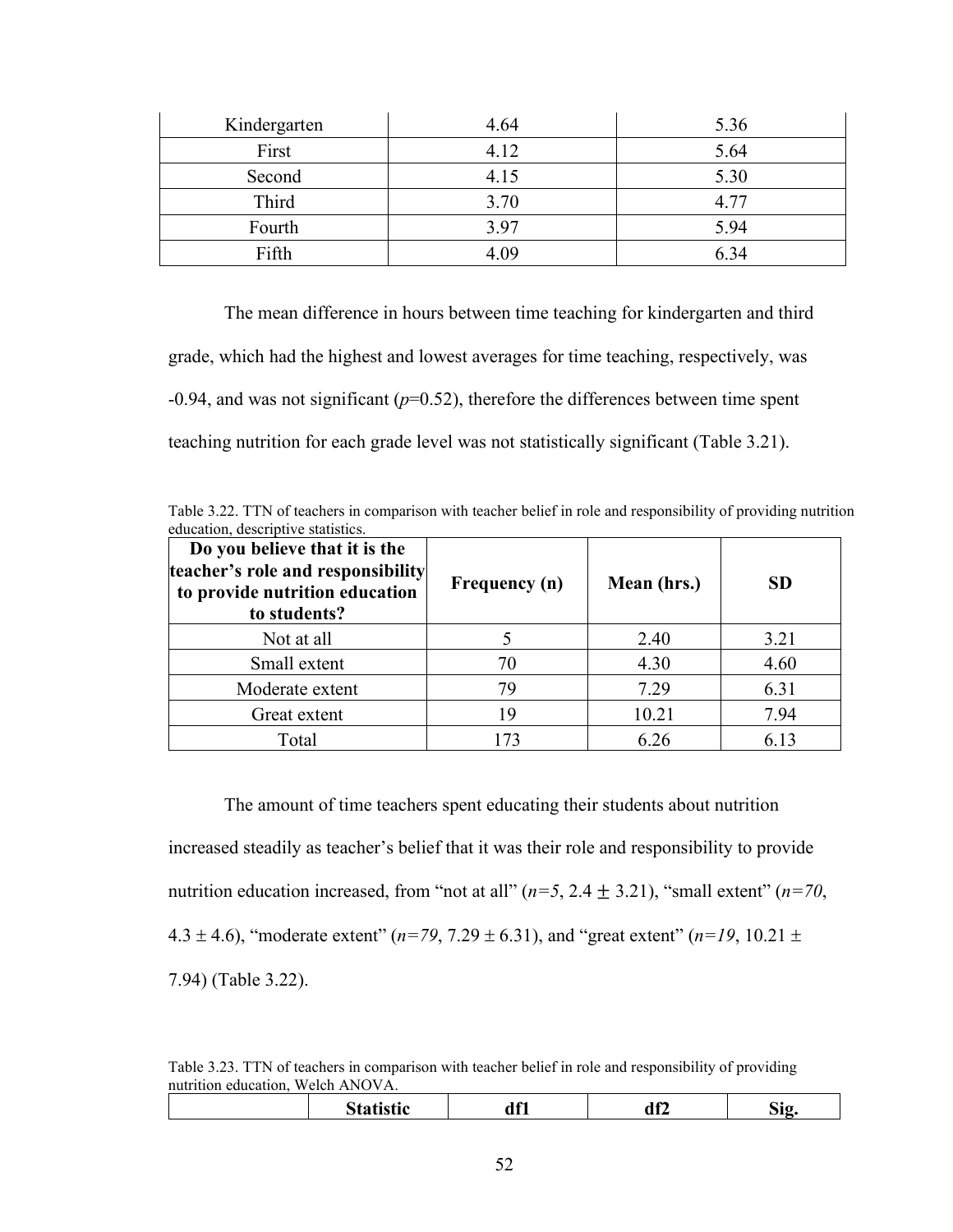|              | W<br>$\ddot{\phantom{a}}$             |  | , ,<br>$\mathsf{v}\mathsf{v}$ |
|--------------|---------------------------------------|--|-------------------------------|
| $+ \alpha$ . | $\sim$<br>$\sim$ $\sim$ $\sim$ $\sim$ |  |                               |

\*Significance *p*<0.05

The amount of time teachers spent educating their students about nutrition was statistically significantly different for different levels of teacher's belief that it was the teacher's role and responsibility to provide nutrition education, Welch's  $F(3, 18.47) =$ 6.98, *p* <0.05). A Welch ANOVA was used because the assumption of homogeneity of variances was violated, as assessed by Levene's test for equality of variances  $(p=0.005)$ (Table 3.23).

| Table 3.24. TTN of teachers in comparison with teacher belief in role and responsibility of providing |  |
|-------------------------------------------------------------------------------------------------------|--|
| nutrition education, Games-Howell Post Hoc Test.                                                      |  |

| <b>Cross Comparisons</b> | <b>Mean Difference (hrs.)</b> | Significance |
|--------------------------|-------------------------------|--------------|
| $1 - 2$                  | $-1.90$                       | 0.63         |
| 1-3                      | $-4.89$                       | 0.08         |
| -4                       | $-7.81$                       | $0.02*$      |
| $2 - 3$                  | $-2.99$                       | $0.01*$      |
| 2-4                      | $-5.91$                       | $0.03*$      |
|                          | $-2.92$                       | 0.46         |

\*The mean difference is significant at *p*<0.05

Survey responses were coded as:  $1 = not$  at all,  $2 = small$  extent,  $3 = moderate$ extent, and 4 = great extent. Games Howell post hoc analysis indicated that teachers who believed to both moderate and great extents  $(7.29 \pm 6.31$  and  $10.21 \pm 7.94$ , respectively) that it was their role and responsibility to provide nutrition education to their students taught significantly more nutrition than teachers who did not believe that it was their role and responsibility to provide nutrition education  $(2.4 \pm 3.21)$ ,  $(p=0.08$  and  $p=0.02$ , respectively). The difference between the amount of nutrition taught by teachers who believed that nutrition education was their responsibility to a small extent  $(4.3 \pm 4.6)$  and to a moderate extent  $(7.29 \pm 6.31)$  was also statistically significant  $(p=0.01)$  (Table 3.24).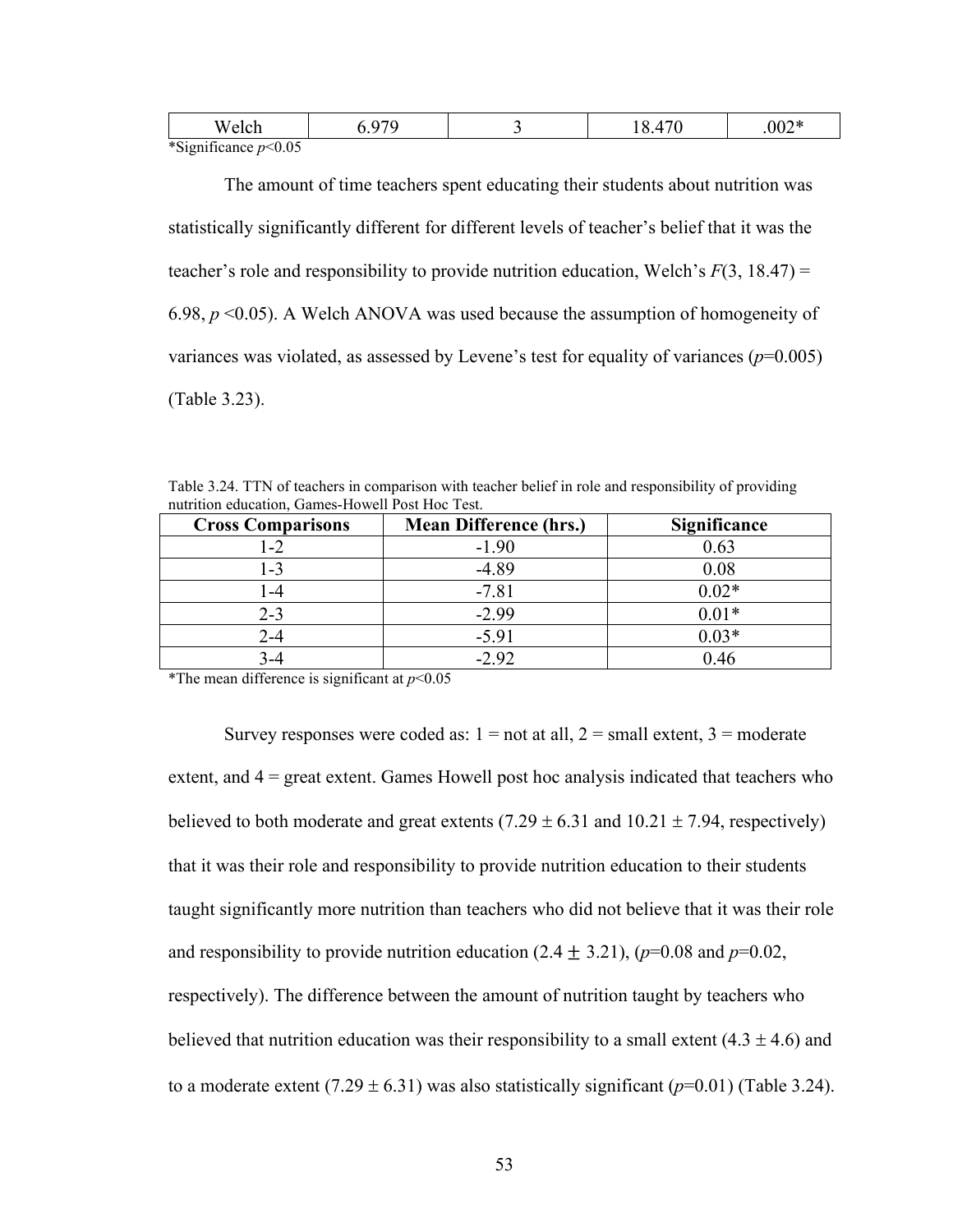Table 3.25. TTN in comparison with teacher belief that nutrition education should be a part of elementary school curriculum, descriptive statistics.

| Do you agree that nutrition<br>education should be a part<br>of elementary school<br>curriculum? | Frequency (n) | Mean (hrs.) | SD    |
|--------------------------------------------------------------------------------------------------|---------------|-------------|-------|
| Small extent                                                                                     | 24            | 3.92        | 4.36  |
| Moderate extent                                                                                  | 86            | 5.86        | 5.67  |
| Great extent                                                                                     | 64            | 7.67        | 6.92  |
| Total                                                                                            | 174           | 6 26        | 6 1 1 |

The amount of time teachers spent providing nutrition education increased steadily as their reported belief that nutrition education should be included in elementary school curriculum increased from a "small extent"  $(n=24, 3.92 \pm 4.36)$  to a "great extent"  $(n=64, 6.26 \pm 6.11)$  (Table 3.25).

| school curriculum, ANOVA. | Sum of<br><b>Squares</b> | df  | Mean<br><b>Square</b> | F    | Sig.   |
|---------------------------|--------------------------|-----|-----------------------|------|--------|
| Between<br>Groups         | 273.09                   | 2   | 136.55                | 3.77 | $.03*$ |
| Within<br>Groups          | 6188.27                  | 171 | 36.19                 |      |        |
| Total                     | 6461.36                  | 173 |                       |      |        |

Table 3.26. TTN in comparison with teacher belief that nutrition education should be a part of elementary school curriculum, ANOVA.

\*Significance *p*<0.05

The amount of time teachers spent providing nutrition education to their students was statistically significantly different for different levels of belief that nutrition education should be included in elementary school curriculum,  $F(2, 171) = 3.77$ ,  $p \le 0.05$ ) (Table 3.26).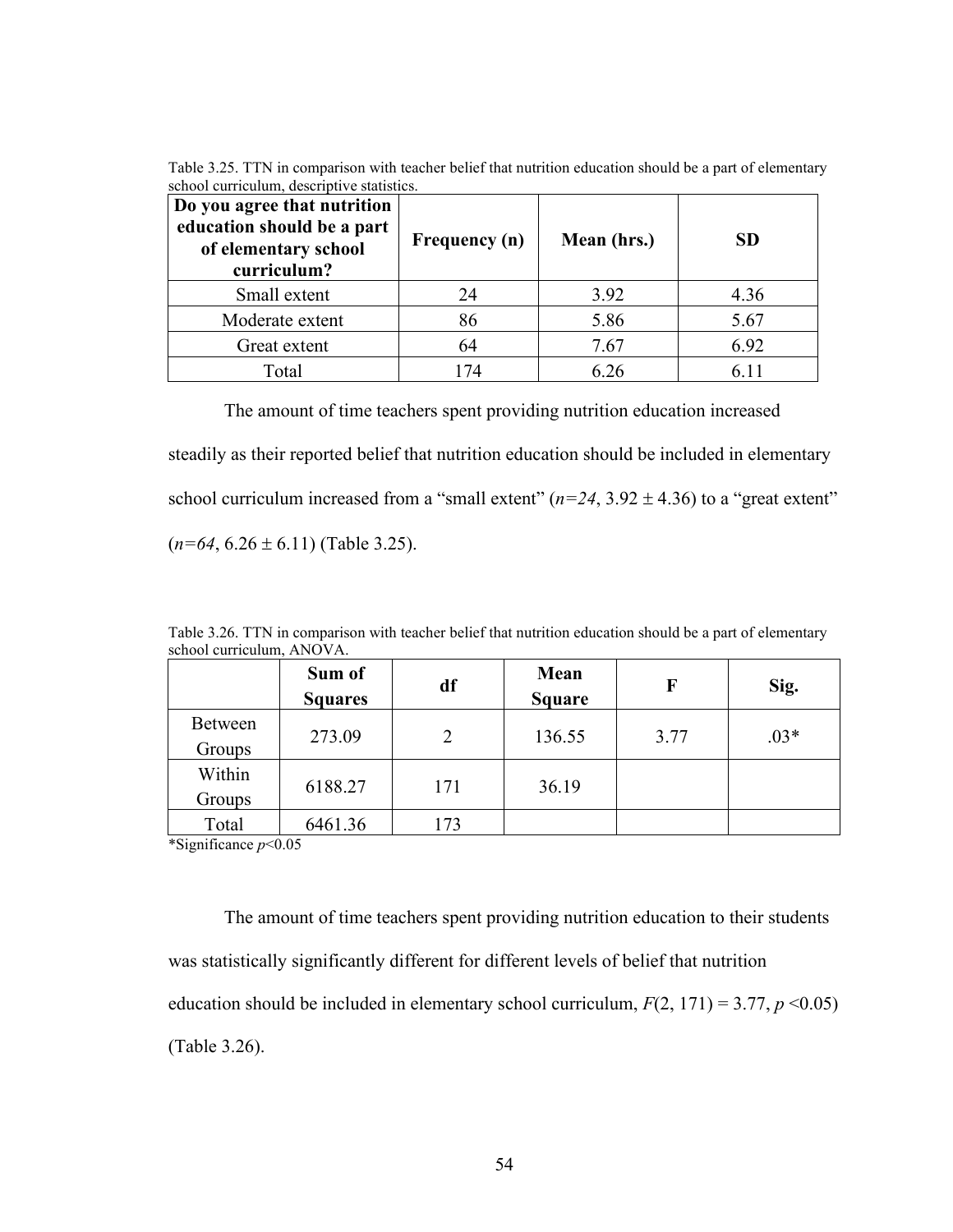| <b>Cross Comparisons</b> | <b>Mean Difference (hrs.)</b> | Significance |
|--------------------------|-------------------------------|--------------|
| $-2$                     | -194                          | 0 34         |
| $-3$                     | $-376$                        | በ በ3*        |
| $2 - 3$                  | $-181$                        |              |

Table 3.27. TTN in comparison with teacher belief that nutrition education should be a part of elementary school curriculum, Tukey Post Hoc Test.

\*Significance *p*<0.05

Survey responses were coded as:  $1 = \text{small extent}, 2 = \text{moderate extent}, \text{and } 3 = \text{mid}$ great extent. The response option "not at all" was excluded from this analysis because there were no respondents for this category who also taught nutrition education. Tukey post hoc analysis indicated that teachers who believed that nutrition education should be included in elementary school curriculum to a small extent  $(3.92 \pm 4.36)$  taught significantly less nutrition education than teachers who believed to a great extent (6.26  $\pm$ 6.11) that nutrition should be included in the elementary school curriculum  $(p=0.03)$ (Table 3.27).

| Do you feel that your school's<br>administration is encouraging<br>and supportive of nutrition<br>education in the classroom |                      |             |           |
|------------------------------------------------------------------------------------------------------------------------------|----------------------|-------------|-----------|
| setting?                                                                                                                     | <b>Frequency</b> (n) | Mean (hrs.) | <b>SD</b> |
| Not at all                                                                                                                   | 12                   | 3.50        | 3.06      |
| Small extent                                                                                                                 | 59                   | 4.34        | 4.72      |
| Moderate extent                                                                                                              | 72                   | 7.49        | 5.43      |
| Great extent                                                                                                                 | 29                   | 8.55        | 9.20      |
| Total                                                                                                                        | 172                  | 6.31        | 6 13      |

Table 3.28. TTN of teachers in comparison with perceived administrative support, descriptive statistics.

The amount of time that teachers spent providing nutrition education increased steadily as teachers felt more supported by their school's administration for providing nutrition education, from "not at all"  $(n=12, 3.50 \pm 3.06)$ , "small extent"  $(n=59, 4.34 \pm 1.06)$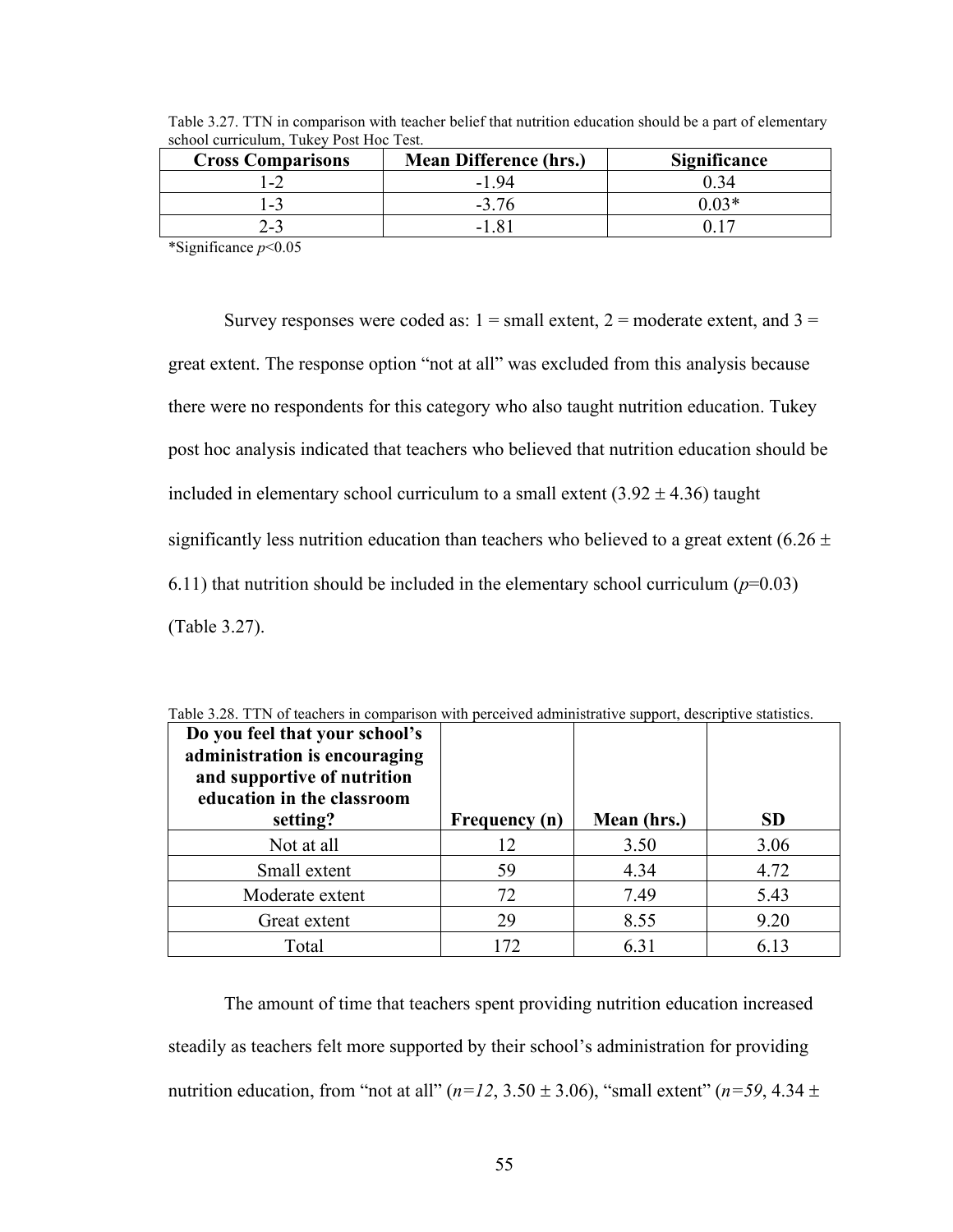4.72), "moderate extent" (*n=72*, 7.49 ± 5.43), to "great extent" (*n=29*, 8.55 ± 9.20) (Table 3.28).

Table 3.29. TTN of teachers in comparison with perceived administrative support, Welch ANOVA.

|                             | <b>Statistic</b> | 1 e4<br>ull | df2    | r.<br>S12     |
|-----------------------------|------------------|-------------|--------|---------------|
| Welch                       | 5.98             |             | T∪.∠ 1 | <u>ን በበ5*</u> |
| $\frac{\text{R}}{\text{S}}$ |                  |             |        |               |

\*Significance *p*<0.05

The amount of time teachers spent providing nutrition education was statistically significant for different levels of teacher's perception that their school's administration was supportive of nutrition education efforts, Welch's  $F(3, 48.21) = 6.98$ ,  $p \le 0.005$ ). A Welch ANOVA was used because the assumption of homogeneity of variances was violated, as assessed by Levene's test for equality of variances  $(p=0.005)$  (Table 3.29).

|       |  |  | Table 3.30. TTN of teachers in comparison with perceived administrative support, Games-Howell Post Hoc |  |
|-------|--|--|--------------------------------------------------------------------------------------------------------|--|
| Test. |  |  |                                                                                                        |  |

| <b>Cross Comparisons</b> | <b>Mean Difference (hrs.)</b> | <b>Significance</b> |
|--------------------------|-------------------------------|---------------------|
| 1-2                      | $-0.84$                       | 0.86                |
| 1-3                      | $-3.99$                       | $0.01*$             |
| -4                       | $-5.05$                       | 0.06                |
| $2 - 3$                  | $-3.15$                       | $0.00*$             |
| 2-4                      | $-4.21$                       |                     |
|                          | $-1.07$                       | ) 94                |

\* The mean difference is significant at  $p < 0.05$ 

Survey responses were coded as:  $1 = not$  at all,  $2 = small$  extent,  $3 = moderate$ extent, and 4 = great extent. Games-Howell post hoc analysis indicated that the difference in the amount of time spent providing nutrition education for teachers who believed that their school's administration was not supportive of nutrition education  $(3.50 \pm 3.06)$  in comparison with the time spent providing nutrition education for teachers who believed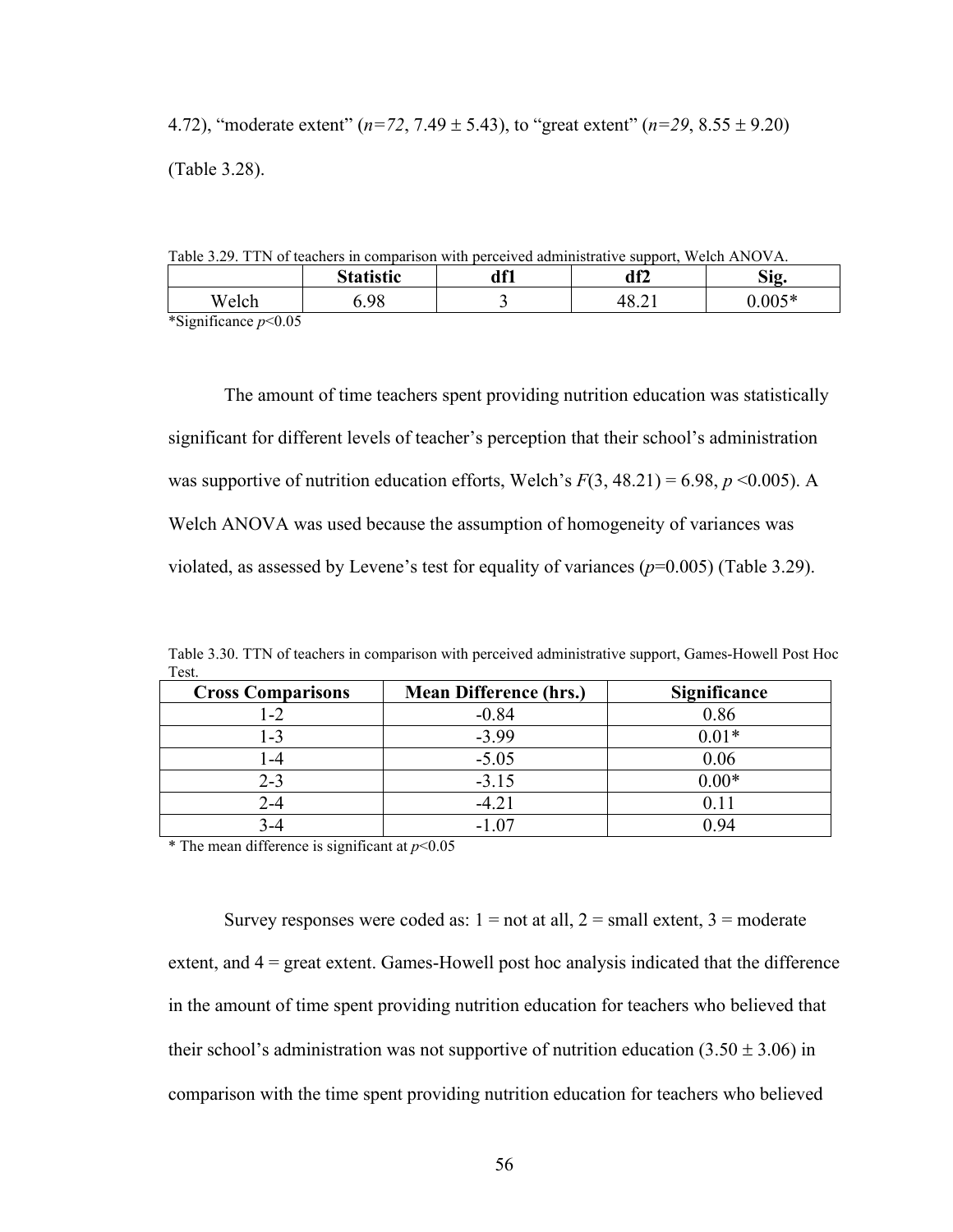their school's administration was moderately supportive  $(7.49 \pm 5.43)$  was statistically significant  $(p=0.01)$ . The amount of time spent providing nutrition education was also statistically significantly greater for teachers who believed their school's administration was supportive to a moderate extent  $(7.49 \pm 5.43)$  than for teachers who believed their school's administration was supportive to a small extent  $(4.34 \pm 4.72)$ ,  $(p=0.00)$  (Table 3.30).

| How confident are you in<br>your knowledge of<br>nutrition? | Frequency (n) | Mean (hrs.) | <b>SD</b> |
|-------------------------------------------------------------|---------------|-------------|-----------|
| Very confident                                              |               | 6.51        | 6.13      |
| Somewhat confident                                          | 87            | 6.99        | 6.48      |
| Neutral                                                     | 32            | 4.22        | 4.71      |
| Somewhat not confident                                      |               | 5.00        | 5.86      |
| Total                                                       | 174           | 6.26        |           |

Table 3.31. TTN of teachers in comparison with level of confidence in nutrition knowledge, descriptive statistics.

The amount of time teachers spend providing nutrition education did not steadily increase or decrease depending on teacher's confidence in their knowledge of nutrition, from "very confident" ( $n=47, 6.51 \pm 6.13$ ), "somewhat confident" ( $n=87, 6.99 \pm 6.48$ ), "neutral" ( $n=32, 4.22 \pm 4.71$ ), to "somewhat not confident" ( $n=8, 5.00 \pm 5.86$ ) (Table 3.31).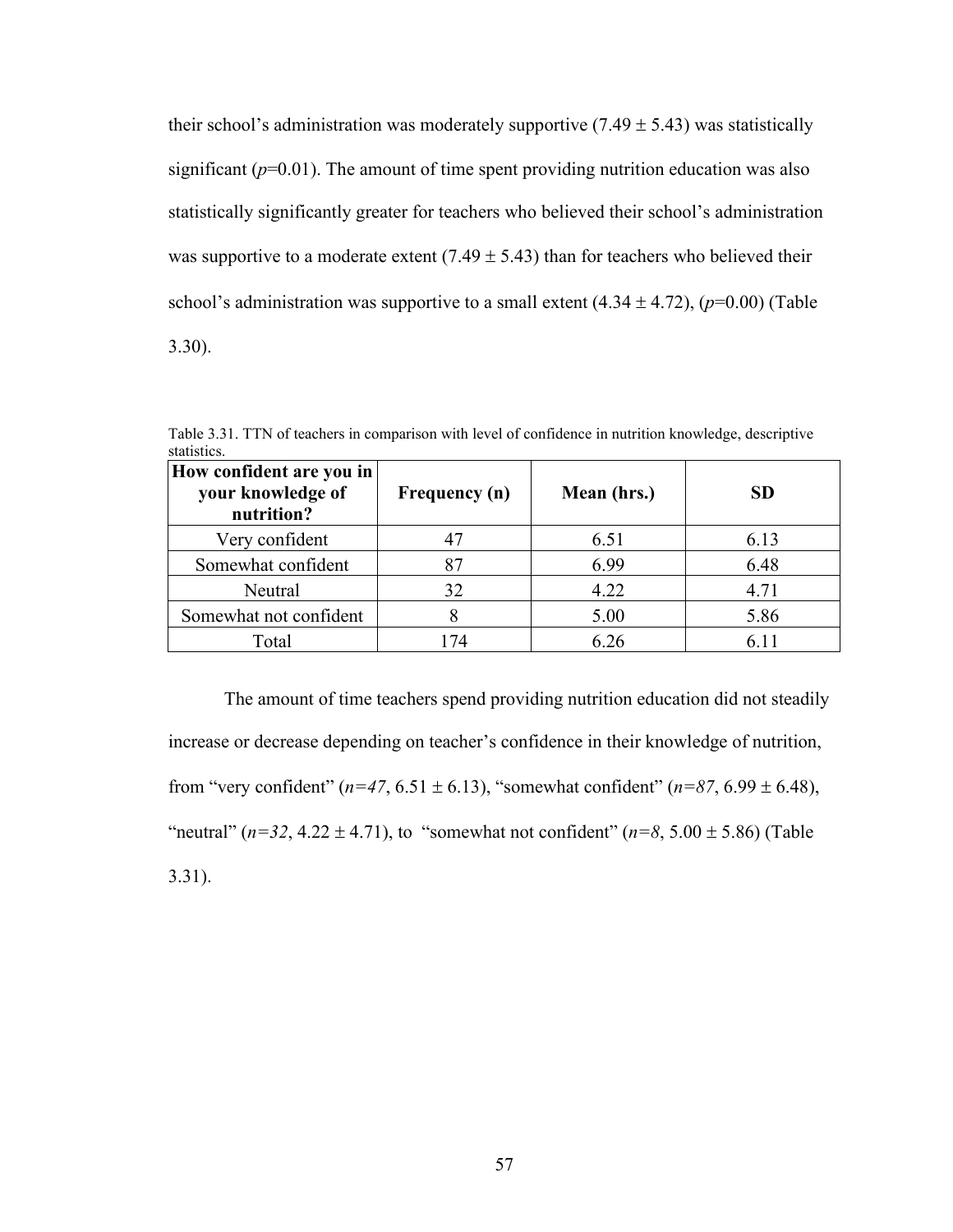|                          | Sum of<br><b>Squares</b> | df  | Mean<br><b>Square</b> | F    | $\sim$<br>Sig. |
|--------------------------|--------------------------|-----|-----------------------|------|----------------|
| <b>Between</b><br>Groups | 195.16                   |     | 65.05                 | 1.77 | .16            |
| Within<br>Groups         | 6266.20                  | 170 | 36.86                 |      |                |
| Total                    | 6461.36                  | 173 |                       |      |                |

Table 3.32. TTN of teachers in comparison with level of confidence in nutrition knowledge, ANOVA.

The amount of time teachers spent providing nutrition education was not

statistically significantly different for different levels of confidence in nutrition

knowledge *F*(3, 170) = 1.77, *p* >0.05) (Table 3.32).

Table 3.33. TTN of teachers in comparison with level of confidence in nutrition knowledge, Tukey Post Hoc Test.

| <b>Cross Comparisons</b> | <b>Mean Difference (hrs.)</b> | Significance |
|--------------------------|-------------------------------|--------------|
| $-2$                     | $-0.48$                       | ) 91         |
| -3                       | 2.29                          | 0.36         |
| -4                       |                               | 0.92         |
| $2 - 3$                  | 2.77                          | 0.13         |
| 2-4                      | 1.99                          | 0.81         |
|                          |                               | n aa         |

Survey responses were coded as:  $1 = \text{very confident}, 2 = \text{somewhat confident}, 3 = \text{?}$ neutral, and 4 = somewhat not confident. Tukey post hoc analysis indicated that there was no statistically significant difference in the amount of time teachers spent providing nutrition education between different confidence levels in nutritional knowledge, (*p*>0.05) (Table 3.33).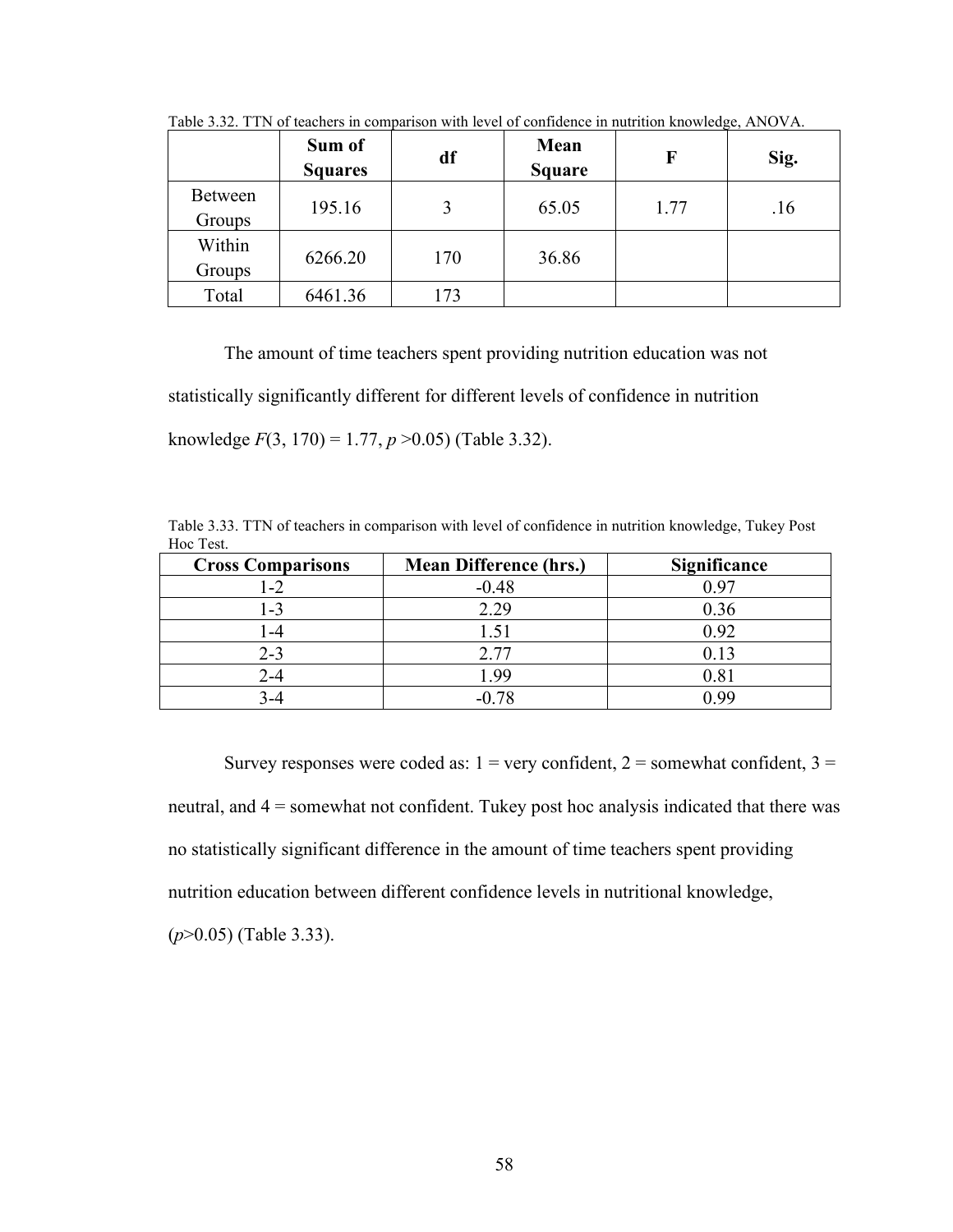| descriptive statistics.<br><b>School student body</b><br>eligibility for free and<br>reduced priced meals | Frequency (n) | Mean (hrs.) | <b>SD</b> |
|-----------------------------------------------------------------------------------------------------------|---------------|-------------|-----------|
| $> 50\%$ Eligible                                                                                         | 130           | 10.01       | 9.82      |
| $\leq 50\%$ Eligible                                                                                      | 89            | 5.43        | 6.22      |
| Total                                                                                                     | 219           | 815         | 8.82      |

Table 3.34. TTN of teachers in comparison with school free and reduced priced meals eligibility, descriptive statistics.

The mean number of hours that teachers spent providing nutrition education in schools where 50% or more students were eligible for free or reduced priced meals  $(n=130, 10.01 \pm 9.82)$  was greater than that for schools were fewer than 50% of students were eligible for free or reduced priced meals  $(n=89, 5.43 \pm 6.22)$  (Table 3.34).

Table 3.35. TTN of teachers in comparison with school free and reduced priced meals eligibility, Welch ANOVA.

|                                                                | <b>Statistic</b> | df1 | df2    | Sig.   |
|----------------------------------------------------------------|------------------|-----|--------|--------|
| Welch                                                          | $\circ$<br>ر ن.  |     | 215.84 | .0005* |
| $\sim$ $\sim$ $\sim$<br>$\cdot$ $\sim$<br>$\sim$ $\sim$ $\sim$ |                  |     |        |        |

\*Significance *p*<0.05

The amount of time teachers spent providing nutrition education was significantly greater in schools where 50% or more students were eligible for free or reduced priced meals  $(10.01 \pm 9.82)$  in comparison with schools where fewer than 50% of students were eligible for free or reduced priced meals  $(5.43 \pm 6.22)$ , Welch's  $F(1, 215.84) = 17.83$ , *p* <0.005). A Welch ANOVA was used because the assumption of homogeneity of variances was violated, as assessed by Levene's test for equality of variances  $(p=0.0005)$ (Table 3.35).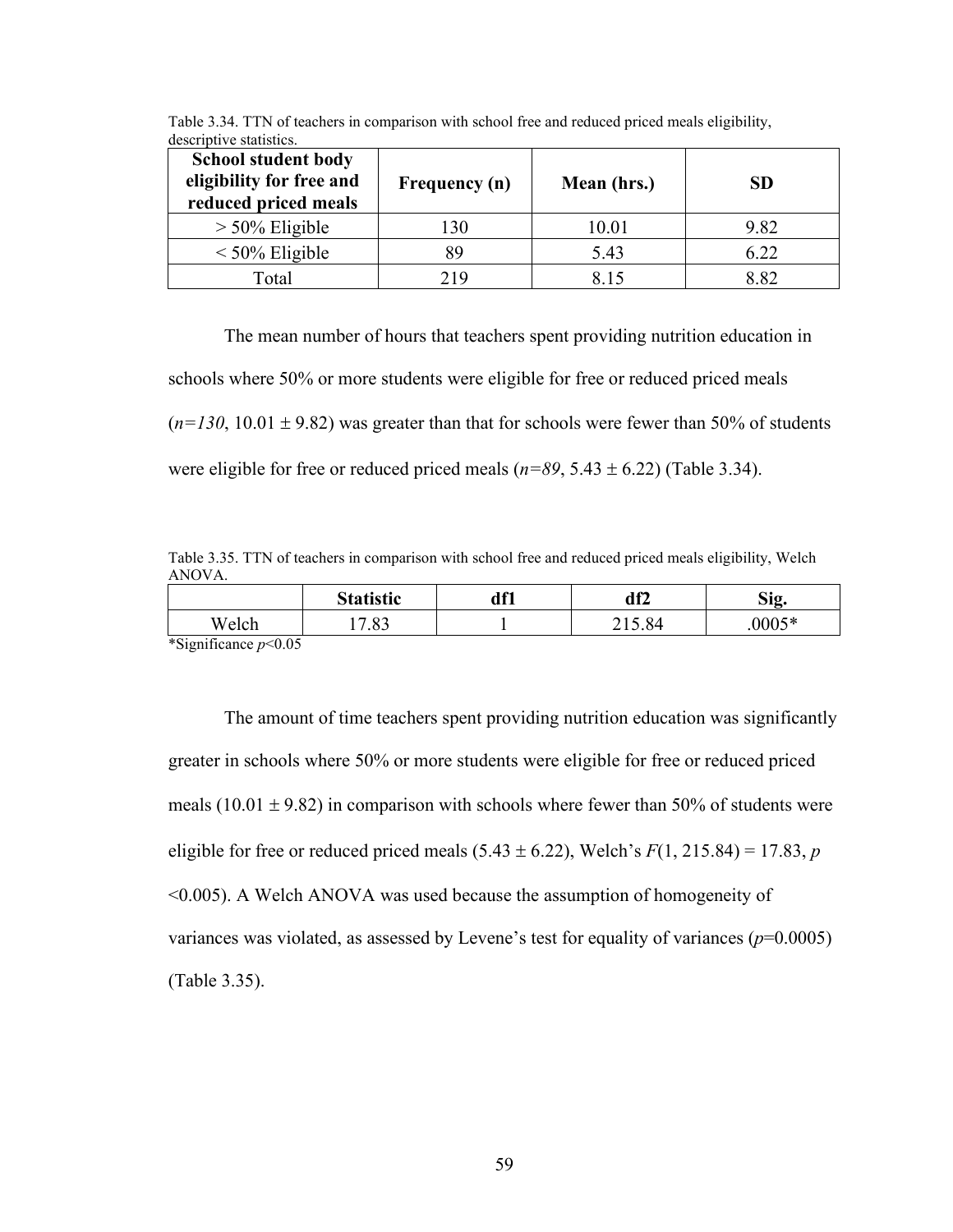|                            |                        | $1 =$ Eligible, | <b>Total Time Teaching</b> |
|----------------------------|------------------------|-----------------|----------------------------|
|                            |                        | $2 = Not$       | Nutrition                  |
|                            | Pearson<br>Correlation |                 | $-.256$                    |
| $1 =$ Eligible, $2 =$ Not  | Sig. (2-tailed)        |                 | $.000*$                    |
|                            | N                      | 219             | 219                        |
| <b>Total Time Teaching</b> | Pearson<br>Correlation | $-.26$          |                            |
| Nutrition                  | Sig. (2-tailed)        | $.000*$         |                            |
|                            |                        | 219             | 227                        |

Table 3.36. TTN of teachers in comparison with school free and reduced priced meals eligibility, Pearson Correlation.

\*Correlation is significant at *p<*0.01

A Pearson's product-moment correlation was run to assess the relationship between time teachers spent providing nutrition education and their school's student body eligibility for free and reduced priced meals. Preliminary analysis showed the relationship to be slightly linear. There was a statistically significant, small, negative correlation between time teaching nutrition and school income level,  $r(219) = -0.26$ ,  $p<0.0005$ (Table 3.36).

|                                                                            |                  | engrouply levels for free and request price funch, Unpaired 1-test.            |           |         |
|----------------------------------------------------------------------------|------------------|--------------------------------------------------------------------------------|-----------|---------|
| School student<br>body eligibility for<br>free and reduced<br>priced meals | Frequency<br>(n) | <b>Average Time Teaching</b><br>by Community Nutrition<br>Educators (hrs./yr.) | <b>SD</b> | P Value |
| $> 50\%$ Eligible                                                          | 130              | 4.40                                                                           | 5.85      | $0.00*$ |
| $\leq 50\%$ Eligible                                                       | 89               | 1.52                                                                           | 3.00      |         |
| Total                                                                      | 219              |                                                                                |           |         |

Table 3.37. Amount of time community educators provide nutrition education in comparison to school eligibility levels for free and reduced price lunch, Unpaired T-test.

\*Significance *p*<0.05

The difference between the amount of nutrition education that community nutrition educators provided in schools where 50% of students were eligible for free and reduced price meals compared to schools with less than 50% of students who qualified for free or reduced price meals was statistically significant (Table 3.37).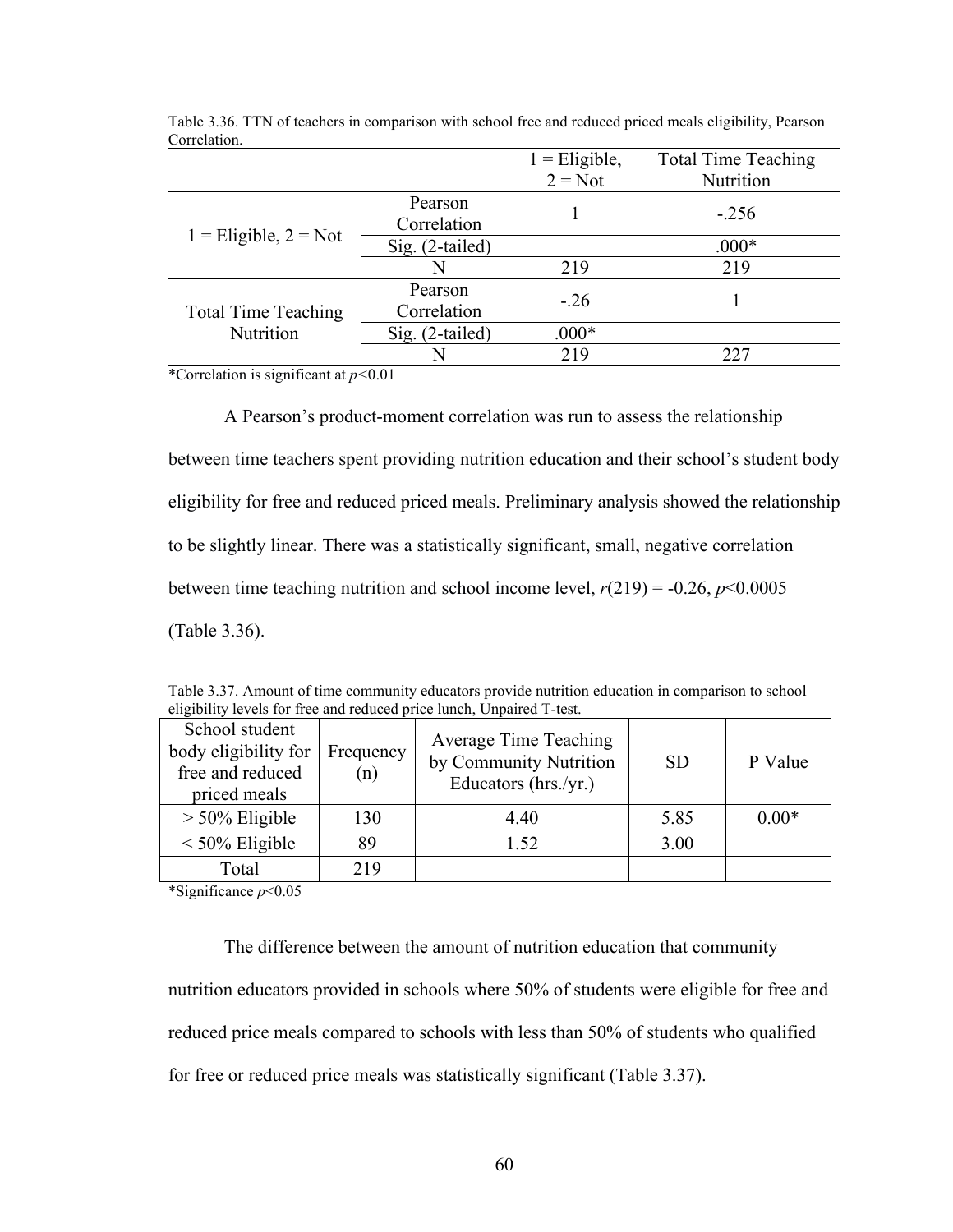| <b>Training</b><br><b>Received</b> | <b>Frequency</b> (n) | Mean (hrs.) | <b>SD</b> | <b>P</b> Value |
|------------------------------------|----------------------|-------------|-----------|----------------|
| Yes                                | 29                   | 8.52        | 7 7 1     | $0.008*$       |
| No                                 | 194                  | 4.34        | 5.51      |                |
| Total                              | າາາ                  |             |           |                |
| .                                  |                      |             |           |                |

Table 3.38. Amount of time classroom teachers provide nutrition education in comparison to the amount of professional training received through their school in regards to nutrition. Unpaired T-test.

\*Significance *p*<0.05

Teachers who had received some form of training in nutrition education from their school ( $n=29$ ) provided an average of  $8.52 \pm 7.71$  hours of nutrition education each year. The average amount of time spent teaching nutrition for teachers who had received no training in nutrition education ( $n=194$ ) was  $4.34 \pm 5.51$ . This difference was statistically significant  $(p=0.008)$ , therefore teachers who had received some form of training in nutrition education from their school provided significantly more nutrition education than teachers with no training in nutrition education (Table 3.38).

Table 3.39. Amount of time classroom teachers provided nutrition education in comparison with the amount of professional training received through an external nutrition education program in regards to nutrition education, Unpaired T-test.

| <b>Training</b><br>Received | Frequency (n) | Mean (hrs.) | <b>SD</b> | P Value |
|-----------------------------|---------------|-------------|-----------|---------|
| Yes                         | 24            | 8.30        | 6.67      | 0.12    |
| No                          | .51           | 5.95        | 5.99      |         |
| Total                       |               |             |           |         |

Teachers who had received training in nutrition education from an external nutrition education program provided more nutrition education on average ( $n=24$ , 8.3  $\pm$ 6.67) than teachers who had received no training from an external nutrition education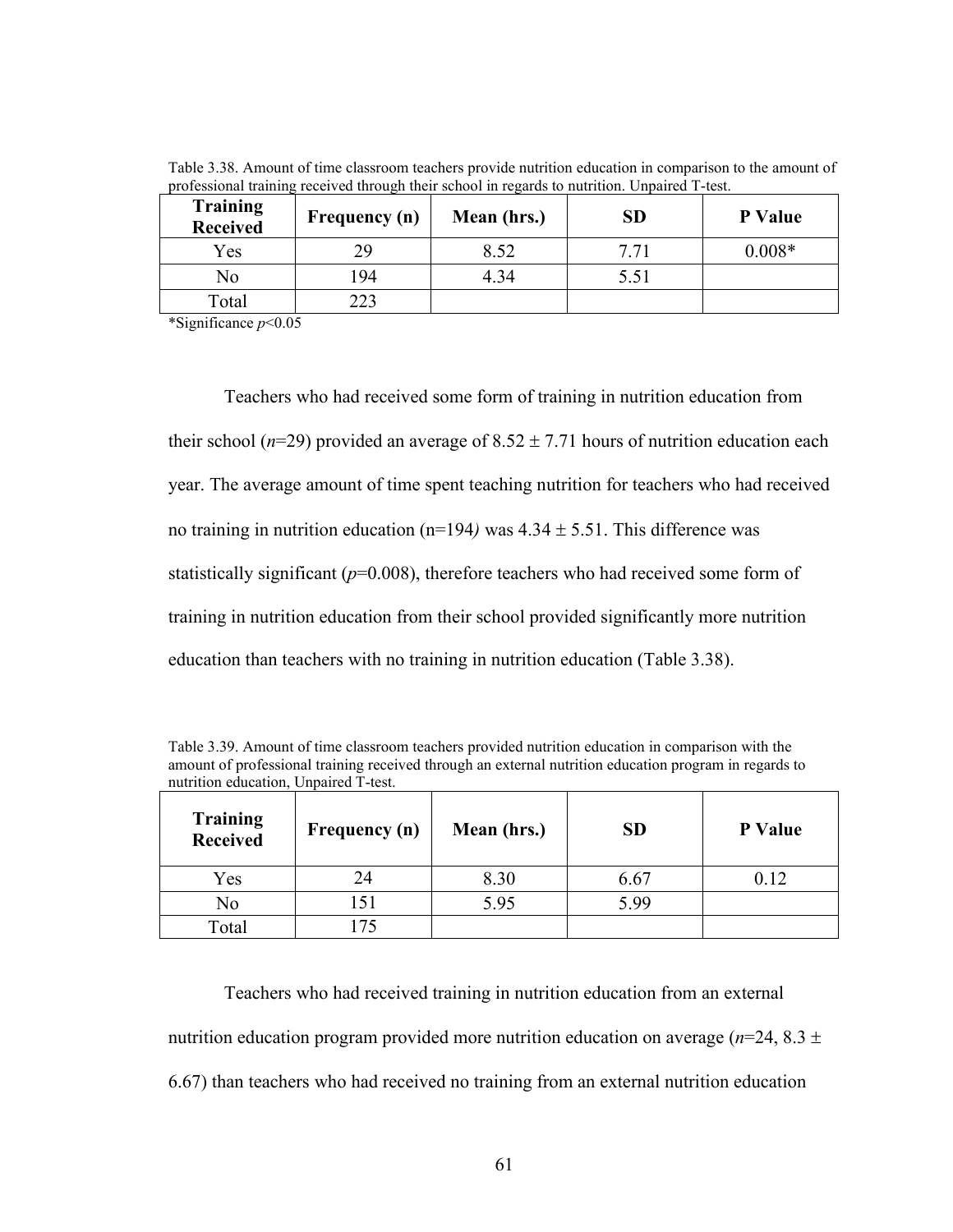program  $(n=151, 5.95 \pm 5.99)$ , however, this difference was not statistically significant, (*p*>0.05) (Table 3.39).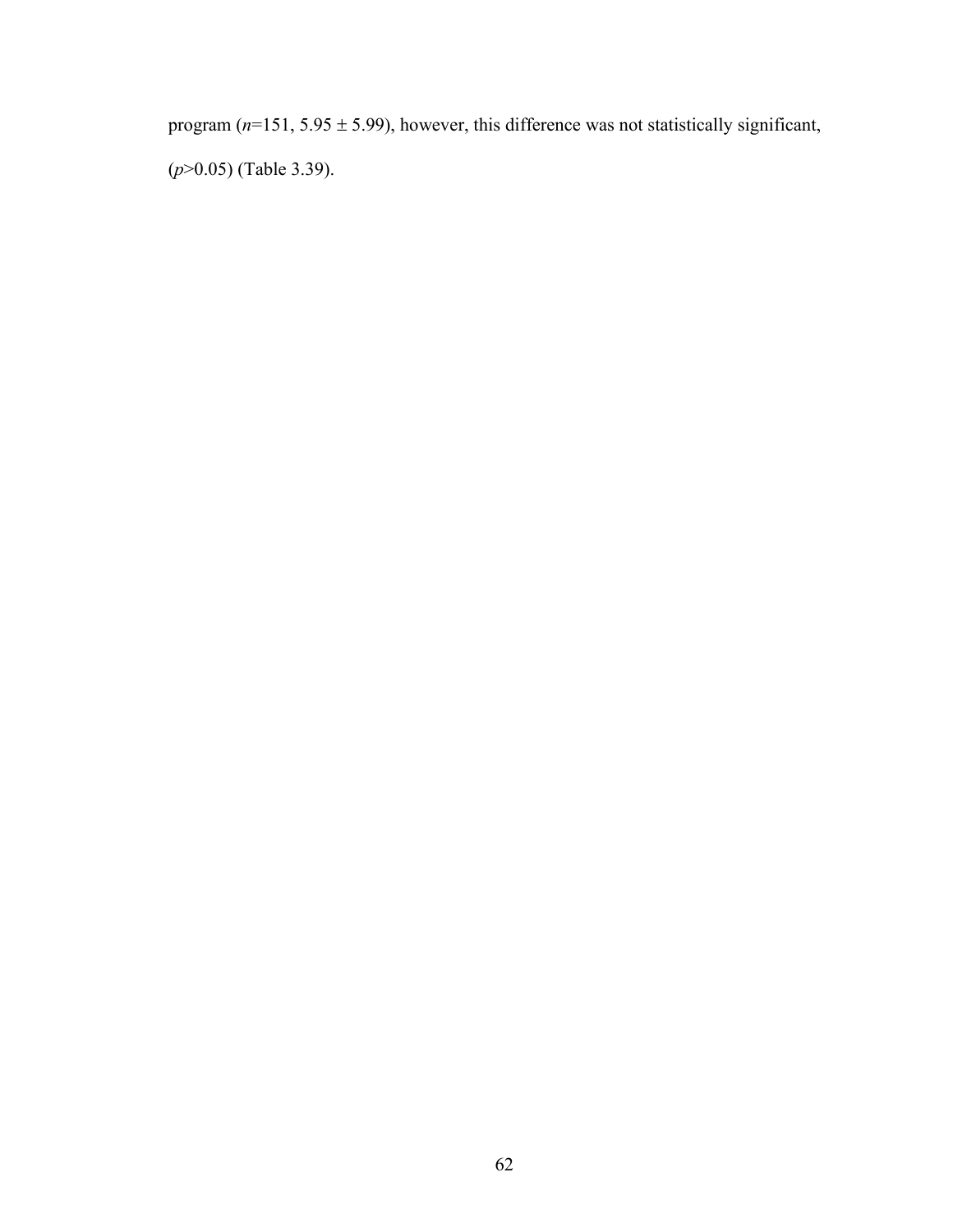## **CHAPTER 4**

## **DISCUSSION OF RESULTS**

#### **4.1 Demographics**

Data collected indicated that there was an equal distribution of teachers from each grade level K-5 who participated in the survey. This research was comparable to past studies which have also focused solely on elementary school educators.<sup>8,10,11,13,16,19</sup>

The distribution of the number of years that participants had been teaching was evenly distributed from 0-20 years, however, approximately one-third of participants (31.84%) had been teaching for more than 20 years. In comparison with similar studies, where number of years teaching was assessed on a scale from 0 to greater-than-20, this study's results indicated a similar distribution of years teaching as teachers in other states. 12,16,20

The distribution of participant schools where 50% or more of the students were eligible for free or reduced price meals mirrored state data. Survey data indicated that 59% of respondents taught at schools where 50% or more students were eligible for free or reduced priced meals. Statewide, 54.4% of Maine elementary schools have 50% or more students who qualify for free or reduced priced meals. This data is important to collect when researching nutrition education practices because schools where 50% of students are eligible for free or reduced priced meals qualify for federal nutrition education programs such as SNAP-Ed or EFNEP,<sup>33,36</sup> which could potentially increase the amount of nutrition education provided by those schools.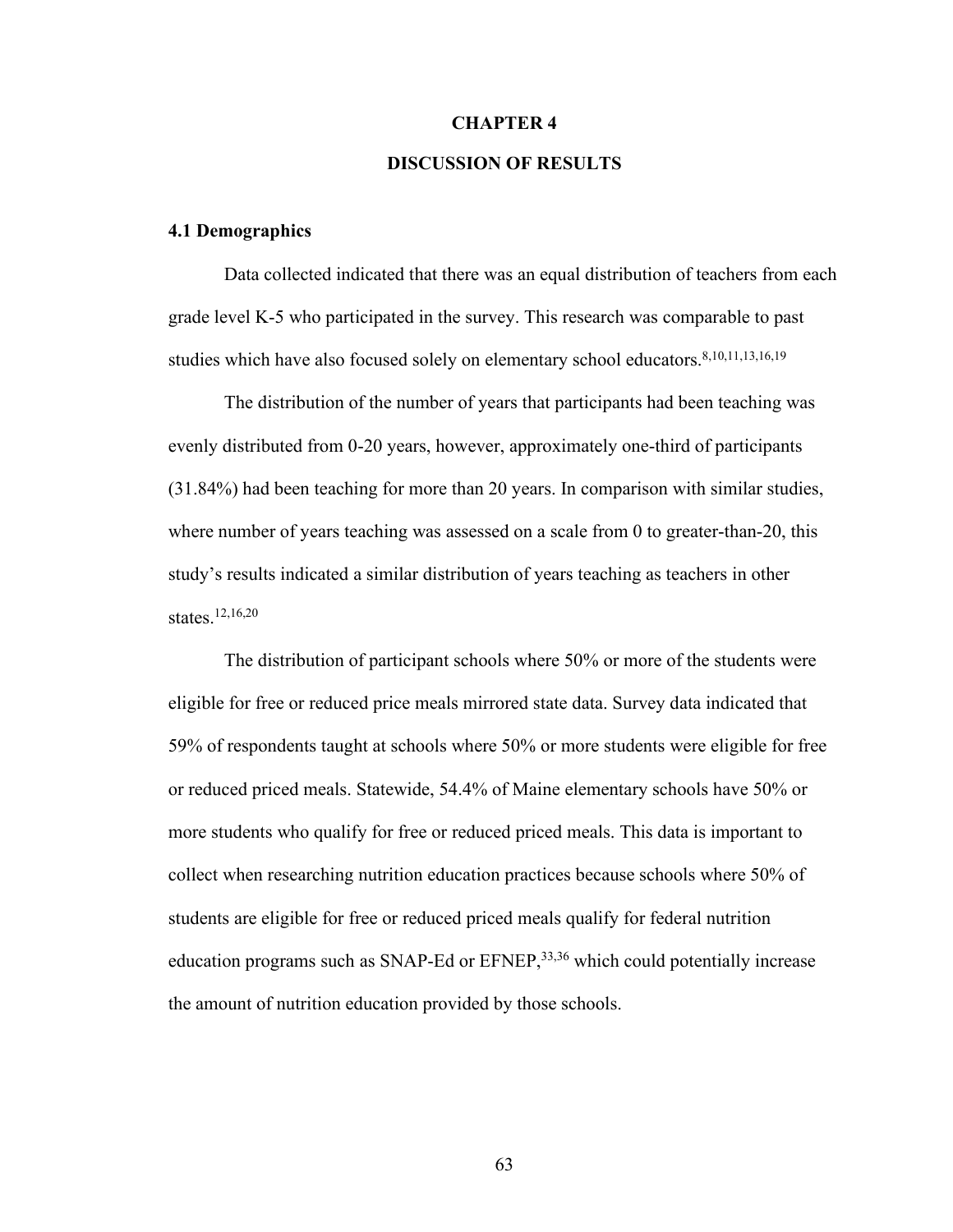#### **4.2 External Program Collaboration**

According to survey data, the most commonly used external nutrition education program used by Maine elementary schools was Let's Go 5-2-1-0! with 46.64% (n=104) of respondents answering that the program was used at their school. Another 39.01% (n=87) of respondents were unsure which programs were used at their school or were unsure if there was collaboration with external nutrition education programs at all. Interestingly, although fewer Maine schools use Let's Go 5-2-1-0! nutrition programming  $(n=214)$  than Alliance For a Healthier Generation  $(n=300)^{36}$  or Fuel Up To Play 60 (n=530), Let's Go 5-2-1-0! had a higher reported use from survey participants than the other two programs.

This data cannot be compared to external nutrition education program use in other states because available programs vary by region, just as F.A.R.M.S is only available to schools in Lincoln County, Maine, and Let's Go 5-2-1-0! is only currently available in Maine, Massachusetts, and New Hampshire.<sup>40,46</sup> Additionally, the distribution of state use of external nutrition education programs has not yet been discussed in the literature, so there is no substantial data on this topic at the time.

As most survey respondents were unsure which programs their school utilized, 43.05% (n=96) of survey respondents were also unsure of the form of collaboration between their school and any external nutrition education programs. The distribution of the form of collaboration, however, was evenly distributed, with near equal amounts of survey respondents reporting that their schools had nutrition educators teach in classroom settings (18.39%, n=41), external programs provided teachers with resources or teaching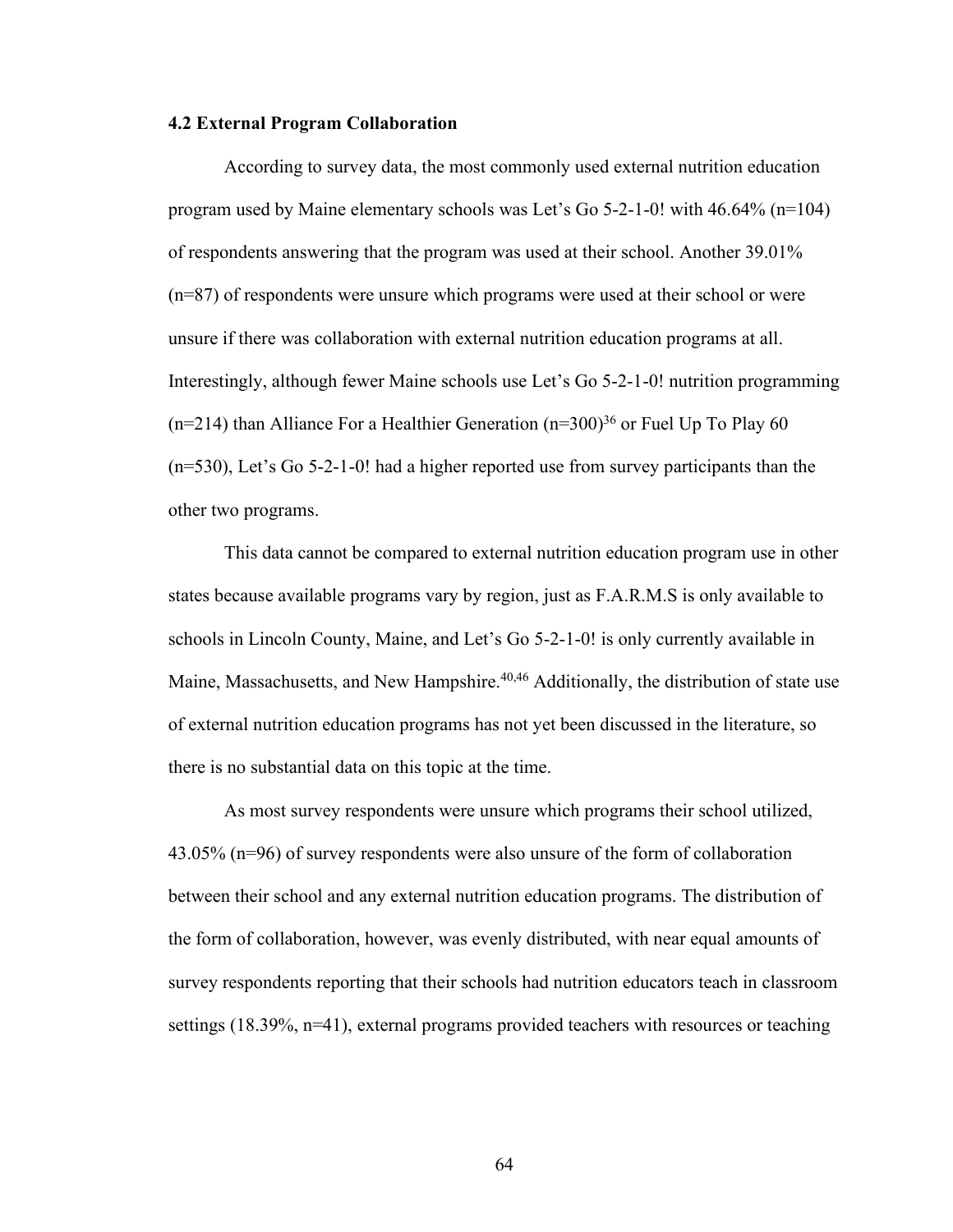materials  $(16.14\%, n=36)$ , or a combination of the two separate approaches  $(17.94\%$ ,  $n=40$ ).

According to survey data, the most frequent form of support that classroom teachers reported receiving from external nutrition education programs included worksheets, handouts, and activities (39.46%, n=88), and online resources (28.7%, n=64). Although there was no pre-existing data on what support materials teachers received most frequently from external nutrition education programs, research shows that teachers most commonly use supplementary materials to plan for and teach nutrition lessons, including information sheets, magazines, and videotapes, which come from either the school or an external nutrition program.<sup>8-10</sup>

## **4.3 Resources and Methods**

There was no conclusive data as to which resources teachers used the most when developing and teaching nutrition education lessons. The resources survey participants reported using "not at all" or to a "small extent" were also categorized as most used to a "moderate" and "great extent" by other survey participants. This occurred most distinctly for resources such as worksheets and handouts. This indicated that there was no singular resource or set of resources that was most commonly used in nutrition education, and that resource utilization varied among classroom teachers. As discussed in relation to resources provided by external nutrition education programs, the literature indicates that teachers most commonly use supplementary materials, curriculum guides, information sheets, video tapes, and magazines when preparing for and teaching nutrition lessons.<sup>8,9,13</sup> However, when learning more about nutrition, Maine teachers most frequently use online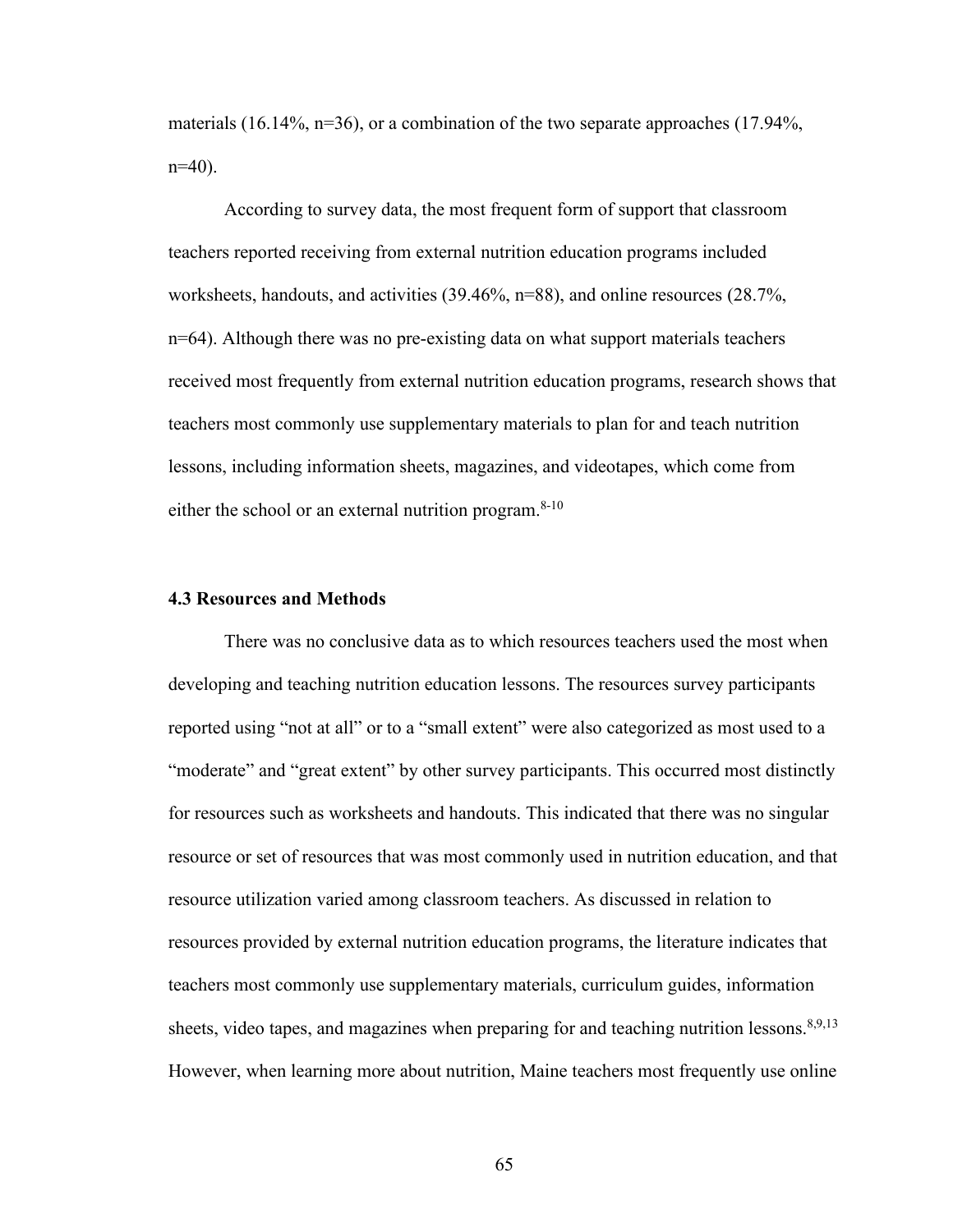resources such as MyPlate or Nutrition.gov, or learning materials provided by a nutrition education program. In the current study, although teachers used supplementary materials, curriculum guides or information sheets to prepare nutrition lessons, they did not frequently use these resources to self-educate.

The most common teaching strategies used by survey participants included active discussion, hands-on learning, and collaborative work, which falls in line with findings from studies that also analyzed teaching strategies for nutrition,<sup>8,11</sup> with hands-on learning as the most frequently discussed method for educating students about nutrition. Interactive teaching practices, such as hands-on learning, are important in facilitating the development of not only increased knowledge in nutrition, but increased healthy behavioral practices surrounding nutrition and increased analytical knowledge to carry out those behavioral practices.27

A common strategy for incorporating nutrition education into the curriculum is to combine nutrition education with other subject areas.<sup>8,11,12</sup> While Stang and colleagues found that over half of teachers they surveyed used a combination a integrating nutrition into other subjects and teaching it alone, Watts and colleagues found that the majority of teachers surveyed combined nutrition education with health, physical education, or science to a great or moderate extent.<sup>8,12</sup> Maine results mirror findings from Stang and Watts in that survey participants reported combining nutrition education with health, physical education, and science when integrated. Nutrition education was also least integrated into subjects such as math or social studies, which is also in line with past research. 12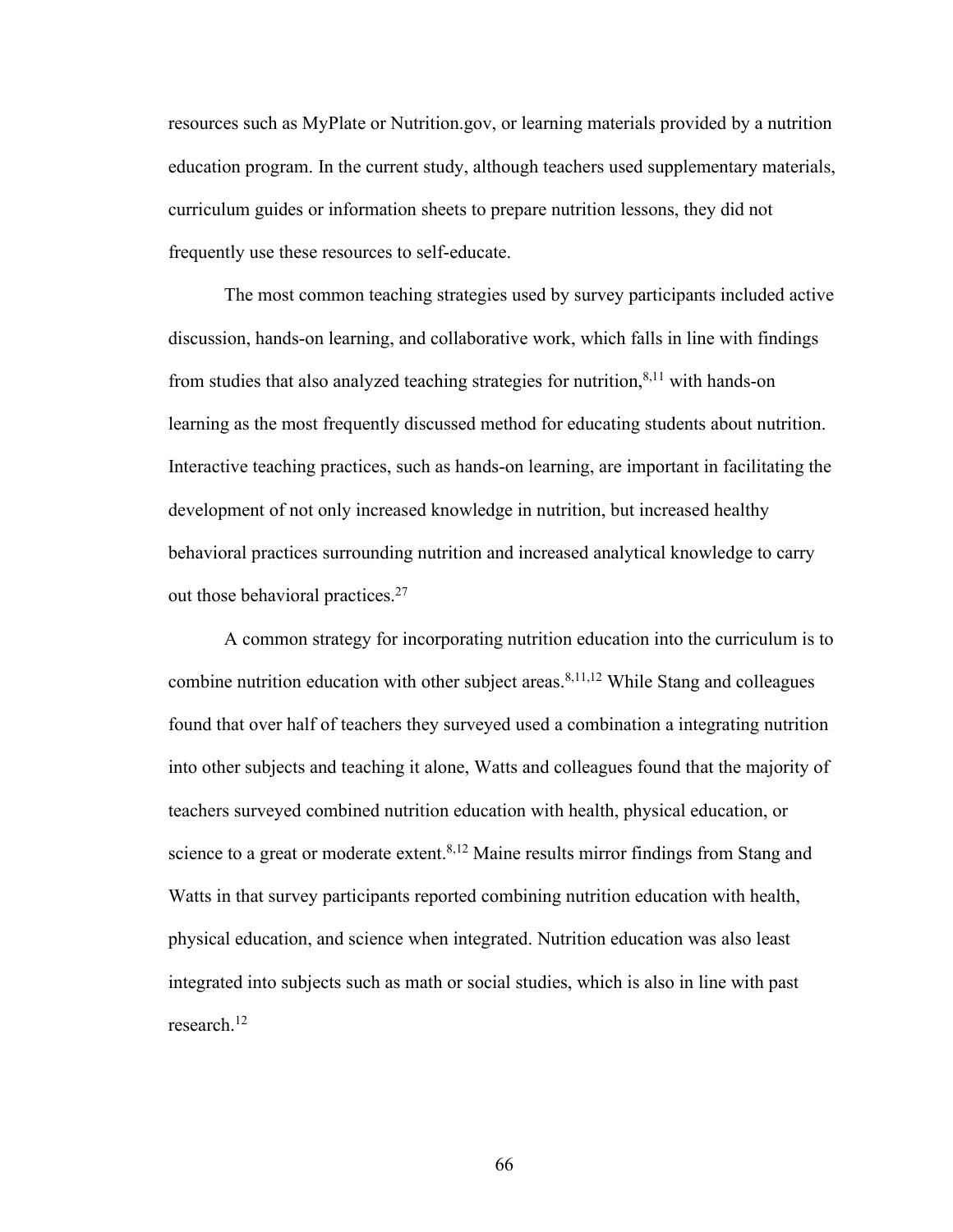Survey results indicated that the majority of Maine teachers (88.34%, n=197) did not often make attempts to involve parents in nutrition education, which was unique from past research. For example, Stang and colleagues' evaluation on teacher perceptions and practices surrounding nutrition education indicates that 45% of teachers tried to involve parent in the nutrition education process, even though only 3% of teachers reported that parents actually participated.<sup>12</sup> Research by Levine and colleagues had similar results, finding that all Team Nutrition schools made efforts to include parents in nutrition education. <sup>9</sup> Low levels of parental involvement in nutrition education in Maine could be due to minimal reported hours of provided nutrition education, or to a lack of program support, which was present in Levine and colleague's assessment of Team Nutrition programing. 9

The majority of Maine survey respondents (73.1%, n=163) reported feeling that their schools provided the resources needed for educating their students about nutrition. This result fell in line with an assessment of Mississippi elementary teachers' practices and perspectives on nutrition education by Lambert and colleagues, who found that 63% of teachers agreed that their school administrations provided the necessary resources for educating students about nutrition. 16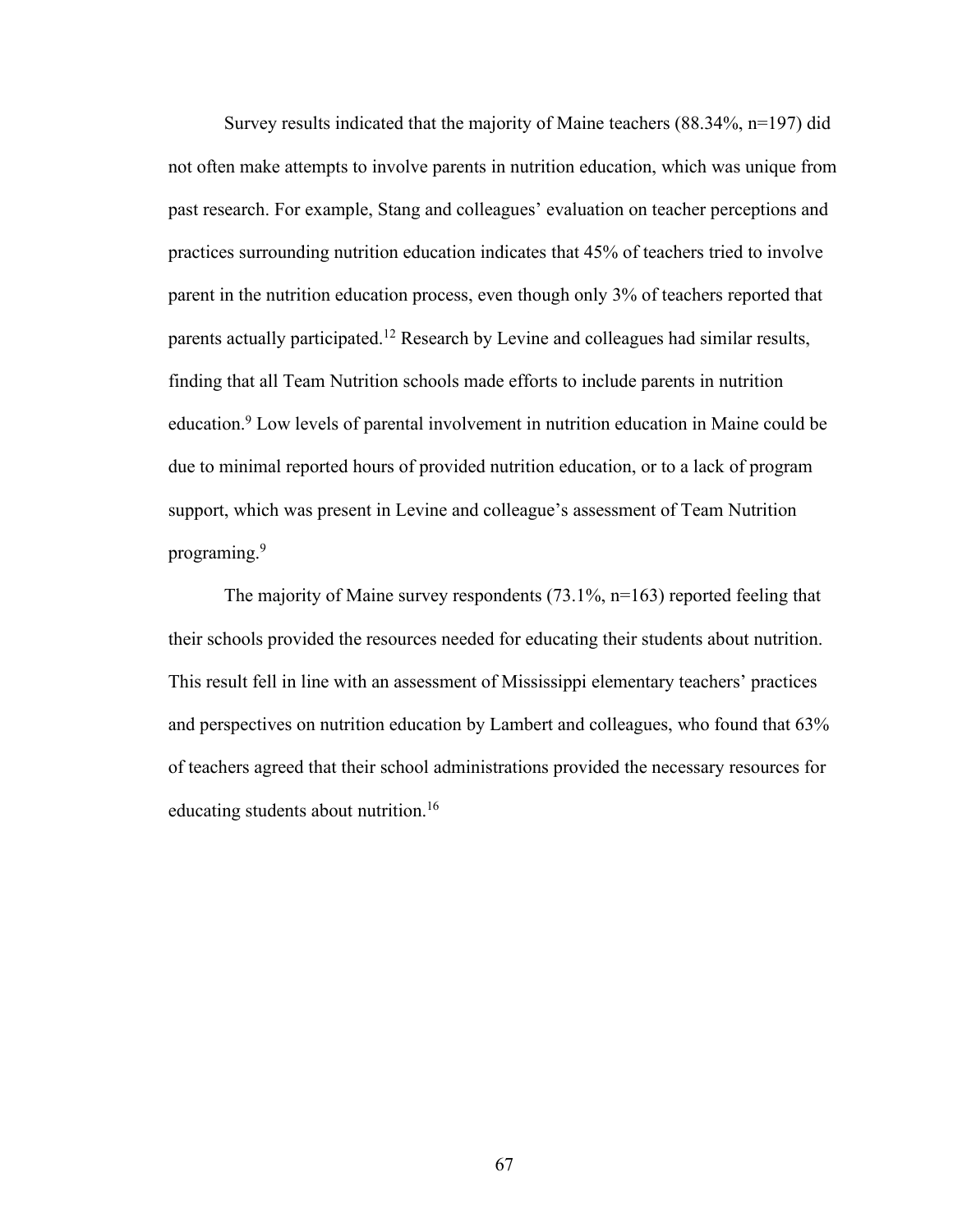#### **4.4 Teacher Perspectives On Nutrition Education**

Survey results indicated that the majority of Maine teachers surveyed (85.65%, n=191) believed that nutrition education should be a part of elementary school curriculum, reflecting the results of a phenomenological survey of teacher practices and perspective on nutrition by Hall and colleagues, in which many teachers expressed that nutrition education was essential for young students because of its effect on children's lifestyle habits and choices later in life.<sup>14</sup> This is a general agreement among elementary school teachers that has been documented extensively in the literature.<sup>10,12,14-16</sup> Likewise, in the current research, 85.2% (n=190) of survey respondents agreed to either a small or moderate extent that it was the teacher's role and responsibility to provide nutrition education. This result was also concluded in several studies. 10,14,16

The majority of Maine teachers surveyed (72.65%, n=162) also indicated that they thought their school's administration was supportive of nutrition education in the classroom setting. In an assessment on the perceptions of elementary school principals, teachers, and food service worker on nutrition education, Lambert and Carr found that the vast majority of school principals were supportive of nutrition education at their schools, but that as far as resource provision went, only 53% of school principals reported that adequate funds were allocated to support nutrition education efforts. <sup>16</sup> Additionally, lack of administrative support was indicated as not being a barrier to providing nutrition education in past research. 12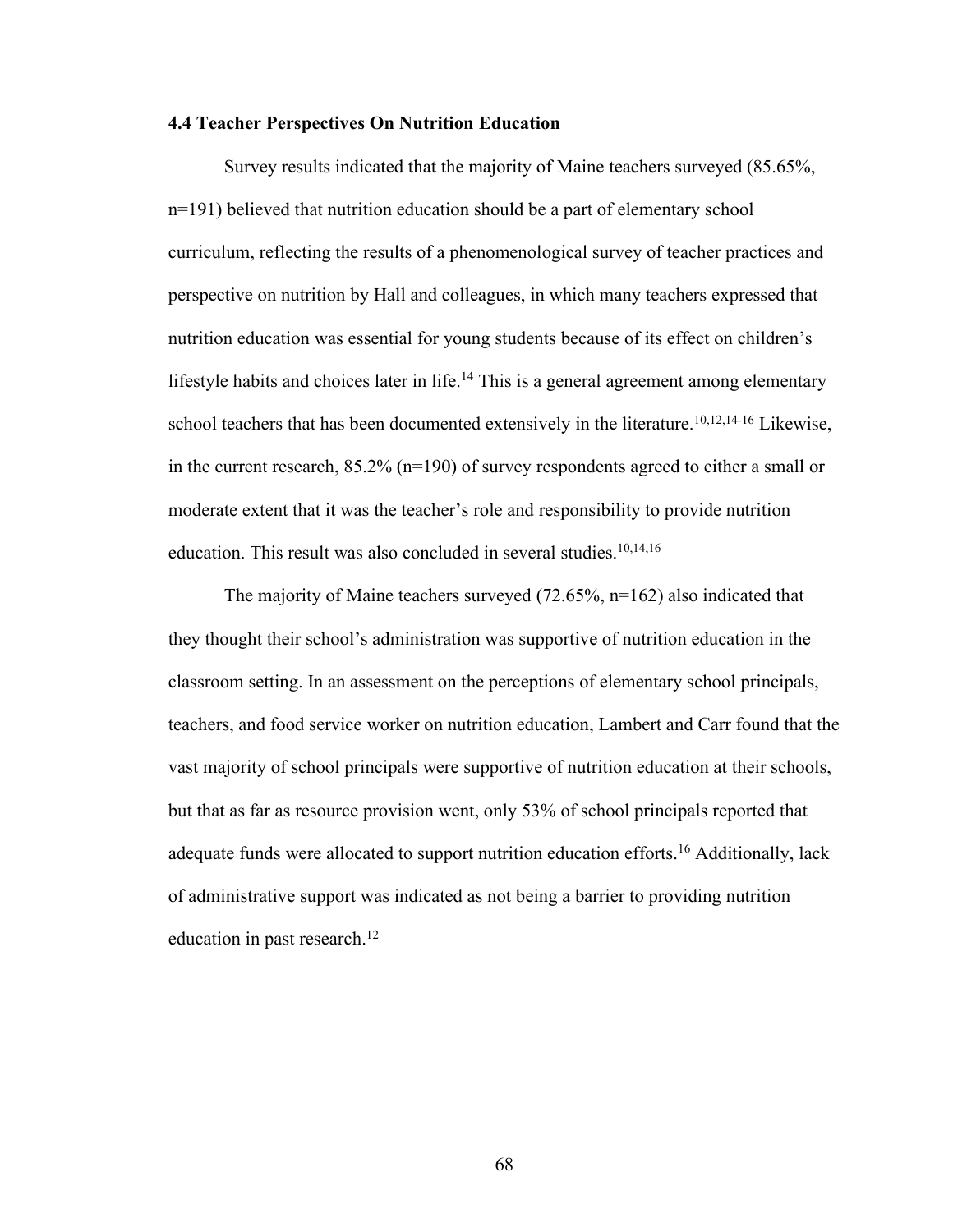#### **4.5 Self Efficacy and Training**

The majority of Maine teachers surveyed (77.58%, n=173) reported that they were somewhat or very confident in their knowledge of nutrition. Although other studies did not directly ask teachers for their confidence level regarding nutrition concepts, past research has found confidence to be related to time teachers spend providing nutrition education, nutritional knowledge, and amount of training in nutrition concepts.<sup>10,19,20</sup>

The majority of Maine teachers surveyed (87%, n=194) also reported receiving no staff training from their school addressing nutrition education, and of those who had received training, 65% (n=19) had only received one hour of training. Past research indicates mixed results. Some majority populations of teachers have received some form of nutrition training, even if it is not specifically from their school, <sup>12</sup> while other surveyed populations severely lacked both formal and informal training in nutrition. 10

## **4.6 School Wellness Policies**

The majority of respondents (73.39%, n=160) reported that their school had a school wellness or district wellness policy. Because this data was collected from school teachers, and not all teachers may be aware of their school wellness policies, the number of schools with wellness policies in Maine may in fact be higher than reported. According to the Child Nutrition and WIC Reauthorization Act of 2004, all schools that participate in the National School Lunch Program must adopt school wellness policies containing specific guidelines for providing nutrition education. 47

Other policies that are not required, but that may have an influence on student health, include healthy fundraising policies, healthy school celebration policies, and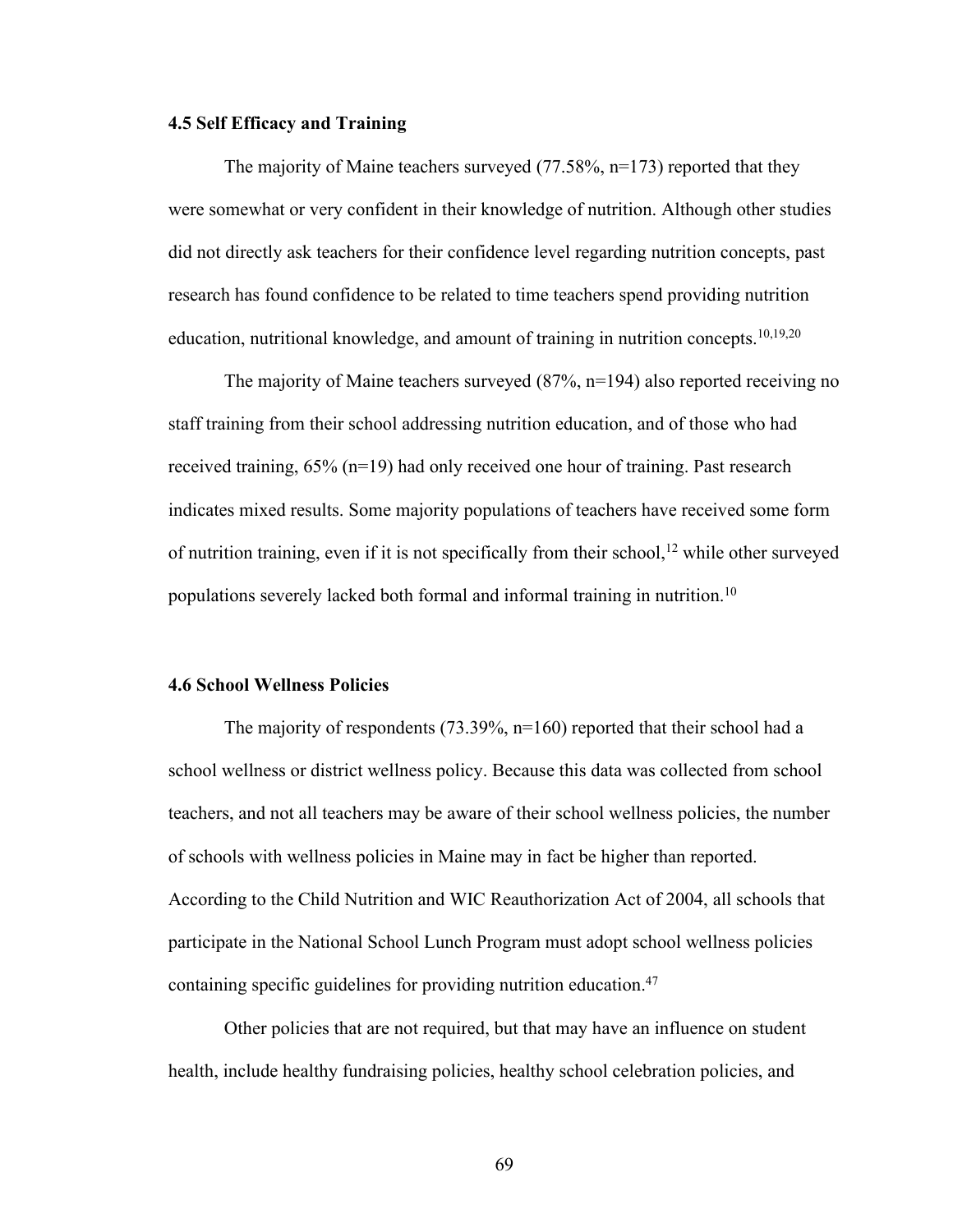healthy snack policies. Analysis of survey data shows that 53% (n=115) of Maine teachers reported having healthy snack policies at their schools, but fewer teachers reported having healthy school celebration policies  $(36.15\%, n=77)$  or healthy fundraising policies (13.73%, n=28). Because this data is based off of teacher knowledge and awareness of school policies, it is not a reliable representation of the number of schools in Maine that actually implement these policies, however teacher knowledge of school health policies may have an impact on the amount of time teachers spend on nutrition education. 8,16

# **4.7 Barriers to Nutrition Education**

The most pertinent barrier to providing nutrition education according to Maine elementary teachers was time. Sixty-two percent of participants cited time as a barrier to providing nutrition education to their students. This result was consistent with past research findings, where lack of time, resources, and training were the most commonly cited barriers to teachers providing nutrition education. 8-10,12,13,16

### **4.8 School Health Environments**

According to survey data, schools in Maine made strides toward more health positive environments through the inclusion of healthy options, such as salad bars at lunch time or through the exclusion of vending machines for sugar-sweetened snacks and beverages. The presence of vending machines in schools has been negatively correlated with fruit and vegetable consumption,<sup>3</sup> so their removal may potentially lead to healthier eating behaviors for students. Community and environmental interventions that include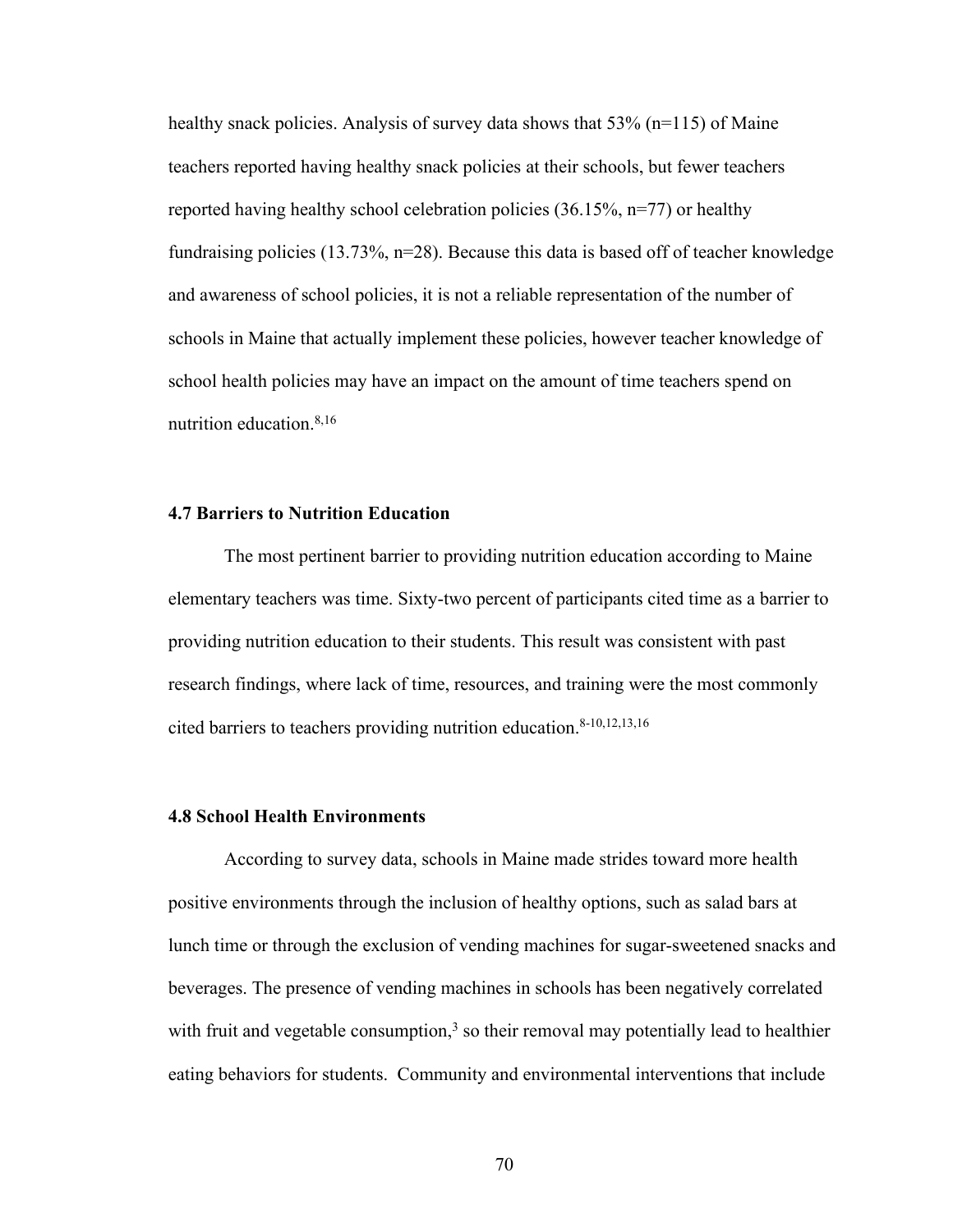such changes are common, because they specifically target intake of sugar-sweetened beverages and energy dense foods, which can increase risk for weight gain and obesity.<sup>48</sup> Although schools in Maine have made progress in improving school health environments, currently there are no federal nutrition guidelines for competitive foods – foods which are sold in schools separately from the National School Lunch Program (NSLP).<sup>3</sup>

# **4.9 Dose of Nutrition Education**

In order for nutrition education to incite behavior change, students need to receive 50 hours or more of nutrition education over the course of the school year.<sup>6</sup> Multiple studies have shown that elementary teachers across the United States are teaching far below the recommended amount of nutrition education, $8-13,19-21$  which, in theory, could have an impact on the effectiveness of the nutrition education provided. Teachers in the current study also fell far below the recommended yearly amount for nutrition education taught  $(n=174, 6.26 \pm 6.11)$ . This dose of nutrition education, though, was significantly impacted by a variety of factors.

The amount of time teachers spent providing nutrition education in Maine increased with increasing belief that it was the teacher's role and responsibility to provide nutrition education to students. Increases in time spent teaching nutrition was also significant for increasing beliefs that nutrition education should be included in elementary school curriculum. Although many studies assessed teachers' beliefs surrounding nutrition education,  $8-13,19-21$  these beliefs were never analyzed in comparison with the amount of nutrition education teachers provided, making it difficult to compare this relationship to past research.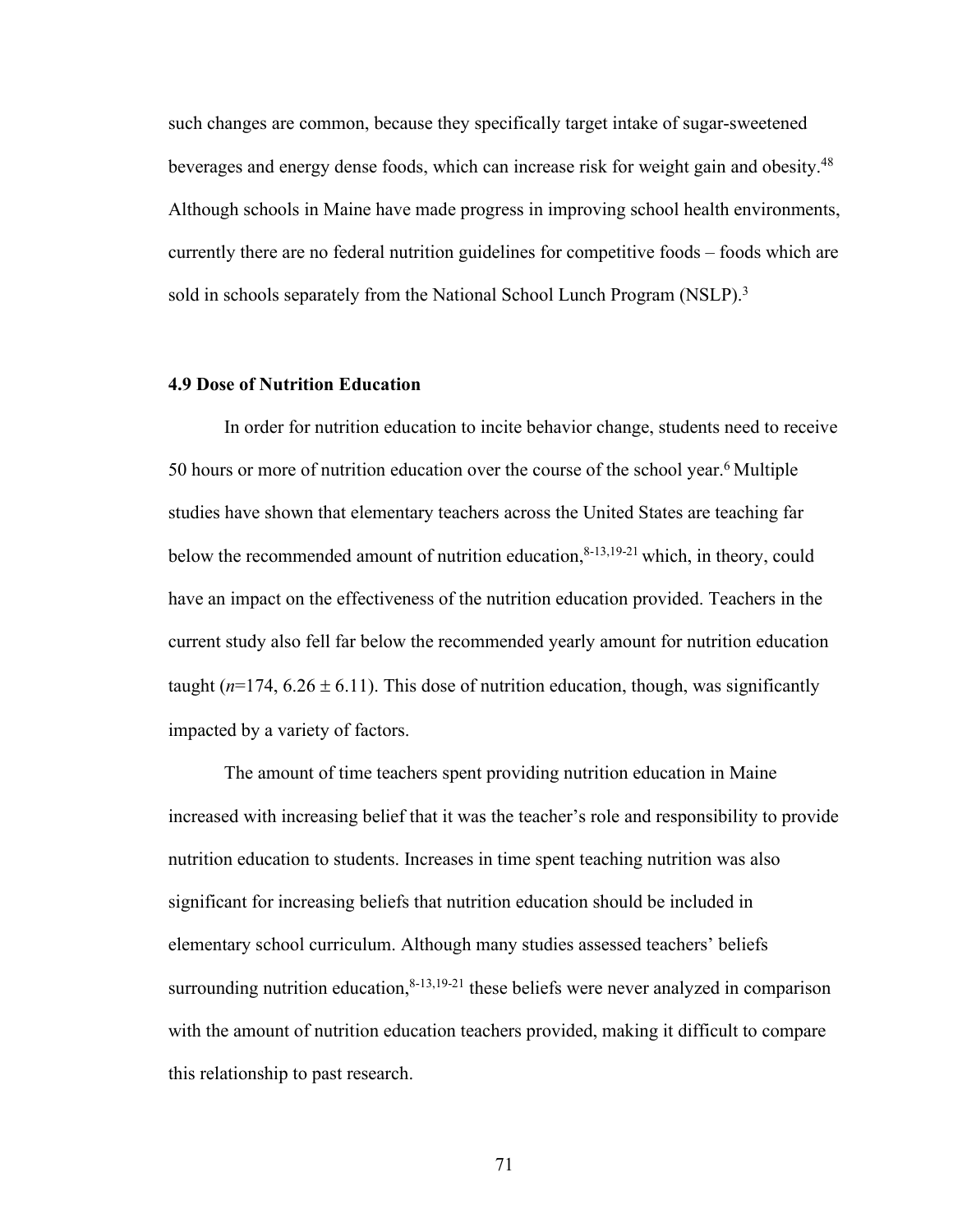In the current study, teachers provided statistically significantly more nutrition education to their students when they felt that their school's administration was supportive and encouraging of nutrition education in the classroom setting. Although past research findings suggest that administrative support is critical for the effective implementation of nutrition education programming,<sup>16</sup> studies that discussed administrative support did not compare this variable to time teacher's spent providing nutrition education.16

In the current study, there was no statistically significant difference in the amount of nutrition education provided by teachers who had low confidence in their nutritional knowledge and teachers who had high confidence in their nutritional knowledge. This was in contrast to past studies, which indicated that higher levels of self-efficacy for nutritional knowledge was related to providing higher amounts of nutrition education.<sup>19,20</sup> This statistical difference in findings could have been affected by the wording differences for self-efficacy measurement questions. In the current study, self-efficacy was measured using a singular question for self-rating confidence in nutritional knowledge, whereas past studies have utilized self-efficacy questionnaires, subscales, and questions sets to determine nutritional knowledge self-efficacy levels.<sup>19,20</sup>

Time teacher's spent providing nutrition education in Maine was also linked to the socioeconomic status of their students. At schools where 50% or more students were eligible for free or reduced priced lunch, teachers provided significantly more nutrition education  $(n=130, 10.01 \pm 9.82)$  than teachers at schools where fewer than 50% of students were eligible for free or reduced priced meals ( $n=89, 5.43 \pm 6.22$ ). This is an important factor when assessing nutrition education because schools where 50% or more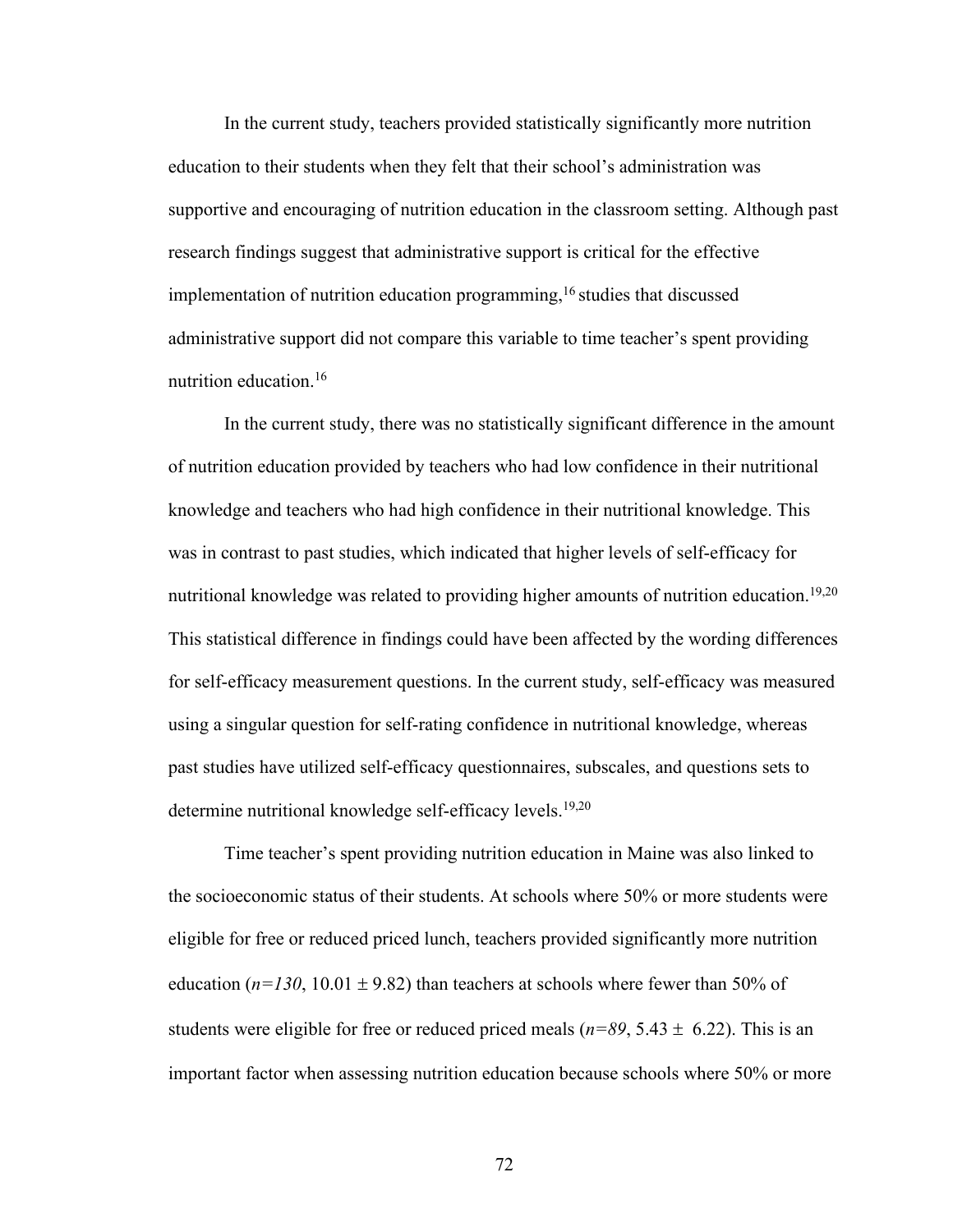students are eligible for free or reduced priced lunch qualify for federal nutrition education programming through SNAP-Ed or EFNEP.<sup>31-36</sup> As a result, schools with students of low socioeconomic status receive more nutrition education than schools with students of higher socioeconomic status. Additionally, schools that qualify for federal programming like SNAP-Ed and EFNEP, have statistically significantly more nutrition education provided through community nutrition educators than schools that do not qualify for federal nutrition education programming. The relationship between student socioeconomic status and the components of nutrition education have not been assessed in the literature in a similar way to the current study, however, minimal past studies have evidenced that there may be a link between amount of nutrition education taught in schools and student ethnicity.<sup>8</sup> In an assessment of nutrition education in New York elementary schools, Watts and colleagues found that schools with greater than 80% nonwhite students taught significantly less nutrition education than schools with less than 80% non-white students<sup>8</sup>. Although the relationship between time teaching nutrition and socioeconomic status of schools was not statistically significant in Watt's study, more research would be needed to determine if there was an actual link between student ethnicity, socioeconomic status, and time teaching nutrition.

Lastly, Maine teachers taught significantly more nutrition education if they had received previous training in nutrition education from their schools. This relationship has been determined by past research as well, where teachers with little or no training were less likely to provide nutrition education to their students, and teachers who had received some form of training, regardless of the type of training, were more likely to provide nutrition education to their students.<sup>12,19</sup> In the current study, however, there was a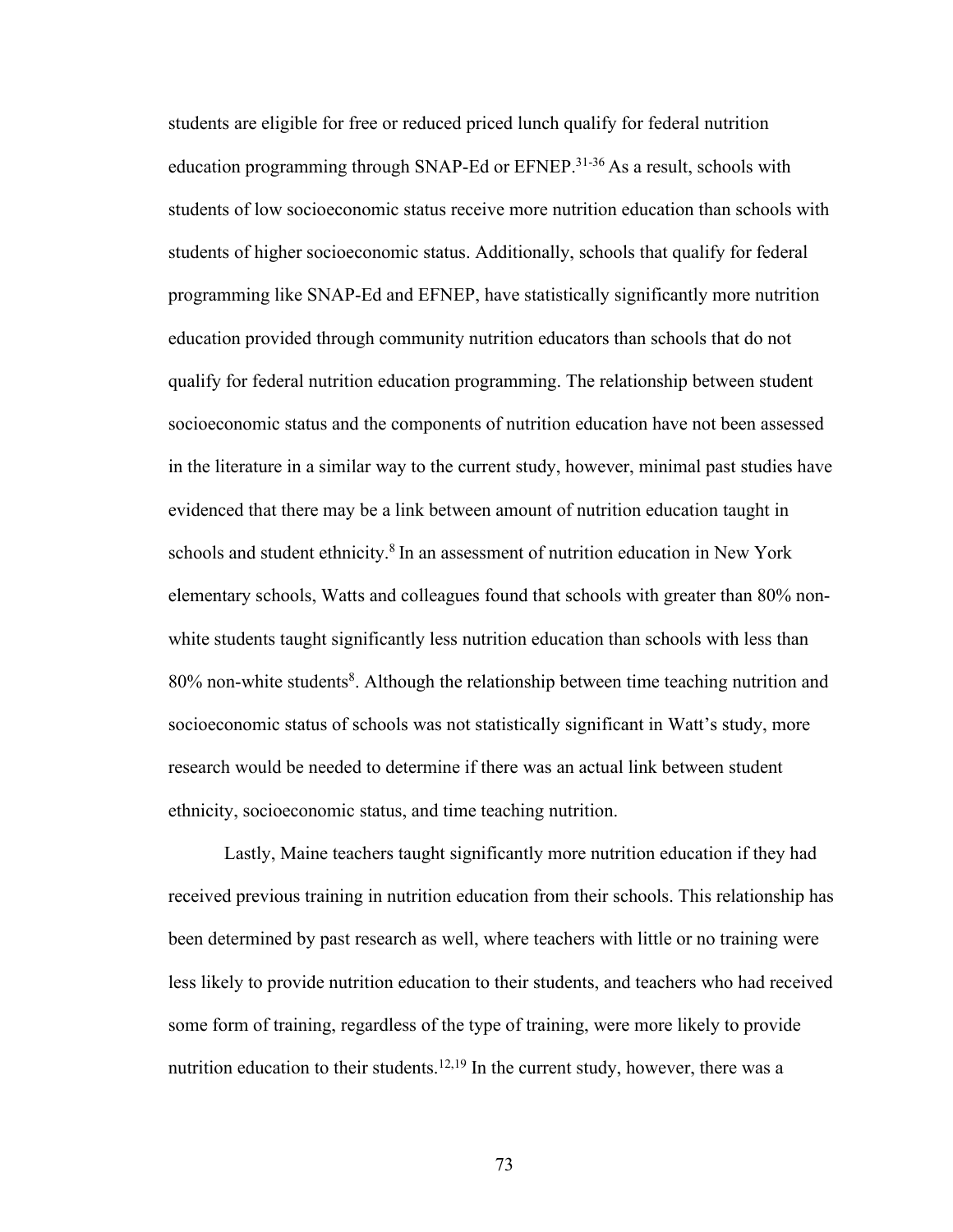difference in the significance for the amount of nutrition education provided and the form of training. Although teacher's who received training from their schools taught significantly more nutrition than teachers who had not received training from their schools, teachers who received training from external nutrition education programs did not provided significantly more nutrition education than teachers who had not received training from an external nutrition education program. This indicates that more research is needed on methods for teacher training in nutrition education.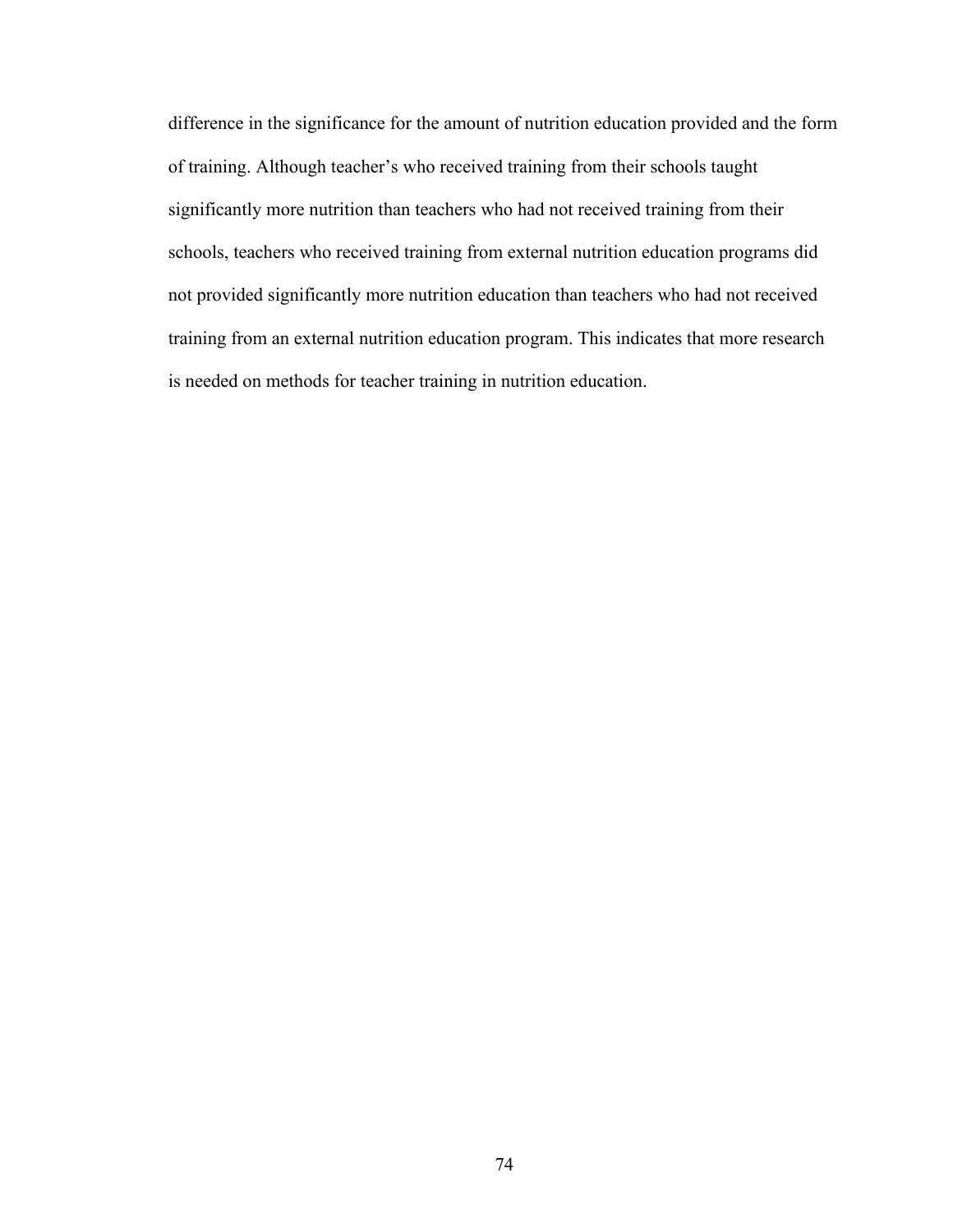#### **CONCLUSIONS**

The objective of this research was to determine how the multiple influencing factors of nutrition education, relating to professional development, student body socioeconomic status, teacher self-efficacy, teacher beliefs, program use, wellness policies, and environmental factors influence the amount of time Maine elementary educators spend teaching nutrition in their classrooms. Results from the current study suggest that the amount of time teachers spend providing nutrition education in Maine is significantly related to teachers' beliefs surrounding nutrition education in schools, perceived administrative support for nutrition education, student body socioeconomic status, and training in nutrition education.

In accordance with the factors that affect the amount of nutrition education provided in Maine elementary schools, and considering the relatively low amount of nutrition education provided by Maine elementary teachers in comparison with the current recommendations,  $2^{1,27}$  nutrition education programming in Maine could be improved in a variety of ways. This improvement could be accomplished by providing more training opportunities for teachers, both through their schools and external nutrition education programs, for providing nutrition education to their students and overcoming some of the barriers to providing the education. More awareness could be raised for nutrition education programs that schools could utilize, regardless of their qualifications for SNAP-Ed and EFNEP. Additionally, the there is a need to create nutrition education programs available to all children, regardless of school student body socioeconomic status, so that nutrition education is not limited by what school a child attends. Administrative support for nutrition education could be increased by educating school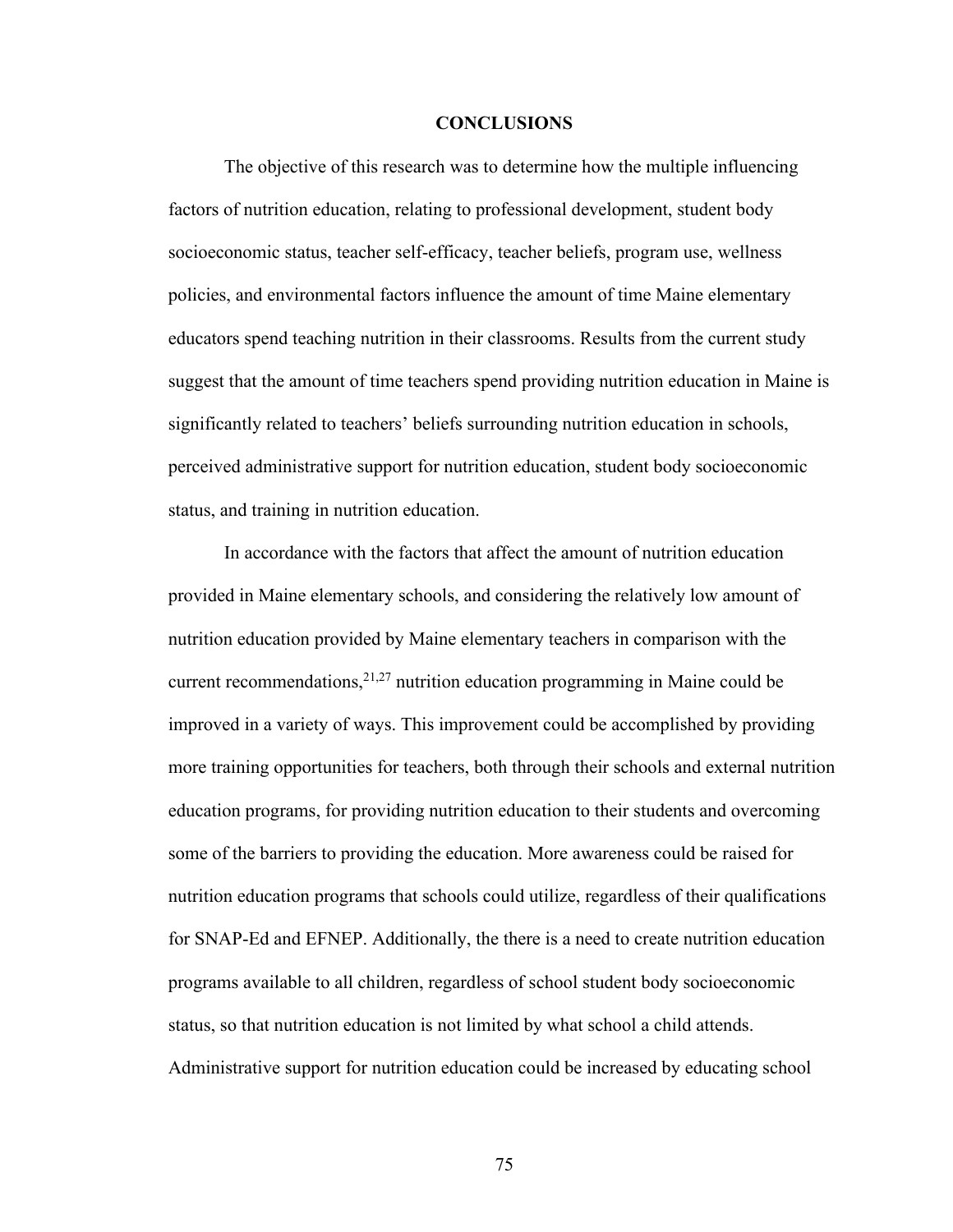superintendents and principles on the importance of nutrition education in Maine schools, and teachers could be educated on the importance of nutrition education to bolster teacher beliefs that nutrition education should be taught in elementary schools.

Teaching children at an early age how to adopt healthy eating habits through nutrition education is an important component of the work schools can do to combat childhood obesity.1 In Maine, almost 30% of children are overweight or obese, making the state  $21^{st}$  in the nation for childhood obesity levels.<sup>49</sup> Because weight is difficult to lose and health is difficult to reestablish once children reach adulthood, prevention-based health programming must focus on children as the primary target for preventative programming efforts.50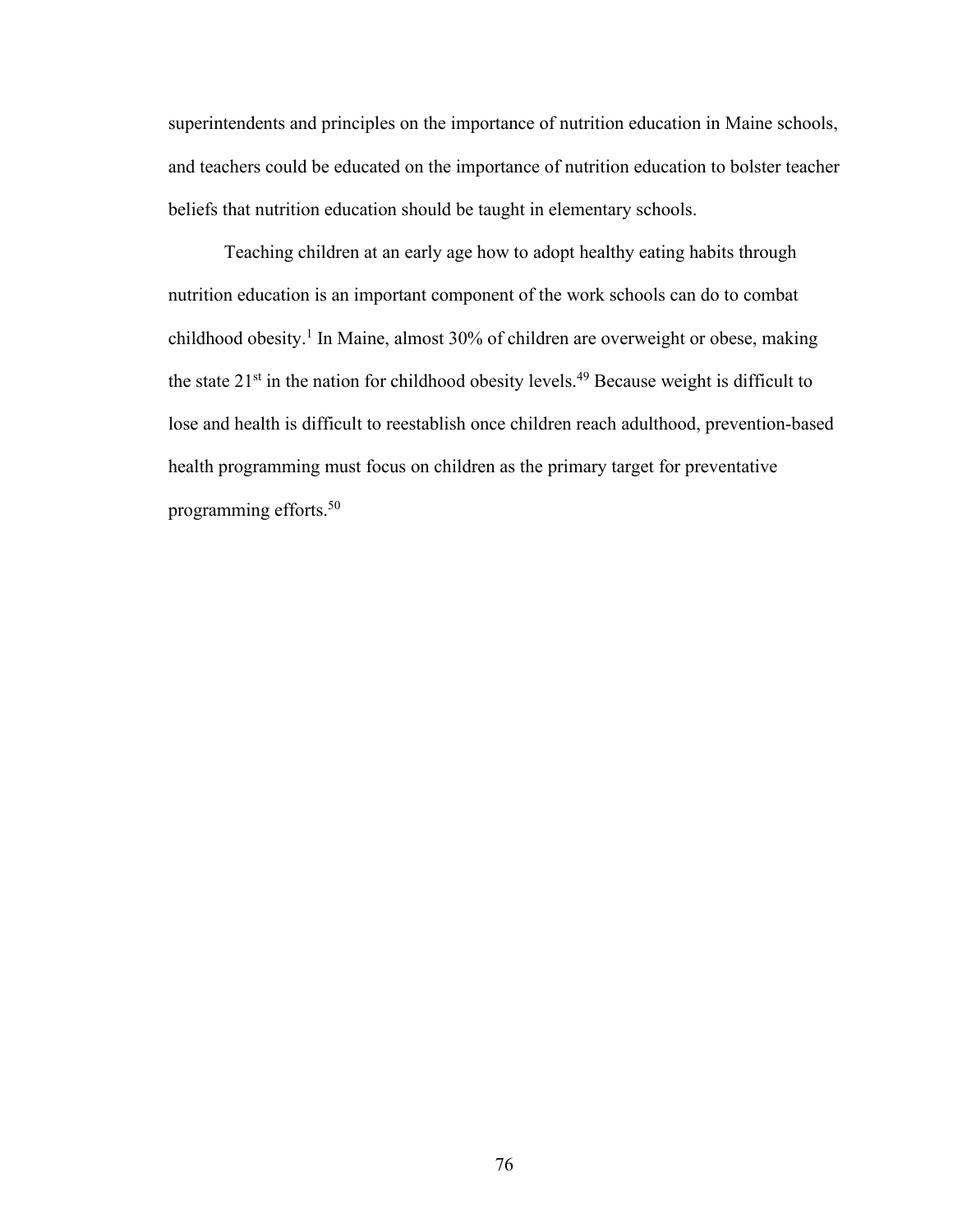## **REFERENCES**

- 1. Nicklas TA, Yang S, Baranowski T, Zakeri I, Berenson G. Eating Patterns and Obesity in Children: The Bogalusa Heart Study. *Am J Prev Med*. 2003;25:9-16.
- 2. Healthy schools: Childhood obesity facts. Centers for Disease Control and Prevention Web site. https://www.cdc.gov/healthyschools/obesity/facts.htm. Updated August 27, 2015. Accessed September 15, 2016.
- 3. McGinnis JM, Gootman JA, Kraak VI. Food Marketing to Children: Threat or Opportunity? Washington D.C.: National Academies Press; 2006.
- 4. Nutrition education in public elementary and secondary schools. National Center for Education Statistics Web site. http://nces.ed.gov/surveys/frss/publications/96852/. Published July 1996. Accessed September 15, 2016.
- 5. Nutrition education in public elementary and secondary schools. National Center for Education Statistics Web site. http://nces.ed.gov/surveys/frss/inc/displaytables\_inc.asp. Published July 1996. Accessed September 15, 2016.
- 6. Contento IR. Nutrition education: linking research, theory, and practice. *Asia Pac J Clin Nutr.* 2008;17(1):176-179.
- 7. Contento IR, Balch GI, Lytle LA, Maloney SK, Olson CM, Swadener SS. The Effectiveness of Nutrition Education and Implications for Nutrition Education Policy, Programs, and Research: A Review of Research. *J Nutr Educ Behav*. 1995;27(6):277- 418.
- 8. Watts SO, Piñero DJ, Alter MM, Lancaster KJ. An Assessment of Nutrition Education in Selected Counties in New York State Elementary Schools (Kindergarten through Fifth Grade). *J Nutr Educ Behav*. 2012;44:474-480.
- 9. Levine E, Olander C, Lefebvre C, Cusick P, Biesiadecki L, Mcgoldrick D. The Team Nutrition Pilot Study: Lessons Learned from Implementing a Comprehensive School-Based Intervention. *J Nutr Educ Behav*. 2002;34(2):109-116.
- 10. Pérez-Escamilla R, Haldeman L, Gray S. Assessment of Nutrition Education Needs in an Urban School District in Connecticut: Establishing Priorities Through Research. *J Am Diet Assoc*. 2002;102(4):559-562.
- 11. Norton PA, Falciglia GA, Wagner M. Status of Nutrition Education in Ohio Elementary Schools. *J Nutr Educ Behav*. 1997;29(2):92-97.
- 12. Stang J, Story M, Kalina B. Nutrition Education in Minnesota Public Schools: Perceptions and Practices of Teachers. *J Nutr Educ Behav*. 1998;30(6):396-404.
- 13. Auld GW, Romaniello C, Heimendinger J, Hambidge C, Hambidge M. Outcomes from a School-based Nutrition Education Program Using Resource Teachers and Cross-disciplinary Models. *J Nutr Educ Behav*. 1998;30(5):268-280.
- 14. Hall E, Chai W, Albrecht JA. A Qualitative Phenomenological Exploration of Teachers' Experience with Nutrition Education. *J Health Educ*. 2016;47(3):136-148.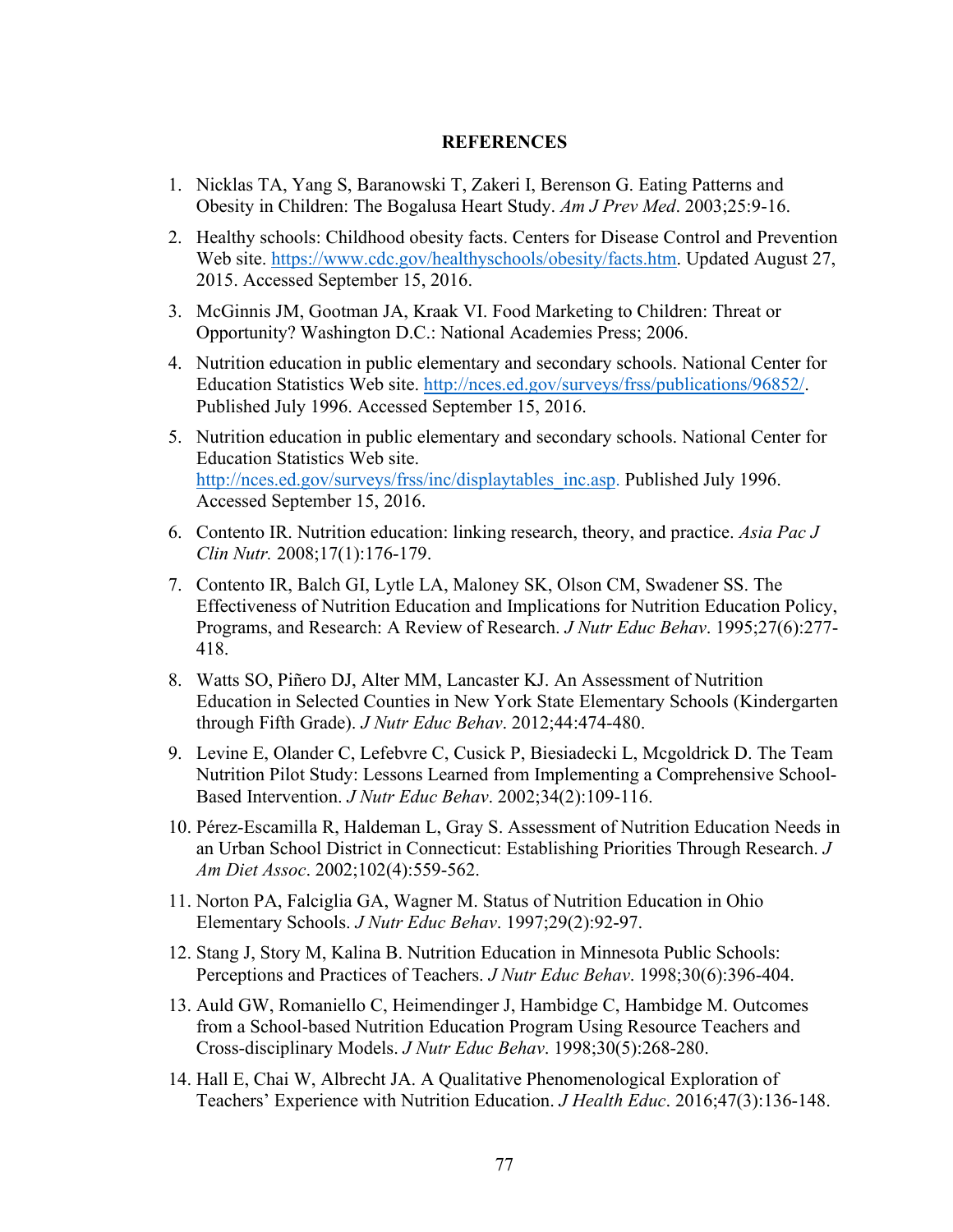- 15. Jones AM, Zidenberg-Cherr S. Exploring Nutrition Education Resources and Barriers, and Nutrition Knowledge in Teachers in California. *J Nutr Educ Behav*. 2015;47(2):162-169.
- 16. Lambert LG, Carr DH. Perceptions of Elementary School Nutrition Education Practices by School Foodservice Directors, Teachers, and Principals. *J Child Nutr Manag*. 2006;30(1): http://docs.schoolnutrition.org/newsroom/jcnm.
- 17. Madden TJ, Ellen PS, Ajzen I. A Comparison of the Theory of Planned Behavior and the Theory of Reasoned Action. *Pers Soc Psychol Bull*. 1992;18(1):1-7.
- 18. Bandura A. Self-Efficacy: toward a unifying theory of behavioral change. *Psychol Rev*. 1997;84:191-215.
- 19. Britten P, Lai MK. Structural Analysis of the Relationships among Elementary Teachers' Training, Self-Efficacy, and Time Spent Teaching Nutritrion. *J Nutr Educ Behav*. 1998;30(4):218-224.
- 20. Brenowitz N, Tuttle CR. Development and Testing of a Nutrition-Teaching Self-Efficacy Scale for Elementary School Teachers. *J Nutr Educ Behav*. 2003;35:308- 311.
- 21. Briggs M, Fleischhacker S, Mueller CG. Position of the American Dietetic Association, School Nutrition Association, and Society for Nutrition Education: Comprehensive School Nutrition Services. *J Nutr Educ Behav*. 2010;42:360-371.
- 22. Resources: Handbooks, Guides, and Manuals. Maine Department of Education Website. http://www.maine.gov/doe/nutrition/resources/index.html. Updated 2015. Accessed September 15, 2016.
- 23. Moag-Stahlberg A, Howley N, Luscri L. A National Snapshot of Local School Wellness Policies. *J Sch Health*. October 2008;78(10):562-568.
- 24. Brener ND, Chriqui JF, O'Toole TP, Schwartz MB, McManus T. Establishing a Baseline Measure of School Wellness-Related Policies Implemented in a Nationally Representative Sample of School Districts. *J Am Diet Assoc*. June 2011;111:894-901.
- 25. Taber DR, Chriqui JF, Powell LM, Perna FM, Robinson WR, Chaloupka FJ. Socioeconomic Differences in the Association Between Competetive Food Laws and the School Environment. *J Sch Health*. 2015;85:578-586.
- 26. Wood L, Wolff C, Bianco-Simeral S, Goto K. Impact of a Kindergarten through Eighth-Grade Nutrition Education Program on Student, Teacher, and Schoolwide Practices. *J Nutr Educ Behav*. 2011;43(4S2):S145-S147.
- 27. Contento IR. Chapter 4: Nutrition Education for School-aged Children. *J Nutr Educ Behav*. 1995;27(6):298-311.
- 28. Nutrition Education in Public Elementary and Secondary Schools. National Center for Education Statistics Website. http://nces.ed.gov/surveys/frss/publications/96852/. Published July 1996. Accessed September 15, 2016.
- 29. School Health Guidelines to Promote Healthy Eating and Physical Activity. Centers for Disease Control and Prevention Website.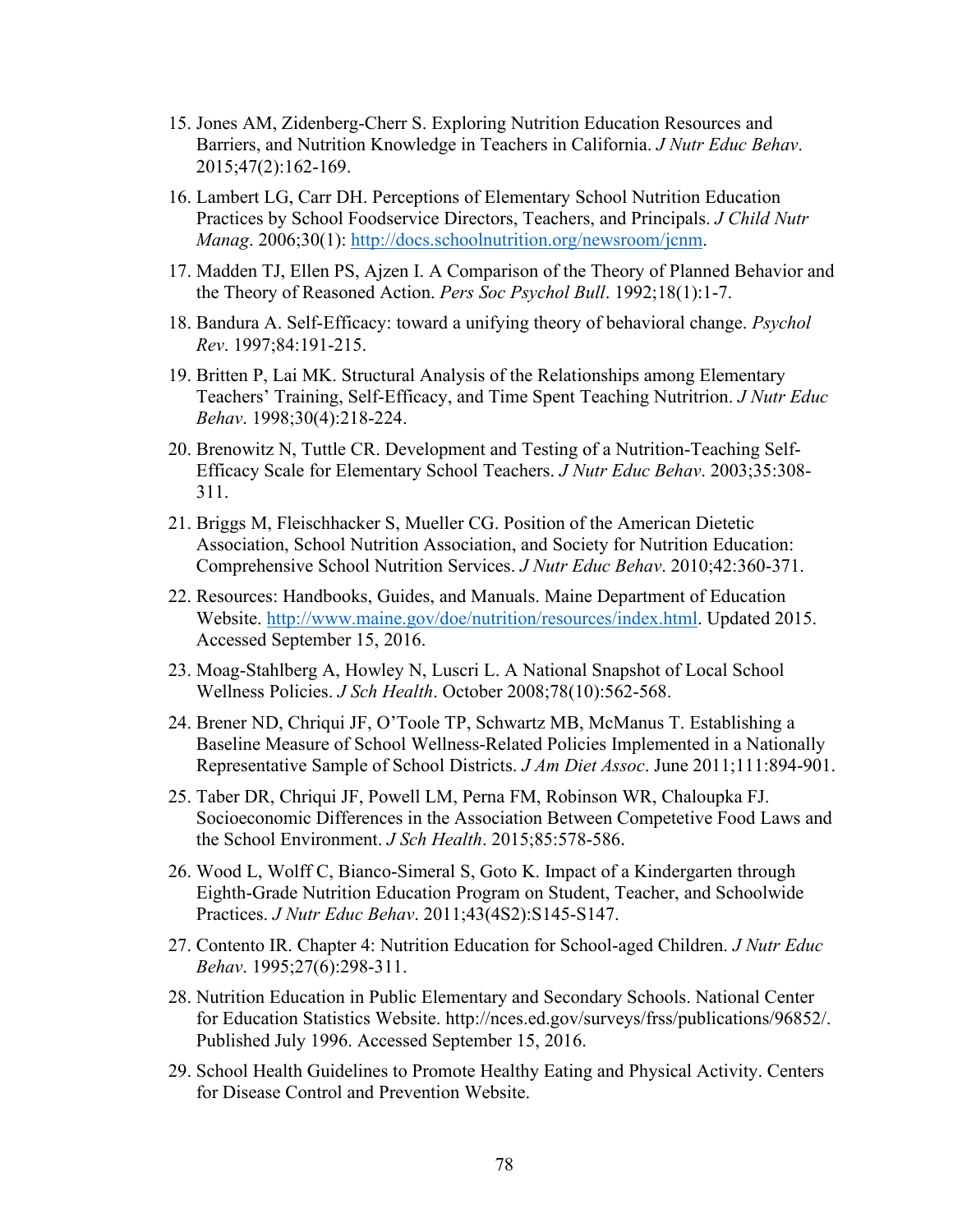http://www.cdc.gov/healthyschools/npao/pdf/mmwr-school-health-guidelines.pdf. Published September 16, 2011. Accessed September 15, 2016.

- 30. Nutrition and Foodservice Guidelines. Maine Department of Education Website. http://www.maine.gov/education/mainecshp/nutrition\_services/guidelines.html. Published 2009. Updated November 2, 2016. Accessed September 15, 2015.
- 31. Cooperative Extension: Food and Health: Eat Well Nutrition Education Program. University of Maine Website. https://extension.umaine.edu/food-health/eat-well/. Accessed September 15, 2016.
- 32. SNAP-Ed Connection. United States Department of Agriculture Website. https://snaped.fns.usda.gov/. Updated November 2, 2016. Accessed September 15, 2016.
- 33. Maine's SNAP-Ed Program. Maine Department of Health and Human Services Website. http://www.maine.gov/dhhs/ofi/snaped/SNAP\_Ed\_Program\_Description.pdf. Accessed September 15, 2016.
- 34. Welcome to Maine SNAP-Ed Program. Maine Department of Health and Human Services Website. http://www.maine.gov/dhhs/ofi/snap-ed/. Updated 2012. Accessed September 15, 2016.
- 35. Auld G, Baker S, Conway L, Dollahite J, Lambea MC, McGirr K. Outcome Effectiveness of the Widely Adopted EFNEP Curriculum Eating Smart Being Active. *J Nutr Educ Behav*. 2015;47(1):19-27.
- 36. Expanded Food and Nutrition Program (EFNEP). United States Department of Agriculture; National Institute of Food and Agriculture Website. https://nifa.usda.gov/program/expanded-food-and-nutrition-education-program-efnep. Accessed September 15, 2016.
- 37. Our Relationship to Americorps. FoodCorps Website. https://foodcorps.org/about/americorps/. Updated 2016. Accessed September 15, 2016.
- 38. Our Impact. FoodCorps Website. https://foodcorps.org/about/impact/. Updated 2016. Accessed September 15, 2016.
- 39. Where You'll Serve: Maine. FoodCorps Website. http://foodcorps.org/apply/whereyoull-serve/maine/. Updated 2016. Accessed September 15, 2016.
- 40. Attention Teachers. Focus on Agriculture in Maine Schools Website. http://www.mefarms.org/attention-teachers/. Updated 2016. Accessed September 15, 2016.
- 41. About Childhood Obesity: Maine. Alliance for a Healthier Generation Website. https://www.healthiergeneration.org/about\_childhood\_obesity/in\_your\_state/maine/. Updated 2016. Accessed September 15, 2016.
- 42. About Team Nutrition. Food and Nutrition Services; United States Department of Agriculture Website. http://www.fns.usda.gov/tn/about-team-nutrition. Updated October 19, 2016. Accessed September 15, 2016.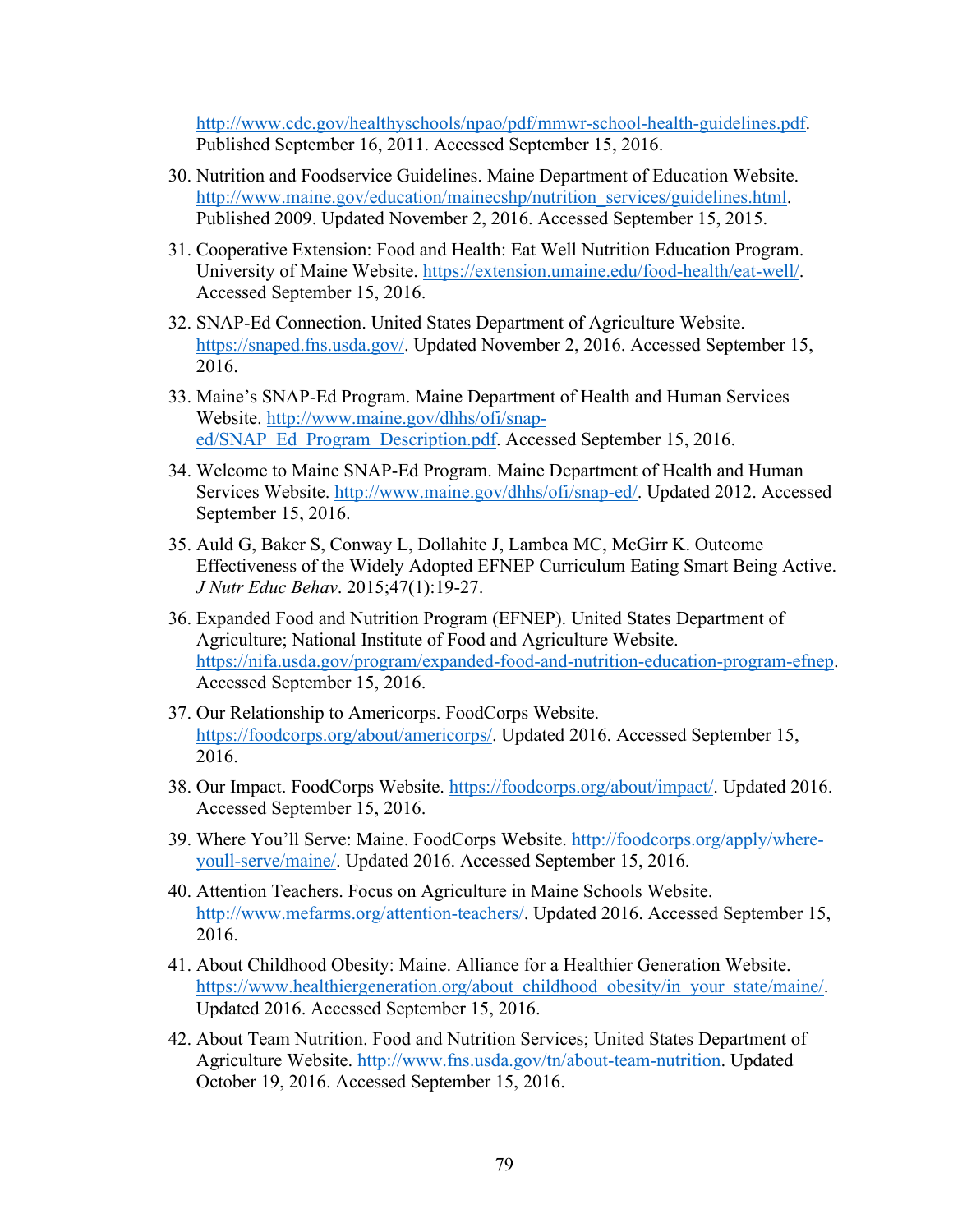- 43. Catherine Hoffman, MS, RD, email communication, November 10, 2016.
- 44. What is Fuel Up to Play 60? Fuel Up to Play 60 Website. https://www.fueluptoplay60.com/about/faqs. Updated 2016. Accessed September 15, 2016.
- 45. Let's Go! Registered Cite Search. Let's Go Website. http://www.letsgo.org/participants/#sf-{"1":"ME","3":"School","search-id":"1"}). Accessed September 15, 2015.
- 46. A Brief History. 5-2-1-0 Let's Go! Website. http://www.letsgo.org/about-us/briefhistory/. Updated 2015. Accessed September 15, 2016.
- 47. S. 108-265, 108th Cong., 150 Congressional Record 729 (2004) (enacted). Print.
- 48. Ritchie LD, Wakimoto P, Woodard-Lopez G, et al. The healthy communities study nutrition assessments: child diet and the school nutrition environment. *Am J Prev Med*. 2015;49(4):647-652.
- 49. Maine. Alliance for a Healthier Generation Website. Updated 2016. https://www.healthiergeneration.org/about\_childhood\_obesity/in\_your\_state/maine/. Accessed September 15, 2016.
- 50. Dehghan M, Akhtar-Danesh N, Merchant AT. Childhood Obesity Prevalence and Prevention. *J* Nutr. 2005;4(24). doi:10.1186/1475-2891-4-24.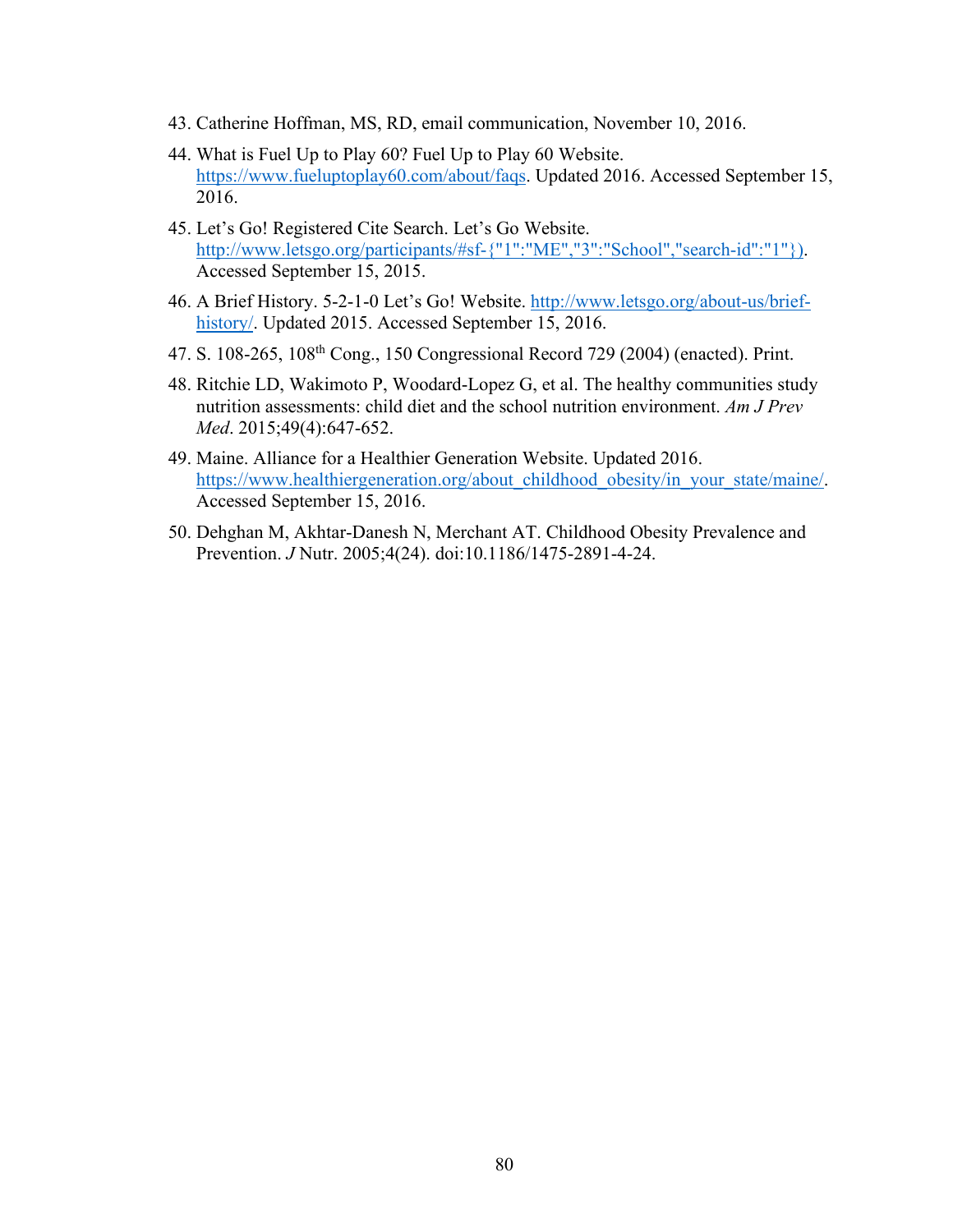|        | (KEEP THIS PAGE AS ONE PAGE – DO NOT CHANGE MARGINS/FONTS!!!!!!!!!)                                                                                                                                                                                                                                                                                                                                                                                                                                                                                                                                                                                                                 |                                                                                     |                          |                                                 |                                |
|--------|-------------------------------------------------------------------------------------------------------------------------------------------------------------------------------------------------------------------------------------------------------------------------------------------------------------------------------------------------------------------------------------------------------------------------------------------------------------------------------------------------------------------------------------------------------------------------------------------------------------------------------------------------------------------------------------|-------------------------------------------------------------------------------------|--------------------------|-------------------------------------------------|--------------------------------|
|        | APPLICATION FOR APPROVAL OF RESEARCH WITH HUMAN SUBJECTS                                                                                                                                                                                                                                                                                                                                                                                                                                                                                                                                                                                                                            | Protection of Human Subjects Review Board, 418 Corbett Hall, 581-1498               |                          |                                                 |                                |
|        | (Type inside gray areas)                                                                                                                                                                                                                                                                                                                                                                                                                                                                                                                                                                                                                                                            |                                                                                     |                          |                                                 |                                |
|        | <b>PRINCIPAL INVESTIGATOR: Alexandra Courtney</b><br>EMAIL: alexandra.courtney@umit.maine.edu<br><b>CO-INVESTIGATOR(S):</b>                                                                                                                                                                                                                                                                                                                                                                                                                                                                                                                                                         |                                                                                     |                          | <b>TELEPHONE:</b>                               | 207-590-2850                   |
|        | <b>FACULTY SPONSOR (Required if PI is a student):</b><br><b>TITLE OF PROJECT:</b>                                                                                                                                                                                                                                                                                                                                                                                                                                                                                                                                                                                                   | <b>Nutrition Education In Maine Elementary Schools</b>                              | <b>Kate Yerxa</b>        |                                                 |                                |
|        | <b>START DATE:</b>                                                                                                                                                                                                                                                                                                                                                                                                                                                                                                                                                                                                                                                                  | 08/15/2016                                                                          | <b>PI DEPARTMENT:</b>    |                                                 | <b>Nutrition and Dietetics</b> |
|        | <b>MAILING ADDRESS:</b><br><b>FUNDING AGENCY (if any):</b>                                                                                                                                                                                                                                                                                                                                                                                                                                                                                                                                                                                                                          | 66A Main St. Orono, Maine 04469<br><b>University of Maine Cooperative Extension</b> |                          |                                                 |                                |
|        | <b>STATUS OF PI:</b><br>FACULTY/STAFF/GRADUATE/UNDERGRADUATE Undergraduate                                                                                                                                                                                                                                                                                                                                                                                                                                                                                                                                                                                                          |                                                                                     |                          |                                                 |                                |
| 1.     | If PI is a student, is this research to be performed:                                                                                                                                                                                                                                                                                                                                                                                                                                                                                                                                                                                                                               |                                                                                     |                          |                                                 |                                |
|        | ⊠<br>for an honors thesis/senior thesis/capstone?<br>п<br>for a doctoral dissertation?<br>other (specify)                                                                                                                                                                                                                                                                                                                                                                                                                                                                                                                                                                           |                                                                                     |                          | for a master's thesis?<br>for a course project? |                                |
| 2.     | Does this application modify a previously approved project? N (Y/N). If yes, please give assigned number<br>(if known) of previously approved project:                                                                                                                                                                                                                                                                                                                                                                                                                                                                                                                              |                                                                                     |                          |                                                 |                                |
| 3.     | Is an expedited review requested? Y (Y/N).                                                                                                                                                                                                                                                                                                                                                                                                                                                                                                                                                                                                                                          |                                                                                     |                          |                                                 |                                |
|        |                                                                                                                                                                                                                                                                                                                                                                                                                                                                                                                                                                                                                                                                                     |                                                                                     |                          |                                                 |                                |
| IRB.   | Submitting the application indicates the principal investigator's agreement to abide by the responsibilities outlined<br>in Section I.E. of the Policies and Procedures for the Protection of Human Subjects.<br>Faculty Sponsors are responsible for oversight of research conducted by their students. The Faculty Sponsor<br>ensures that he/she has read the application and that the conduct of such research will be in accordance with the<br>University of Maine's Policies and Procedures for the Protection of Human Subjects of Research. REMINDER: if<br>the principal investigator is an undergraduate student, the Faculty Sponsor MUST submit the application to the |                                                                                     |                          |                                                 |                                |
|        | <b>Email complete application to Gayle Jones (gayle.jones@umit.maine.edu)</b>                                                                                                                                                                                                                                                                                                                                                                                                                                                                                                                                                                                                       |                                                                                     |                          |                                                 |                                |
|        | FOR IRB USE ONLY Application #2016-08-03                                                                                                                                                                                                                                                                                                                                                                                                                                                                                                                                                                                                                                            |                                                                                     | Date received 08/04/2016 |                                                 | Review (F/E): E                |
|        | <b>ACTION TAKEN:</b>                                                                                                                                                                                                                                                                                                                                                                                                                                                                                                                                                                                                                                                                |                                                                                     |                          |                                                 | <b>Expedited Category:</b>     |
| x<br>п | Judged Exempt; category 2 on 8/5/2016 Modifications required? Y<br>Approved as submitted. Date of next review: by<br>Approved pending modifications. Date of next review: by<br>Modifications accepted (date):<br>Not approved (see attached statement)<br>Judged not research with human subjects                                                                                                                                                                                                                                                                                                                                                                                  |                                                                                     | <b>Degree of Risk:</b>   | <b>Degree of Risk:</b>                          | Accepted (date) 8/10/2016      |
|        | <b>FINAL APPROVAL TO BEGIN</b>                                                                                                                                                                                                                                                                                                                                                                                                                                                                                                                                                                                                                                                      |                                                                                     | 08/10/2016<br>Date       |                                                 |                                |